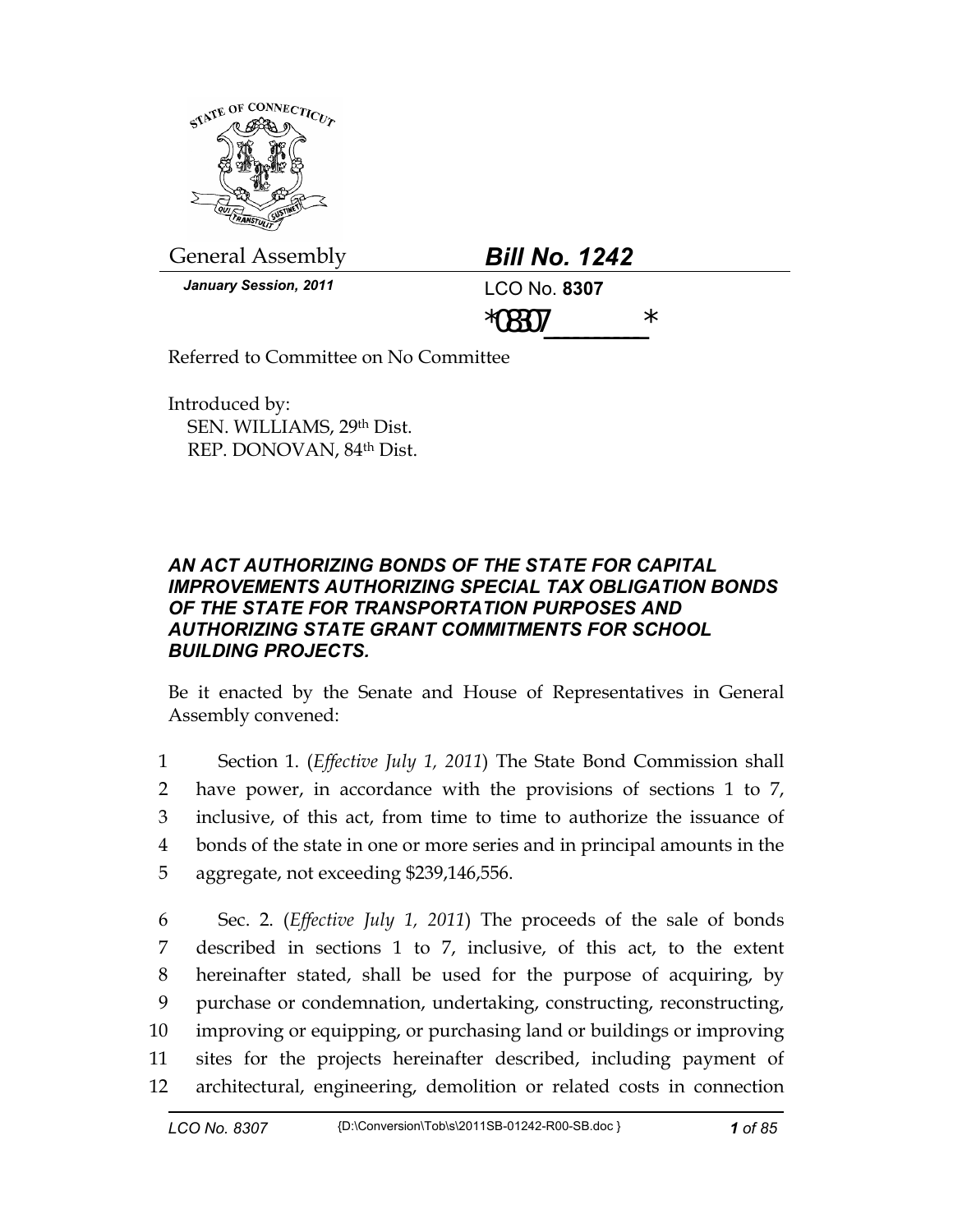| 13             | therewith, or of payment of the cost of long-range capital                                                                                                                                                               |
|----------------|--------------------------------------------------------------------------------------------------------------------------------------------------------------------------------------------------------------------------|
| 14             | programming and space utilization studies as hereinafter stated:                                                                                                                                                         |
| 15             | (a) For the Secretary of the State: Development, implementation and                                                                                                                                                      |
| 16             | upgrade of information technology systems, not exceeding \$3,000,000.                                                                                                                                                    |
| 17             | (b) For the State Comptroller: Enhancements and upgrades to the                                                                                                                                                          |
| 18             | CORE financial system, not exceeding \$15,000,000.                                                                                                                                                                       |
| 19             | (c) For the Office of Policy and Management:                                                                                                                                                                             |
| 20             | (1) Design and implementation of the Criminal Justice Information                                                                                                                                                        |
| 21             | System, not exceeding \$7,700,000;                                                                                                                                                                                       |
| 22             | (2) Design and implementation of state and local benchmarking                                                                                                                                                            |
| 23             | systems, including technology development, not exceeding \$4,000,000.                                                                                                                                                    |
| 24             | (d) For the Department of Veterans' Affairs:                                                                                                                                                                             |
| 25             | (1) Power plant upgrades in Rocky Hill, not exceeding \$1,750,000;                                                                                                                                                       |
| 26             | (2) Boiler repairs and improvements in Rocky Hill, not exceeding                                                                                                                                                         |
| 27             | \$250,000.                                                                                                                                                                                                               |
| 28             | (e) For the Department of Administrative Services:                                                                                                                                                                       |
| 29             | (1) Development of a new data center, including design,                                                                                                                                                                  |
| 30             | construction and demolition, not exceeding \$21,000,000, provided,                                                                                                                                                       |
| 31             | prior to any allocation of said sum, the Department of Administrative                                                                                                                                                    |
| 32             | Services shall study other methods of data storage and usage;                                                                                                                                                            |
| 33             | (2) Exterior renovations and improvements, including installation of                                                                                                                                                     |
| 34             | air conditioning, to the State Office Building in Hartford, not exceeding                                                                                                                                                |
| 35             | \$1,500,000;                                                                                                                                                                                                             |
| 36<br>37<br>38 | (3) Infrastructure repairs and improvements, including fire, safety<br>with the Americans<br>compliance<br>with<br><b>Disabilities</b><br>Act<br>and<br>improvements, improvements to state-owned buildings and grounds, |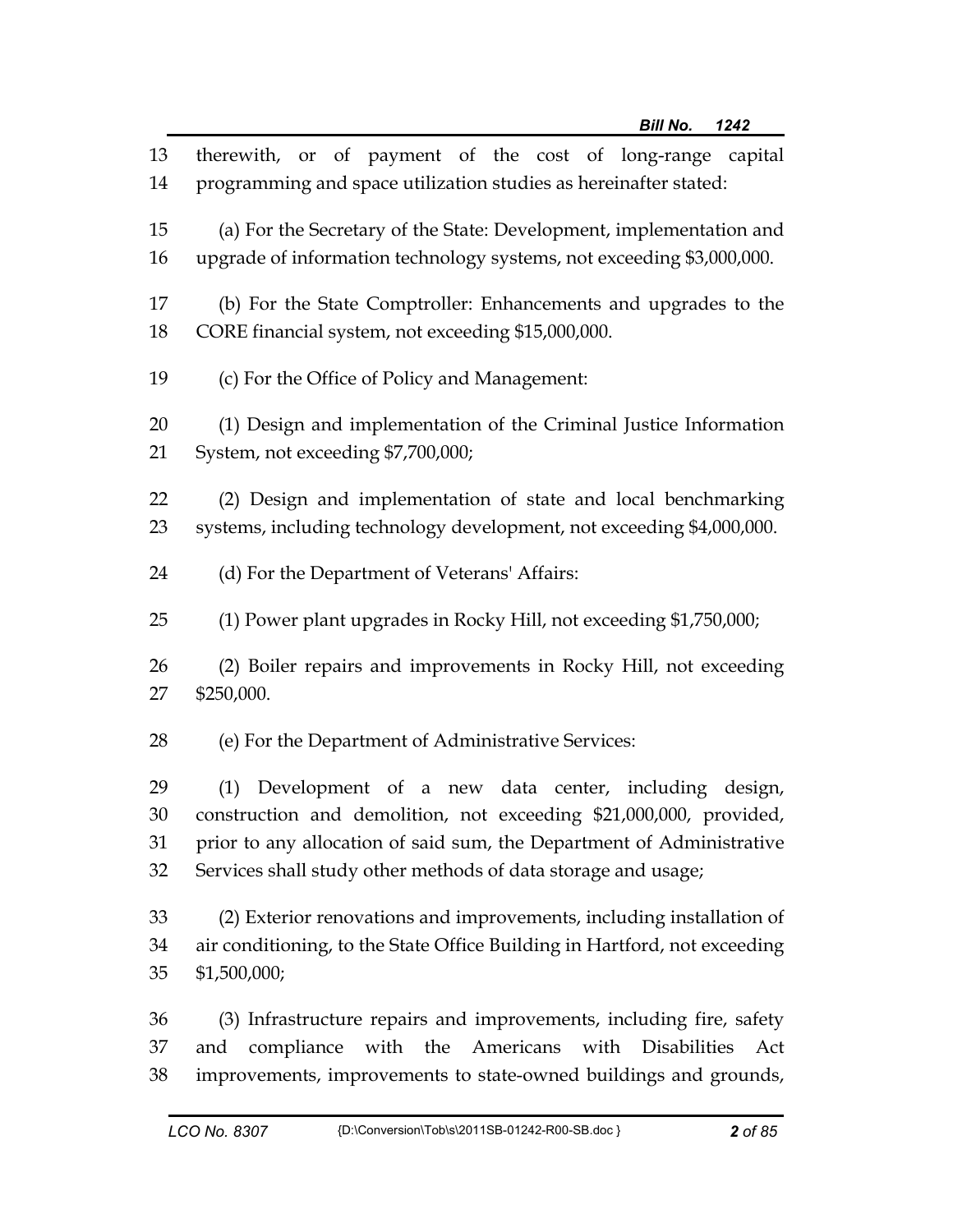39 including energy conservation and off-site improvements, and 40 preservation of unoccupied buildings and grounds, including office 41 development, acquisition, renovations for additional parking and 42 security improvements, not exceeding \$12,500,000.

43 (f) For the Department of Construction Services:

44 (1) Removal or encapsulation of asbestos in state-owned buildings, 45 not exceeding \$5,000,000;

46 (2) Infrastructure repairs and improvements, including fire, safety 47 and compliance with the Americans with Disabilities Act 48 improvements, improvements to state-owned buildings and grounds, 49 including energy conservation and off-site improvements, and 50 preservation of unoccupied buildings and grounds, including office 51 development, acquisition, renovations for additional parking and 52 security improvements, not exceeding \$2,500,000.

53 (g) For the Department of Public Safety:

54 (1) Alterations and improvements to buildings and grounds, 55 including utilities, mechanical systems and energy conservation 56 projects, not exceeding \$5,000,000;

57 (2) Programmatic study of state police troops and districts and 58 development of a design prototype for troop facilities, not exceeding 59 \$1,000,000.

60 (h) For the Military Department:

61 (1) State matching funds for anticipated federal reimbursable 62 projects, not exceeding \$2,000,000;

63 (2) Alterations and improvements to buildings and grounds, 64 including utilities, mechanical systems and energy conservation, not 65 exceeding \$1,000,000;

66 (3) Construction of a readiness center for the Connecticut Army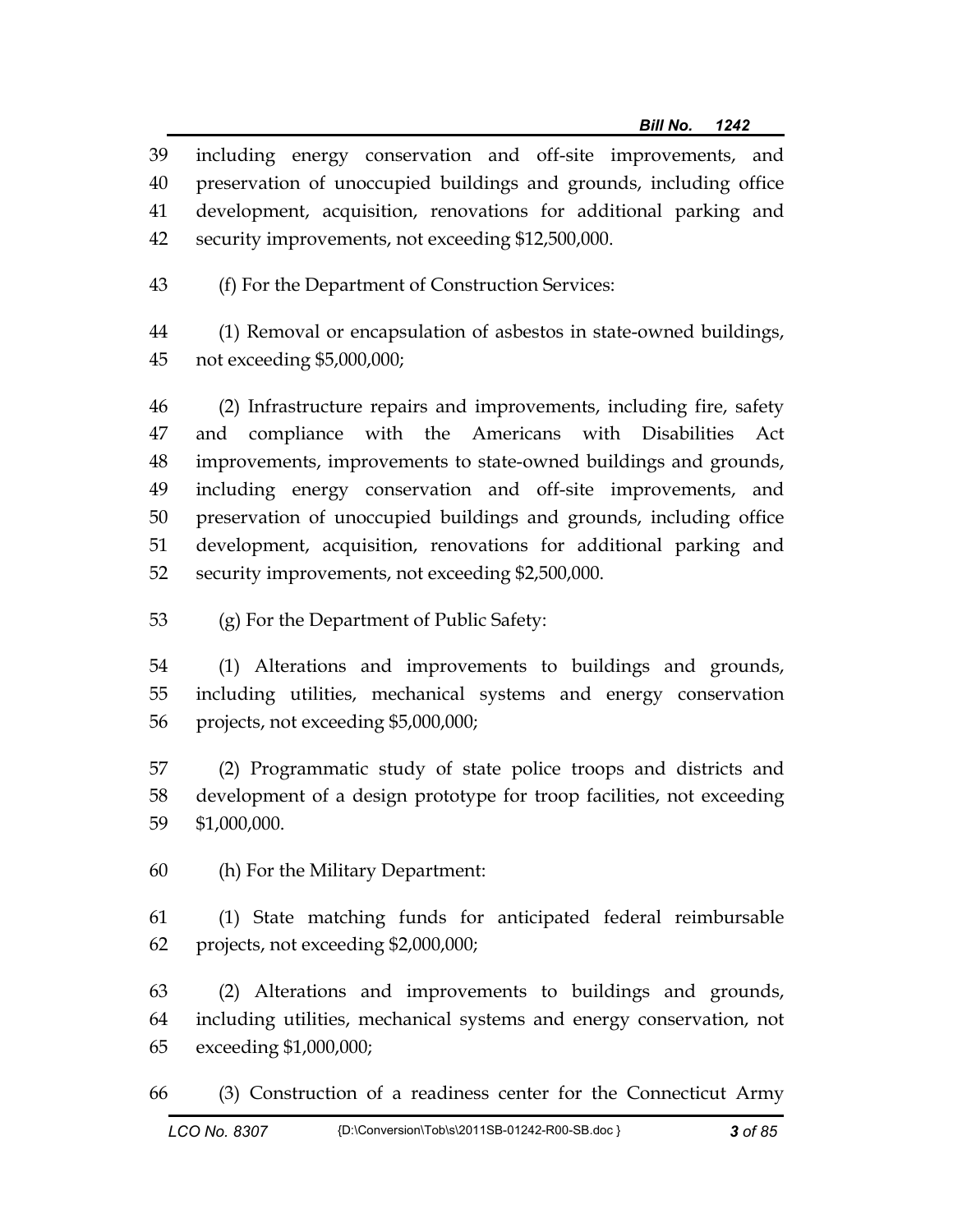67 National Guard Civil Support Team in Windsor Locks, not exceeding 68 \$1,250,000;

69 (4) Construction of a combined support maintenance shop for 70 Connecticut National Guard equipment in Windsor Locks, not 71 exceeding \$4,000,000;

72 (i) For the Department of Energy and Environmental Protection:

73 (1) Dam repairs, including state-owned dams, not exceeding 74 \$4,000,000;

75 (2) Alterations, renovations and new construction at state parks and 76 other recreation facilities, including Americans with Disabilities Act 77 improvements, not exceeding \$45,000,000.

78 (j) For the Department of Developmental Services: Fire, safety and 79 environmental improvements to regional facilities for client and staff 80 needs, including improvements in compliance with current codes, 81 including intermediate care facilities and site improvements, 82 handicapped access improvements, utilities, repair or replacement of 83 roofs, air conditioning and other interior and exterior building 84 renovations and additions at all state-owned facilities, not exceeding 85 \$5,000,000.

86 (k) For the Department of Mental Health and Addiction Services: 87 Fire, safety and environmental improvements to regional facilities for 88 client and staff needs, including improvements in compliance with 89 current codes, including intermediate care facilities and site 90 improvements, handicapped access improvements, utilities, repair or 91 replacement of roofs, air conditioning and other interior and exterior 92 building renovations and additions at all state-owned facilities, not 93 exceeding \$3,000,000.

94 (l) For the Department of Education: For the regional vocational-95 technical school system: Alterations and improvements to buildings 96 and grounds, including new and replacement equipment, tools and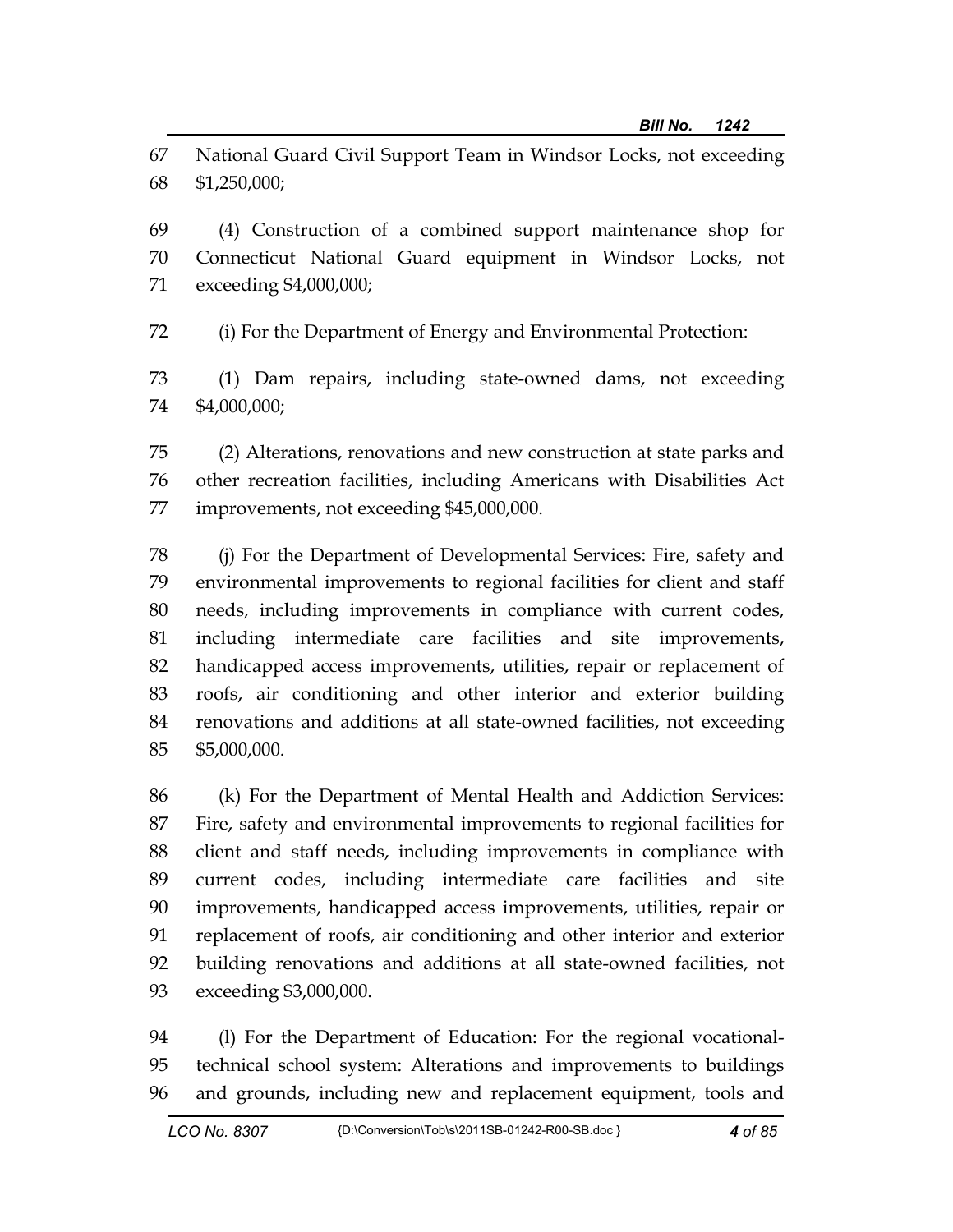| 97 supplies necessary to update curricula, vehicles and technology      |
|-------------------------------------------------------------------------|
| 98 upgrades at all regional vocational-technical schools, not exceeding |
| 99 \$28,000,000.                                                        |

- 100 (m) For the Community College System:
- 101 (1) All regional community colleges:

102 (A) Alterations, renovations and improvements to facilities 103 including fire, safety, energy conservation and code compliance 104 improvements, not exceeding \$4,000,000;

105 (B) New and replacement instruction, research or laboratory 106 equipment, not exceeding \$9,000,000;

107 (C) System Technology Initiative, not exceeding \$5,000,000;

108 (2) At Northwestern Community College: Site remediation, design 109 and construction for replacement of the Joyner Building, not exceeding 110 \$24,650,786;

111 (3) At Housatonic Community College: Implementation of phase III 112 of the master plan for renovations and additions to Lafayette Hall, not 113 exceeding \$4,669,770;

114 (n) For the Department of Children and Families: Alterations, 115 renovations and improvements to buildings and grounds, not 116 exceeding \$1,751,000.

117 (o) For the Judicial Department:

118 (1) Alterations, renovations and improvements to buildings and 119 grounds at state-owned and maintained facilities, not exceeding 120 \$5,000,000;

121 (2) Security improvements at various state-owned and maintained 122 facilities, not exceeding \$1,000,000;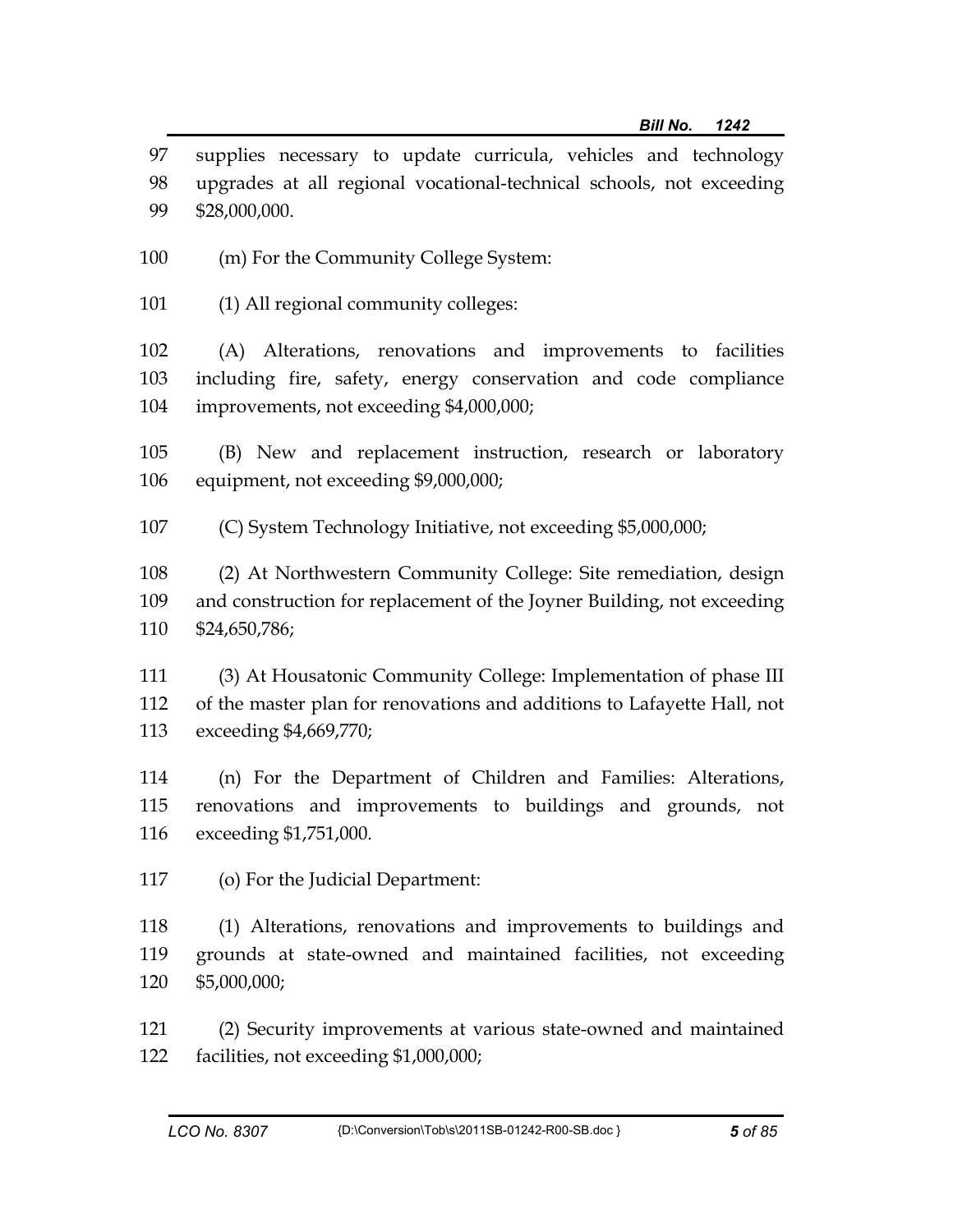123 (3) Implementation of the Technology Strategic Plan Project, not 124 exceeding \$5,000,000.

125 (p) For the office of the Attorney General: Enhancements and 126 upgrades of electronic document software and hardware, not 127 exceeding \$2,125,000.

128 (q) For the Agricultural Experiment Station: Renovations and 129 construction at the Jenkins Building, not exceeding \$3,500,000.

130 Sec. 3. (*Effective July 1, 2011*) All provisions of section 3-20 of the 131 general statutes or the exercise of any right or power granted thereby 132 which are not inconsistent with the provisions of this act are hereby 133 adopted and shall apply to all bonds authorized by the State Bond 134 Commission pursuant to sections 1 to 7, inclusive, of this act, and 135 temporary notes issued in anticipation of the money to be derived 136 from the sale of any such bonds so authorized may be issued in 137 accordance with said section 3-20 and from time to time renewed. Such 138 bonds shall mature at such time or times not exceeding twenty years 139 from their respective dates as may be provided in or pursuant to the 140 resolution or resolutions of the State Bond Commission authorizing 141 such bonds.

142 Sec. 4. (*Effective July 1, 2011*) None of the bonds described in sections 143 1 to 7, inclusive, of this act, shall be authorized except upon a finding 144 by the State Bond Commission that there has been filed with it a 145 request for such authorization, which is signed by the Secretary of the 146 Office of Policy and Management or by or on behalf of such state 147 officer, department or agency and stating such terms and conditions as 148 said commission, in its discretion, may require.

149 Sec. 5. (*Effective July 1, 2011*) For the purposes of sections 1 to 7, 150 inclusive, of this act, "state moneys" means the proceeds of the sale of 151 bonds authorized pursuant to said sections 1 to 7, inclusive, or of 152 temporary notes issued in anticipation of the moneys to be derived 153 from the sale of such bonds. Each request filed as provided in section 4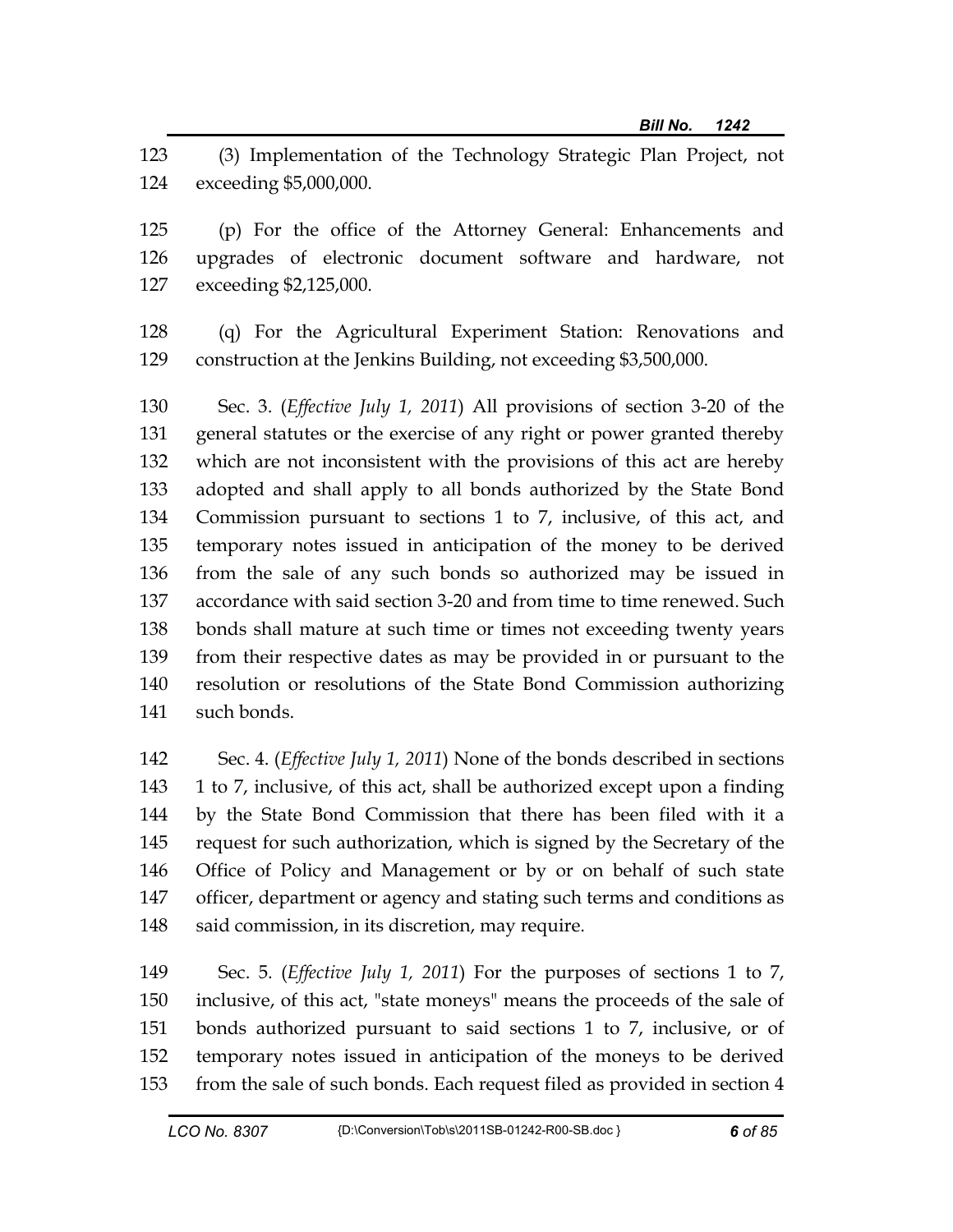154 of this act for an authorization of bonds shall identify the project for 155 which the proceeds of the sale of such bonds are to be used and 156 expended and, in addition to any terms and conditions required 157 pursuant to said section 4, shall include the recommendation of the 158 person signing such request as to the extent to which federal, private 159 or other moneys then available or thereafter to be made available for 160 costs in connection with any such project should be added to the state 161 moneys available or becoming available hereunder for such project. If 162 the request includes a recommendation that some amount of such 163 federal, private or other moneys should be added to such state 164 moneys, then, if and to the extent directed by the State Bond 165 Commission at the time of authorization of such bonds, said amount of 166 such federal, private or other moneys then available, or thereafter to be 167 made available for costs in connection with such project, may be added 168 to any state moneys available or becoming available hereunder for 169 such project and shall be used for such project. Any other federal, 170 private or other moneys then available or thereafter to be made 171 available for costs in connection with such project shall, upon receipt, 172 be used by the State Treasurer, in conformity with applicable federal 173 and state law, to meet the principal of outstanding bonds issued 174 pursuant to sections 1 to 7, inclusive, of this act, or to meet the 175 principal of temporary notes issued in anticipation of the money to be 176 derived from the sale of bonds theretofore authorized pursuant to said 177 sections 1 to 7, inclusive, for the purpose of financing such costs, either 178 by purchase or redemption and cancellation of such bonds or notes or 179 by payment thereof at maturity. Whenever any of the federal, private 180 or other moneys so received with respect to such project are used to 181 meet the principal of such temporary notes or whenever principal of 182 any such temporary notes is retired by application of revenue receipts 183 of the state, the amount of bonds theretofore authorized in anticipation 184 of which such temporary notes were issued, and the aggregate amount 185 of bonds which may be authorized pursuant to section 1 of this act, 186 shall each be reduced by the amount of the principal so met or retired. 187 Pending use of the federal, private or other moneys so received to meet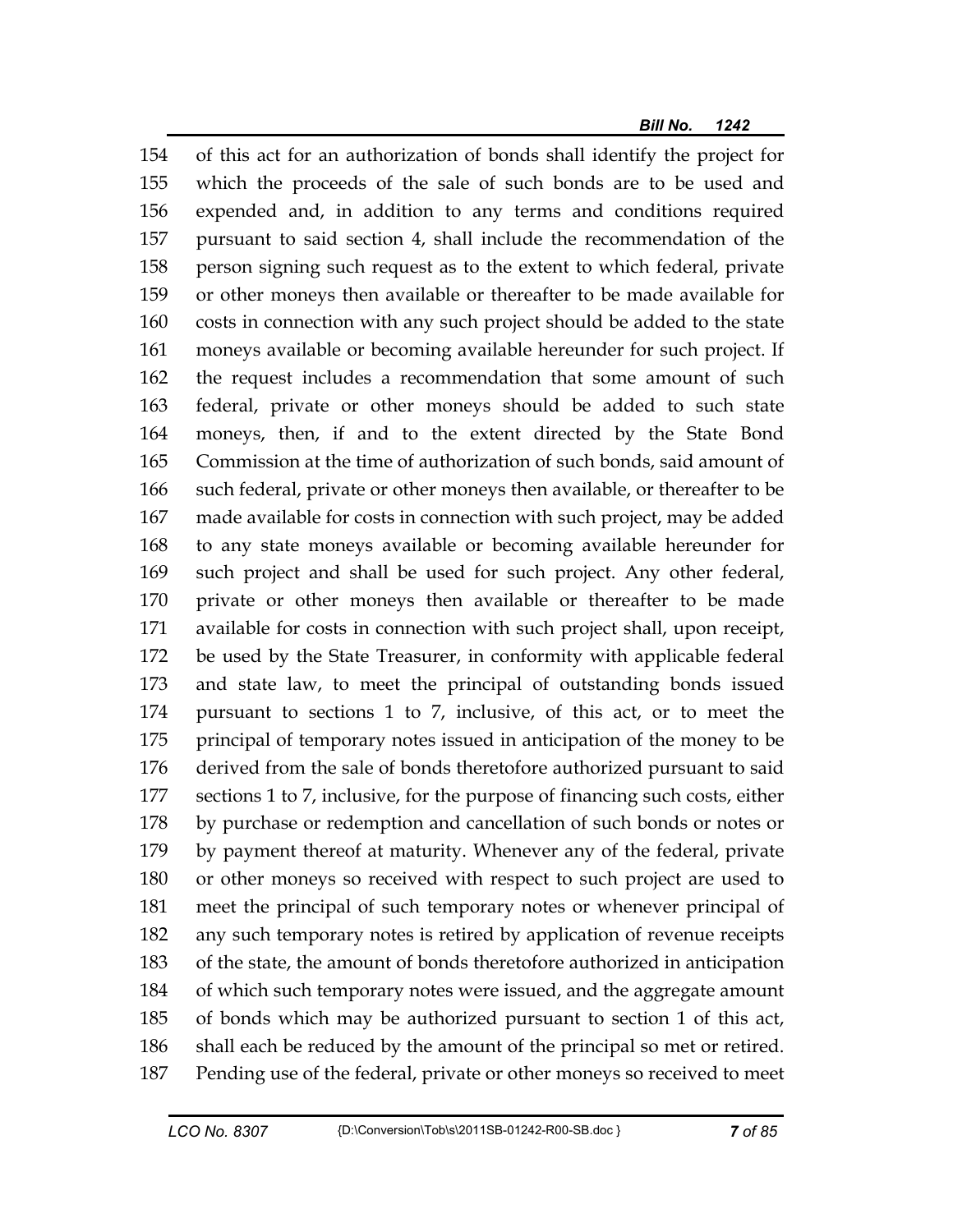188 principal as hereinabove directed, the amount thereof may be invested 189 by the State Treasurer in bonds or obligations of, or guaranteed by, the 190 state or the United States or agencies or instrumentalities of the United 191 States, shall be deemed to be part of the debt retirement funds of the 192 state, and net earnings on such investments shall be used in the same 193 manner as the moneys so invested.

194 Sec. 6. (*Effective July 1, 2011*) Any balance of proceeds of the sale of 195 said bonds authorized for any project described in section 2 of this act 196 in excess of the cost of such project may be used to complete any other 197 project described in said section 2, if the State Bond Commission shall 198 so determine and direct. Any balance of proceeds of the sale of said 199 bonds in excess of the costs of all the projects described in said section 200 2 shall be deposited to the credit of the General Fund.

201 Sec. 7. (*Effective July 1, 2011*) The bonds issued pursuant to sections 1 202 to 7, inclusive, of this act, shall be general obligations of the state and 203 the full faith and credit of the state of Connecticut are pledged for the 204 payment of the principal of and interest on said bonds as the same 205 become due, and accordingly and as part of the contract of the state 206 with the holders of said bonds, appropriation of all amounts necessary 207 for punctual payment of such principal and interest is hereby made, 208 and the State Treasurer shall pay such principal and interest as the 209 same become due.

210 Sec. 8. (*Effective July 1, 2011*) The State Bond Commission shall have 211 power, in accordance with the provisions of sections 8 to 11, inclusive, 212 of this act, from time to time to authorize the issuance of bonds of the 213 state in one or more series and in principal amounts in the aggregate, 214 not exceeding \$55,000,000.

215 Sec. 9. (*Effective July 1, 2011*) The proceeds of the sale of said bonds 216 shall be used by the Department of Economic and Community 217 Development for the purposes hereinafter stated:

218 (1) Housing development and rehabilitation, including moderate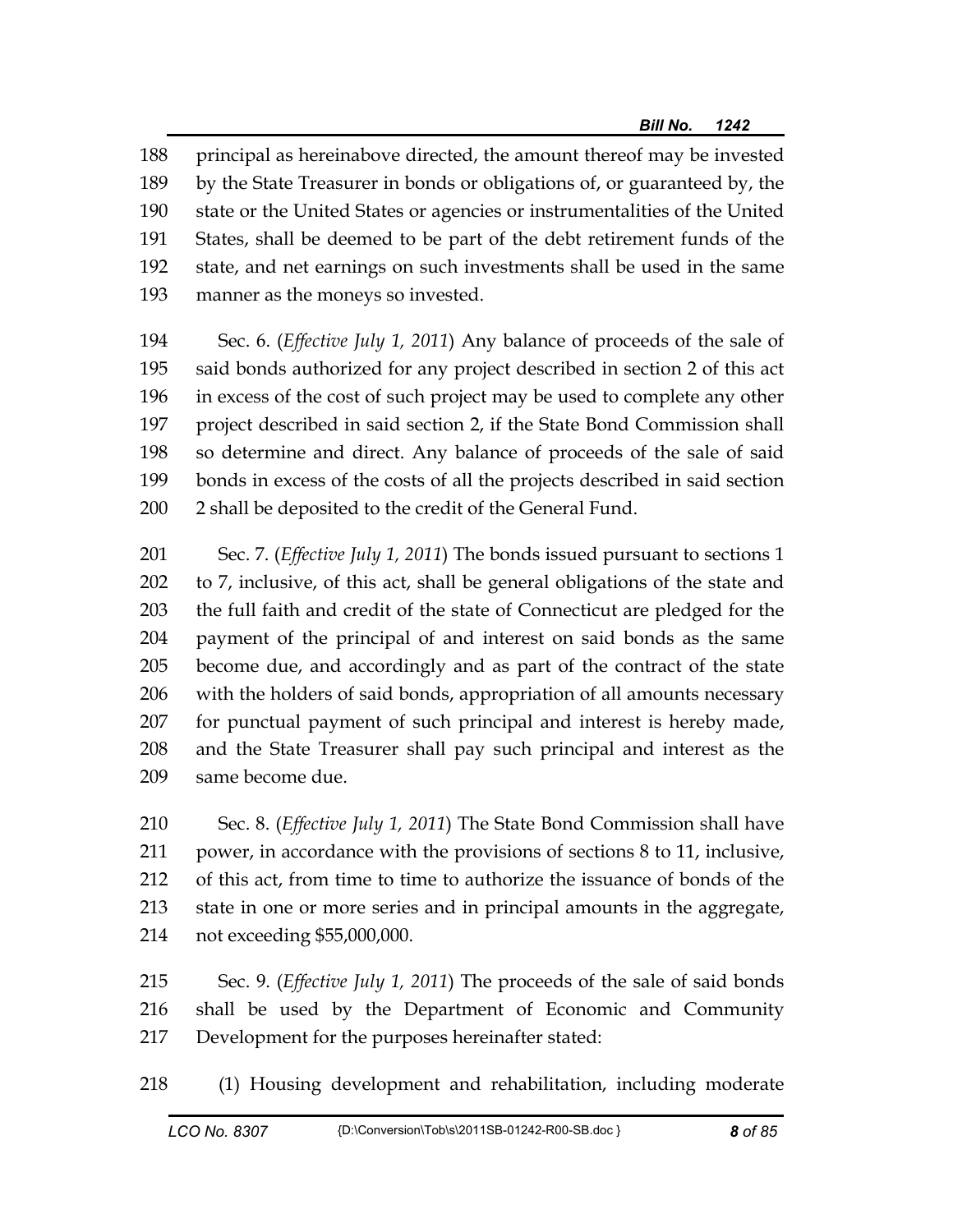219 cost housing, moderate rental, congregate and elderly housing, urban 220 homesteading, community housing development corporations, 221 housing purchase and rehabilitation, housing for the homeless, 222 housing for low income persons, limited equity cooperatives and 223 mutual housing projects, abatement of hazardous material including 224 asbestos and lead-based paint in residential structures, emergency 225 repair assistance for senior citizens, housing land bank and land trust, 226 housing and community development, predevelopment grants and 227 loans, reimbursement for state and federal surplus property, private 228 rental investment mortgage and equity program, housing 229 infrastructure, demolition, renovation or redevelopment of vacant 230 buildings or related infrastructure, septic system repair loan program, 231 acquisition and related rehabilitation including loan guarantees for 232 private developers of rental housing for the elderly, projects under the 233 program established in section 8-37pp of the general statutes, and 234 participation in federal programs, including administrative expenses 235 associated with those programs eligible under the general statutes, not 236 exceeding \$25,000,000;

237 (2) Supportive housing initiatives established in section 17a-485c of 238 the general statutes, not exceeding \$30,000,000.

239 Sec. 10. (*Effective July 1, 2011*) None of said bonds shall be 240 authorized except upon a finding by the State Bond Commission that 241 there has been filed with it a request for such authorization, which is 242 signed by the Secretary of the Office of Policy and Management or by 243 or on behalf of such state officer, department or agency and stating 244 such terms and conditions as said commission, in its discretion may 245 require.

246 Sec. 11. (*Effective July 1, 2011*) All provisions of section 3-20 of the 247 general statutes, or the exercise of any right or power granted thereby 248 which are not inconsistent with the provisions of sections 8 to 11, 249 inclusive, of this act, are hereby adopted and shall apply to all bonds 250 authorized by the State Bond Commission pursuant to sections 8 to 11,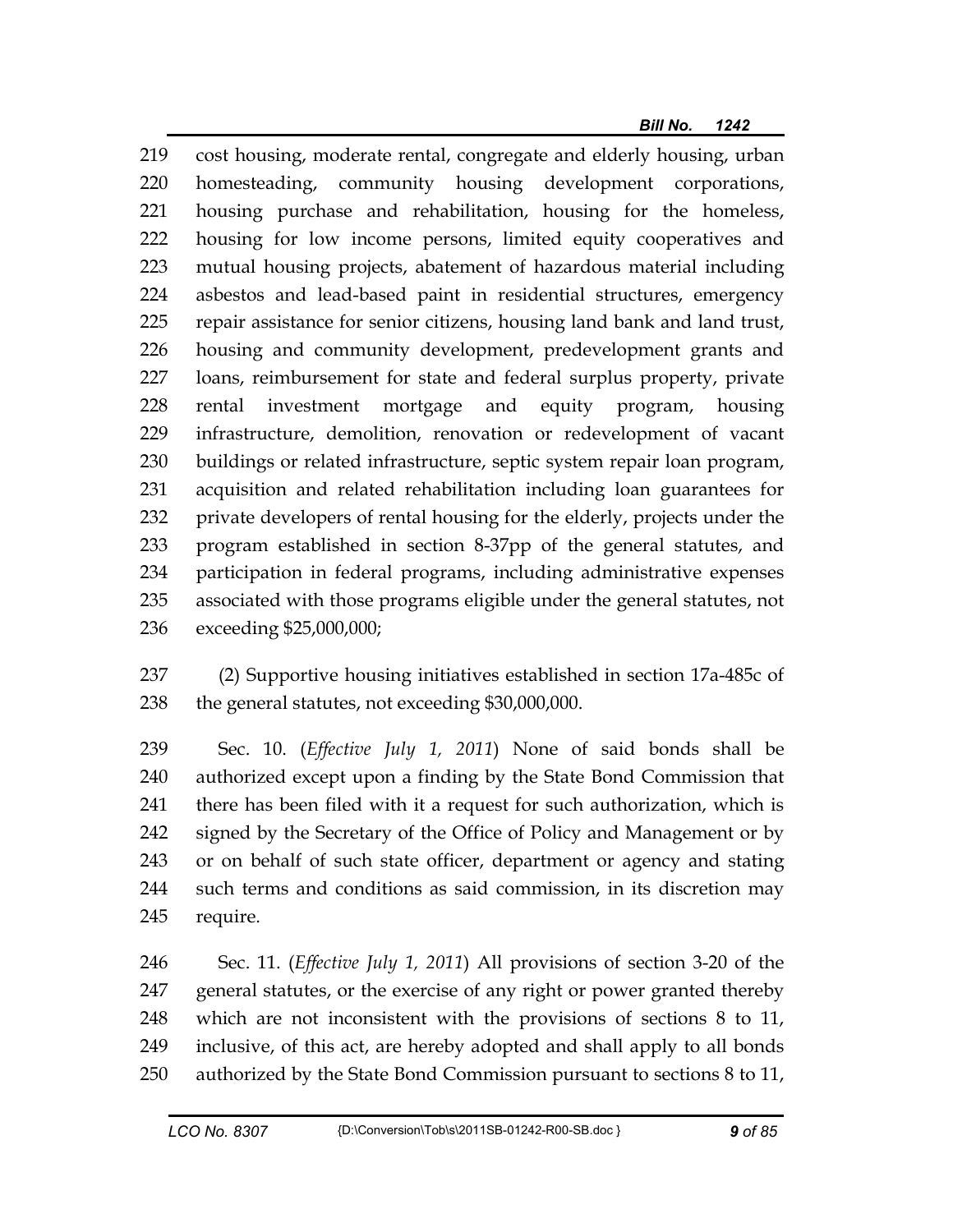251 inclusive, of this act, and temporary notes in anticipation of the money 252 to be derived from the sale of any such bonds so authorized may be 253 issued in accordance with said section 3-20 and from time to time 254 renewed. Such bonds shall mature at such time or times not exceeding 255 twenty years from their respective dates as may be provided in or 256 pursuant to the resolution or resolutions of the State Bond Commission 257 authorizing such bonds. Such bonds issued pursuant to section 8 of 258 this act shall be general obligations of the state and the full faith and 259 credit of the state of Connecticut are pledged for the payment of the 260 principal of and interest on such bonds as the same become due, and 261 accordingly and as part of the contract of the state with the holders of 262 such bonds, appropriation of all amounts necessary for punctual 263 payment of such principal and interest is hereby made, and the State 264 Treasurer shall pay such principal and interest as the same become 265 due.

266 Sec. 12. (*Effective July 1, 2011*) The State Bond Commission shall have 267 power, in accordance with the provisions of sections 12 to 19, inclusive, 268 of this act, from time to time to authorize the issuance of bonds of the 269 state in one or more series and in principal amounts in the aggregate, 270 not exceeding \$76,250,000.

271 Sec. 13. (*Effective July 1, 2011*) The proceeds of the sale of the bonds 272 described in sections 12 to 19, inclusive, of this act, shall be used for the 273 purpose of providing grants-in-aid and other financing for the projects, 274 programs and purposes hereinafter stated:

275 (a) For the Department of Energy and Environmental Protection:

276 (1) Grants-in-aid for containment, removal or mitigation of 277 identified hazardous waste disposal sites, not exceeding \$10,000,000;

278 (2) Grants-in-aid to municipalities for open space land acquisition 279 and development for conservation or recreational purposes, not 280 exceeding \$5,000,000.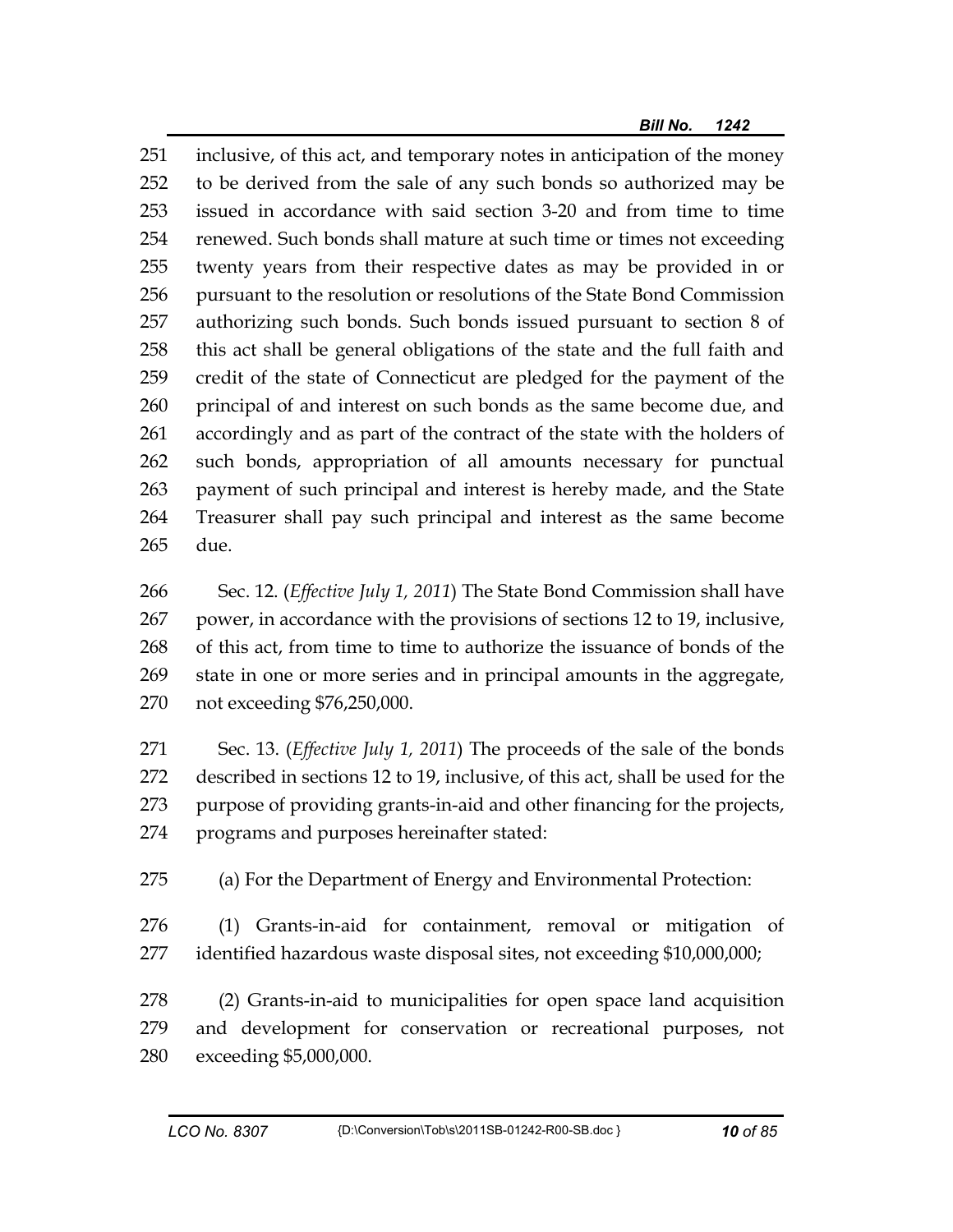281 (b) For the Department of Economic and Community Development: 282 Regional brownfield redevelopment loan fund, not exceeding 283 \$25,000,000.

284 (c) For the Department of Public Health: Grants-in-aid to 285 community health centers, primary care organizations and 286 municipalities for the purchase of equipment, renovations, 287 improvements and expansion of facilities, not exceeding \$2,000,000.

288 (d) For the Department of Developmental Services: Grants-in-aid to 289 private, nonprofit organizations for alterations and improvements to 290 nonresidential facilities, not exceeding \$2,000,000.

291 (e) For the Department of Mental Health and Addiction Services: 292 Grants-in-aid to private, non-profit organizations that are exempt 293 under Section  $501(c)(3)$  of the Internal Revenue Code of 1986, or any 294 subsequent corresponding internal revenue code of the United States, 295 as amended from time to time, for community-based residential and 296 outpatient facilities for purchases, repairs, alterations, and 297 improvements, not exceeding \$5,000,000.

298 (f) For the Department of Transportation: Grants-in-aid for 299 improvements to ports and marinas, including dredging and 300 navigational direction, not exceeding \$6,000,000, provided \$1,000,000 301 shall be used to conduct a study of the strategy for economic 302 development in the New Haven, New London and Bridgeport ports.

303 (g) For the Department of Social Services: Grants-in-aid for 304 neighborhood facilities, child day care projects, elderly centers, 305 multipurpose human resource centers, shelter facilities for victims of 306 domestic violence and food distribution facilities, not exceeding 307 \$10,000,000.

308 (h) Department of Education: Grants-in-aid for the purpose of 309 capital start-up costs related to the development of new interdistrict 310 magnet school programs to assist the state in meeting the goals of the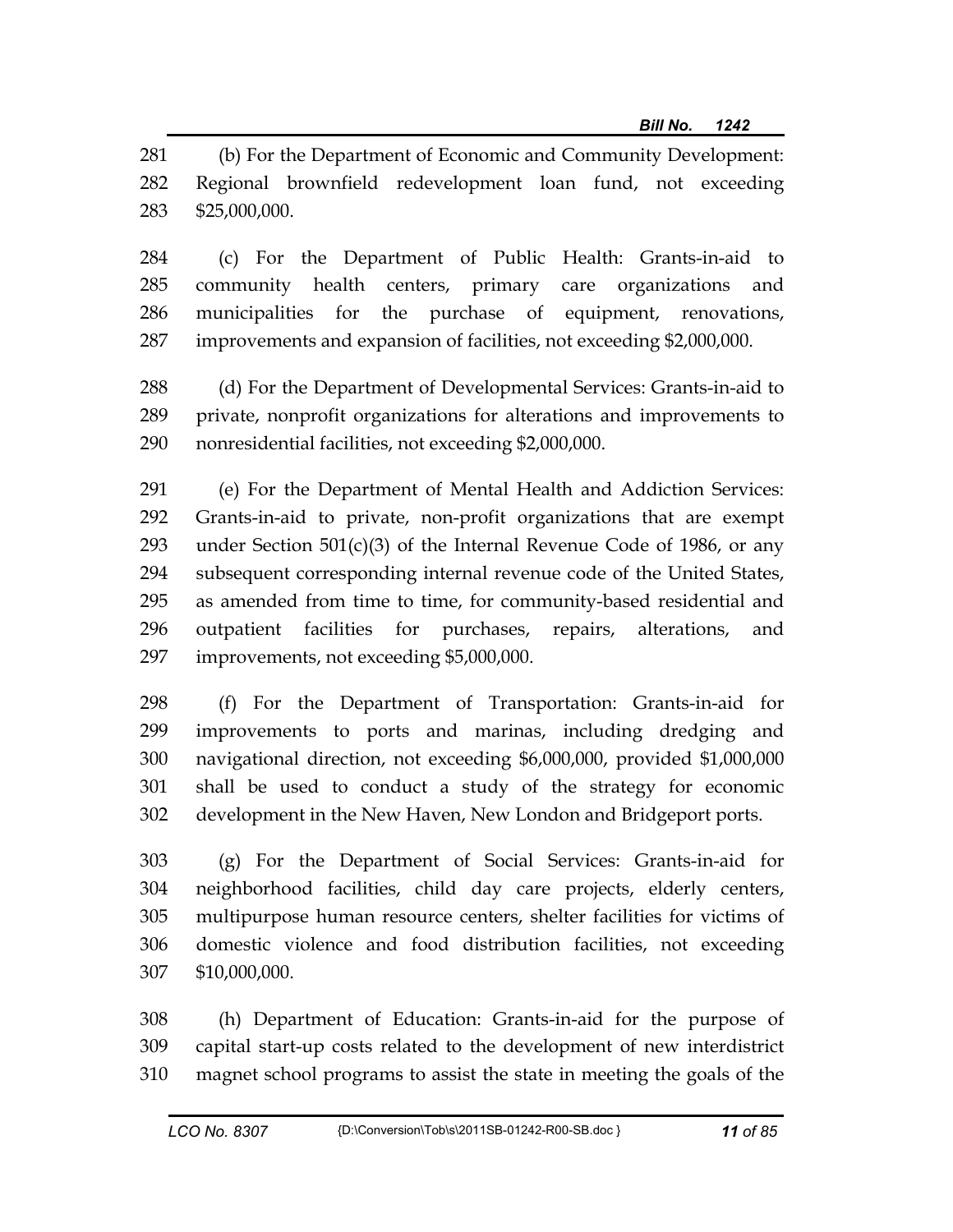311 2008 stipulation and order for Milo Sheff, et al. v. William A. O'Neill, et 312 al., for the purpose of purchasing a building or portable classrooms, 313 subject to the reversion provisions in subdivision (1) of subsection (c) 314 of section 10-264h of the general statutes, leasing space, and 315 purchasing equipment, including, but not limited to, computers and 316 classroom furniture, not exceeding \$6,250,000.

317 (i) For the Department of Children and Families: Grants-in-aid for 318 construction, alteration, repairs and improvements to residential 319 facilities, group homes, shelters and permanent family residences, not 320 exceeding \$5,000,000.

321 Sec. 14. (*Effective July 1, 2011*) All provisions of section 3-20 of the 322 general statutes or the exercise of any right or power granted thereby 323 which are not inconsistent with the provisions of this act are hereby 324 adopted and shall apply to all bonds authorized by the State Bond 325 Commission pursuant to sections 12 to 19, inclusive, of this act, and 326 temporary notes issued in anticipation of the money to be derived 327 from the sale of any such bonds so authorized may be issued in 328 accordance with said sections 12 to 19, inclusive, and from time to time 329 renewed. Such bonds shall mature at such time or times not exceeding 330 twenty years from their respective dates as may be provided in or 331 pursuant to the resolution or resolutions of the State Bond Commission 332 authorizing such bonds.

333 Sec. 15. (*Effective July 1, 2011*) None of the bonds described in 334 sections 12 to 19, inclusive, of this act, shall be authorized except upon 335 a finding by the State Bond Commission that there has been filed with 336 it a request for such authorization, which is signed by the Secretary of 337 the Office of Policy and Management or by or on behalf of such state 338 officer, department or agency and stating such terms and conditions as 339 said commission, in its discretion, may require.

340 Sec. 16. (*Effective July 1, 2011*) For the purposes of sections 12 to 19, 341 inclusive, of this act, "state moneys" means the proceeds of the sale of 342 bonds authorized pursuant to said sections 12 to 19 inclusive, or of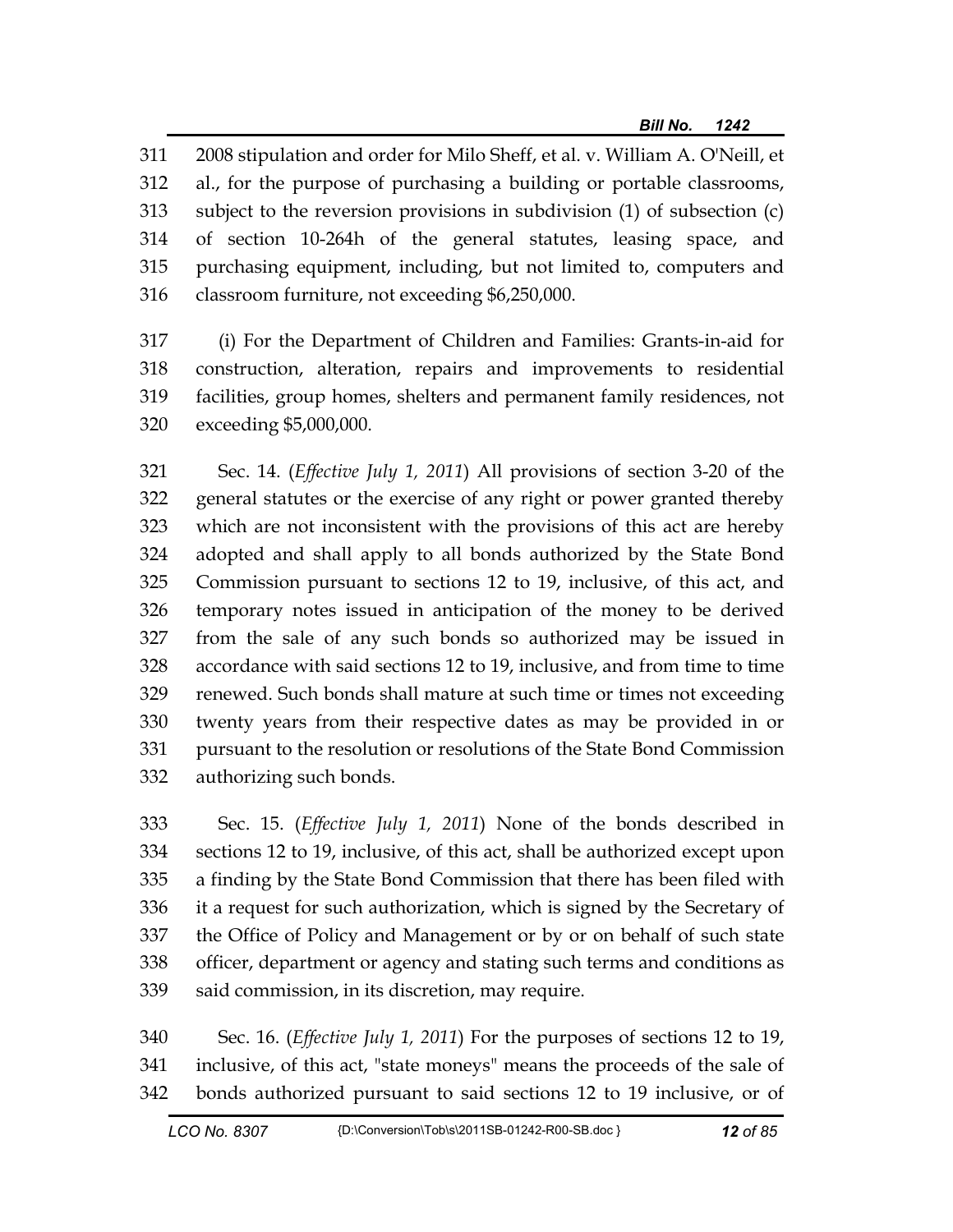343 temporary notes issued in anticipation of the moneys to be derived 344 from the sale of such bonds. Each request filed as provided in section 345 15 of this act for an authorization of bonds shall identify the project for 346 which the proceeds of the sale of such bonds are to be used and 347 expended and, in addition to any terms and conditions required 348 pursuant to said section 15, include the recommendation of the person 349 signing such request as to the extent to which federal, private or other 350 moneys then available or thereafter to be made available for costs in 351 connection with any such project should be added to the state moneys 352 available or becoming available under said sections 12 to 19, inclusive, 353 for such project. If the request includes a recommendation that some 354 amount of such federal, private or other moneys should be added to 355 such state moneys, then, if and to the extent directed by the State Bond 356 Commission at the time of authorization of such bonds, said amount of 357 such federal, private or other moneys then available or thereafter to be 358 made available for costs in connection with such project may be added 359 to any state moneys available or becoming available hereunder for 360 such project and be used for such project. Any other federal, private or 361 other moneys then available or thereafter to be made available for 362 costs in connection with such project upon receipt shall, in conformity 363 with applicable federal and state law, be used by the State Treasurer to 364 meet the principal of outstanding bonds issued pursuant to said 365 sections 12 to 19, inclusive, or to meet the principal of temporary notes 366 issued in anticipation of the money to be derived from the sale of 367 bonds theretofore authorized pursuant to said sections 12 to 19, 368 inclusive, for the purpose of financing such costs, either by purchase or 369 redemption and cancellation of such bonds or notes or by payment 370 thereof at maturity. Whenever any of the federal, private or other 371 moneys so received with respect to such project are used to meet the 372 principal of such temporary notes or whenever the principal of any 373 such temporary notes is retired by application of revenue receipts of 374 the state, the amount of bonds theretofore authorized in anticipation of 375 which such temporary notes were issued, and the aggregate amount of 376 bonds which may be authorized pursuant to section 12 of this act shall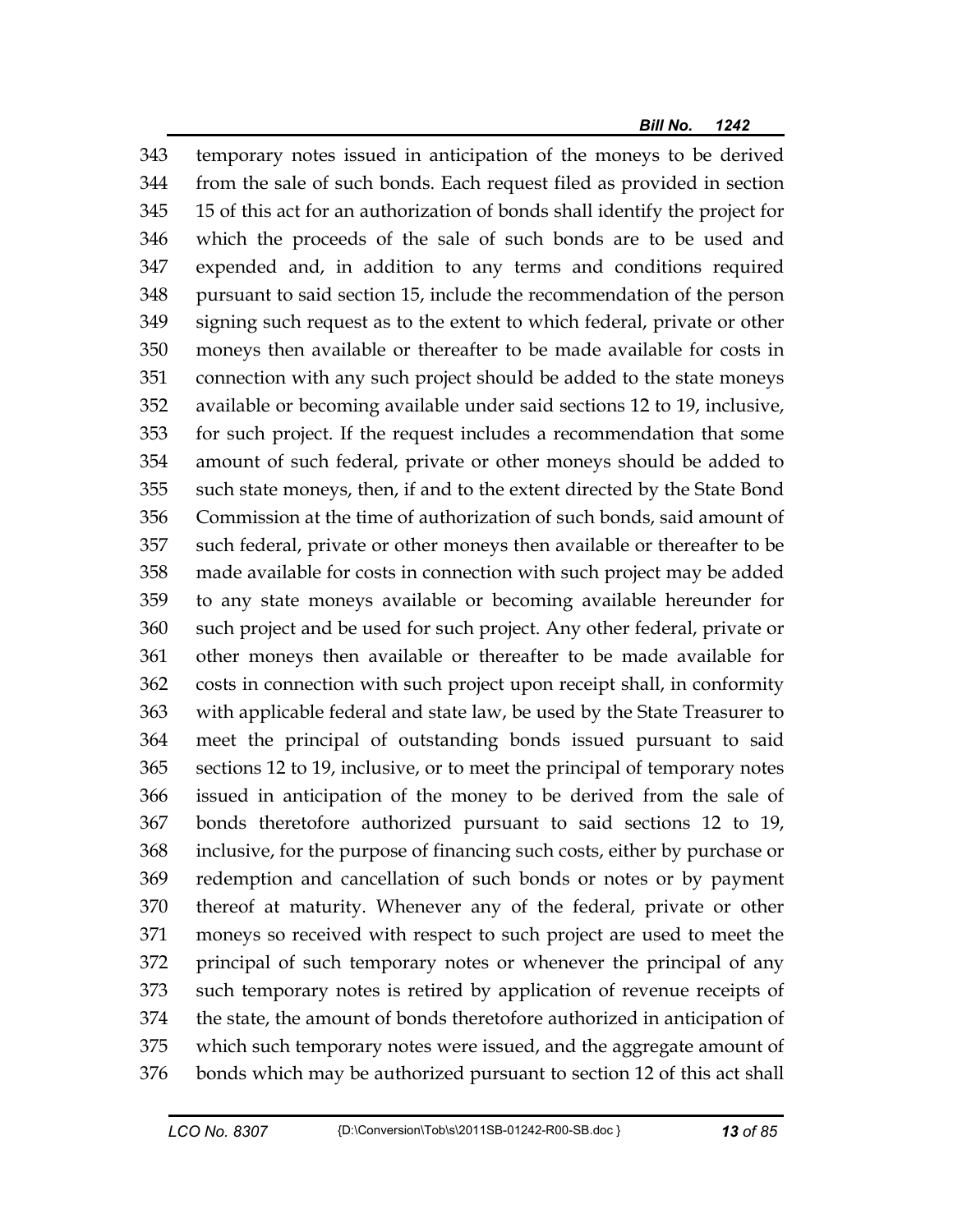377 each be reduced by the amount of the principal so met or retired. 378 Pending use of the federal, private or other moneys so received to meet 379 the principal as directed in this section, the amount thereof may be 380 invested by the State Treasurer in bonds or obligations of, or 381 guaranteed by, the state or the United States or agencies or 382 instrumentalities of the United States, shall be deemed to be part of the 383 debt retirement funds of the state, and net earnings on such 384 investments shall be used in the same manner as the moneys so 385 invested.

386 Sec. 17. (*Effective July 1, 2011*) The bonds issued pursuant to sections 387 12 to 19, inclusive, of this act, shall be general obligations of the state, 388 and the full faith and credit of the state of Connecticut are pledged for 389 the payment of the principal of and interest on said bonds as the same 390 become due, and accordingly and as part of the contract of the state 391 with the holders of said bonds, appropriation of all amounts necessary 392 for punctual payment of such principal and interest is hereby made, 393 and the State Treasurer shall pay such principal and interest as the 394 same become due.

395 Sec. 18. (*Effective July 1, 2011*) In accordance with section 13 of this 396 act, the state, through the Department of Energy and Environmental 397 Protection, the Department of Economic and Community 398 Development, the Department of Public Health, the Department of 399 Developmental Services, the Department of Mental Health and 400 Addiction Services, the Department of Transportation, the Department 401 of Social Services, the Department of Education and the Department of 402 Children and Families may provide grants-in-aid and other financings 403 to or for the agencies for the purposes and projects as described in said 404 section 13. All financing shall be made in accordance with the terms of 405 a contract at such time or times as shall be determined within 406 authorization of funds by the State Bond Commission.

407 Sec. 19. (*Effective July 1, 2011*) In the case of any grant-in-aid made 408 pursuant to section 13 of this act which is made to any entity which is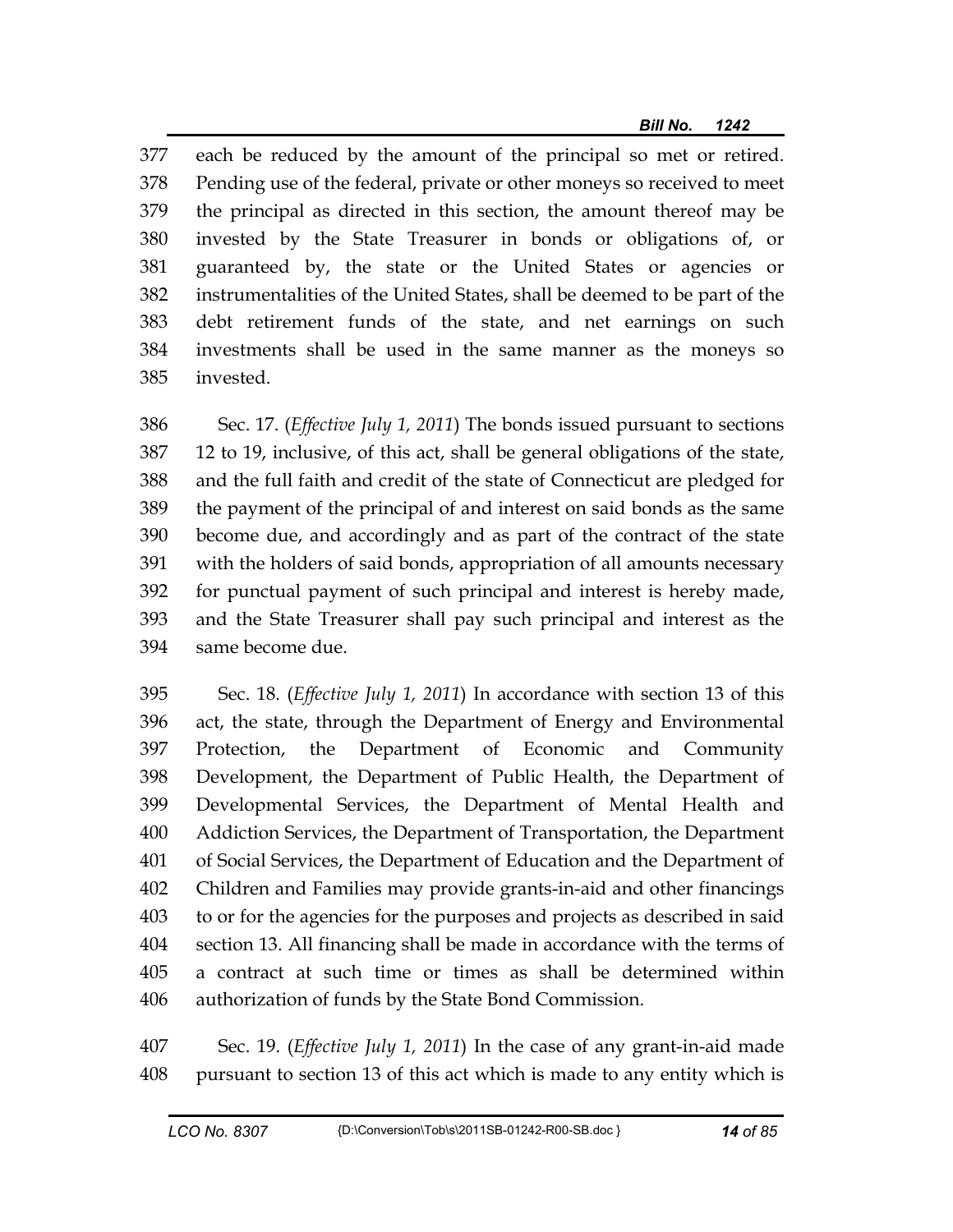409 not a political subdivision of the state, the contract entered into 410 pursuant to section 18 of this act shall provide that if the premises for 411 which such grant-in-aid was made ceases, within ten years of the date 412 of such grant, to be used as a facility for which such grant was made, 413 an amount equal to the amount of such grant, minus ten per cent per 414 year for each full year which has elapsed since the date of such grant, 415 shall be repaid to the state and that a lien shall be placed on such land 416 in favor of the state to ensure that such amount will be repaid in the 417 event of such change in use, provided if the premises for which such 418 grant-in-aid was made are owned by the state, a municipality or a 419 housing authority no lien need be placed.

420 Sec. 20. (*Effective July 1, 2012*) The State Bond Commission shall have 421 power, in accordance with the provisions of sections 20 to 26, inclusive, 422 of this act, from time to time to authorize the issuance of bonds of the 423 state in one or more series and in principal amounts in the aggregate, 424 not exceeding \$202,440,135.

425 Sec. 21. (*Effective July 1, 2012*) The proceeds of the sale of the bonds 426 described in sections 20 to 26, inclusive, of this act, to the extent 427 hereinafter stated, shall be used for the purpose of acquiring, by 428 purchase or condemnation, undertaking, constructing, reconstructing, 429 improving or equipping, or purchasing land or buildings or improving 430 sites for the projects hereinafter described, including payment of 431 architectural, engineering, demolition or related costs in connection 432 therewith, or of payment of the cost of long-range capital 433 programming and space utilization studies as hereinafter stated:

434 (a) For the Secretary of the State: Development, implementation and 435 upgrade of information technology systems, not exceeding \$2,000,000.

436 (b) For the State Comptroller: Enhancements and upgrades to the 437 CORE financial system, not exceeding \$7,000,000.

438 (c) For the Office of Policy and Management: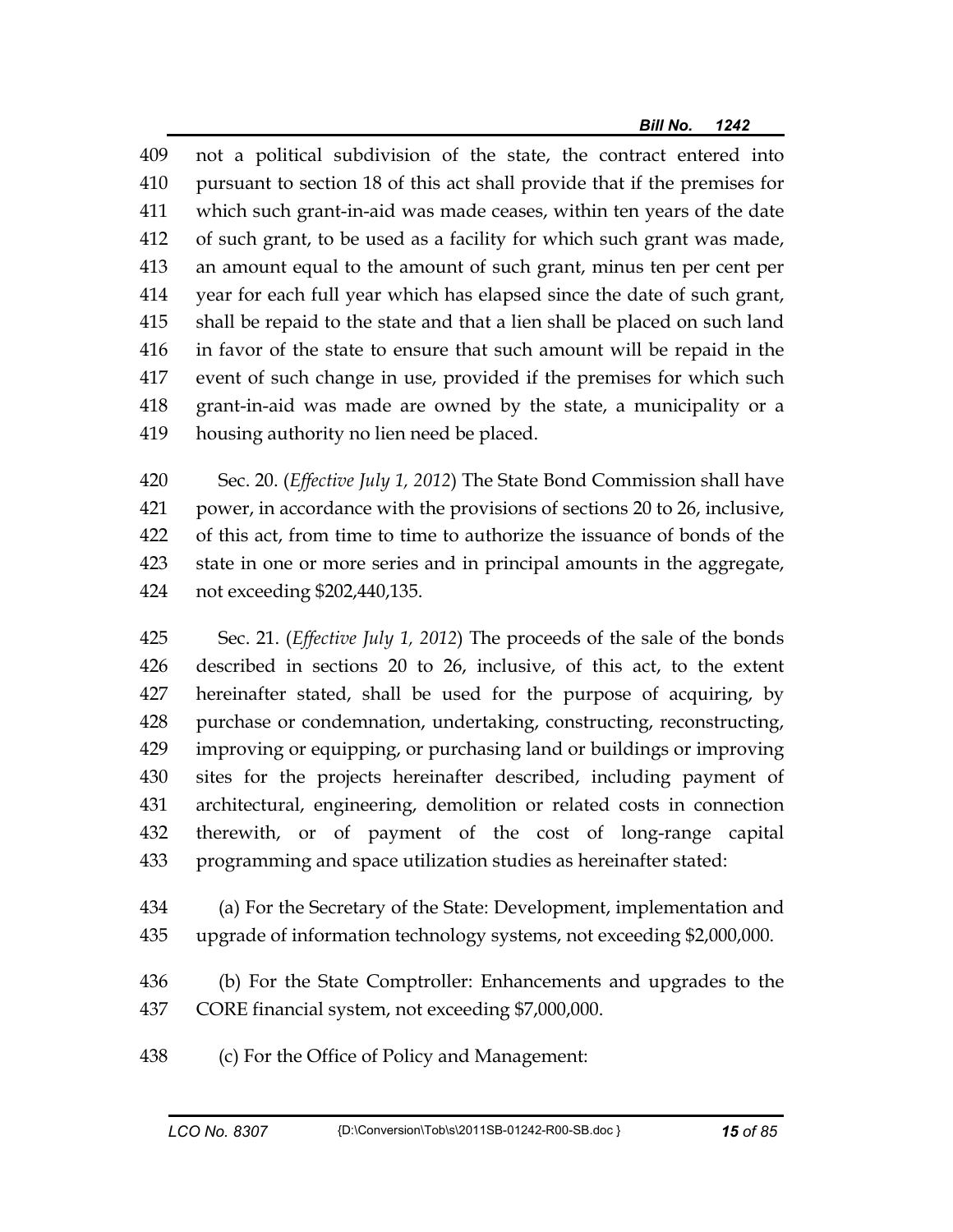439 (1) Design and implementation of the Criminal Justice Information 440 System, not exceeding \$4,720,000;

441 (2) Design and implementation of state and local benchmarking 442 systems, including technology development, not exceeding \$2,000,000.

443 (d) For the Department of Administrative Services:

444 (1) Exterior renovations and improvements, including installation of 445 air conditioning, to the State Office Building in Hartford, not exceeding 446 \$21,500,000;

447 (2) Infrastructure repairs and improvements, including fire, safety 448 and compliance with the Americans with Disabilities Act 449 improvements, improvements to state-owned buildings and grounds, 450 including energy conservation and off-site improvements, and 451 preservation of unoccupied buildings and grounds, including office 452 development, acquisition, renovations for additional parking and 453 security improvements, not exceeding \$12,500,000.

454 (e) For the Department of Construction Services:

455 (1) Removal or encapsulation of asbestos in state-owned buildings, 456 not exceeding \$5,000,000;

457 (2) Infrastructure repairs and improvements, including fire, safety 458 and compliance with the Americans with Disabilities Act 459 improvements, improvements to state-owned buildings and grounds, 460 including energy conservation and off-site improvements, and 461 preservation of unoccupied buildings and grounds, including office 462 development, acquisition, renovations for additional parking and 463 security improvements, not exceeding \$2,500,000;

464 (3) Notwithstanding the provisions of section 4b-1 of the general 465 statutes, land acquisition, construction, improvements, repairs and 466 renovations at fire training schools, not exceeding \$2,000,000.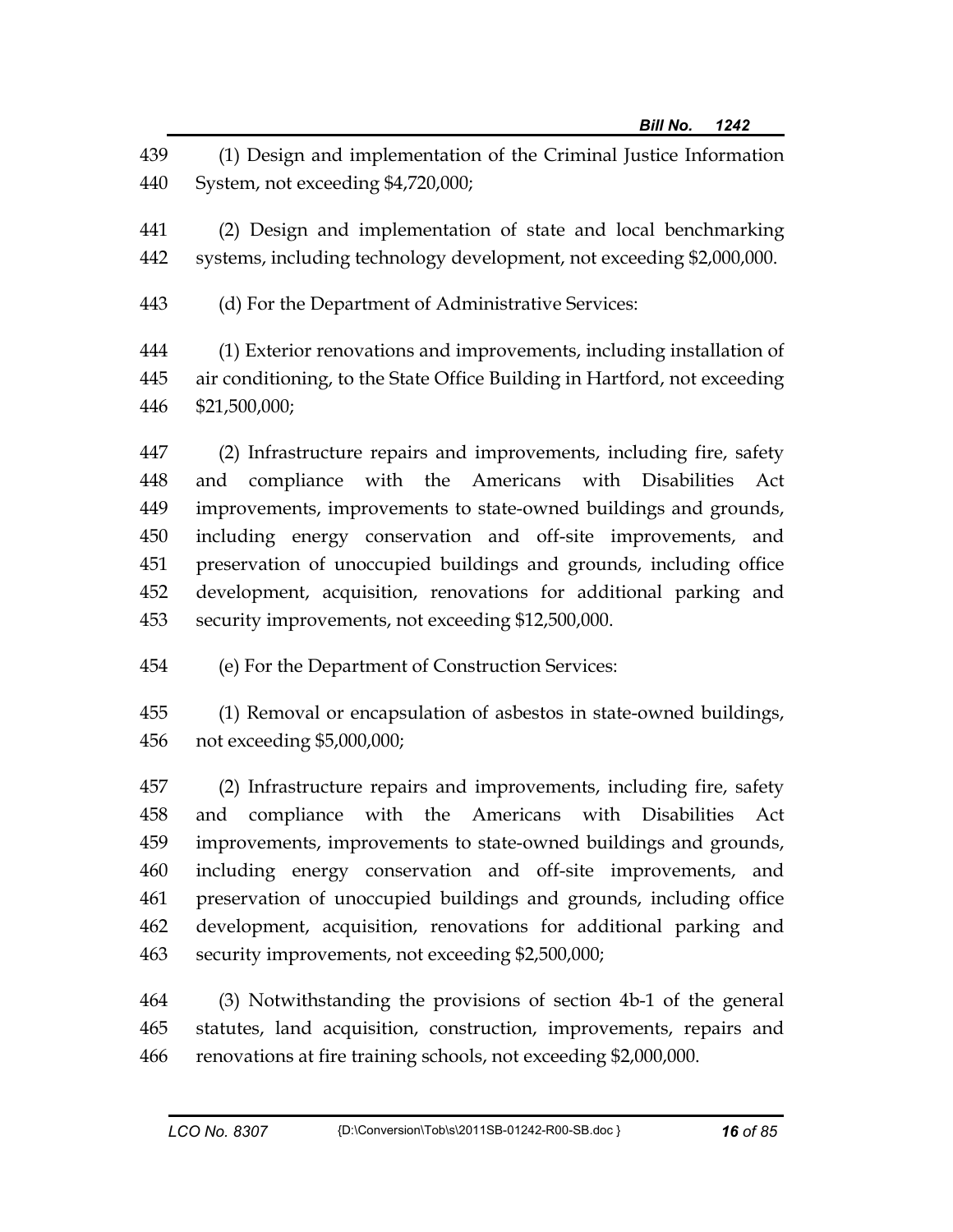467 (f) For the Department of Public Safety: Alterations and 468 improvements to buildings and grounds, including utilities, 469 mechanical systems and energy conservation projects, not exceeding 470 \$2,212,000.

471 (g) For the Military Department:

472 (1) State matching funds for anticipated federal reimbursable 473 projects, not exceeding \$2,000,000;

474 (2) Alterations and improvements to buildings and grounds, 475 including utilities, mechanical systems and energy conservation 476 projects, not exceeding \$1,000,000;

477 (3) Alterations, renovations and improvements to the National 478 Guard Armory in New London and the storage facility at Stone's 479 Ranch in East Lyme for the 250<sup>th</sup> Engineering Company, not exceeding 480 \$2,000,000;

481 (h) For the Department of Energy and Environmental Protection:

482 (1) Dam repairs, including state-owned dams, not exceeding 483 \$4,000,000;

484 (2) Alterations, renovations and new construction at state parks and 485 other recreation facilities, including Americans with Disabilities Act 486 improvements, not exceeding \$15,000,000.

487 (i) For the Department of Developmental Services: Fire, safety and 488 environmental improvements to regional facilities for client and staff 489 needs, including improvements in compliance with current codes, 490 including intermediate care facilities and site improvements, 491 handicapped access improvements, utilities, repair or replacement of 492 roofs, air conditioning and other interior and exterior building 493 renovations and additions at all state-owned facilities, not exceeding 494 \$5,000,000.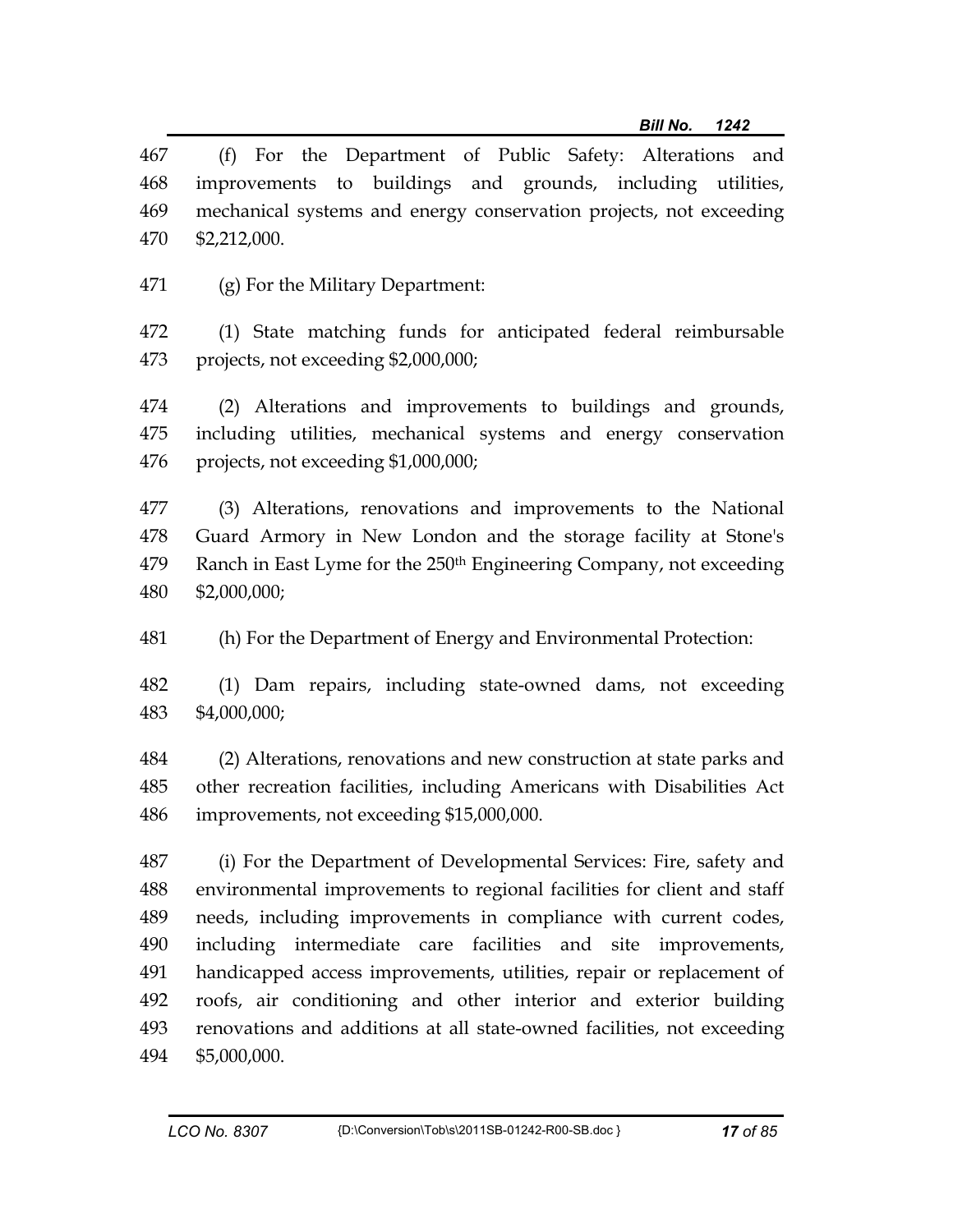495 (j) For the Department of Mental Health and Addiction Services: 496 Fire, safety and environmental improvements to regional facilities for 497 client and staff needs, including improvements in compliance with 498 current codes, including intermediate care facilities and site 499 improvements, handicapped access improvements, utilities, repair or 500 replacement of roofs, air conditioning and other interior and exterior 501 building renovations and additions at all state-owned facilities, not 502 exceeding \$5,000,000;

503 (k) For the Department of Education: For the regional vocational-504 technical school system: Alterations and improvements to buildings 505 and grounds, including new and replacement equipment, tools and 506 supplies necessary to update curricula, vehicles and technology 507 upgrades at all regional vocational-technical schools, not exceeding 508 \$28,000,000.

- 509 (l) For the Community College System:
- 510 (1) All Community Colleges:

511 (A) Alterations, renovations and improvements to facilities 512 including fire safety and energy conservation projects, code 513 compliance and acquisition of property, not exceeding \$5,000,000;

514 (B) New and replacement instruction, research or laboratory 515 equipment, not exceeding \$9,000,000;

516 (C) System Technology Initiative, not exceeding \$5,000,000;

517 (2) At Norwalk Community College: Implementation of phase III of 518 the master plan, not exceeding \$3,720,936;

519 (3) At Naugatuck Valley Community College: Alterations, 520 renovations and improvements to Founders Hall, not exceeding 521 \$39,008,382;

522 (4) At Tunxis Community College: Implementation of phase III of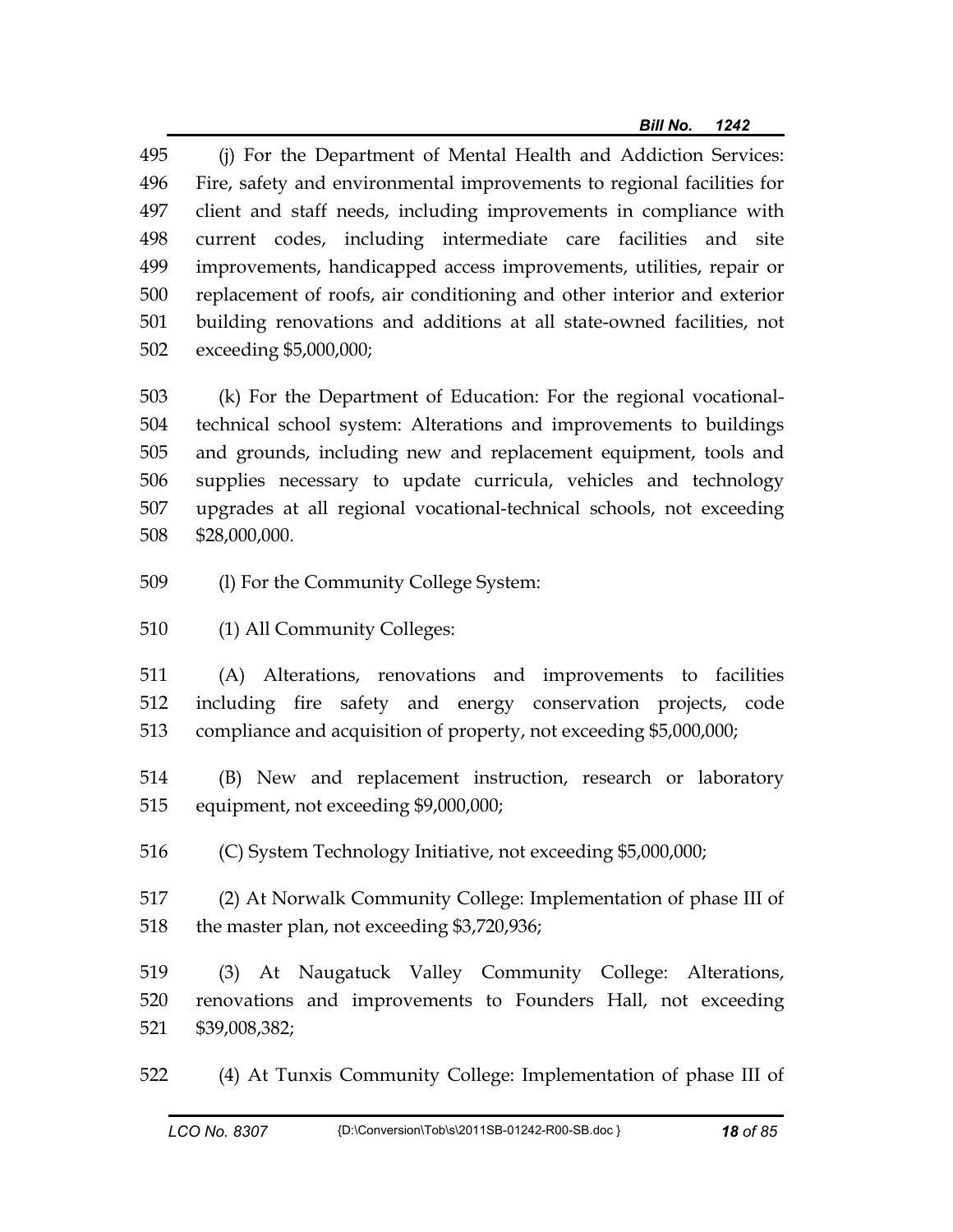523 the master plan, not exceeding \$4,993,817.

524 (m) For the Department of Children and Families: Alterations, 525 renovations and improvements to buildings and grounds, not 526 exceeding \$1,285,000.

527 (n) For the Judicial Department:

528 (1) Alterations, renovations and improvements to buildings and 529 grounds at state-owned and maintained facilities, not exceeding 530 \$5,000,000;

531 (2) Security improvements at various state-owned and maintained 532 facilities, not exceeding \$1,000,000;

533 (3) Implementation of the technology strategic plan project, not 534 exceeding \$5,000,000.

535 Sec. 22. (*Effective July 1, 2012*) All provisions of section 3-20 of the 536 general statutes or the exercise of any right or power granted thereby 537 which are not inconsistent with the provisions of this act are hereby 538 adopted and shall apply to all bonds authorized by the State Bond 539 Commission pursuant to sections 20 to 26, inclusive, of this act, and 540 temporary notes issued in anticipation of the money to be derived 541 from the sale of any such bonds so authorized may be issued in 542 accordance with said section 3-20 and from time to time renewed. Such 543 bonds shall mature at such time or times not exceeding twenty years 544 from their respective dates as may be provided in or pursuant to the 545 resolution or resolutions of the State Bond Commission authorizing 546 such bonds.

547 Sec. 23. (*Effective July 1, 2012*) None of said bonds shall be 548 authorized except upon a finding by the State Bond Commission that 549 there has been filed with it a request for such authorization, which is 550 signed by the Secretary of the Office of Policy and Management or by 551 or on behalf of such state officer, department or agency and stating 552 such terms and conditions as said commission, in its discretion, may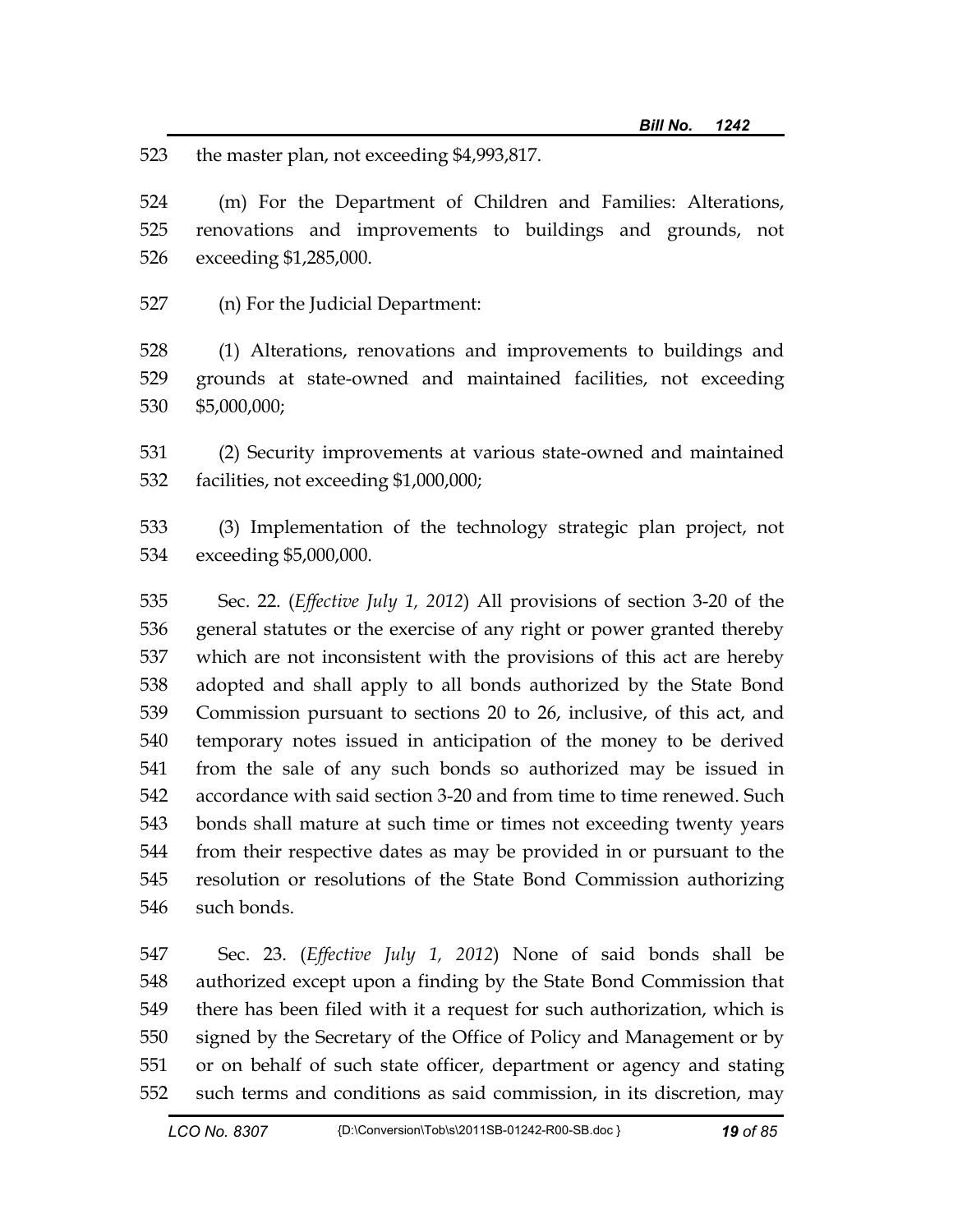553 require.

554 Sec. 24. (*Effective July 1, 2012*) For the purposes of sections 20 to 26, 555 inclusive, of this act, "state moneys" means the proceeds of the sale of 556 bonds authorized pursuant to said sections 20 to 26, inclusive, or of 557 temporary notes issued in anticipation of the moneys to be derived 558 from the sale of such bonds. Each request filed as provided in section 559 23 of this act for an authorization of bonds shall identify the project for 560 which the proceeds of the sale of such bonds are to be used and 561 expended and, in addition to any terms and conditions required 562 pursuant to said section 23, shall include the recommendation of the 563 person signing such request as to the extent to which federal, private 564 or other moneys then available or thereafter to be made available for 565 costs in connection with any such project should be added to the state 566 moneys available or becoming available hereunder for such project. If 567 the request includes a recommendation that some amount of such 568 federal, private or other moneys should be added to such state 569 moneys, then, if and to the extent directed by the State Bond 570 Commission at the time of authorization of such bonds, said amount of 571 such federal, private or other moneys then available, or thereafter to be 572 made available for costs in connection with such project, may be added 573 to any state moneys available or becoming available hereunder for 574 such project and shall be used for such project. Any other federal, 575 private or other moneys then available or thereafter to be made 576 available for costs in connection with such project shall, upon receipt, 577 be used by the State Treasurer, in conformity with applicable federal 578 and state law, to meet the principal of outstanding bonds issued 579 pursuant to sections 20 to 26, inclusive, of this act, or to meet the 580 principal of temporary notes issued in anticipation of the money to be 581 derived from the sale of bonds theretofore authorized pursuant to said 582 sections 20 to 26, inclusive, for the purpose of financing such costs, 583 either by purchase or redemption and cancellation of such bonds or 584 notes or by payment thereof at maturity. Whenever any of the federal, 585 private or other moneys so received with respect to such project are 586 used to meet the principal of such temporary notes or whenever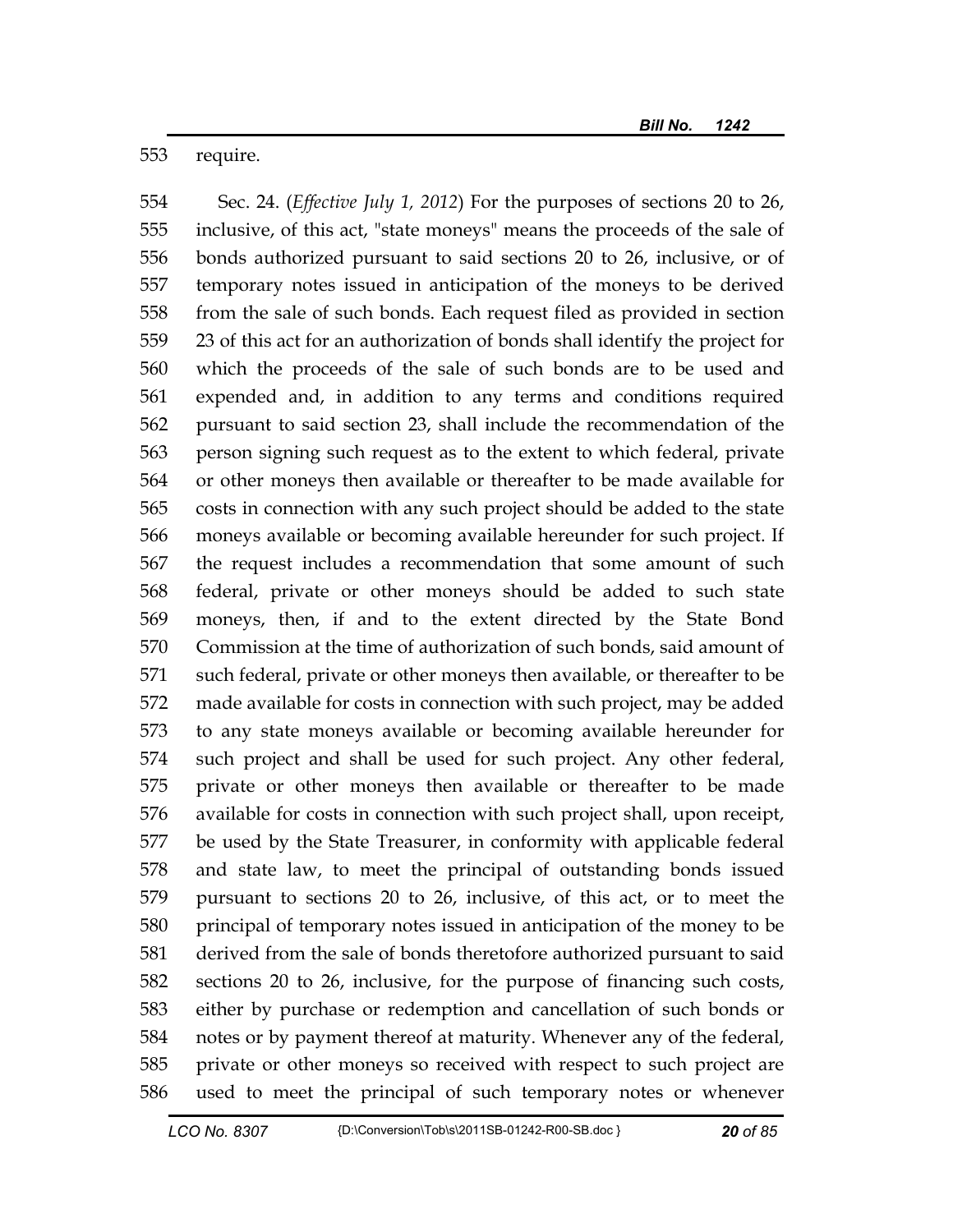587 principal of any such temporary notes is retired by application of 588 revenue receipts of the state, the amount of bonds theretofore 589 authorized in anticipation of which such temporary notes were issued, 590 and the aggregate amount of bonds which may be authorized 591 pursuant to section 20 of this act, shall each be reduced by the amount 592 of the principal so met or retired. Pending use of the federal, private or 593 other moneys so received to meet principal as hereinabove directed, 594 the amount thereof may be invested by the State Treasurer in bonds or 595 obligations of, or guaranteed by, the state or the United States or 596 agencies or instrumentalities of the United States, shall be deemed to 597 be part of the debt retirement funds of the state, and net earnings on 598 such investments shall be used in the same manner as the moneys so 599 invested.

600 Sec. 25. (*Effective July 1, 2012*) Any balance of proceeds of the sale of 601 said bonds authorized for any project described in section 21 of this act 602 in excess of the cost of such project may be used to complete any other 603 project described in said section 21, if the State Bond Commission shall 604 so determine and direct. Any balance of proceeds of the sale of said 605 bonds in excess of the costs of all the projects described in said section 606 21 shall be deposited to the credit of the General Fund.

607 Sec. 26. (*Effective July 1, 2012*) The bonds issued pursuant to sections 608 20 to 26, inclusive, of this act, shall be general obligations of the state 609 and the full faith and credit of the state of Connecticut are pledged for 610 the payment of the principal of and interest on said bonds as the same 611 become due, and accordingly and as part of the contract of the state 612 with the holders of said bonds, appropriation of all amounts necessary 613 for punctual payment of such principal and interest is hereby made, 614 and the State Treasurer shall pay such principal and interest as the 615 same become due.

616 Sec. 27. (*Effective July 1, 2012*) The State Bond Commission shall have 617 power, in accordance with the provisions of sections 27 to 30, inclusive, 618 of this act, from time to time to authorize the issuance of bonds of the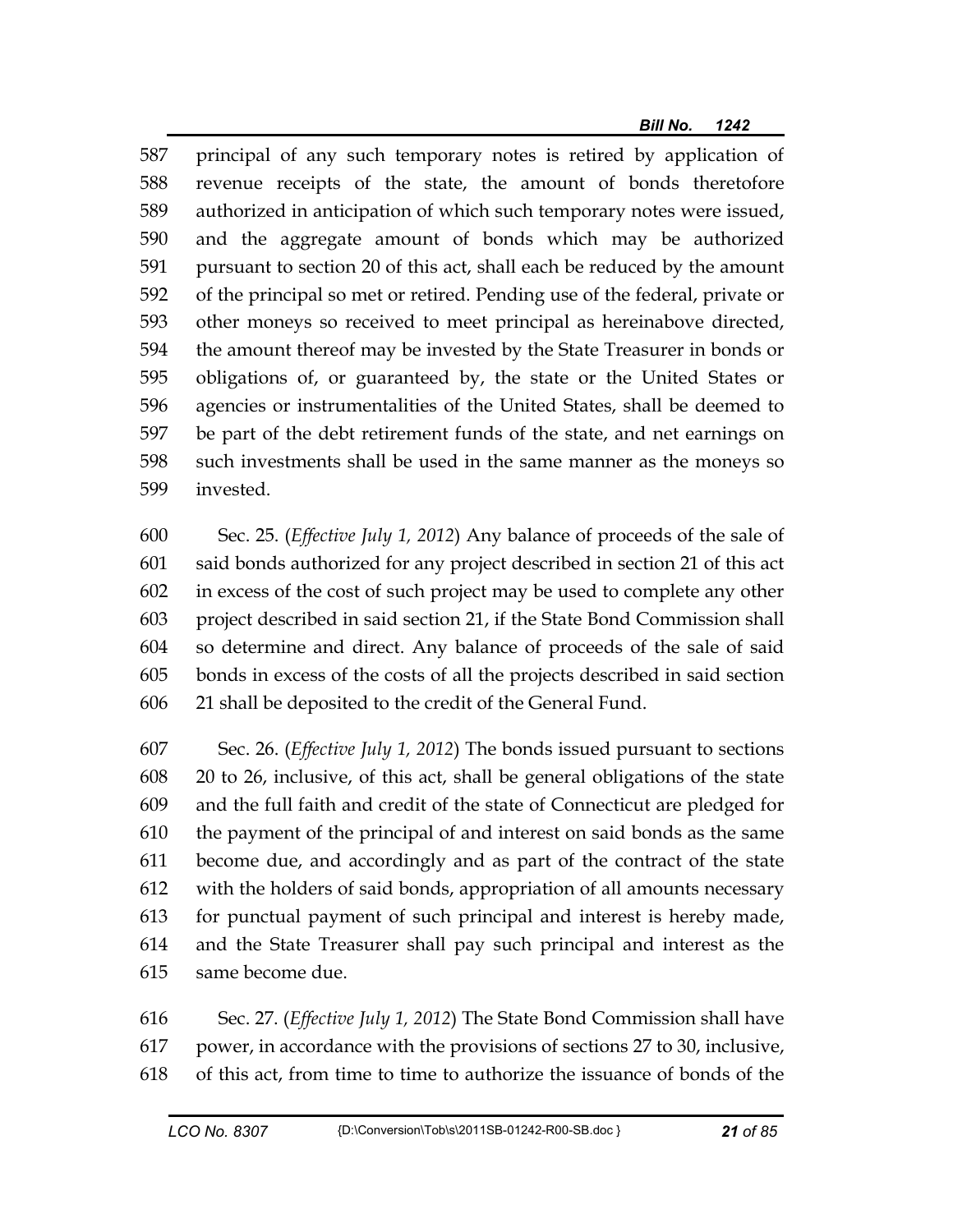619 state in one or more series and in principal amounts in the aggregate, 620 not exceeding \$25,000,000.

621 Sec. 28. (*Effective July 1, 2012*) The proceeds of the sale of said bonds 622 shall be used by the Department of Economic and Community 623 Development for the purposes hereinafter stated: Housing 624 development and rehabilitation, including moderate cost housing, 625 moderate rental, congregate and elderly housing, urban homesteading, 626 community housing development corporations, housing purchase and 627 rehabilitation, housing for the homeless, housing for low income 628 persons, limited equity cooperatives and mutual housing projects, 629 abatement of hazardous material including asbestos and lead-based 630 paint in residential structures, emergency repair assistance for senior 631 citizens, housing land bank and land trust, housing and community 632 development, predevelopment grants and loans, reimbursement for 633 state and federal surplus property, private rental investment mortgage 634 and equity program, housing infrastructure, demolition, renovation or 635 redevelopment of vacant buildings or related infrastructure, septic 636 system repair loan program, acquisition and related rehabilitation 637 including loan guarantees for private developers of rental housing for 638 the elderly, projects under the program established in section 8-37pp of 639 the general statutes, and participation in federal programs, including 640 administrative expenses associated with those programs eligible under 641 the general statutes, not exceeding \$25,000,000.

642 Sec. 29. (*Effective July 1, 2012*) None of said bonds shall be 643 authorized except upon a finding by the State Bond Commission that 644 there has been filed with it a request for such authorization, which is 645 signed by the Secretary of the Office of Policy and Management or by 646 or on behalf of such state officer, department or agency and stating 647 such terms and conditions as said commission, in its discretion may 648 require.

649 Sec. 30. (*Effective July 1, 2012*) All provisions of section 3-20 of the 650 general statutes, or the exercise of any right or power granted thereby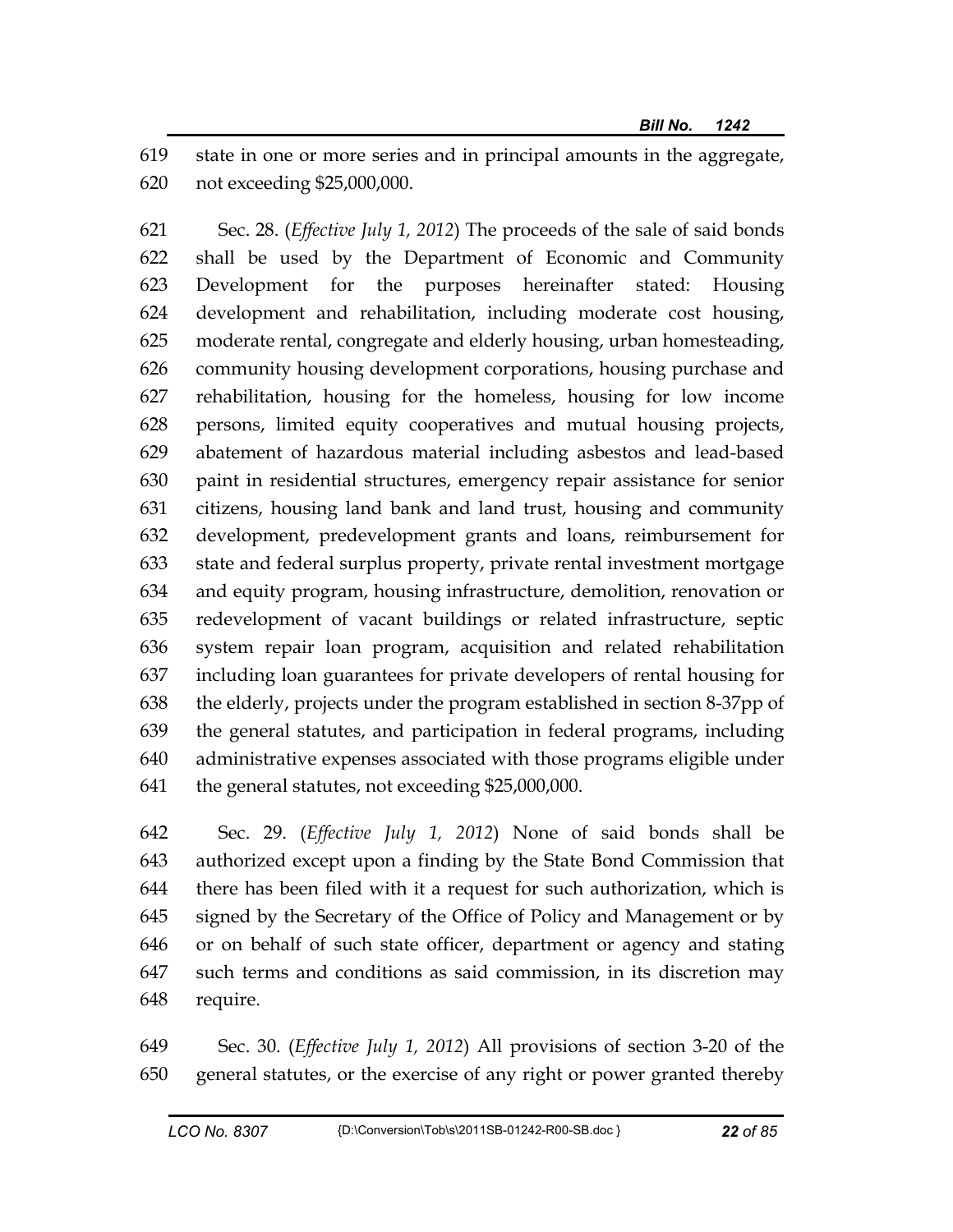651 which are not inconsistent with the provisions of sections 27 to 30, 652 inclusive, of this act, are hereby adopted and shall apply to all bonds 653 authorized by the State Bond Commission pursuant to sections 27 to 654 30, inclusive, of this act, and temporary notes in anticipation of the 655 money to be derived from the sale of any such bonds so authorized 656 may be issued in accordance with said section 3-20 and from time to 657 time renewed. Such bonds shall mature at such time or times not 658 exceeding twenty years from their respective dates as may be provided 659 in or pursuant to the resolution or resolutions of the State Bond 660 Commission authorizing such bonds. Such bonds issued pursuant to 661 section 27 of this act shall be general obligations of the state and the 662 full faith and credit of the state of Connecticut are pledged for the 663 payment of the principal of and interest on such bonds as the same 664 become due, and accordingly and as part of the contract of the state 665 with the holders of such bonds, appropriation of all amounts necessary 666 for punctual payment of such principal and interest is hereby made, 667 and the State Treasurer shall pay such principal and interest as the 668 same become due.

669 Sec. 31. (*Effective July 1, 2012*) The State Bond Commission shall have 670 power, in accordance with the provisions of sections 31 to 38, inclusive, 671 of this act, from time to time to authorize the issuance of bonds of the 672 state in one or more series and in principal amounts in the aggregate, 673 not exceeding \$89,000,000.

674 Sec. 32. (*Effective July 1, 2012*) The proceeds of the sale of the bonds 675 described in sections 31 to 38, inclusive, of this act, shall be used for the 676 purpose of providing grants-in-aid and other financing for the projects, 677 programs and purposes hereinafter stated:

678 (a) For the Department of Energy and Environmental Protection:

679 (1) Grants-in-aid for containment, removal or mitigation of 680 identified hazardous waste disposal sites, not exceeding \$10,000,000;

681 (2) Grants-in-aid to municipalities for open space land acquisition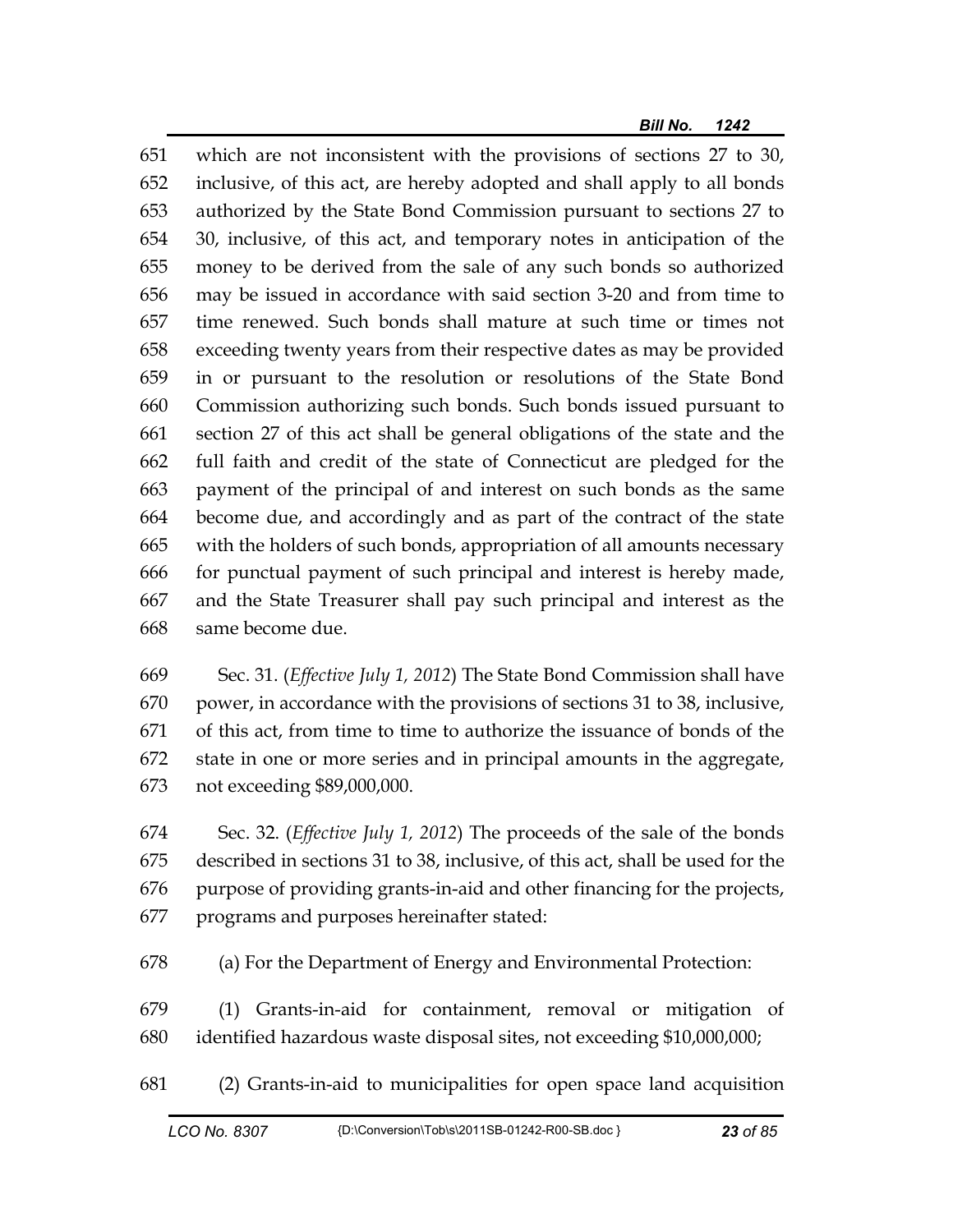682 and development for conservation or recreational purposes, not 683 exceeding \$5,000,000.

684 (b) For the Department of Economic and Community Development: 685 Regional brownfield redevelopment loan fund, not exceeding 686 \$25,000,000.

687 (c) For the Department of Public Health: Grants-in-aid to 688 community health centers, primary care organizations and 689 municipalities for the purchase of equipment, renovations, 690 improvements and expansion of facilities, not exceeding \$2,000,000.

691 (d) For the Department of Developmental Services: Grants-in-aid to 692 private, nonprofit organizations for alterations and improvements to 693 nonresidential facilities, not exceeding \$2,000,000.

694 (e) For the Department of Mental Health and Addiction Services: 695 Grants-in-aid to private, non-profit organizations that are exempt 696 under Section  $501(c)(3)$  of the Internal Revenue Code of 1986, or any 697 subsequent corresponding internal revenue code of the United States, 698 as amended from time to time, for community-based residential and 699 outpatient facilities for purchases, repairs, alterations, and 700 improvements, not exceeding \$5,000,000.

701 (f) For the Department of Transportation: Grants-in-aid for 702 improvements to ports and marinas, including dredging and 703 navigational direction, not exceeding \$25,000,000.

704 (g) For the Department of Social Services: Grants-in-aid for 705 neighborhood facilities, child day care projects, elderly centers, 706 multipurpose human resource centers, shelter facilities for victims of 707 domestic violence and food distribution facilities, not exceeding 708 \$10,000,000.

709 (h) For the Department of Children and Families: Grants-in-aid for 710 construction, alteration, repairs and improvements to residential 711 facilities, group homes, shelters and permanent family residences, not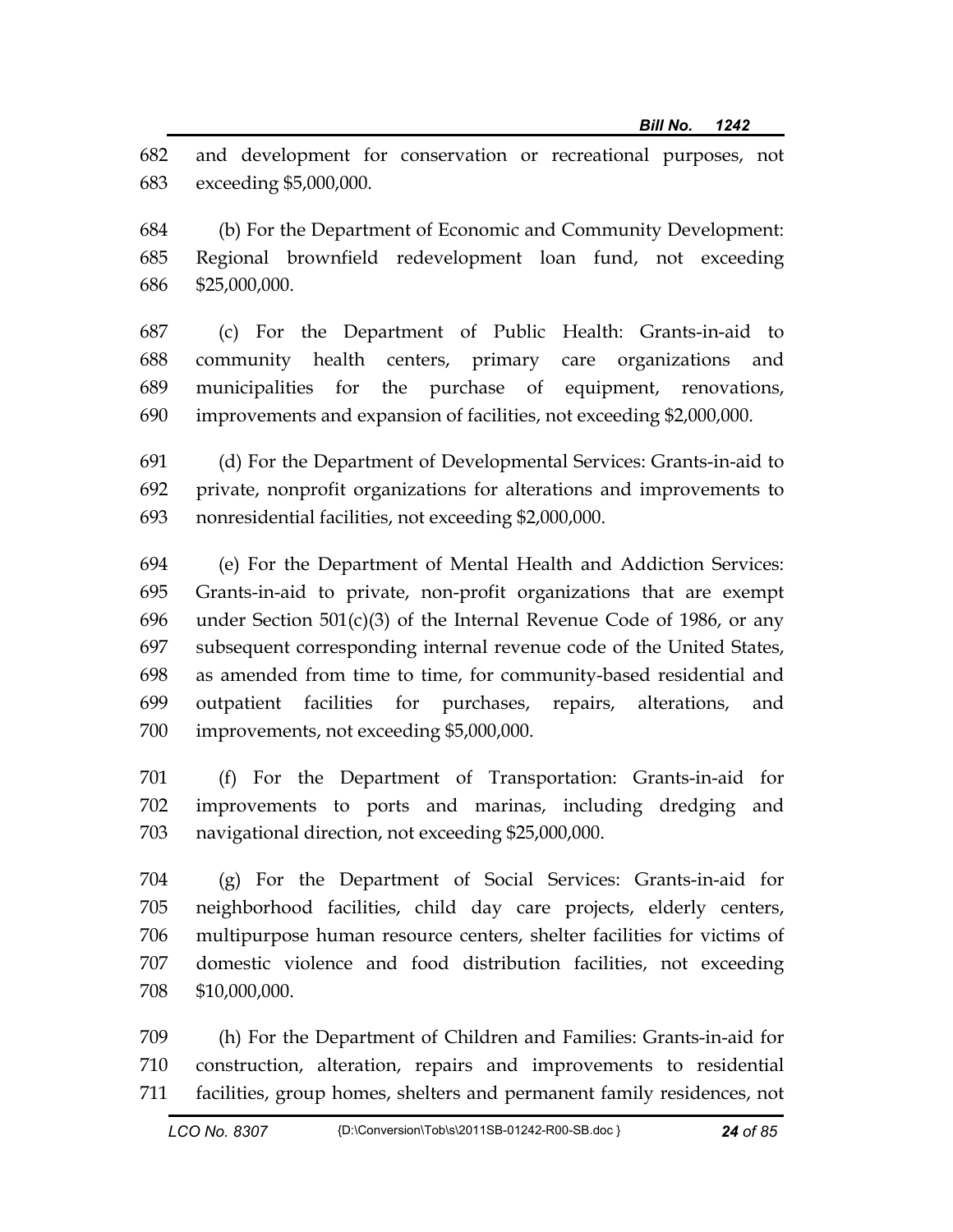712 exceeding \$5,000,000.

713 Sec. 33. (*Effective July 1, 2012*) All provisions of section 3-20 of the 714 general statutes or the exercise of any right or power granted thereby 715 which are not inconsistent with the provisions of this act are hereby 716 adopted and shall apply to all bonds authorized by the State Bond 717 Commission pursuant to sections 31 to 38, inclusive, of this act, and 718 temporary notes issued in anticipation of the money to be derived 719 from the sale of any such bonds so authorized may be issued in 720 accordance with said sections 31 to 38, inclusive, of this act, and from 721 time to time renewed. Such bonds shall mature at such time or times 722 not exceeding twenty years from their respective dates as may be 723 provided in or pursuant to the resolution or resolutions of the State 724 Bond Commission authorizing such bonds.

725 Sec. 34. (*Effective July 1, 2012*) None of the bonds described in 726 sections 31 to 38, inclusive, of this act, shall be authorized except upon 727 a finding by the State Bond Commission that there has been filed with 728 it a request for such authorization, which is signed by the Secretary of 729 the Office of Policy and Management or by or on behalf of such state 730 officer, department or agency and stating such terms and conditions as 731 said commission, in its discretion, may require.

732 Sec. 35. (*Effective July 1, 2012*) For the purposes of sections 31 to 38, 733 inclusive, of this act, "state moneys" means the proceeds of the sale of 734 bonds authorized pursuant to said sections 31 to 38 inclusive, or of 735 temporary notes issued in anticipation of the moneys to be derived 736 from the sale of such bonds. Each request filed as provided in section 737 34 of this act for an authorization of bonds shall identify the project for 738 which the proceeds of the sale of such bonds are to be used and 739 expended and, in addition to any terms and conditions required 740 pursuant to said section 34, include the recommendation of the person 741 signing such request as to the extent to which federal, private or other 742 moneys then available or thereafter to be made available for costs in 743 connection with any such project should be added to the state moneys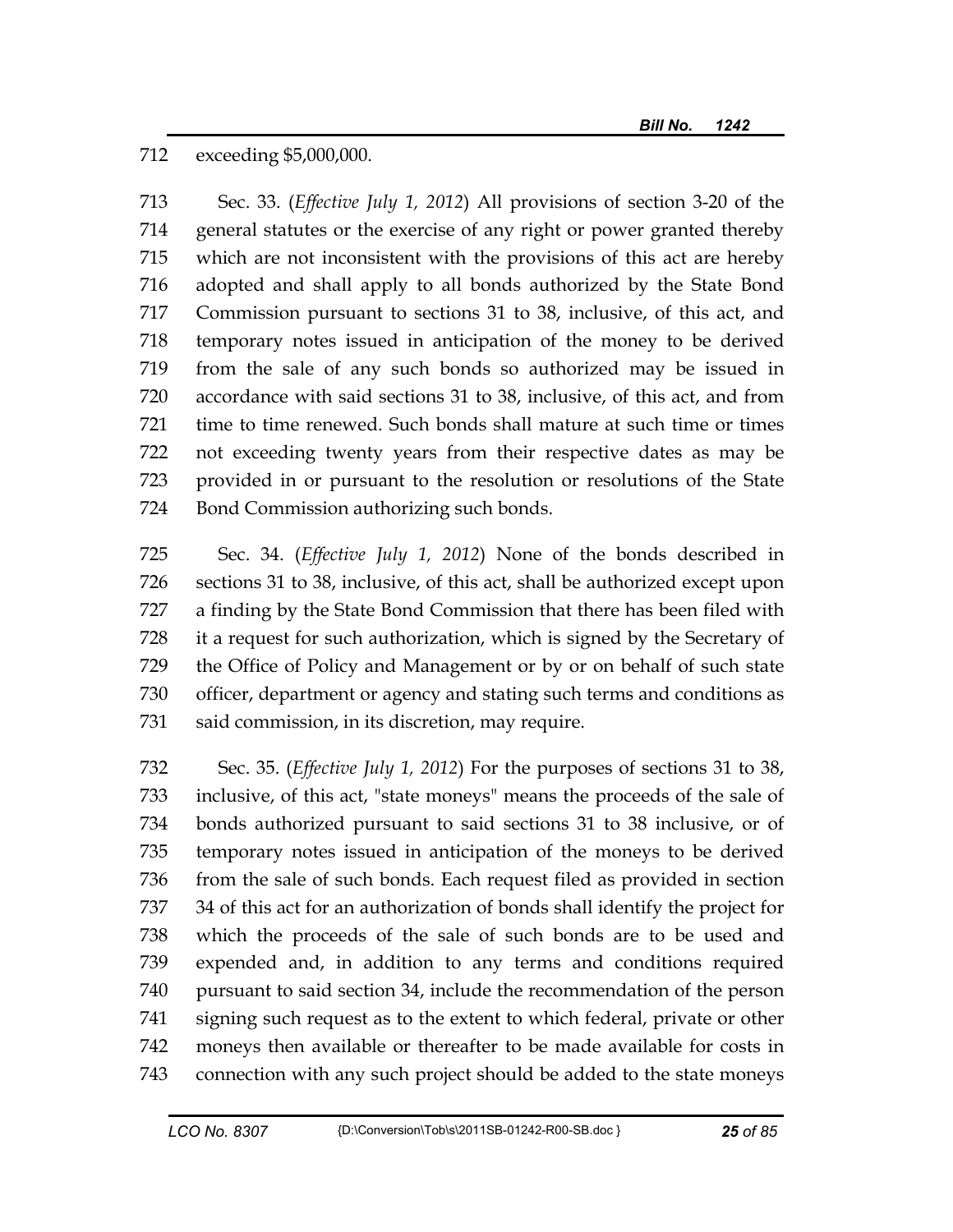744 available or becoming available under said sections 31 to 38, inclusive, 745 for such project. If the request includes a recommendation that some 746 amount of such federal, private or other moneys should be added to 747 such state moneys, then, if and to the extent directed by the State Bond 748 Commission at the time of authorization of such bonds, said amount of 749 such federal, private or other moneys then available or thereafter to be 750 made available for costs in connection with such project may be added 751 to any state moneys available or becoming available hereunder for 752 such project and be used for such project. Any other federal, private or 753 other moneys then available or thereafter to be made available for 754 costs in connection with such project upon receipt shall, in conformity 755 with applicable federal and state law, be used by the State Treasurer to 756 meet the principal of outstanding bonds issued pursuant to said 757 sections 31 to 38, inclusive, or to meet the principal of temporary notes 758 issued in anticipation of the money to be derived from the sale of 759 bonds theretofore authorized pursuant to said sections 31 to 38, 760 inclusive, for the purpose of financing such costs, either by purchase or 761 redemption and cancellation of such bonds or notes or by payment 762 thereof at maturity. Whenever any of the federal, private or other 763 moneys so received with respect to such project are used to meet the 764 principal of such temporary notes or whenever the principal of any 765 such temporary notes is retired by application of revenue receipts of 766 the state, the amount of bonds theretofore authorized in anticipation of 767 which such temporary notes were issued, and the aggregate amount of 768 bonds which may be authorized pursuant to section 31 of this act shall 769 each be reduced by the amount of the principal so met or retired. 770 Pending use of the federal, private or other moneys so received to meet 771 the principal as directed in this section, the amount thereof may be 772 invested by the State Treasurer in bonds or obligations of, or 773 guaranteed by, the state or the United States or agencies or 774 instrumentalities of the United States, shall be deemed to be part of the 775 debt retirement funds of the state, and net earnings on such 776 investments shall be used in the same manner as the moneys so 777 invested.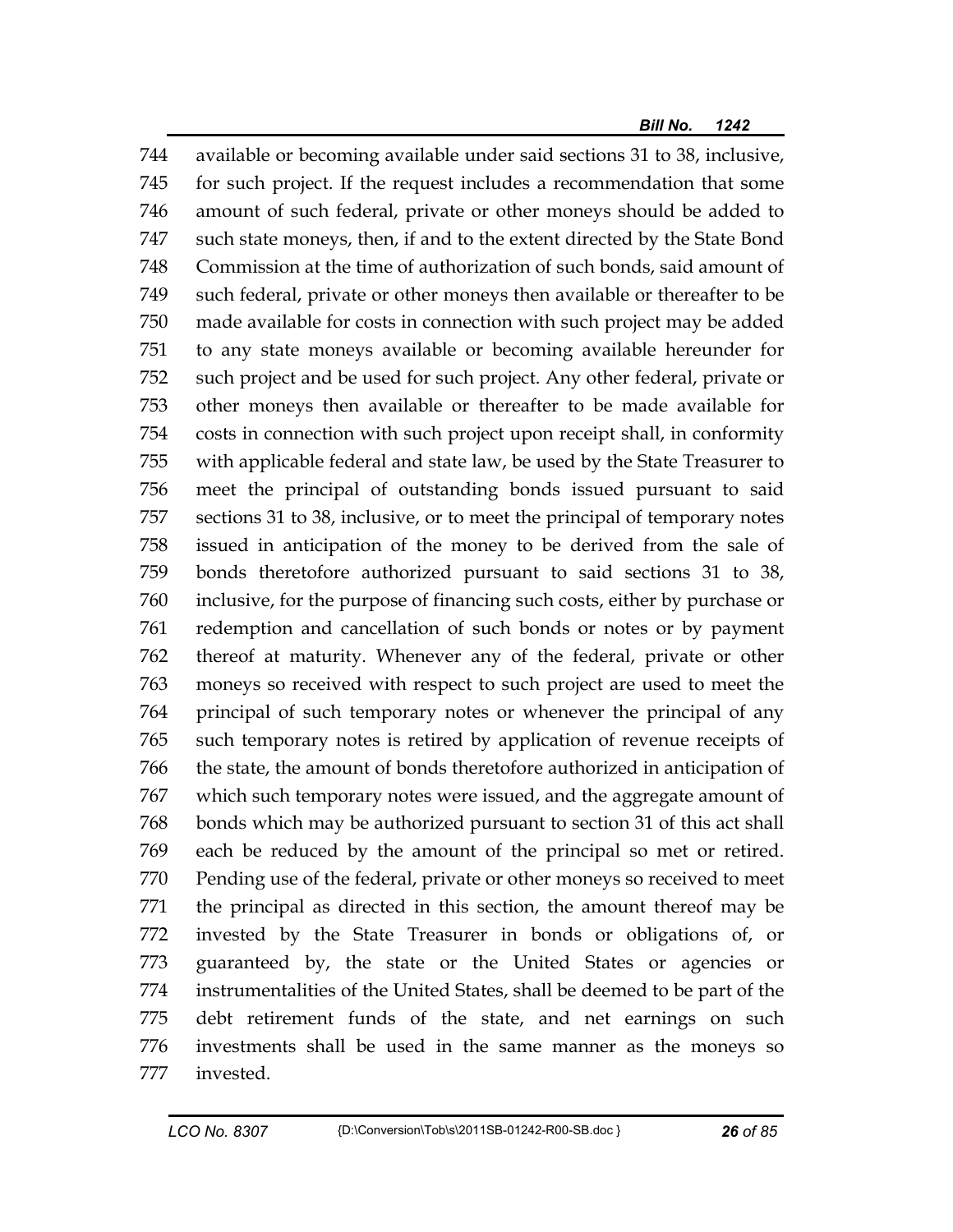778 Sec. 36. (*Effective July 1, 2012*) The bonds issued pursuant to sections 779 31 to 38, inclusive, of this act, shall be general obligations of the state, 780 and the full faith and credit of the state of Connecticut are pledged for 781 the payment of the principal of and interest on said bonds as the same 782 become due, and accordingly and as part of the contract of the state 783 with the holders of said bonds, appropriation of all amounts necessary 784 for punctual payment of such principal and interest is hereby made, 785 and the State Treasurer shall pay such principal and interest as the 786 same become due.

787 Sec. 37. (*Effective July 1, 2012*) In accordance with section 32 of this 788 act, the state, through the Department of Energy and Environmental 789 Protection, the Department of Economic and Community 790 Development, the Department of Public Health, the Department of 791 Developmental Services, the Department of Mental Health and 792 Addiction Services, the Department of Transportation, the Department 793 of Social Services and the Department of Children and Families may 794 provide grants-in-aid and other financings to or for the agencies for the 795 purposes and projects as described in said section 32. All financing 796 shall be made in accordance with the terms of a contract at such time 797 or times as shall be determined within authorization of funds by the 798 State Bond Commission.

799 Sec. 38. (*Effective July 1, 2012*) In the case of any grant-in-aid made 800 pursuant to section 32 of this act which is made to any entity which is 801 not a political subdivision of the state, the contract entered into 802 pursuant to section 37 of this act shall provide that if the premises for 803 which such grant-in-aid was made ceases, within ten years of the date 804 of such grant, to be used as a facility for which such grant was made, 805 an amount equal to the amount of such grant, minus ten per cent per 806 year for each full year which has elapsed since the date of such grant, 807 shall be repaid to the state and that a lien shall be placed on such land 808 in favor of the state to ensure that such amount will be repaid in the 809 event of such change in use, provided if the premises for which such 810 grant-in-aid was made are owned by the state, a municipality or a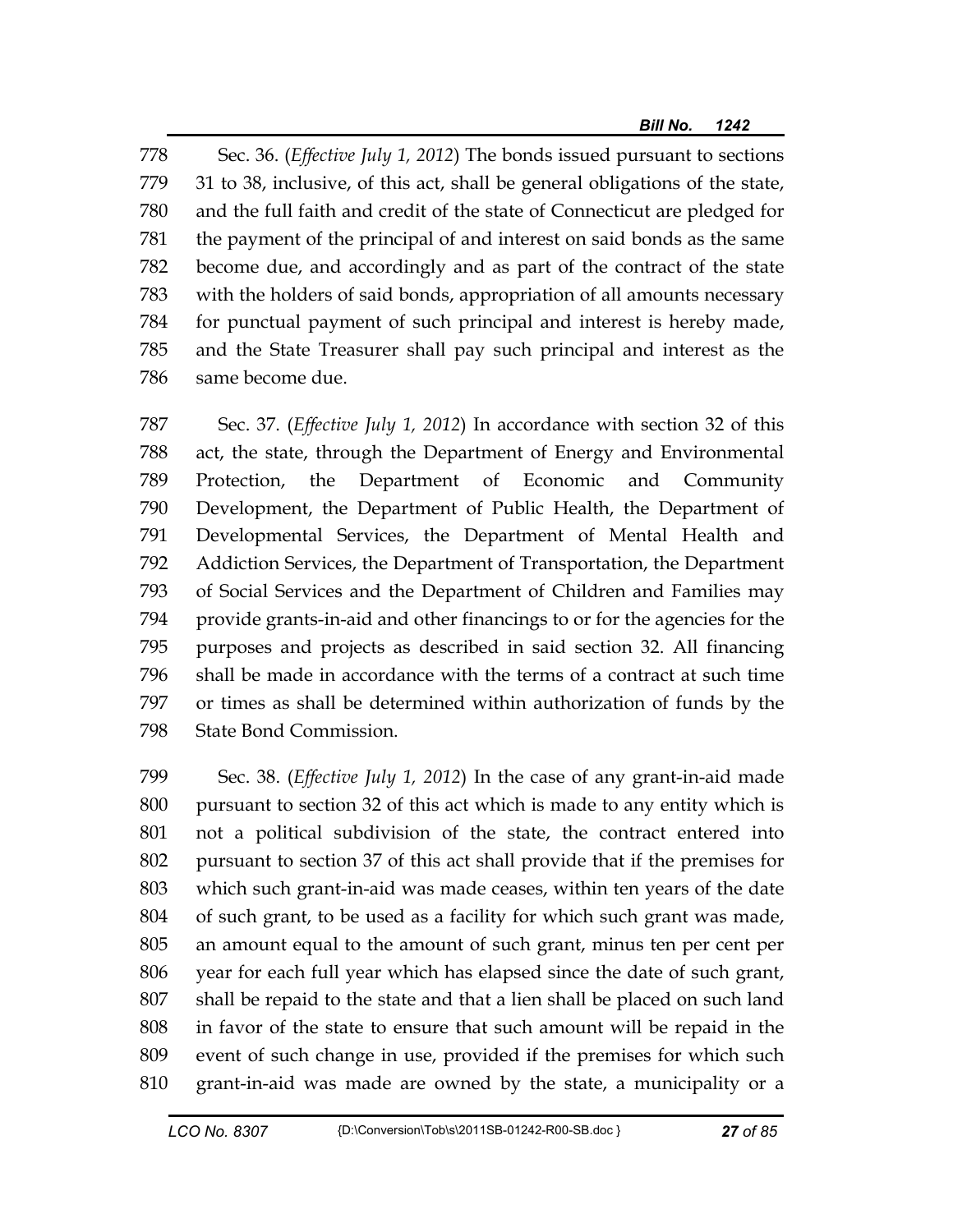811 housing authority no lien need be placed.

812 Sec. 39. (*Effective from passage*) The State Bond Commission shall 813 have power, in accordance with the provisions of sections 39 to 45, 814 inclusive, of this act, from time to time to authorize the issuance of 815 bonds of the state in one or more series and in principal amounts in the 816 aggregate, not exceeding \$9,000,000.

817 Sec. 40. (*Effective from passage*) The proceeds of the sale of bonds 818 described in sections 39 to 45, inclusive, of this act, to the extent 819 hereinafter stated, shall be used for the Office of Legislative 820 Management to provide funding for capital equipment, upgrades to 821 information technology systems and infrastructure repair and 822 improvements projects, not exceeding \$9,000,000.

823 Sec. 41. (*Effective from passage*) All provisions of section 3-20 of the 824 general statutes or the exercise of any right or power granted thereby 825 which are not inconsistent with the provisions of this act are hereby 826 adopted and shall apply to all bonds authorized by the State Bond 827 Commission pursuant to sections 39 to 45, inclusive, of this act, and 828 temporary notes issued in anticipation of the money to be derived 829 from the sale of any such bonds so authorized may be issued in 830 accordance with said section 3-20 and from time to time renewed. Such 831 bonds shall mature at such time or times not exceeding twenty years 832 from their respective dates as may be provided in or pursuant to the 833 resolution or resolutions of the State Bond Commission authorizing 834 such bonds.

835 Sec. 42. (*Effective from passage*) None of the bonds described in 836 sections 39 to 45, inclusive, of this act shall be authorized except upon 837 a finding by the State Bond Commission that there has been filed with 838 it a request for such authorization, which is signed by the Secretary of 839 the Office of Policy and Management or by or on behalf of such state 840 officer, department or agency and stating such terms and conditions as 841 said commission, in its discretion, may require.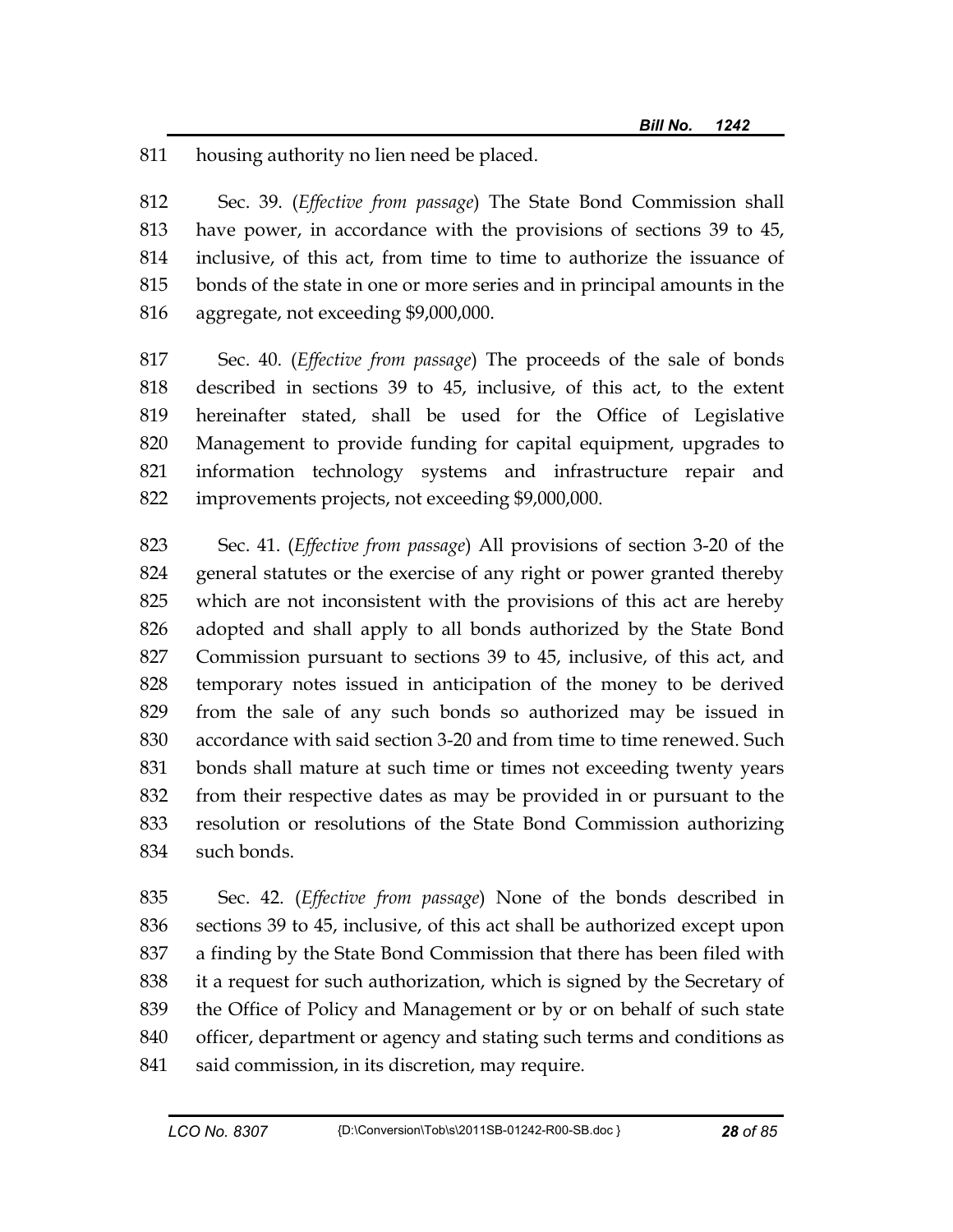842 Sec. 43. (*Effective from passage*) For the purposes of sections 39 to 45, 843 inclusive, of this act, "state moneys" means the proceeds of the sale of 844 bonds authorized pursuant to said sections 39 to 45, inclusive, or of 845 temporary notes issued in anticipation of the moneys to be derived 846 from the sale of such bonds. Each request filed as provided in section 847 42 of this act for an authorization of bonds shall identify the project for 848 which the proceeds of the sale of such bonds are to be used and 849 expended and, in addition to any terms and conditions required 850 pursuant to said section 42, shall include the recommendation of the 851 person signing such request as to the extent to which federal, private 852 or other moneys then available or thereafter to be made available for 853 costs in connection with any such project should be added to the state 854 moneys available or becoming available hereunder for such project. If 855 the request includes a recommendation that some amount of such 856 federal, private or other moneys should be added to such state 857 moneys, then, if and to the extent directed by the State Bond 858 Commission at the time of authorization of such bonds, said amount of 859 such federal, private or other moneys then available, or thereafter to be 860 made available for costs in connection with such project, may be added 861 to any state moneys available or becoming available hereunder for 862 such project and shall be used for such project. Any other federal, 863 private or other moneys then available or thereafter to be made 864 available for costs in connection with such project shall, upon receipt, 865 be used by the State Treasurer, in conformity with applicable federal 866 and state law, to meet the principal of outstanding bonds issued 867 pursuant to sections 39 to 45, inclusive, of this act, or to meet the 868 principal of temporary notes issued in anticipation of the money to be 869 derived from the sale of bonds theretofore authorized pursuant to said 870 sections 39 to 45, inclusive, for the purpose of financing such costs, 871 either by purchase or redemption and cancellation of such bonds or 872 notes or by payment thereof at maturity. Whenever any of the federal, 873 private or other moneys so received with respect to such project are 874 used to meet the principal of such temporary notes or whenever 875 principal of any such temporary notes is retired by application of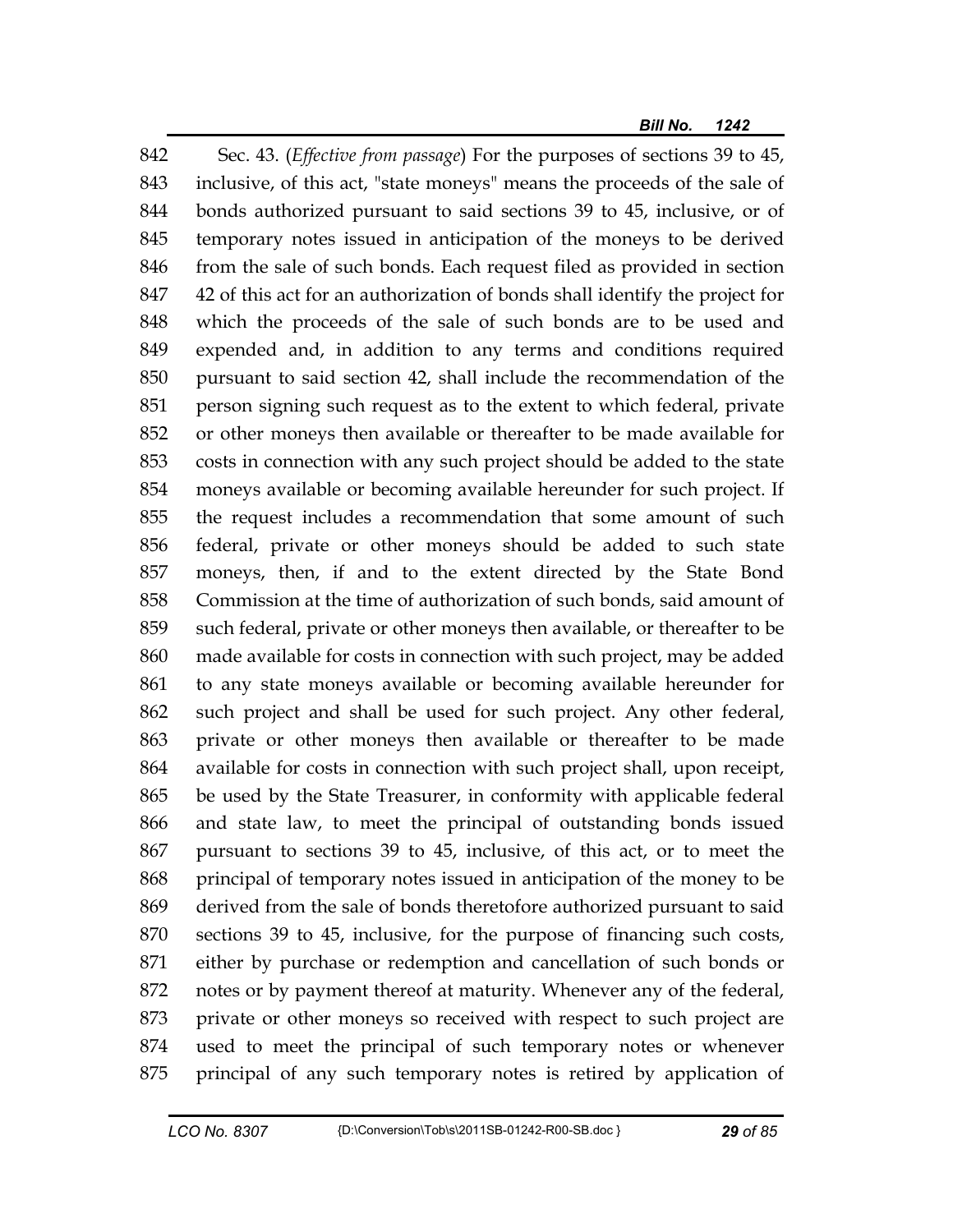876 revenue receipts of the state, the amount of bonds theretofore 877 authorized in anticipation of which such temporary notes were issued, 878 and the aggregate amount of bonds which may be authorized 879 pursuant to section 39 of this act, shall each be reduced by the amount 880 of the principal so met or retired. Pending use of the federal, private or 881 other moneys so received to meet principal as hereinabove directed, 882 the amount thereof may be invested by the State Treasurer in bonds or 883 obligations of, or guaranteed by, the state or the United States or 884 agencies or instrumentalities of the United States, shall be deemed to 885 be part of the debt retirement funds of the state, and net earnings on 886 such investments shall be used in the same manner as the moneys so 887 invested.

888 Sec. 44. (*Effective from passage*) Any balance of proceeds of the sale of 889 said bonds authorized for the project described in section 40 of this act 890 in excess of the cost of such project shall be deposited to the credit of 891 the General Fund.

892 Sec. 45. (*Effective from passage*) The bonds issued pursuant to sections 893 39 to 45, inclusive, of this act, shall be general obligations of the state 894 and the full faith and credit of the state of Connecticut are pledged for 895 the payment of the principal of and interest on said bonds as the same 896 become due, and accordingly and as part of the contract of the state 897 with the holders of said bonds, appropriation of all amounts necessary 898 for punctual payment of such principal and interest is hereby made, 899 and the State Treasurer shall pay such principal and interest as the 900 same become due.

901 Sec. 46. (*Effective from passage*) Notwithstanding the provisions of 902 any general statute, special act, charter or ordinance, the votes cast by 903 the electors of the town of Groton at the referendum held on May 2, 904 2011, with respect to an appropriation for costs related to the Thames 905 Street Rehabilitation Program, and the authorization of the issuance of 906 bonds, notes and temporary notes to defray said appropriation, 907 otherwise valid except for the failure to publish timely notice of said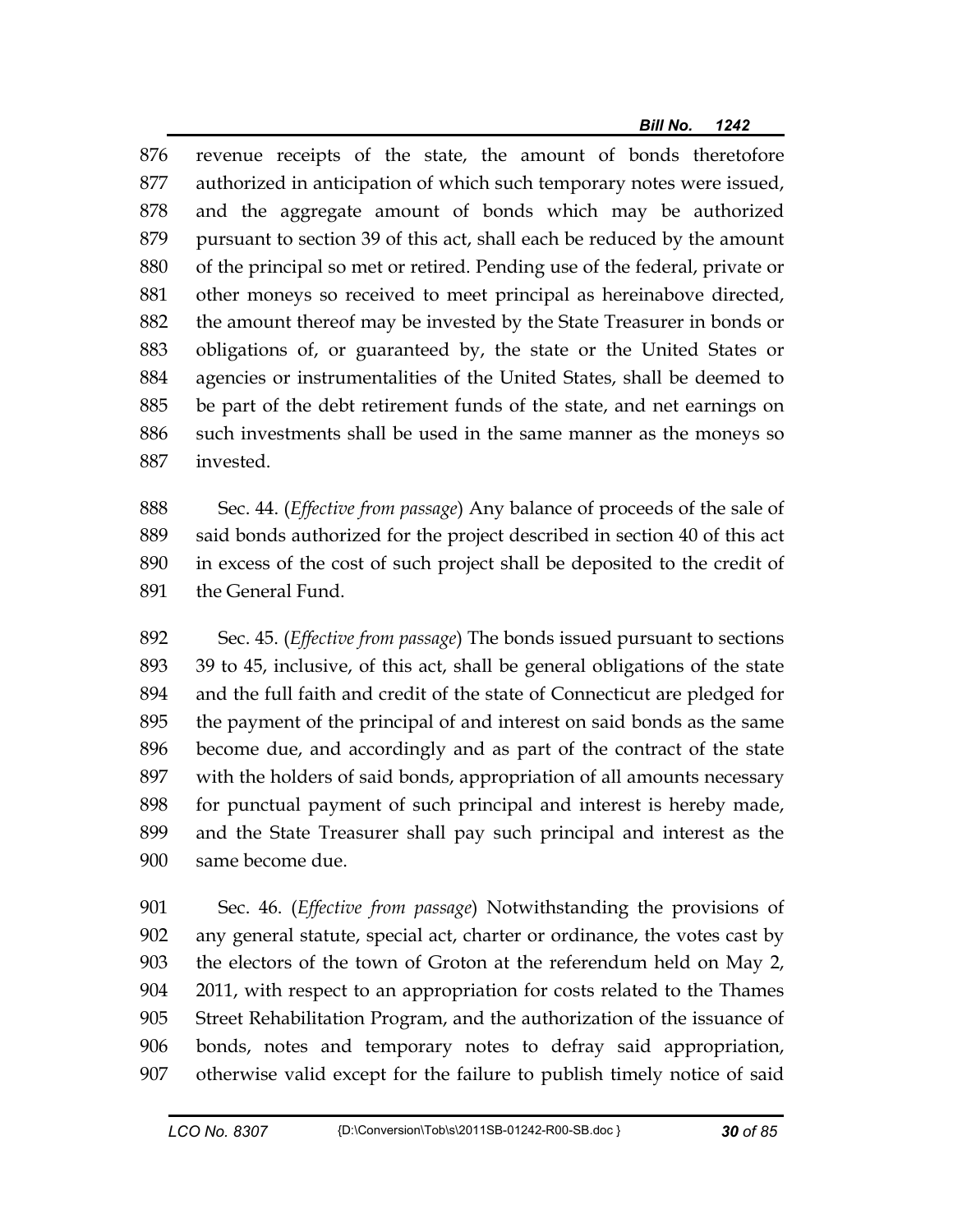908 referendum, is validated. All acts, votes and proceedings of the officers 909 and officials of the town of Groton pertaining to or taken in reliance on 910 said referendum, otherwise valid except for the failure to publish 911 timely notice of said referendum, are validated and effective as of the 912 date taken.

913 Sec. 47. (*Effective from passage*) Notwithstanding any defect in the 914 authorization process for an ordinance entitled "An Ordinance 915 Appropriating \$1,600,000 For The Newton Street Area Sewer Project 916 And Authorizing The Issue Of A Total Of \$1,600,000 Bonds of the City 917 to Meet Said Appropriation, Consisting of Up to \$1,600,000 Public Act 918 07-51 Bonds and \$800,000 General Obligation Bonds and Pending the 919 Issuance Thereof the Making of Temporary Borrowings for Such 920 Purpose", including, but not limited to, incorrect timing of the 921 publication of the notice of passage of ordinance, the city of Norwich is 922 authorized to issue and sell bonds for such purposes and undertake 923 the project as set forth in the ordinance approved by the City Council 924 on October 19, 2009, and bonds issued or to be issued pursuant thereto, 925 are hereby ratified, confirmed and validated, and shall be and are valid 926 and binding general obligations of the city of Norwich, and valid 927 obligations of the Department of Public Utilities in accordance with the 928 ordinance and public act 07-51, codified as sections 7-261 and 7-263a of 929 the general statutes, and further, any proceedings or acts taken, or 930 omitted, to adopt the ordinance, authorize the project and the issuance 931 of bonds therefore, are hereby ratified, confirmed, validated and 932 corrected.

933 Sec. 48. (*Effective from passage*) Notwithstanding the provisions of 934 sections 7-371 and 7-378a of the general statutes, or any other public or 935 special act or charter or ordinance or resolution that limits or imposes 936 conditions on the final maturity of, or the due date of the last sinking 937 fund payment for, bonds issued by the town of Canaan to evidence a 938 loan from the United States Department of Agriculture for costs of 939 design, construction or equipping of a fire station housing emergency 940 equipment, the last installment of any series of such bonds shall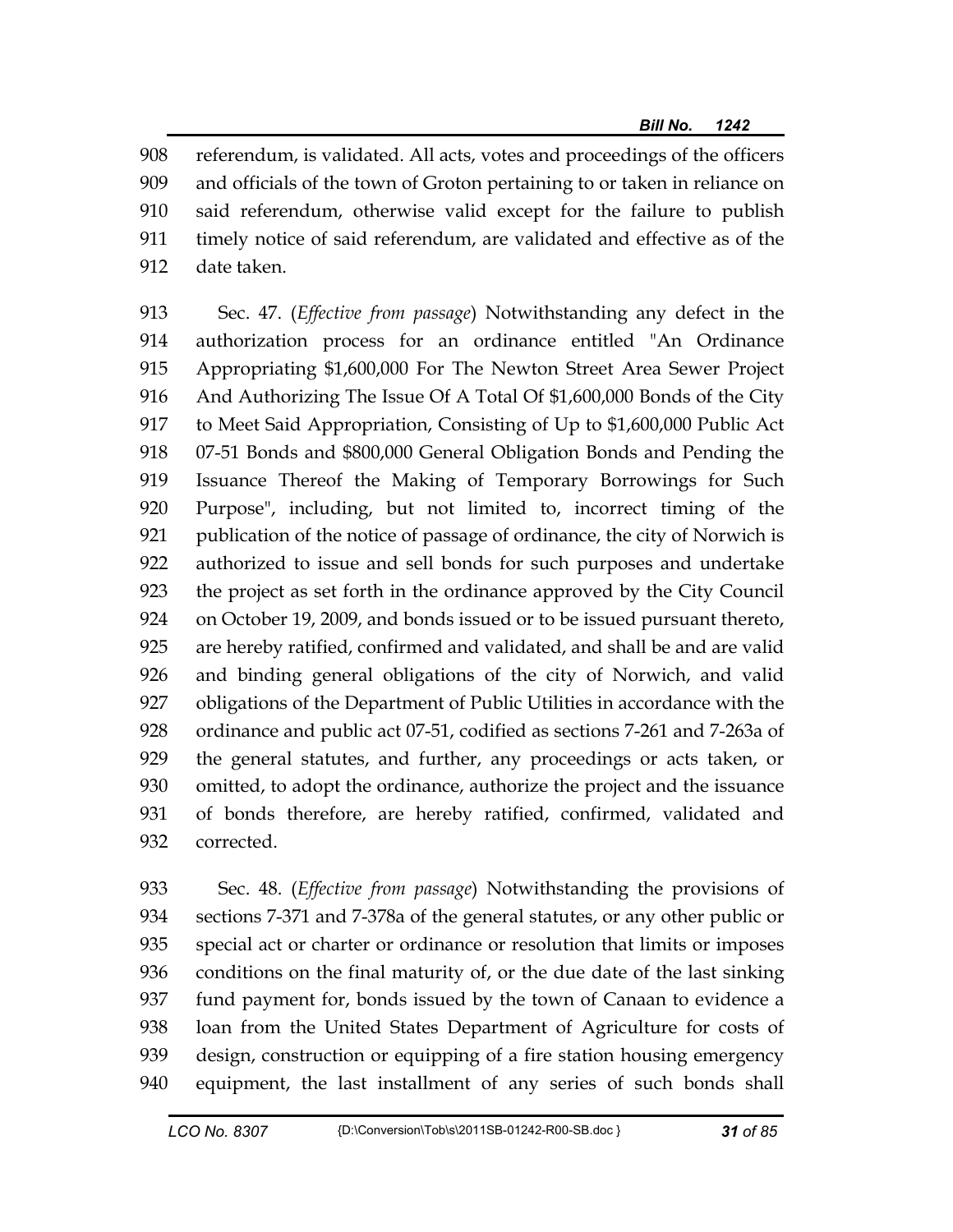941 mature, or the last sinking fund payment for such series of bonds shall 942 be due not later than forty years from the date of issue of such series.

943 Sec. 49. (*Effective July 1, 2011*) The State Bond Commission shall have 944 power, in accordance with the provisions of sections 49 to 54, inclusive, 945 of this act, from time to time to authorize the issuance of special tax 946 obligation bonds of the state in one or more series and in principal 947 amounts in the aggregate, not exceeding \$578,649,193.

948 Sec. 50. (*Effective July 1, 2011*) The proceeds of the sale of bonds 949 described in sections 49 to 54, inclusive, of this act, to the extent 950 hereinafter stated, shall be used for the purpose of payment of the 951 transportation costs, as defined in subdivision (6) of section 13b-75 of 952 the general statutes, with respect to the projects and uses hereinafter 953 described, which projects and uses are hereby found and determined 954 to be in furtherance of one or more of the authorized purposes for the 955 issuance of special tax obligation bonds set forth in section 13b-74 of 956 the general statutes.

- 957 For the Department of Transportation:
- 958 (a) For the Bureau of Engineering and Highway Operations:
- 959 (1) Interstate Highway Program, not exceeding \$13,000,000;
- 960 (2) Urban Systems Projects, not exceeding \$8,500,000;
- 961 (3) Intrastate Highway Program, not exceeding \$44,000,000;

962 (4) Environmental compliance, soil and groundwater remediation, 963 hazardous materials abatement, demolition, salt shed construction and 964 renovation, storage tank replacement, and environmental emergency 965 response at or in the vicinity of state-owned properties or related to 966 Department of Transportation operations, not exceeding \$13,000,000;

967 (5) State bridge improvement, rehabilitation and replacement 968 projects, not exceeding \$33,000,000;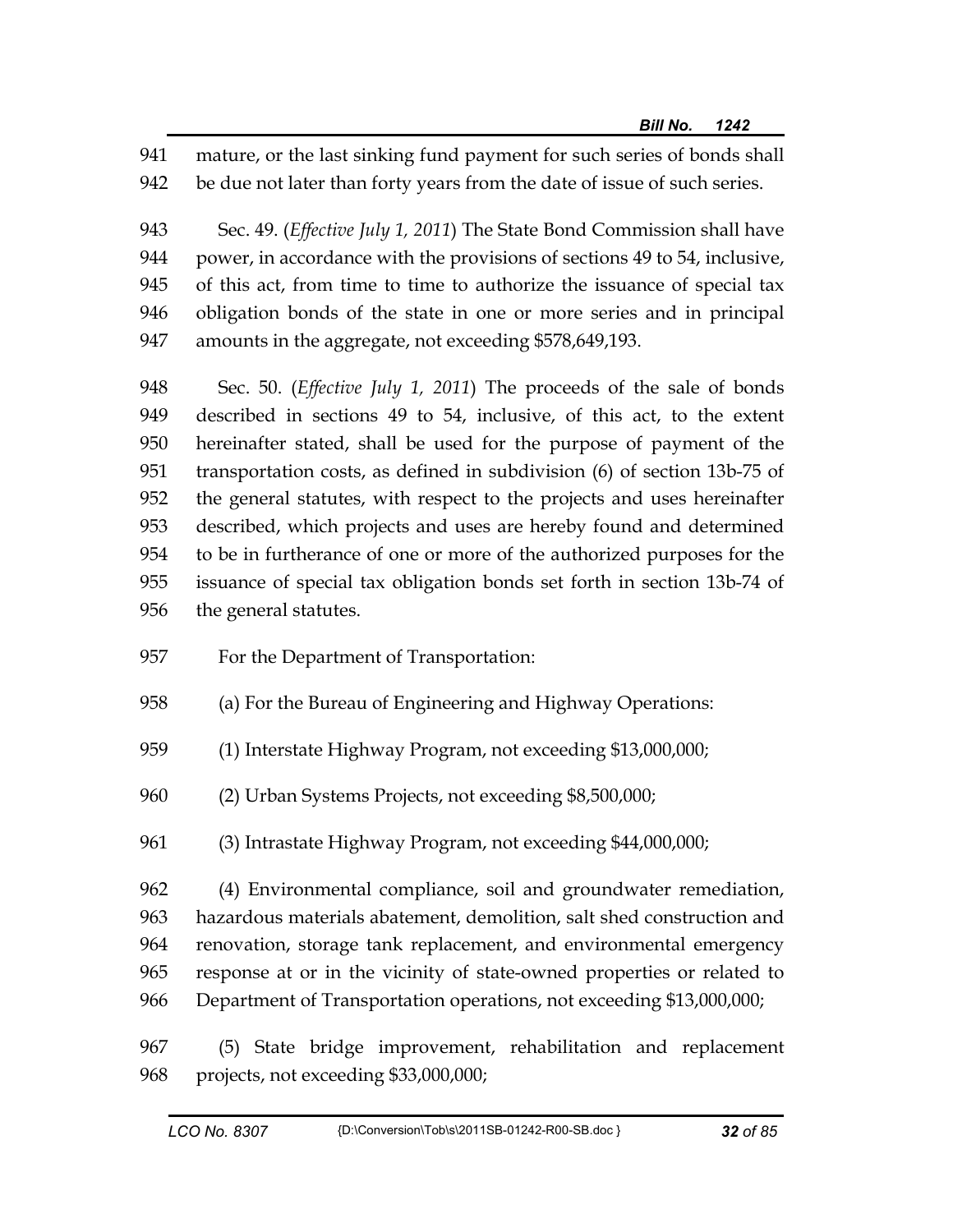| 969 | (6) Capital resurfacing and related reconstruction, not exceeding       |
|-----|-------------------------------------------------------------------------|
| 970 | \$137,800,000;                                                          |
| 971 | (7) Fix-it-First program to repair the state's roads, not exceeding     |
| 972 | \$39,146,000;                                                           |
| 973 | (8) Fix-it-First program to repair the state's bridges, not exceeding   |
| 974 | \$66,150,000;                                                           |
| 975 | (9) Improvement and repair of rail freight bridge between Hartford      |
| 976 | and East Hartford, not exceeding \$3,000,200.                           |
| 977 | (b) For the Bureau of Aviation and Ports:                               |
| 978 | (1) Reconstruction and improvements to the warehouse and State          |
| 979 | Pier, New London, including site improvements and improvements to       |
| 980 | ferry slips, not exceeding \$780,000;                                   |
| 981 | (2) Development and improvement of general aviation airport             |
| 982 | facilities including grants-in-aid to municipal airports, excluding     |
| 983 | Bradley International Airport, not exceeding \$2,000,000.               |
| 984 | (c) For the Bureau of Public Transportation:                            |
| 985 | (1) Bus and rail facilities and equipment, including rights-of-way,     |
| 986 | other property acquisition and related projects, not exceeding          |
| 987 | \$156,722,000;                                                          |
| 988 | (2) Demolition of one hundred seventy-five thousand square feet of      |
| 989 | obsolete mill structures related to the Barnum train station project in |
| 990 | Bridgeport, not exceeding \$2,500,000;                                  |
| 991 | (3) Construction of a catwalk over the railroad tracks separating the   |
| 992 | Columbus Circle area and McAuliffe Park in East Hartford, not           |
| 993 | exceeding \$230,000.                                                    |
| 994 | (d) For the Bureau of Administration:                                   |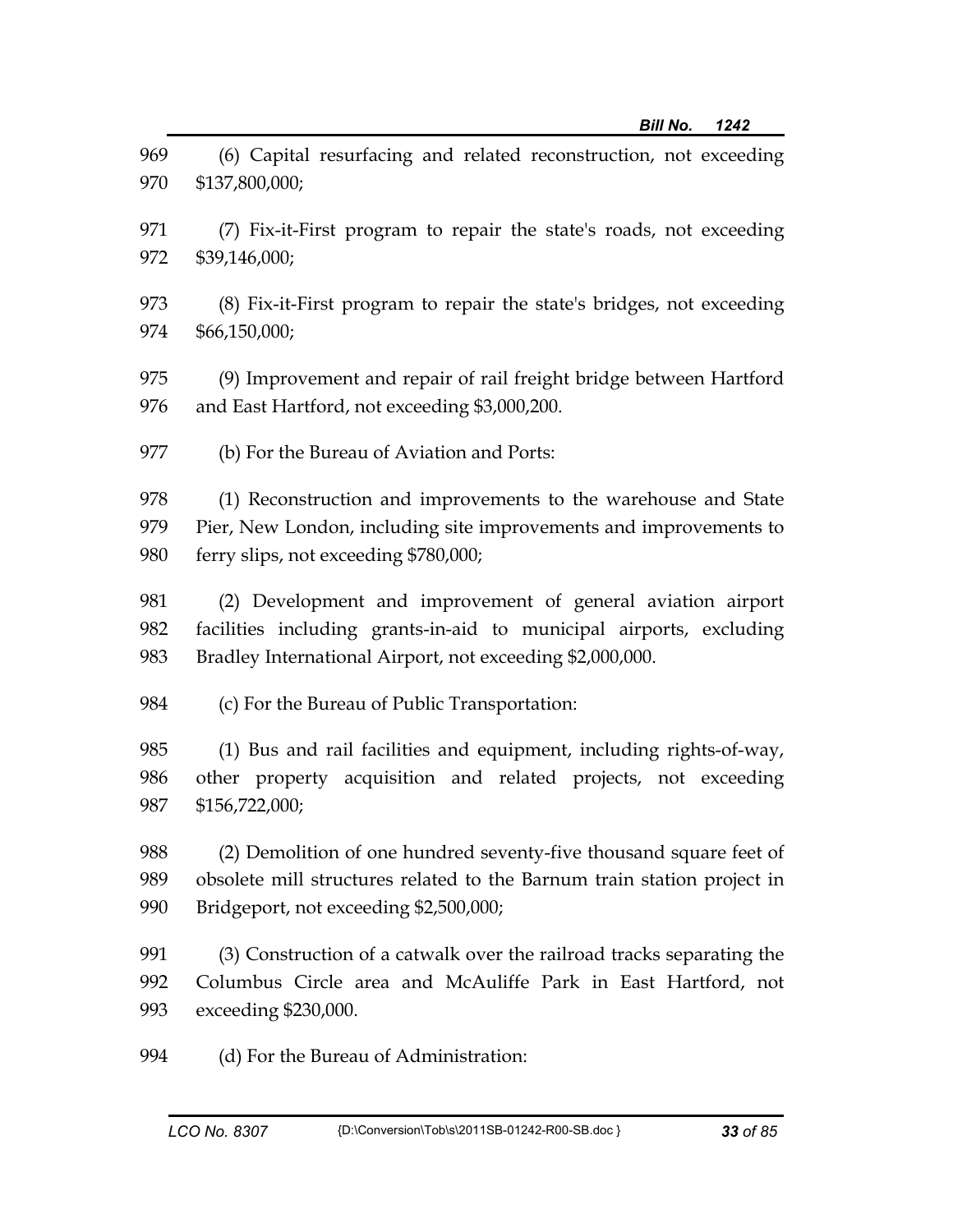995 (1) Department facilities, not exceeding \$37,520,993;

996 (2) Cost of issuance of special tax obligation bonds and debt service 997 reserve, not exceeding \$21,300,000.

998 Sec. 51. (*Effective July 1, 2011*) None of the bonds described in 999 sections 49 to 54, inclusive, of this act shall be authorized except upon 1000 a finding by the State Bond Commission that there has been filed with 1001 it (1) a request for such authorization, which is signed by the Secretary 1002 of the Office of Policy and Management or by or on behalf of such state 1003 officer, department or agency and stating such terms and conditions as 1004 said commission, in its discretion, may require, and (2) any capital 1005 development impact statement and any human services facility 1006 colocation statement required to be filed with the Secretary of the 1007 Office of Policy and Management pursuant to section 4b-31 of the 1008 general statutes, any advisory report regarding the state conservation 1009 and development policies plan required pursuant to section 16a-31 of 1010 the general statutes, and any statement regarding farm land required 1011 pursuant to subsection (g) of section 3-20 of the general statutes and 1012 section 22-6 of the general statutes, provided the State Bond 1013 Commission may authorize said bonds without a finding that the 1014 reports and statements required by subdivision (2) of this section have 1015 been filed with it if said commission authorizes the secretary of said 1016 commission to accept such reports and statements on its behalf. No 1017 funds derived from the sale of bonds authorized by said commission 1018 without a finding that the reports and statements required by 1019 subdivision (2) of this section have been filed with it shall be allotted 1020 by the Governor for any project until the reports and statements 1021 required by subdivision (2) of this section, with respect to such project, 1022 have been filed with the secretary of said commission.

1023 Sec. 52. (*Effective July 1, 2011*) For the purposes of sections 49 to 54, 1024 inclusive, of this act, each request filed, as provided in section 51 of 1025 this act, for an authorization of bonds shall identify the project for 1026 which the proceeds of the sale of such bonds are to be used and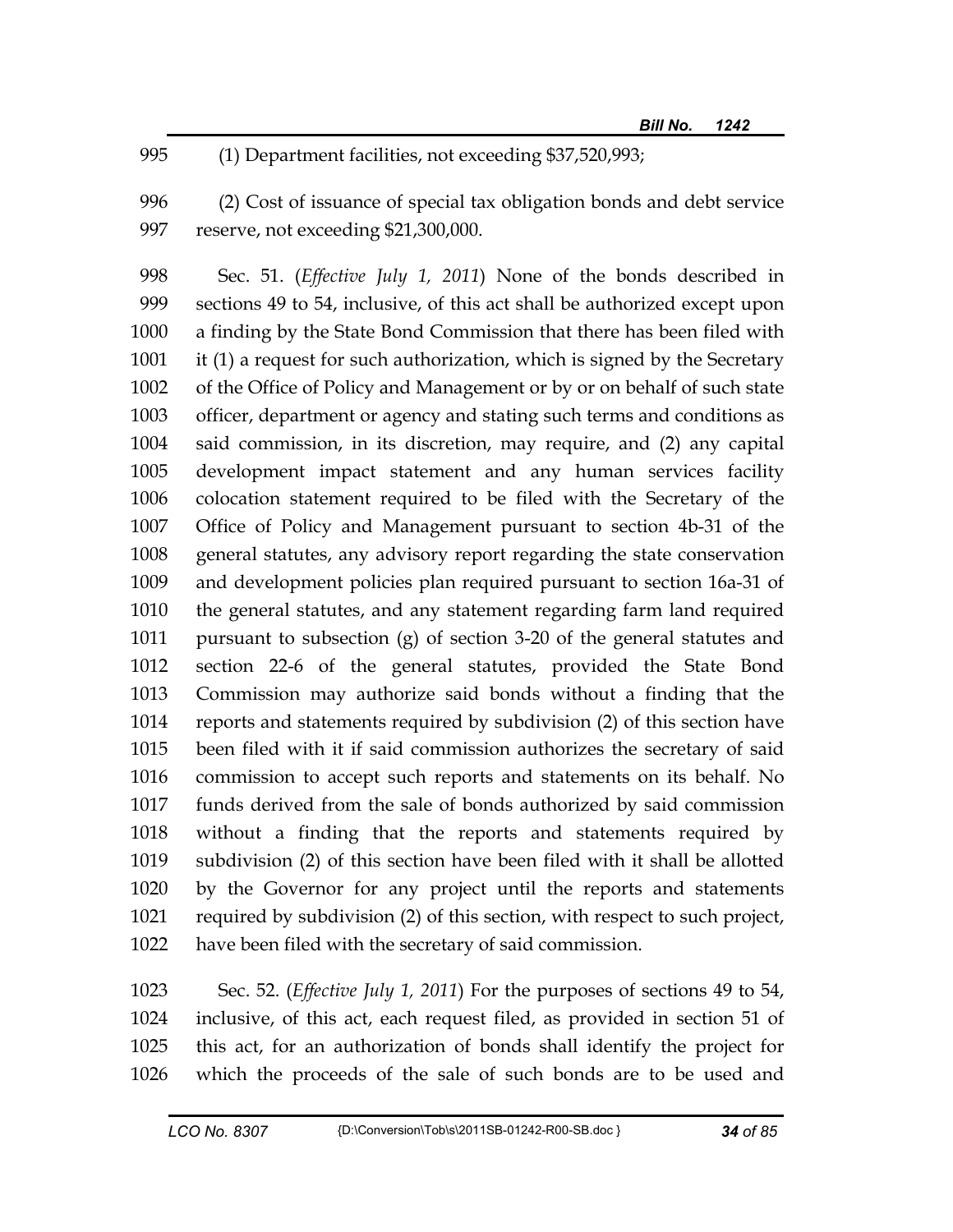1027 expended and, in addition to any terms and conditions required 1028 pursuant to said section 51, include the recommendation of the person 1029 signing such request as to the extent to which federal, private or other 1030 moneys then available or thereafter to be made available for costs in 1031 connection with any such project should be added to the state moneys 1032 available or becoming available from the proceeds of bonds and 1033 temporary notes issued in anticipation of the receipt of the proceeds of 1034 bonds. If the request includes a recommendation that some amount of 1035 such federal, private or other moneys should be added to such state 1036 moneys, then, if and to the extent directed by the State Bond 1037 Commission at the time of authorization of such bonds, such amount 1038 of such federal, private or other moneys then available or thereafter to 1039 be made available for costs in connection with such project shall be 1040 added to such state moneys.

1041 Sec. 53. (*Effective July 1, 2011*) Any balance of proceeds of the sale of 1042 bonds authorized for the projects or purposes of section 50 of this act, 1043 in excess of the aggregate costs of all the projects so authorized, shall 1044 be used in the manner set forth in sections 13b-74 to 13b-77, inclusive, 1045 of the general statutes, and in the proceedings of the State Bond 1046 Commission respecting the issuance and sale of said bonds.

1047 Sec. 54. (*Effective July 1, 2011*) Bonds issued pursuant to sections 49 1048 to 54, inclusive, of this act, shall be special obligations of the state and 1049 shall not be payable from or charged upon any funds other than 1050 revenues of the state pledged therefor in subsection (b) of section 13b-1051 61 of the general statutes and section 13b-61a of the general statutes, or 1052 such other receipts, funds or moneys as may be pledged therefor. Said 1053 bonds shall not be payable from or charged upon any funds other than 1054 such pledged revenues or such other receipts, funds or moneys as may 1055 be pledged therefor, nor shall the state or any political subdivision 1056 thereof be subject to any liability thereon, except to the extent of such 1057 pledged revenues or such other receipts, funds or moneys as may be 1058 pledged therefor. Said bonds shall be issued under and in accordance 1059 with the provisions of sections 13b-74 to 13b-77, inclusive, of the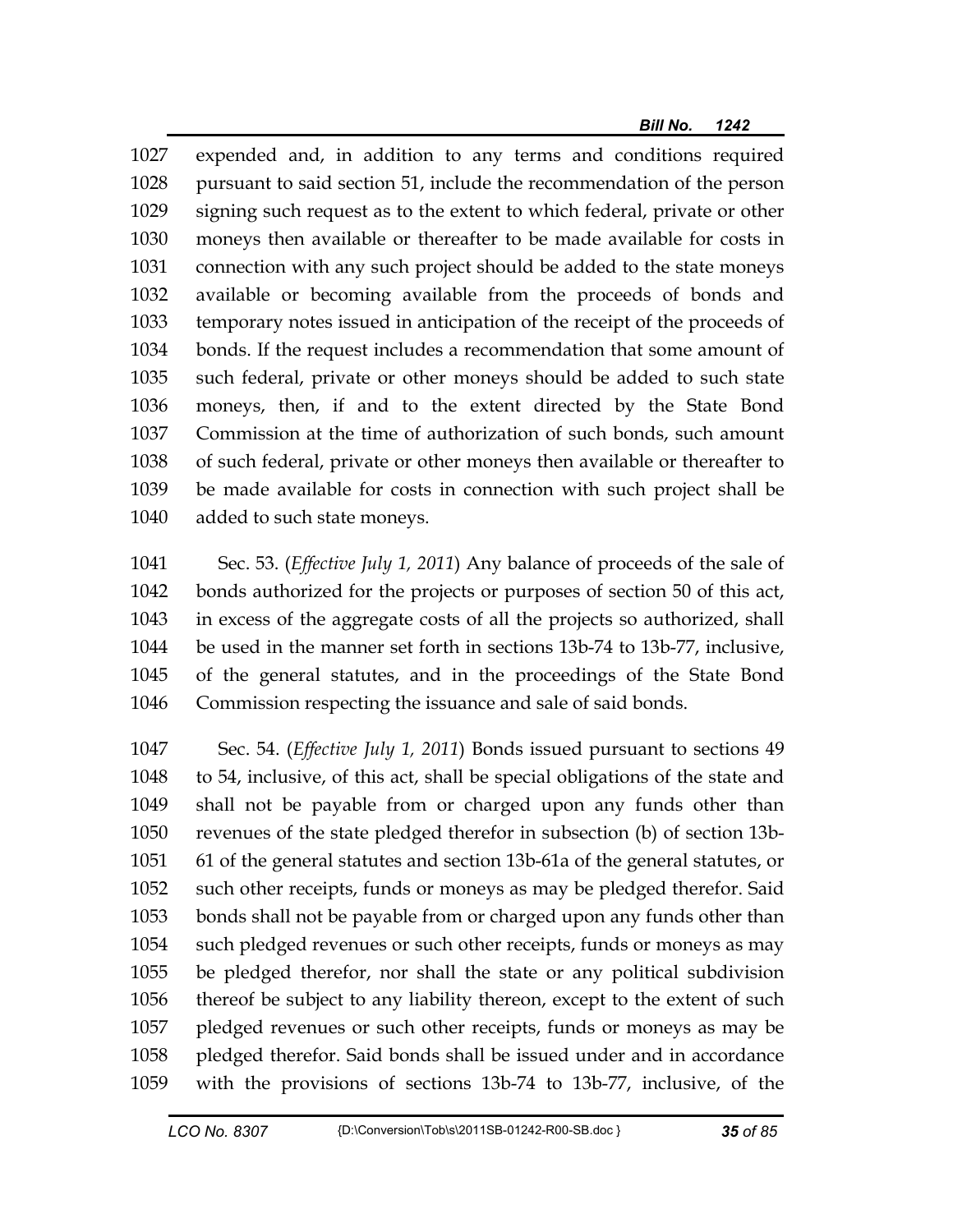1060 general statutes.

1061 Sec. 55. (*Effective July 1, 2012*) The State Bond Commission shall have 1062 power, in accordance with the provisions of sections 55 to 60, inclusive, 1063 of this act, from time to time to authorize the issuance of special tax 1064 obligation bonds of the state in one or more series and in principal 1065 amounts in the aggregate not exceeding \$515,239,168.

1066 Sec. 56. (*Effective July 1, 2012*) The proceeds of the sale of bonds 1067 described in sections 55 to 60, inclusive, of this act, to the extent 1068 hereinafter stated, shall be used for the purpose of payment of the 1069 transportation costs, as defined in subdivision (6) of section 13b-75 of 1070 the general statutes, with respect to the projects and uses hereinafter 1071 described, which projects and uses are hereby found and determined 1072 to be in furtherance of one or more of the authorized purposes for the 1073 issuance of special tax obligation bonds set forth in section 13b-74 of 1074 the general statutes.

- 1075 For the Department of Transportation:
- 1076 (a) For the Bureau of Engineering and Highway Operations:
- 1077 (1) Interstate Highway Program, not exceeding \$14,950,000;
- 1078 (2) Urban Systems Projects, not exceeding \$8,500,000;
- 1079 (3) Intrastate Highway Program, not exceeding \$44,000,000;

1080 (4) Environmental compliance, soil and groundwater remediation, 1081 hazardous materials abatement, demolition, salt shed construction and 1082 renovation, storage tank replacement, and environmental emergency 1083 response at or in the vicinity of state-owned properties or related to 1084 Department of Transportation operations, not exceeding \$11,205,000;

- 1085 (5) State bridge improvement, rehabilitation and replacement 1086 projects, not exceeding \$33,000,000;
- 1087 (6) Capital resurfacing and related reconstruction projects, not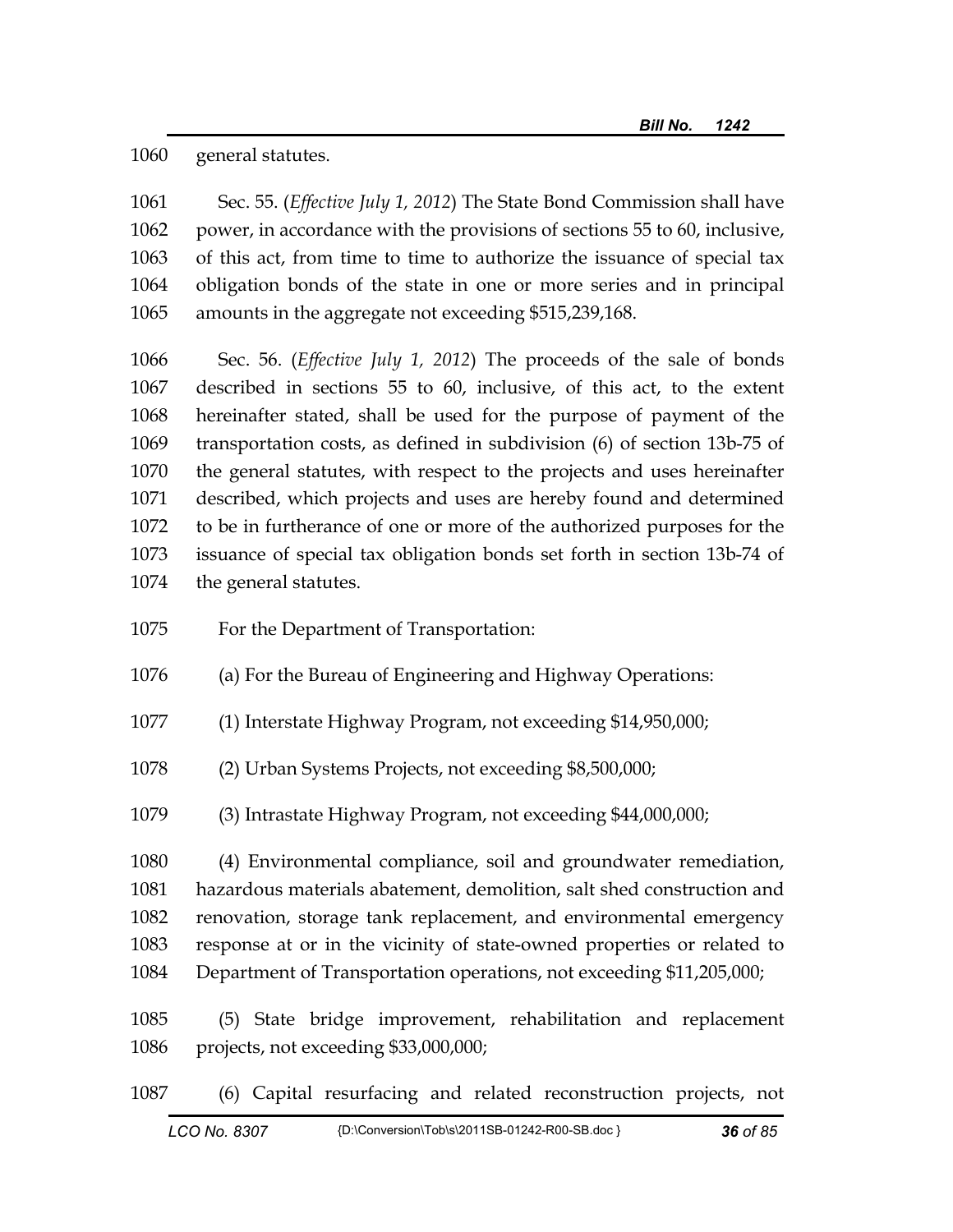1088 exceeding \$68,900,000;

1089 (7) Fix-it-First program to repair the state's roads, not exceeding 1090 \$57,600,000;

1091 (8) Fix-it-First program to repair the state's bridges, not exceeding 1092 \$64,129,000.

1093 (b) For the Bureau of Aviation and Ports:

1094 (1) Reconstruction and improvements to the warehouse and State 1095 Pier, New London, including site improvements and improvements to 1096 ferry slips, not exceeding \$6,100,000;

1097 (2) Development and improvements of general aviation airport 1098 facilities including grants-in-aid to municipal airports, excluding 1099 Bradley International Airport, not exceeding \$2,000,000.

1100 (c) For the Bureau of Public Transportation: Bus and rail facilities 1101 and equipment, including rights-of-way, other property acquisition 1102 and related projects, not exceeding \$167,000,000.

1103 (d) For the Bureau of Administration:

1104 (1) Department facilities, not exceeding \$16,555,168;

1105 (2) Cost of issuance of special tax obligation bonds and debt service 1106 reserve, not exceeding \$21,300,000.

1107 Sec. 57. (*Effective July 1, 2012*) None of the bonds described in 1108 sections 55 to 60, inclusive, of this act shall be authorized except upon 1109 a finding by the State Bond Commission that there has been filed with 1110 it (1) a request for such authorization, which is signed by the Secretary 1111 of the Office of Policy and Management or by or on behalf of such state 1112 officer, department or agency and stating such terms and conditions as 1113 said commission, in its discretion, may require, and (2) any capital 1114 development impact statement and any human services facility 1115 colocation statement required to be filed with the Secretary of the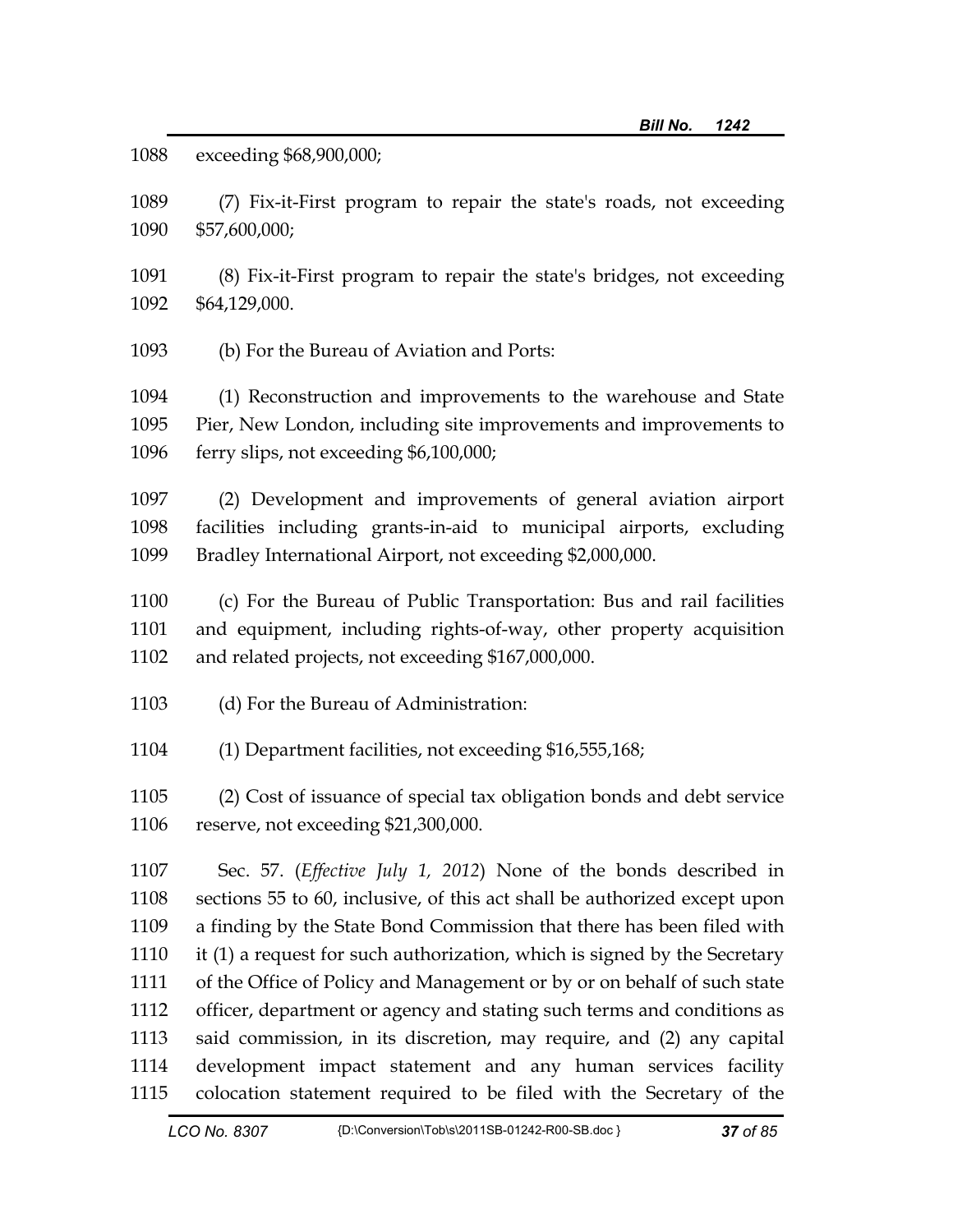1116 Office of Policy and Management pursuant to section 4b-31 of the 1117 general statutes, any advisory report regarding the state conservation 1118 and development policies plan required pursuant to section 16a-31 of 1119 the general statutes, and any statement regarding farm land required 1120 pursuant to subsection (g) of section 3-20 of the general statutes, and 1121 section 22-6 of the general statutes, provided the State Bond 1122 Commission may authorize said bonds without a finding that the 1123 reports and statements required by subdivision (2) of this section have 1124 been filed with it if said commission authorizes the secretary of said 1125 commission to accept such reports and statements on its behalf. No 1126 funds derived from the sale of bonds authorized by said commission 1127 without a finding that the reports and statements required by 1128 subdivision (2) of this section have been filed with it shall be allotted 1129 by the Governor for any project until the reports and statements 1130 required by subdivision (2) of this section, with respect to such project, 1131 have been filed with the secretary of said commission.

1132 Sec. 58. (*Effective July 1, 2012*) For the purposes of sections 55 to 60, 1133 inclusive, of this act, each request filed, as provided in section 57 of 1134 this act, for an authorization of bonds shall identify the project for 1135 which the proceeds of the sale of such bonds are to be used and 1136 expended and, in addition to any terms and conditions required 1137 pursuant to said section 57, include the recommendation of the person 1138 signing such request as to the extent to which federal, private or other 1139 moneys then available or thereafter to be made available for costs in 1140 connection with any such project should be added to the state moneys 1141 available or becoming available from the proceeds of bonds and 1142 temporary notes issued in anticipation of the receipt of the proceeds of 1143 bonds. If the request includes a recommendation that some amount of 1144 such federal, private or other moneys should be added to such state 1145 moneys, then, if and to the extent directed by the State Bond 1146 Commission at the time of authorization of such bonds, such amount 1147 of such federal, private or other moneys then available or thereafter to 1148 be made available for costs in connection with such project shall be 1149 added to such state moneys.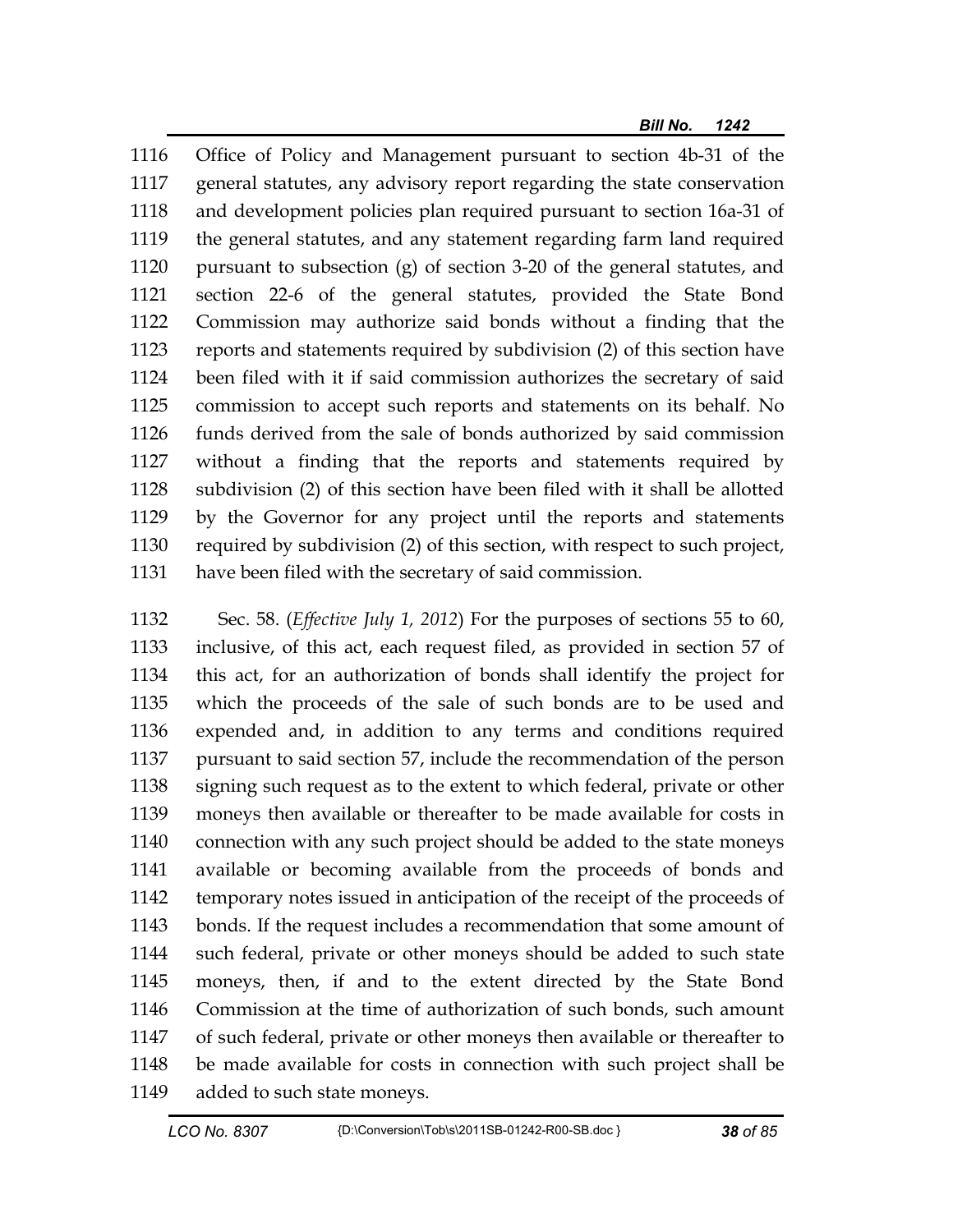1150 Sec. 59. (*Effective July 1, 2012*) Any balance of proceeds of the sale of 1151 the bonds authorized for the projects or purposes of section 56 of this 1152 act, in excess of the aggregate costs of all the projects so authorized, 1153 shall be used in the manner set forth in sections 13b-74 to 13b-77, 1154 inclusive, of the general statutes, and in the proceedings of the State 1155 Bond Commission respecting the issuance and sale of said bonds.

1156 Sec. 60. (*Effective July 1, 2012*) Bonds issued pursuant to sections 55 1157 to 60, inclusive, of this act, shall be special obligations of the state and 1158 shall not be payable from or charged upon any funds other than 1159 revenues of the state pledged therefor in subsection (b) of section 13b-1160 61, and section 13b-61a of the general statutes, or such other receipts, 1161 funds or moneys as may be pledged therefor. Said bonds shall not be 1162 payable from or charged upon any funds other than such pledged 1163 revenues or such other receipts, funds or moneys as may be pledged 1164 therefor, nor shall the state or any political subdivision thereof be 1165 subject to any liability thereon, except to the extent of such pledged 1166 revenues or such other receipts, funds or moneys as may be pledged 1167 therefor. Said bonds shall be issued under and in accordance with the 1168 provisions of sections 13b-74 to 13b-77, inclusive, of the general 1169 statutes.

1170 Sec. 61. Subsections (a) and (b) of section 4-66c of the general 1171 statutes are repealed and the following is substituted in lieu thereof 1172 (*Effective July 1, 2011*):

1173 (a) For the purposes of subsection (b) of this section, the State Bond 1174 Commission shall have power, from time to time to authorize the 1175 issuance of bonds of the state in one or more series and in principal 1176 amounts not exceeding in the aggregate **[**one billion one hundred fifty-1177 nine million four hundred eighty-seven thousand five hundred forty-1178 four dollars**]** one billion two hundred fifty-nine million four hundred 1179 eighty-seven thousand five hundred forty-four dollars, provided fifty 1180 million dollars of said authorization shall be effective July 1, 2012. All 1181 provisions of section 3-20, or the exercise of any right or power granted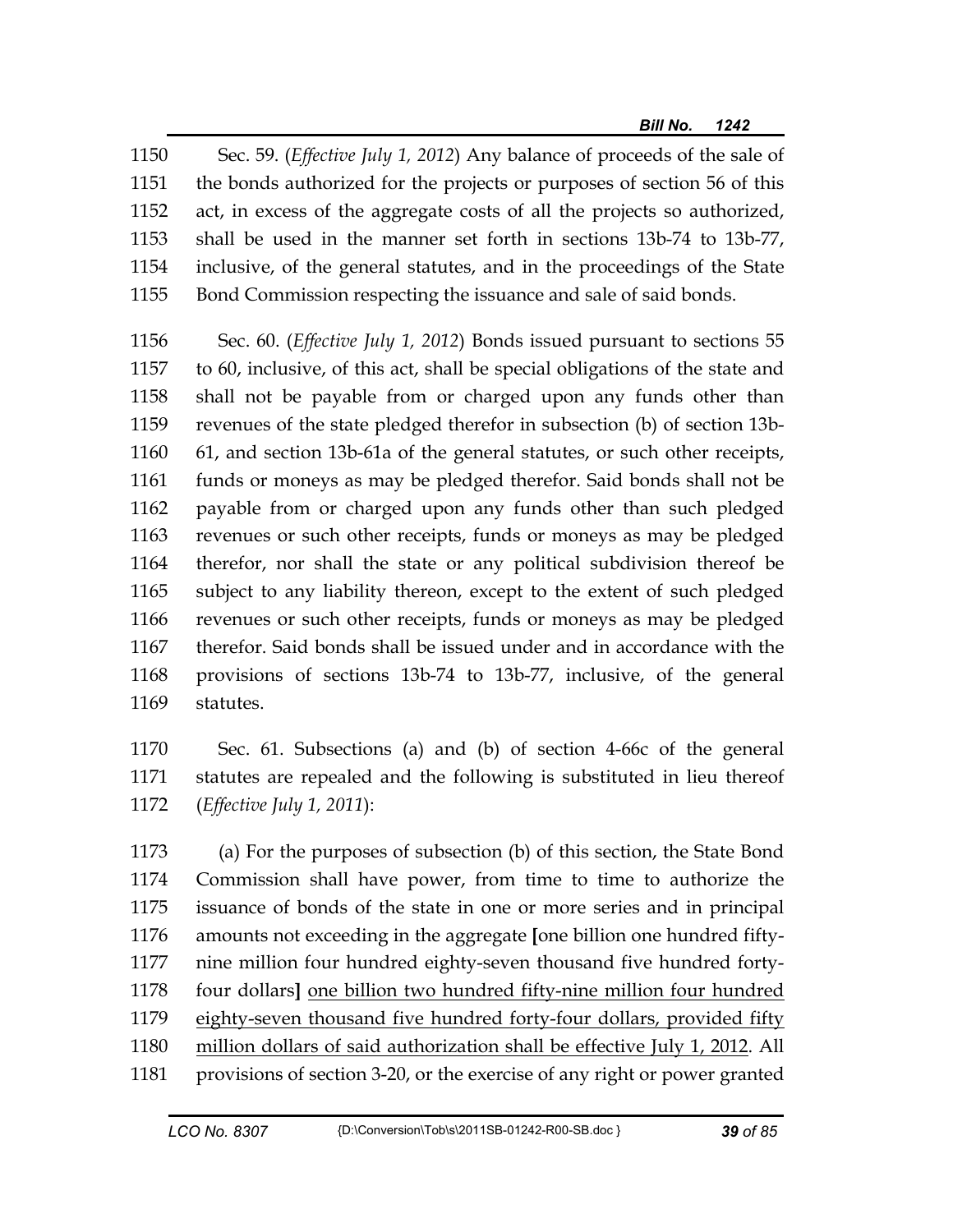1182 thereby, which are not inconsistent with the provisions of this section, 1183 are hereby adopted and shall apply to all bonds authorized by the 1184 State Bond Commission pursuant to this section, and temporary notes 1185 in anticipation of the money to be derived from the sale of any such 1186 bonds so authorized may be issued in accordance with said section 3- 1187 20 and from time to time renewed. Such bonds shall mature at such 1188 time or times not exceeding twenty years from their respective dates as 1189 may be provided in or pursuant to the resolution or resolutions of the 1190 State Bond Commission authorizing such bonds. None of said bonds 1191 shall be authorized except upon a finding by the State Bond 1192 Commission that there has been filed with it a request for such 1193 authorization, which is signed by or on behalf of the Secretary of the 1194 Office of Policy and Management and states such terms and conditions 1195 as said commission in its discretion may require. Said bonds issued 1196 pursuant to this section shall be general obligations of the state and the 1197 full faith and credit of the state of Connecticut are pledged for the 1198 payment of the principal of and interest on said bonds as the same 1199 become due, and accordingly as part of the contract of the state with 1200 the holders of said bonds, appropriation of all amounts necessary for 1201 punctual payment of such principal and interest is hereby made, and 1202 the Treasurer shall pay such principal and interest as the same become 1203 due.

1204 (b) (1) The proceeds of the sale of said bonds, to the extent 1205 hereinafter stated, shall be used, subject to the provisions of 1206 subsections (c) and (d) of this section, for the purpose of redirecting, 1207 improving and expanding state activities which promote community 1208 conservation and development and improve the quality of life for 1209 urban residents of the state as hereinafter stated: (A) For the 1210 Department of Economic and Community Development: Economic 1211 and community development projects, including administrative costs 1212 incurred by the Department of Economic and Community 1213 Development, not exceeding sixty-seven million five hundred ninety-1214 one thousand six hundred forty-two dollars, one million dollars of 1215 which shall be used for a grant to the development center program and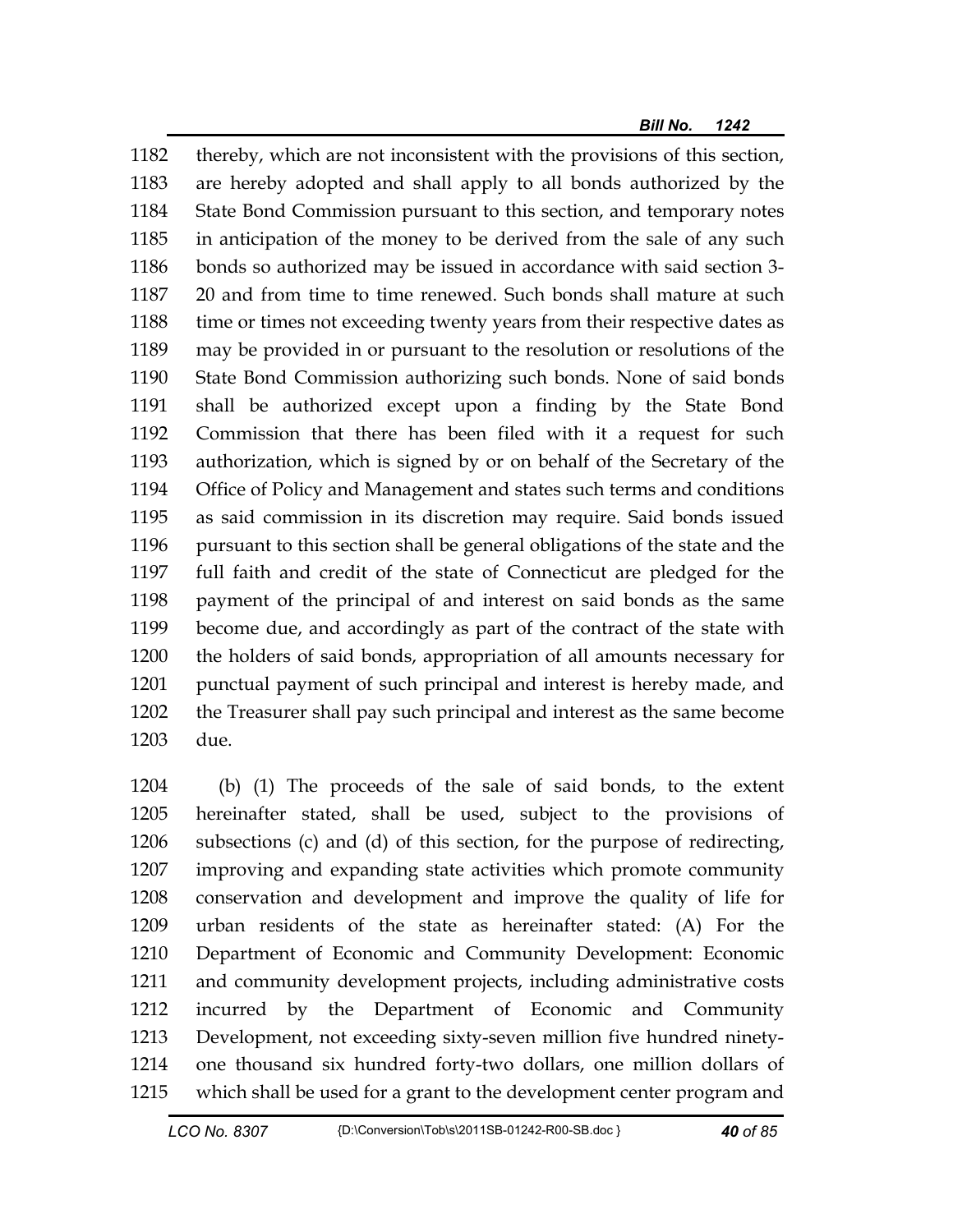1216 the nonprofit business consortium deployment center approved 1217 pursuant to section 32-411; (B) for the Department of Transportation: 1218 Urban mass transit, not exceeding two million dollars; (C) for the 1219 Department of Environmental Protection: Recreation development and 1220 solid waste disposal projects, not exceeding one million nine hundred 1221 ninety-five thousand nine hundred two dollars; (D) for the Department 1222 of Social Services: Child day care projects, elderly centers, shelter 1223 facilities for victims of domestic violence, emergency shelters and 1224 related facilities for the homeless, multipurpose human resource 1225 centers and food distribution facilities, not exceeding thirty-nine 1226 million one hundred thousand dollars, provided four million dollars of 1227 said authorization shall be effective July 1, 1994; (E) for the Department 1228 of Economic and Community Development: Housing projects, not 1229 exceeding three million dollars; (F) for the Office of Policy and 1230 Management: (i) Grants-in-aid to municipalities for a pilot 1231 demonstration program to leverage private contributions for 1232 redevelopment of designated historic preservation areas, not 1233 exceeding one million dollars; (ii) grants-in-aid for urban development 1234 projects including economic and community development, 1235 transportation, environmental protection, public safety, children and 1236 families and social services projects and programs, including, in the 1237 case of economic and community development projects administered 1238 on behalf of the Office of Policy and Management by the Department 1239 of Economic and Community Development, administrative costs 1240 incurred by the Department of Economic and Community 1241 Development, not exceeding **[**one billion forty-four million eight 1242 hundred thousand dollars**]** one billion one hundred forty-four million 1243 eight hundred thousand dollars, provided fifty million dollars of said 1244 authorization shall be effective July 1, 2012.

1245 (2) (A) Five million dollars of the grants-in-aid authorized in 1246 subparagraph  $(F)(ii)$  of subdivision (1) of this subsection may be made 1247 available to private nonprofit organizations for the purposes described 1248 in said subparagraph  $(F)(ii)$ .  $(B)$  Twelve million dollars of the grants-in-1249 aid authorized in subparagraph (F)(ii) of subdivision (1) of this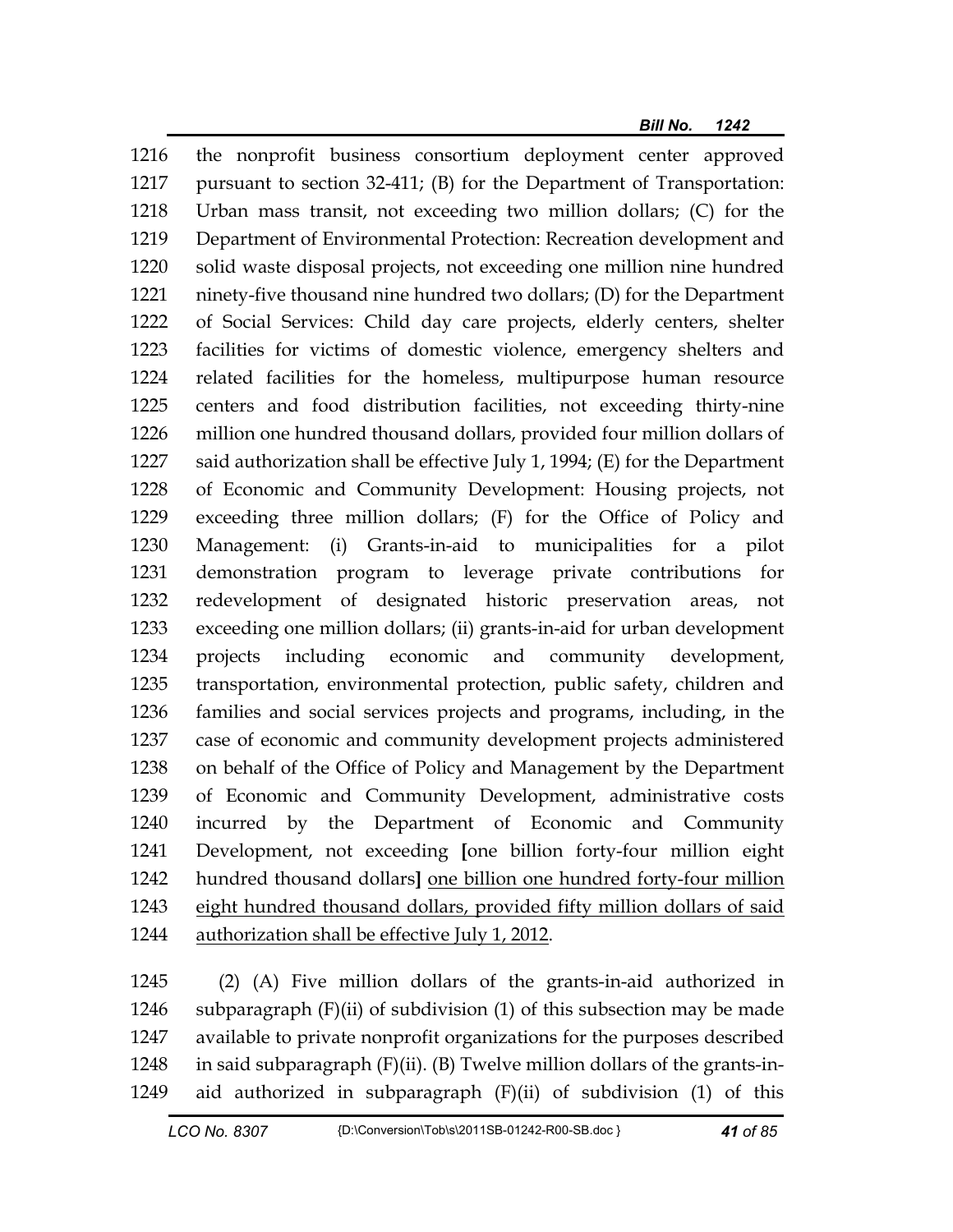1250 subsection may be made available for necessary renovations and 1251 improvements of libraries. (C) Five million dollars of the grants-in-aid 1252 authorized in subparagraph (F)(ii) of subdivision (1) of this subsection 1253 shall be made available for small business gap financing. (D) Ten 1254 million dollars of the grants-in-aid authorized in subparagraph (F)(ii) 1255 of subdivision (1) of this subsection may be made available for regional 1256 economic development revolving loan funds. (E) One million four 1257 hundred thousand dollars of the grants-in-aid authorized in 1258 subparagraph (F)(ii) of subdivision (1) of this subsection shall be made 1259 available for rehabilitation and renovation of the Black Rock Library in 1260 Bridgeport. (F) Two million five hundred thousand dollars of the 1261 grants-in-aid authorized in subparagraph (F)(ii) of subdivision (1) of 1262 this subsection shall be made available for site acquisition, renovation 1263 and rehabilitation for the Institute for the Hispanic Family in Hartford. 1264 (G) Three million dollars of the grants-in-aid authorized in 1265 subparagraph (F)(ii) of subdivision (1) of this subsection shall be made 1266 available for the acquisition of land and the development of 1267 commercial or retail property in New Haven. (H) Seven hundred fifty 1268 thousand dollars of the grants-in-aid authorized in subparagraph 1269 (F)(ii) of subdivision (1) of this subsection shall be made available for 1270 repairs and replacement of the fishing pier at Cummings Park in 1271 Stamford.

1272 Sec. 62. Subsection (a) of section 4-66g of the general statutes is 1273 repealed and the following is substituted in lieu thereof (*Effective July*  1274 *1, 2011*):

1275 (a) For the purposes described in subsection (b) of this section, the 1276 State Bond Commission shall have the power, from time to time, to 1277 authorize the issuance of bonds of the state in one or more series and 1278 in principal amounts not exceeding in the aggregate **[**one hundred 1279 eighty million**]** two hundred twenty million dollars, provided twenty 1280 million dollars of said authorization shall be effective July 1, **[**2010**]** 1281 2012.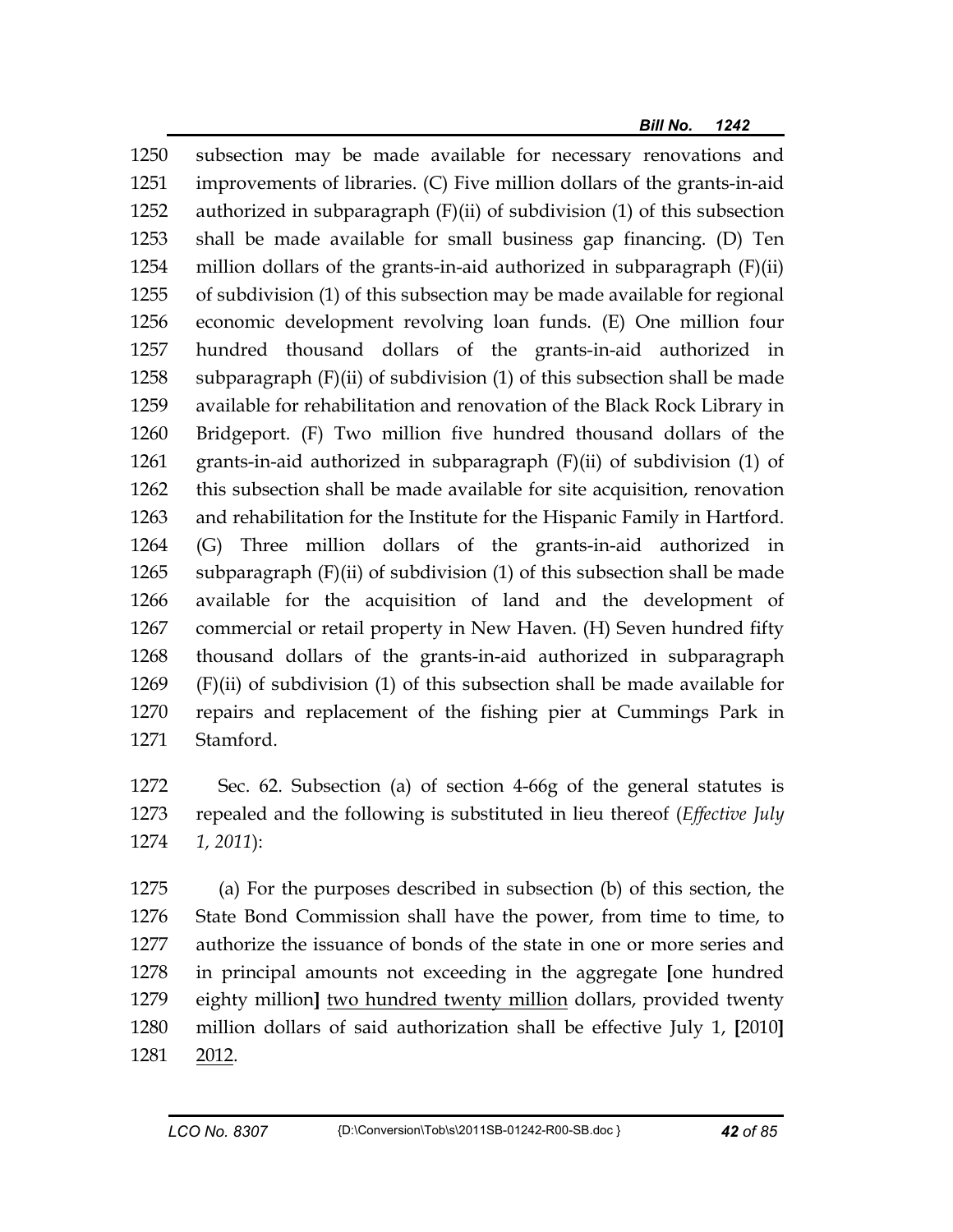1282 Sec. 63. Subsection (a) of section 4a-10 of the general statutes is 1283 repealed and the following is substituted in lieu thereof (*Effective July*  1284 *1, 2011*):

1285 (a) For the purposes described in subsection (b) of this section, the 1286 State Bond Commission shall have the power, from time to time to 1287 authorize the issuance of bonds of the state in one or more series and 1288 in principal amounts not exceeding in the aggregate **[**three hundred 1289 sixty-four million two hundred thousand dollars**]** three hundred 1290 eighty-seven million one hundred thousand dollars, provided twenty-1291 two million nine hundred thousand dollars of said authorization shall 1292 be effective July 1, 2012.

1293 Sec. 64. Subsection (a) of section 7-538 of the general statutes is 1294 repealed and the following is substituted in lieu thereof (*Effective July*  1295 *1, 2011*):

1296 (a) For the purposes described in subsection (b) of this section, the 1297 State Bond Commission shall have the power, from time to time, to 1298 authorize the issuance of bonds of the state in one or more series and 1299 in principal amounts not exceeding in the aggregate **[**six hundred 1300 forty-five million**]** seven hundred five million dollars, provided thirty 1301 million dollars of said authorization shall be effective July 1, **[**2010**]** 1302 2012.

1303 Sec. 65. Section 10-287d of the general statutes is repealed and the 1304 following is substituted in lieu thereof (*Effective July 1, 2011*):

1305 For the purposes of funding (1) grants to projects that have received 1306 approval of the **[**State Board of Education**]** Department of Construction 1307 Services pursuant to sections 10-287 and 10-287a, subsection (a) of 1308 section 10-65 and section 10-76e, (2) grants to assist school building 1309 projects to remedy safety and health violations and damage from fire 1310 and catastrophe, and (3) regional vocational-technical school projects 1311 pursuant to section 10-283b, the State Treasurer is authorized and 1312 directed, subject to and in accordance with the provisions of section 3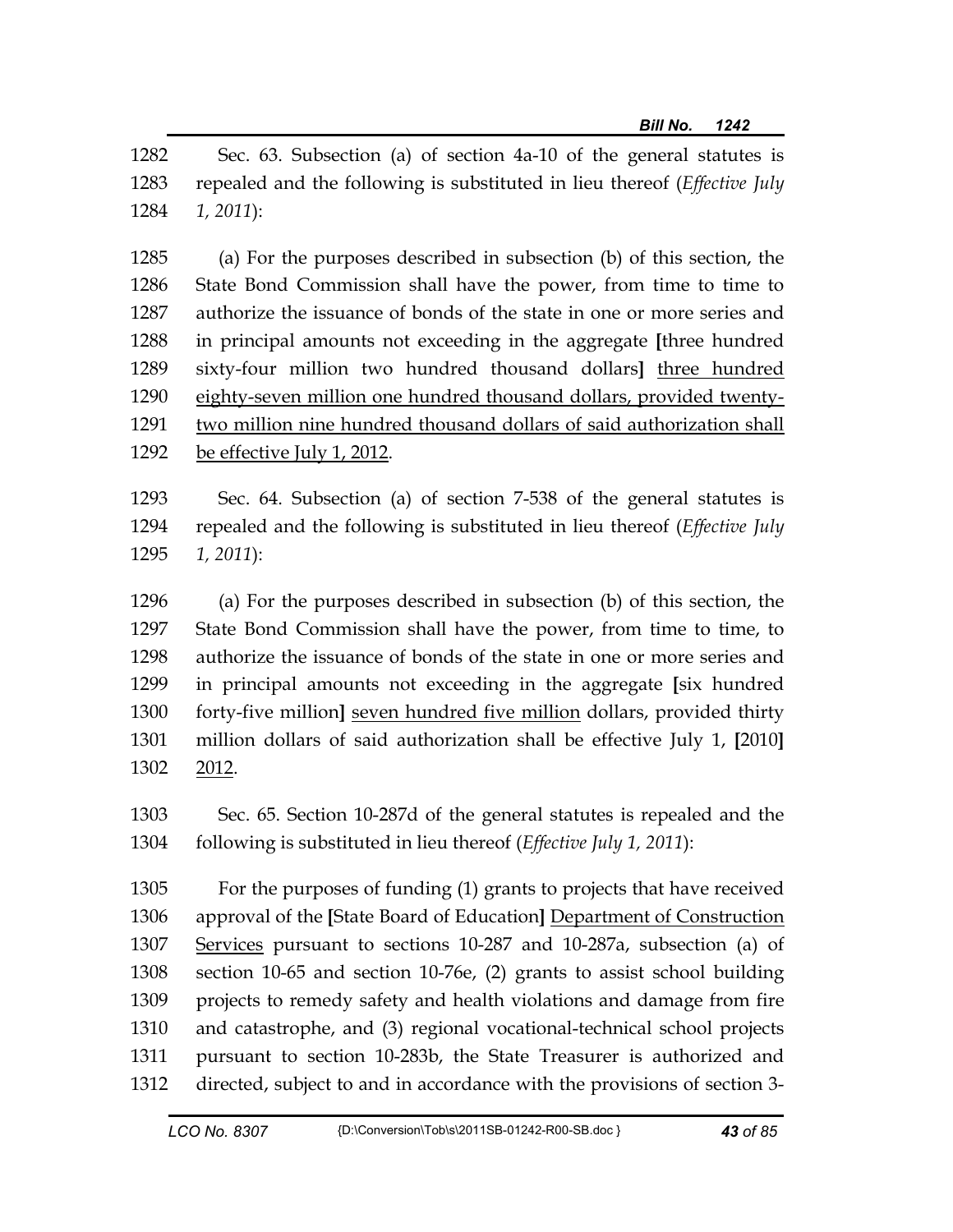1313 20, to issue bonds of the state from time to time in one or more series in 1314 an aggregate amount not exceeding **[**eight billion thirty-eight million 1315 nine hundred sixty thousand**]** nine billion one hundred forty-five 1316 million nine hundred sixty thousand dollars, provided **[**six hundred 1317 thirty million four hundred thousand**]** five hundred eighty-four 1318 million dollars of said authorization shall be effective July 1, **[**2010**]** 1319 2012. Bonds of each series shall bear such date or dates and mature at 1320 such time or times not exceeding thirty years from their respective 1321 dates and be subject to such redemption privileges, with or without 1322 premium, as may be fixed by the State Bond Commission. They shall 1323 be sold at not less than par and accrued interest and the full faith and 1324 credit of the state is pledged for the payment of the interest thereon 1325 and the principal thereof as the same shall become due, and 1326 accordingly and as part of the contract of the state with the holders of 1327 said bonds, appropriation of all amounts necessary for punctual 1328 payment of such principal and interest is hereby made, and the State 1329 Treasurer shall pay such principal and interest as the same become 1330 due. The State Treasurer is authorized to invest temporarily in direct 1331 obligations of the United States, United States agency obligations, 1332 certificates of deposit, commercial paper or bank acceptances such 1333 portion of the proceeds of such bonds or of any notes issued in 1334 anticipation thereof as may be deemed available for such purpose.

1335 Sec. 66. Section 10-292k of the general statutes is repealed and the 1336 following is substituted in lieu thereof (*Effective July 1, 2011*):

1337 For purposes of funding interest subsidy grants, except for interest 1338 subsidy grants made pursuant to subsection (b) of section 10-292m, the 1339 State Treasurer is authorized and directed, subject to and in 1340 accordance with the provisions of section 3-20, to issue bonds of the 1341 state from time to time in one or more series in an aggregate amount 1342 not exceeding **[**three hundred thirty-four million seven hundred 1343 thousand**]** three hundred fifty-six million four hundred thousand 1344 dollars, provided **[**eleven million two hundred thousand**]** eight million 1345 three hundred thousand dollars of said authorization shall be effective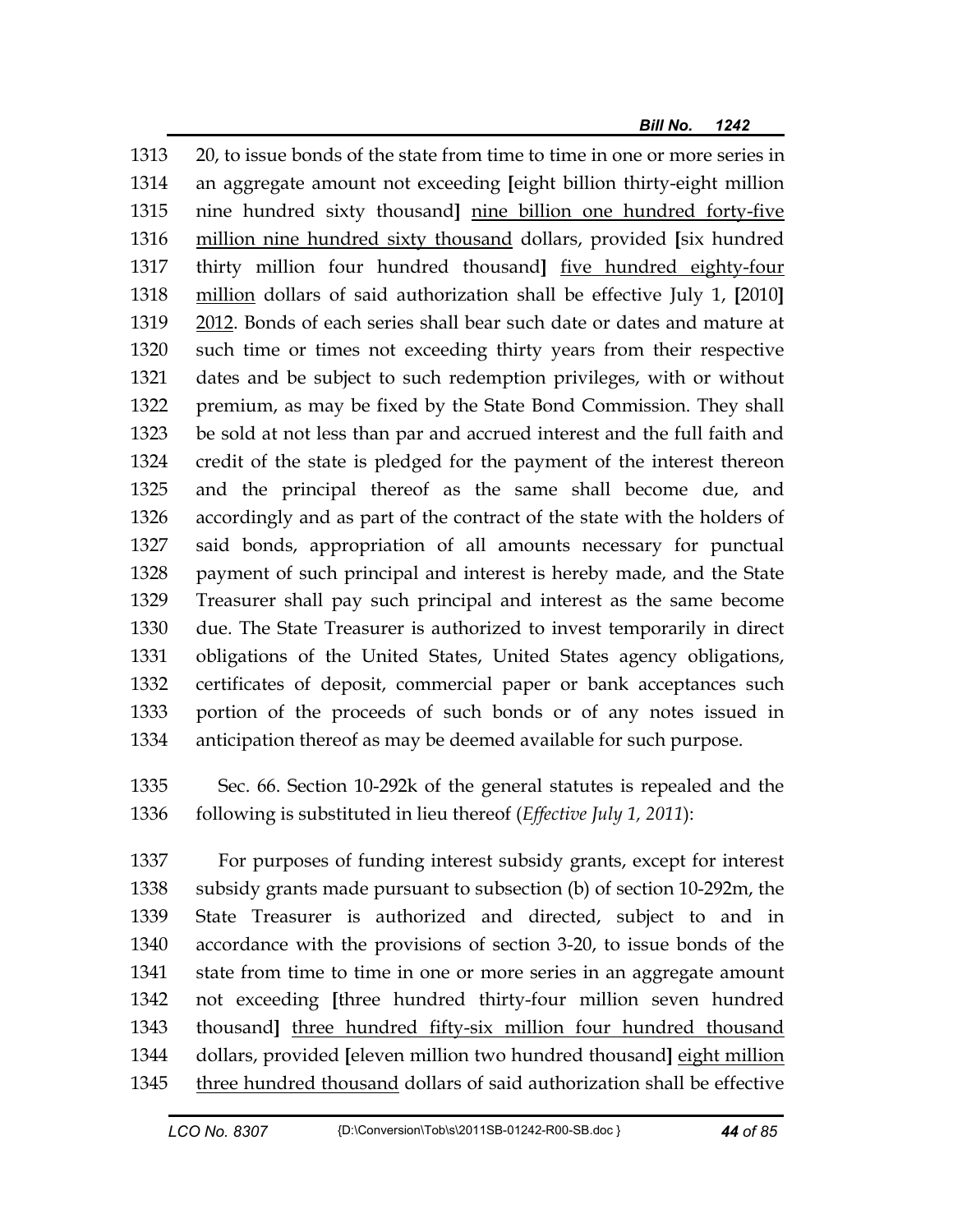1346 July 1, **[**2010**]** 2012. Bonds of each series shall bear such date or dates 1347 and mature at such time or times not exceeding thirty years from their 1348 respective dates and be subject to such redemption privileges, with or 1349 without premium, as may be fixed by the State Bond Commission. 1350 They shall be sold at not less than par and accrued interest and the full 1351 faith and credit of the state is pledged for the payment of the interest 1352 thereon and the principal thereof as the same shall become due, and 1353 accordingly and as part of the contract of the state with the holders of 1354 said bonds, appropriation of all amounts necessary for punctual 1355 payment of such principal and interest is hereby made, and the State 1356 Treasurer shall pay such principal and interest as the same become 1357 due. The State Treasurer is authorized to invest temporarily in direct 1358 obligations of the United States, United States agency obligations, 1359 certificates of deposit, commercial paper or bank acceptances, such 1360 portion of the proceeds of such bonds or of any notes issued in 1361 anticipation thereof as may be deemed available for such purpose.

1362 Sec. 67. Subsection (a) of section 10a-91d of the general statutes is 1363 repealed and the following is substituted in lieu thereof (*Effective July*  1364 *1, 2011*):

1365 (a) It is hereby determined and found to be in the best interest of 1366 this state and the system to establish CSUS 2020 as the efficient and 1367 cost-effective course to achieve the objective of renewing, 1368 modernizing, enhancing, expanding, acquiring and maintaining the 1369 infrastructure of the system, the particular project or projects, each 1370 being hereby approved as a project of CSUS 2020, and the presently 1371 estimated cost thereof being as follows:

| T <sub>1</sub> |                                  |          | Phase I Phase II Phase III             |          |
|----------------|----------------------------------|----------|----------------------------------------|----------|
| T <sub>2</sub> |                                  |          | Fiscal Years Fiscal Years Fiscal Years |          |
| T <sub>3</sub> |                                  |          | Ending Ending Ending                   |          |
| T4             |                                  | June 30, | June 30,                               | June 30, |
| T5             |                                  |          | 2009-2011 2012-2014 2015-2018          |          |
| T6             | <b>Central Connecticut State</b> |          |                                        |          |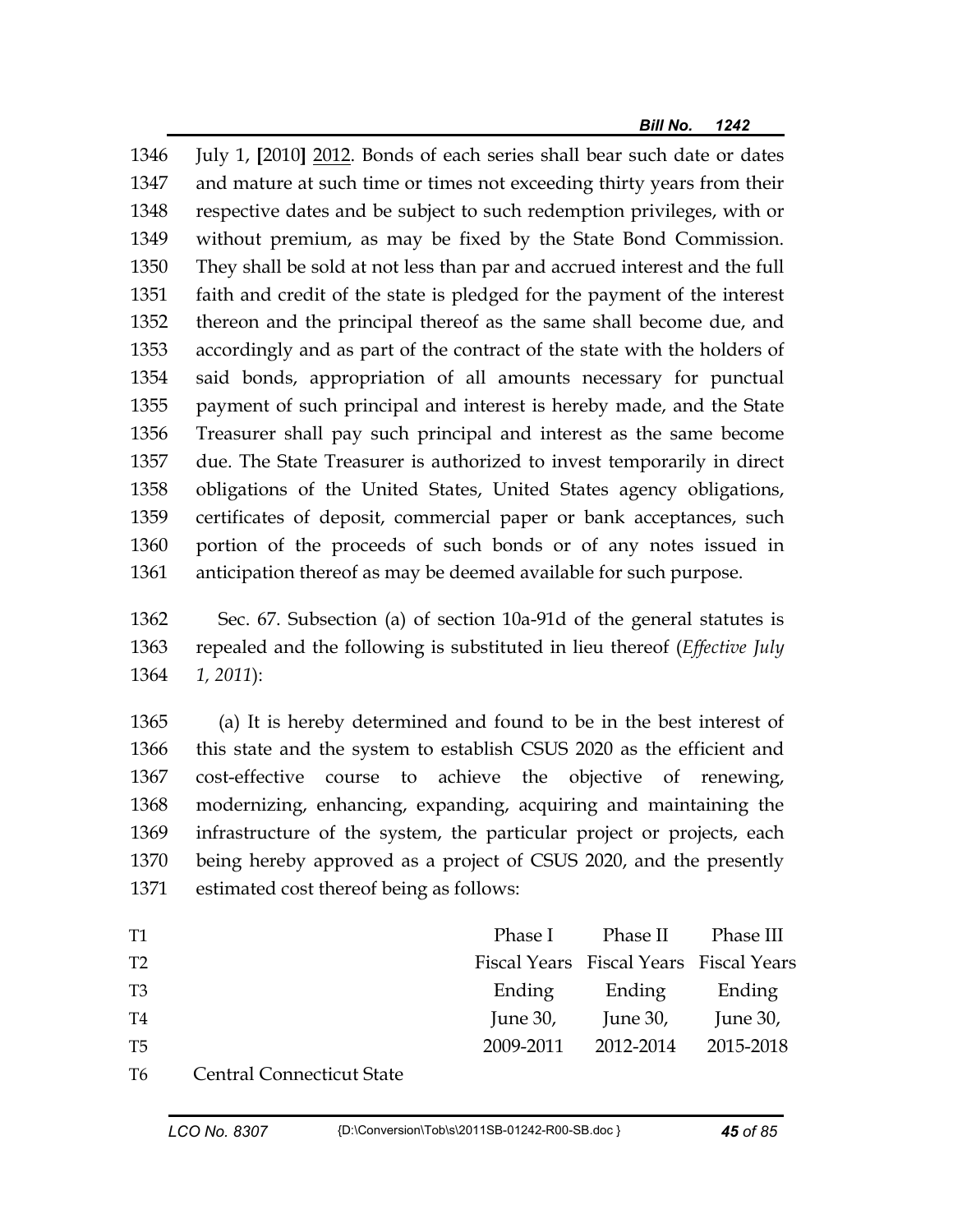|                                                       |                                                                        |            | <b>Bill No.</b> | 1242       |
|-------------------------------------------------------|------------------------------------------------------------------------|------------|-----------------|------------|
| T7                                                    | University                                                             |            |                 |            |
| T <sub>8</sub><br>T9                                  | Code Compliance/<br>Infrastructure Improvements                        | 18,146,445 | 6,704,000       | 5,000,000  |
| T <sub>10</sub><br>T11<br>T <sub>12</sub>             | Renovate/Expand Willard<br>and DiLoreto Halls<br>(design/construction) |            | 57,737,000      |            |
| T <sub>13</sub><br>T <sub>14</sub><br>T <sub>15</sub> | Renovate/Expand Willard and<br>DiLoreto Halls<br>(equipment)           |            |                 | 3,348,000  |
| T16                                                   | New Classroom Office Building                                          | 33,978,000 |                 |            |
| <b>T17</b><br>T <sub>18</sub>                         | East Campus Infrastructure<br>Development                              | 13,244,000 |                 |            |
| T <sub>19</sub><br><b>T20</b>                         | <b>Burritt Library Expansion</b><br>(design/construction)              |            |                 | 96,262,000 |
| <b>T21</b><br>T <sub>22</sub>                         | <b>Burritt Library Renovation</b><br>(design)                          |            |                 | 11,387,000 |
| <b>T23</b><br>T <sub>24</sub>                         | New Maintenance/Salt Shed<br>Facility                                  | 2,503,000  |                 |            |
| T <sub>25</sub><br>T <sub>26</sub>                    | <b>Eastern Connecticut State</b><br>University                         |            |                 |            |
| T27<br><b>T28</b>                                     | Code Compliance/<br>Infrastructure Improvements                        | 8,255,113  | 5,825,000       | 5,000,000  |
| T <sub>29</sub><br><b>T30</b>                         | Fine Arts Instructional Center<br>(design)                             | 12,000,000 |                 |            |
| T31<br>T <sub>32</sub>                                | Fine Arts Instructional Center<br>(construction)                       |            | 71,556,000      |            |
| <b>T33</b><br><b>T34</b>                              | Fine Arts Instructional Center<br>(equipment)                          |            |                 | 4,115,000  |
| T <sub>35</sub>                                       | Goddard Hall Renovation                                                |            |                 |            |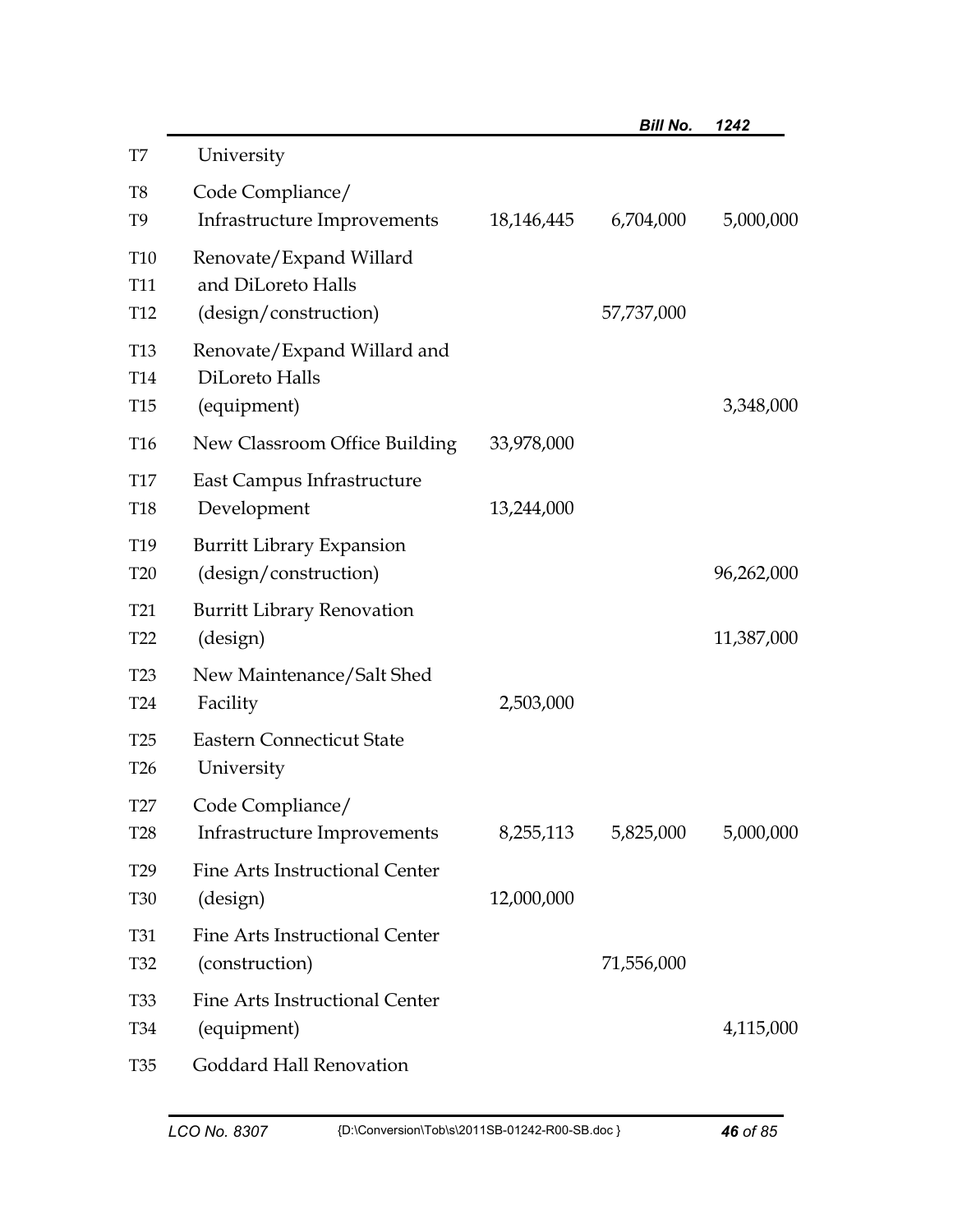|                                                                                       |                                                                                                                                             |                   | <b>Bill No.</b> | 1242       |
|---------------------------------------------------------------------------------------|---------------------------------------------------------------------------------------------------------------------------------------------|-------------------|-----------------|------------|
| <b>T36</b>                                                                            | (design/construction)                                                                                                                       |                   | 19,239,000      |            |
| <b>T37</b><br><b>T38</b>                                                              | Goddard Hall Renovation<br>(equipment)                                                                                                      |                   |                 | 1,095,000  |
| T <sub>39</sub><br>T40                                                                | Sports Center Addition and<br>Renovation (design)                                                                                           |                   |                 | 11,048,000 |
| T41                                                                                   | Outdoor Track - Phase II                                                                                                                    | 1,816,000         |                 |            |
| T42                                                                                   | <b>Athletic Support Building</b>                                                                                                            | 1,921,000         |                 |            |
| T43                                                                                   | New Warehouse                                                                                                                               | 2,269,000         |                 |            |
| T44<br>T45                                                                            | <b>Southern Connecticut State</b><br>University                                                                                             |                   |                 |            |
| T46<br>T47                                                                            | Code Compliance/<br>Infrastructure Improvements                                                                                             | [21,860,500]      | 8,637,000       | 5,000,000  |
| <b>T48</b><br>T <sub>49</sub><br><b>T50</b><br><b>T51</b><br><b>T52</b><br><b>T53</b> | New Academic Laboratory<br><b>Building/Parking Garage</b><br>(construct garage,<br>design academic laboratory<br>building, demolish Seabury | <u>16,955,915</u> |                 |            |
| <b>T54</b>                                                                            | Hall)                                                                                                                                       | [20, 426, 000]    |                 |            |
| <b>T55</b><br><b>T56</b><br><b>T57</b><br><b>T58</b><br>T <sub>59</sub>               | New Academic Laboratory<br><b>Building/Parking Garage</b><br>(construct academic laboratory<br>building)                                    | 8,944,000         | 63,171,000      |            |
| T60<br>T61                                                                            | <b>Health and Human Services</b><br>Building                                                                                                |                   |                 | 60,412,000 |
| T <sub>62</sub><br>T <sub>63</sub>                                                    | Additions and Renovations to<br><u>Buley Library</u>                                                                                        | <u>16,386,585</u> |                 |            |
| T64<br>T65                                                                            | <b>Fine Arts Instructional Center</b><br><b>Western Connecticut State</b>                                                                   |                   |                 | 70,929,000 |
|                                                                                       |                                                                                                                                             |                   |                 |            |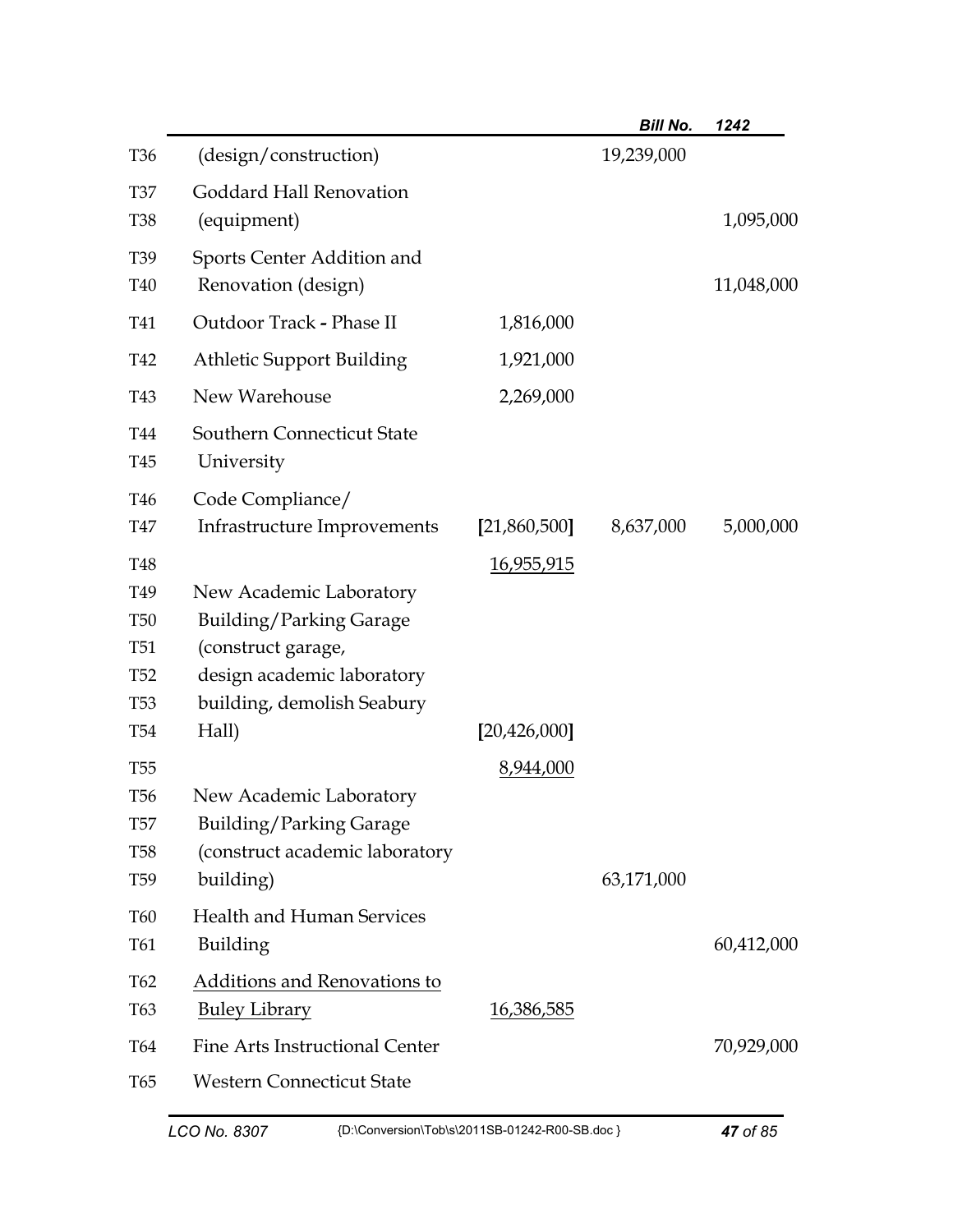|                               |                                                                  |             | <b>Bill No.</b> | 1242        |
|-------------------------------|------------------------------------------------------------------|-------------|-----------------|-------------|
| T66                           | University                                                       |             |                 |             |
| T67<br>T68                    | Code Compliance/<br>Infrastructure Improvements                  | 7,658,330   | 4,323,000       | 7,212,000   |
| T <sub>69</sub><br><b>T70</b> | Fine Arts Instructional Center<br>(construction)                 | 80,605,000  |                 |             |
| <b>T71</b><br>T72             | Fine Arts Instructional Center<br>(equipment)                    |             | 4,666,000       |             |
| <b>T73</b><br>T74             | <b>Higgins Hall Renovations</b><br>(design)                      |             | 2,982,000       |             |
| <b>T75</b><br>T76             | <b>Higgins Hall Renovations</b><br>(construction/equipment)      |             |                 | 31,594,000  |
| <b>T77</b><br>T78             | <b>Berkshire Hall Renovations</b><br>(design)                    |             |                 | 4,797,000   |
| T79<br><b>T80</b>             | <b>University Police Department</b><br>Building (design)         | 500,000     |                 |             |
| <b>T81</b><br>T82             | <b>University Police Department</b><br>Building (construction)   |             | 4,245,000       |             |
| <b>T83</b><br>T84             | Midtown Campus Mini-Chiller<br>Plant                             |             |                 | 1,957,000   |
| T85<br>T86                    | <b>State University System</b><br>New and Replacement            |             |                 |             |
| <b>T87</b>                    | Equipment                                                        | 26,895,000  | 14,500,000      | 31,844,000  |
| <b>T88</b><br>T89             | Alterations/Improvements:<br><b>Auxiliary Service Facilities</b> | 18,672,422  | 15,000,000      | 20,000,000  |
| <b>T90</b><br>T91             | Telecommunications<br>Infrastructure Upgrade                     | 10,000,000  | 3,415,000       | 5,000,000   |
| T92<br>T93                    | Land and Property Acquisition                                    | 4,250,190   | 3,000,000       | 4,000,000   |
| T94                           | Totals                                                           | 285,000,000 | 285,000,000     | 380,000,000 |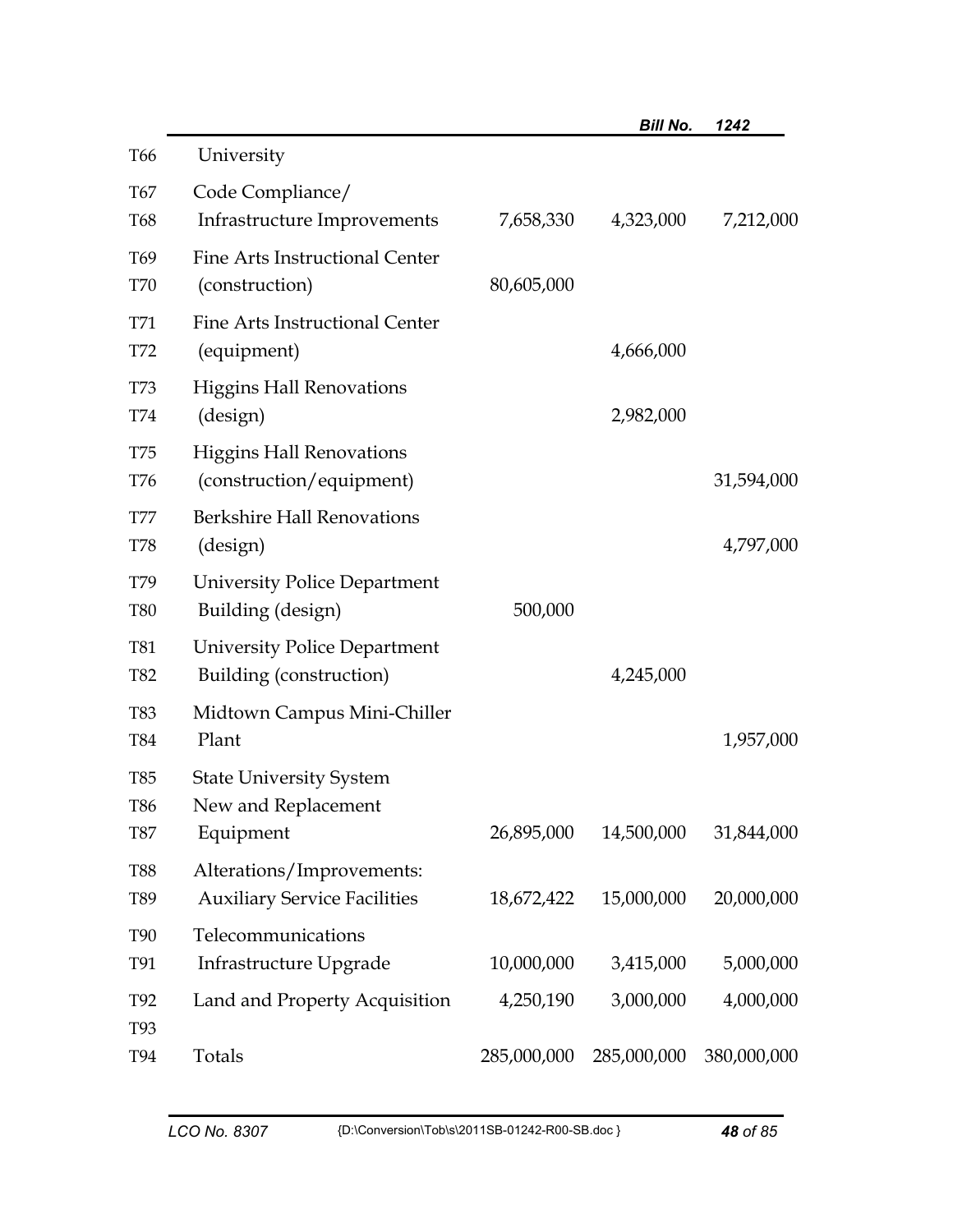1372 Sec. 68. Subsection (b) of section 16a-38m of the general statutes is 1373 repealed and the following is substituted in lieu thereof (*Effective July*  1374 *1, 2011*):

1375 (b) The proceeds of the sale of said bonds, to the extent of the 1376 amount stated in subsection (a) of this section, shall be used by the 1377 Department of **[**Public Works**]** Energy and Environmental Protection 1378 for the purpose of funding **[**the net project costs, or the balance of any 1379 projects after applying any public or private financial incentives 1380 available, for**]** any energy services project that results in increased 1381 efficiency measures in state buildings pursuant to section 16a-38*l*, or 1382 for any renewable energy or combined heat and power project in state 1383 buildings.

1384 Sec. 69. Subsection (b) of section 16a-38o of the general statutes is 1385 repealed and the following is substituted in lieu thereof (*Effective July*  1386 *1, 2011*):

1387 (b) The proceeds of the sale of said bonds, to the extent of the 1388 amount stated in subsection (a) of this section, shall be used by the 1389 Department of **[**Public Utility Control**]** Energy and Environmental 1390 Protection for the purpose of **[**the grant program established in section 1391 16a-38n**]** funding any energy services project that results in increased 1392 efficiency measures in state buildings pursuant to section 16a-38*l*, or 1393 for any renewable energy or combined heat and power project in state 1394 buildings.

1395 Sec. 70. Subsection (b) of section 16a-38p of the general statutes is 1396 repealed and the following is substituted in lieu thereof (*Effective July*  1397 *1, 2011*):

1398 (b) The proceeds of the sale of said bonds, to the extent of the 1399 amount stated in subsection (a) of this section, shall be used by 1400 **[**Connecticut Innovations, Incorporated**]** the Department of Energy 1401 and Environmental Protection, for the purpose of funding **[**the net 1402 project costs, or the balance of any projects after applying any public or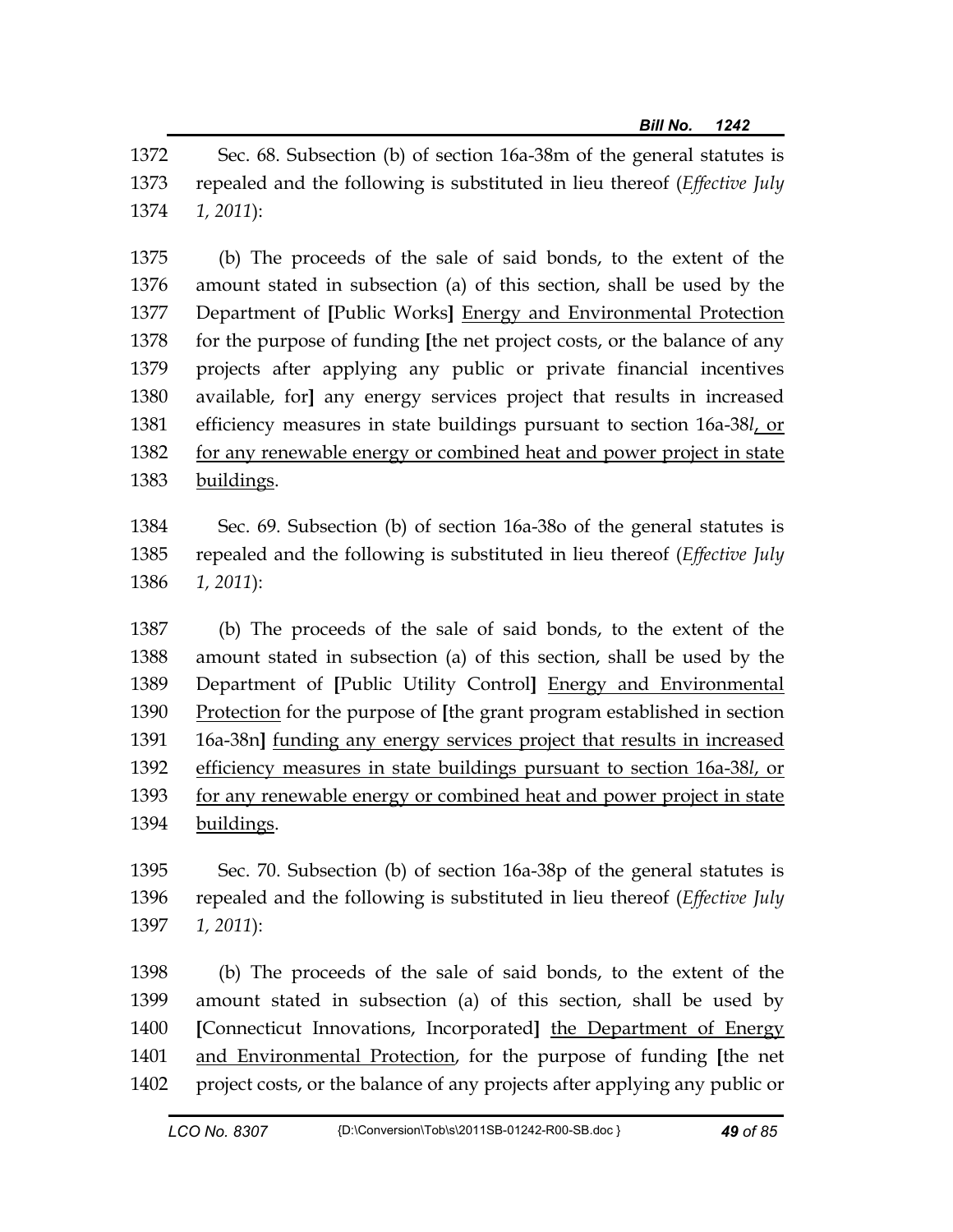1403 private financial incentives available, for any renewable energy or 1404 combined heat and power projects in state buildings. The funds shall 1405 be made available through the Renewable Energy Investment Fund, 1406 established pursuant to section 16-245n. Eligible state buildings shall 1407 be Leadership in Energy and Environmental Design (LEED) certified 1408 or in the process of becoming LEED certified or in the process of 1409 becoming LEED silver rating certified or receive a two-globe rating in 1410 the green Globes USA design program or in the process of receiving a 1411 two-globe rating in the Green Globes USA design program**]** any 1412 energy services project that results in increased efficiency measures in 1413 state buildings pursuant to section 16a-38*l*, or for any renewable 1414 energy or combined heat and power project in state buildings.

1415 Sec. 71. Section 22-26hh of the general statutes is repealed and the 1416 following is substituted in lieu thereof (*Effective July 1, 2011*):

1417 The State Bond Commission shall have power, from time to time, to 1418 authorize the issuance of bonds of the state in one or more series and 1419 in principal amounts not exceeding in the aggregate **[**one hundred 1420 thirty million two hundred fifty thousand**]** one hundred fifty million 1421 two hundred fifty thousand dollars, the proceeds of which shall be 1422 used for the purposes of section 22-26cc, provided not more than ten 1423 million dollars of said authorization shall be effective July 1, **[**2010**]** 1424 2012, and further provided not more than two million dollars shall be 1425 used for the purposes of section 22-26jj. All provisions of section 3-20, 1426 or the exercise of any right or power granted thereby which are not 1427 inconsistent with the provisions of this section are hereby adopted and 1428 shall apply to all bonds authorized by the State Bond Commission 1429 pursuant to this section, and temporary notes in anticipation of the 1430 money to be derived from the sale of any such bonds so authorized 1431 may be issued in accordance with said section 3-20 and from time to 1432 time renewed. Such bonds shall mature at such time or times not 1433 exceeding twenty years from their respective dates as may be provided 1434 in or pursuant to the resolution or resolutions of the State Bond 1435 Commission authorizing such bonds. None of said bonds shall be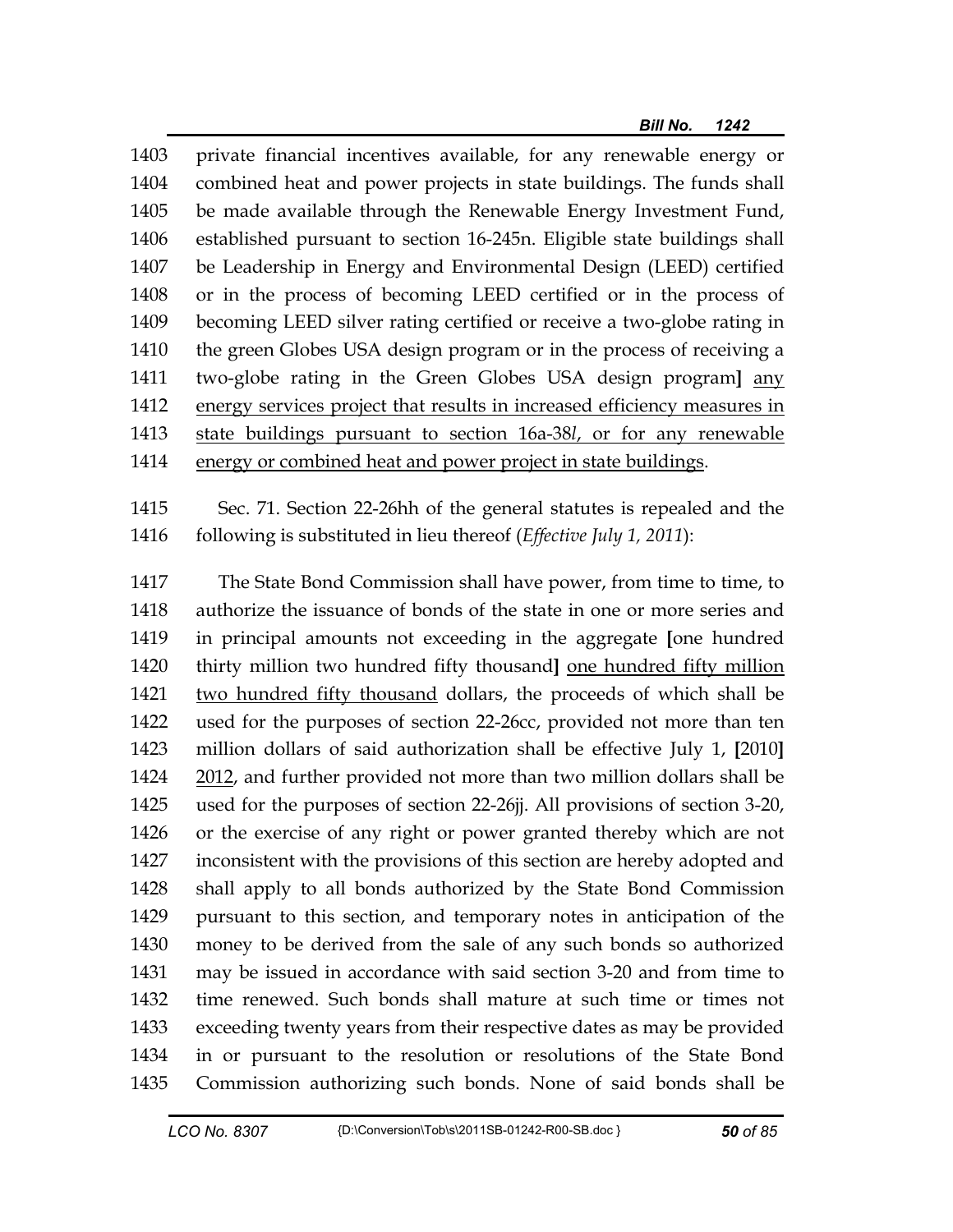1436 authorized except upon a finding by the State Bond Commission that 1437 there has been filed with it a request for such authorization, which is 1438 signed by or on behalf of the Secretary of the Office of Policy and 1439 Management and states such terms and conditions as said commission, 1440 in its discretion, may require. Said bonds issued pursuant to this 1441 section shall be general obligations of the state and the full faith and 1442 credit of the state of Connecticut are pledged for the payment of the 1443 principal of and interest on said bonds as the same become due, and 1444 accordingly and as part of the contract of the state with the holders of 1445 said bonds, appropriation of all amounts necessary for punctual 1446 payment of such principal and interest is hereby made, and the 1447 Treasurer shall pay such principal and interest as the same become 1448 due.

1449 Sec. 72. Subsection (a) of section 22a-483 of the general statutes is 1450 repealed and the following is substituted in lieu thereof (*Effective July*  1451 *1, 2011*):

1452 (a) For the purposes of sections 22a-475 to 22a-483, inclusive, the 1453 State Bond Commission shall have the power, from time to time to 1454 authorize the issuance of bonds of the state in one or more series and 1455 in principal amounts, not exceeding in the aggregate **[**one billion forty-1456 one million twenty-five thousand nine hundred seventy-six dollars**]** 1457 one billion two hundred twenty-seven million six hundred twenty-five 1458 thousand nine hundred seventy-six dollars, provided ninety-four 1459 million dollars of said authorization shall be effective July 1, 2012.

1460 Sec. 73. Subsection (d) of section 22a-483 of the general statutes is 1461 repealed and the following is substituted in lieu thereof (*Effective July*  1462 *1, 2011*):

1463 (d) Notwithstanding the foregoing, nothing herein shall preclude 1464 the State Bond Commission from authorizing the issuance of revenue 1465 bonds, in principal amounts not exceeding in the aggregate **[**one billion 1466 nine hundred fifty-three million four hundred thousand**]** two billion 1467 four hundred twenty-five million one hundred eighty thousand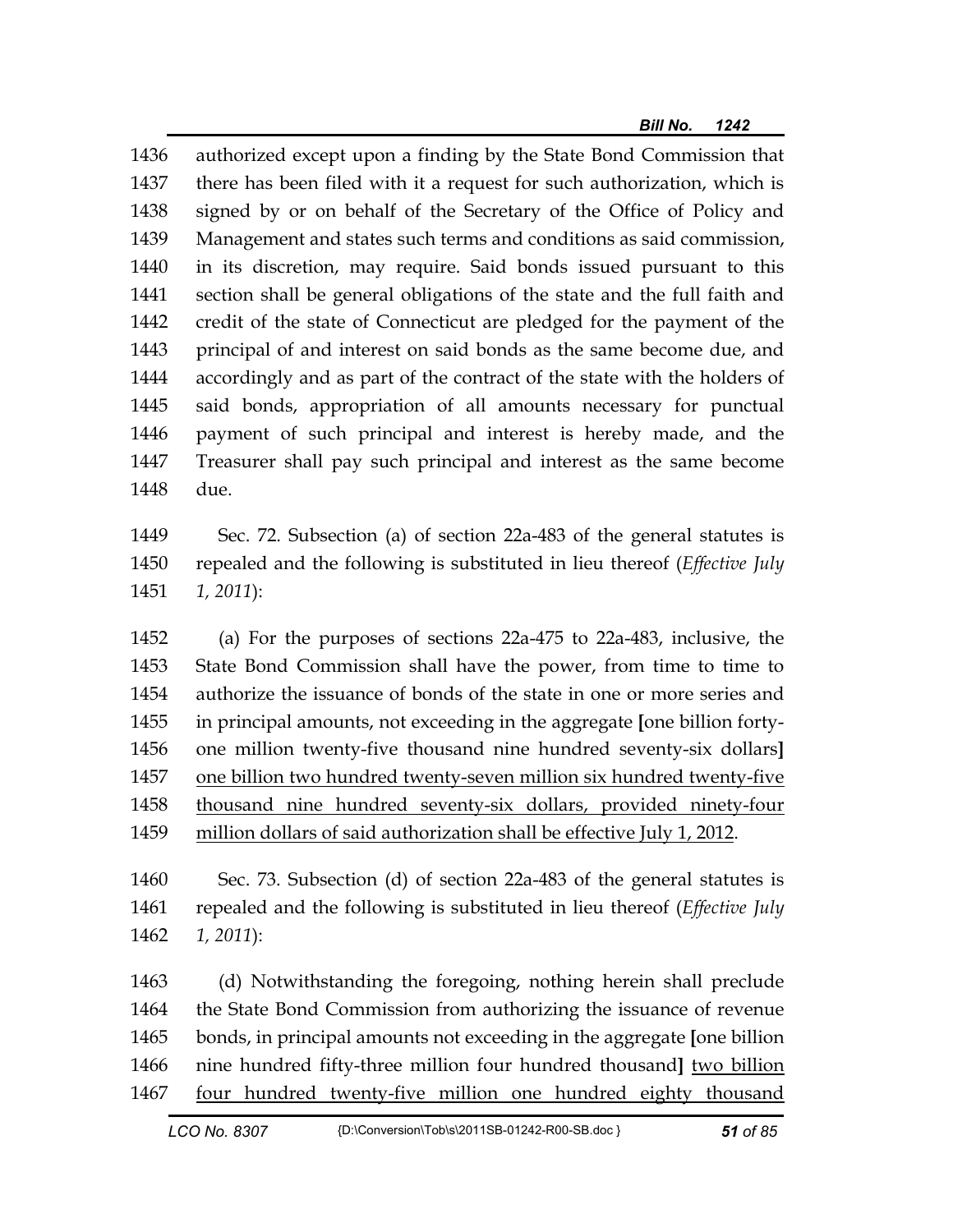1468 dollars, provided **[**one hundred twenty million**]** two hundred thirty-1469 eight million three hundred sixty thousand dollars of said 1470 authorization shall be effective July 1, **[**2010**]** 2012, that are not general 1471 obligations of the state of Connecticut to which the full faith and credit 1472 of the state of Connecticut are pledged for the payment of the principal 1473 and interest. Such revenue bonds shall mature at such time or times 1474 not exceeding thirty years from their respective dates as may be 1475 provided in or pursuant to the resolution or resolutions of the State 1476 Bond Commission authorizing such revenue bonds. The revenue 1477 bonds, revenue state bond anticipation notes and revenue state grant 1478 anticipation notes authorized to be issued under sections 22a-475 to 1479 22a-483, inclusive, shall be special obligations of the state and shall not 1480 be payable from nor charged upon any funds other than the revenues 1481 or other receipts, funds or moneys pledged therefor as provided in 1482 said sections 22a-475 to 22a-483, inclusive, including the repayment of 1483 municipal loan obligations; nor shall the state or any political 1484 subdivision thereof be subject to any liability thereon except to the 1485 extent of such pledged revenues or the receipts, funds or moneys 1486 pledged therefor as provided in said sections 22a-475 to 22a-483, 1487 inclusive. The issuance of revenue bonds, revenue state bond 1488 anticipation notes and revenue state grant anticipation notes under the 1489 provisions of said sections 22a-475 to 22a-483, inclusive, shall not 1490 directly or indirectly or contingently obligate the state or any political 1491 subdivision thereof to levy or to pledge any form of taxation whatever 1492 therefor or to make any appropriation for their payment. The revenue 1493 bonds, revenue state bond anticipation notes and revenue state grant 1494 anticipation notes shall not constitute a charge, lien or encumbrance, 1495 legal or equitable, upon any property of the state or of any political 1496 subdivision thereof, except the property mortgaged or otherwise 1497 encumbered under the provisions and for the purposes of said sections 1498 22a-475 to 22a-483, inclusive. The substance of such limitation shall be 1499 plainly stated on the face of each revenue bond, revenue state bond 1500 anticipation note and revenue state grant anticipation note issued 1501 pursuant to said sections 22a-475 to 22a-483, inclusive, shall not be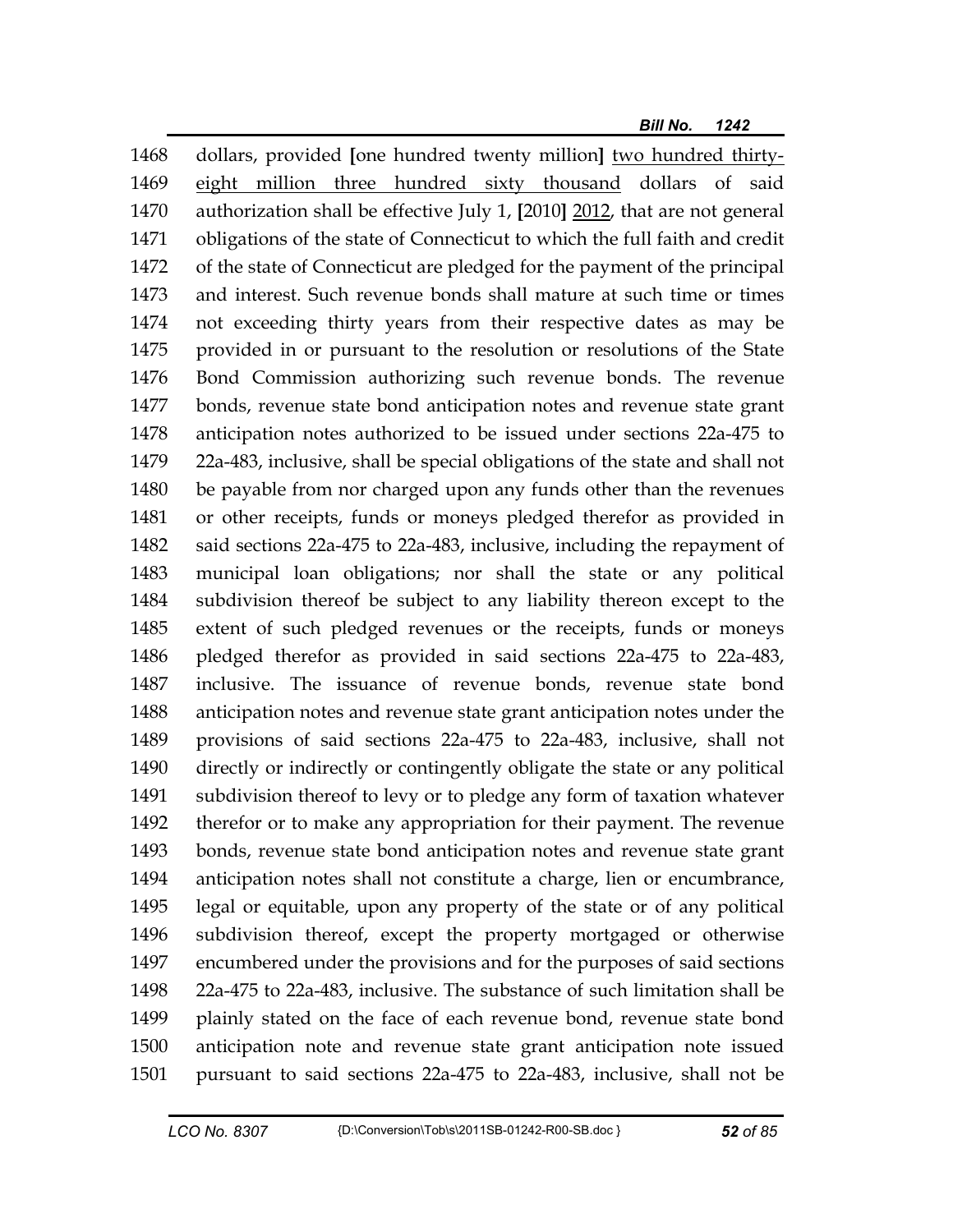1502 subject to any statutory limitation on the indebtedness of the state and 1503 such revenue bonds, revenue state bond anticipation notes and 1504 revenue state grant anticipation notes, when issued, shall not be 1505 included in computing the aggregate indebtedness of the state in 1506 respect to and to the extent of any such limitation. As part of the 1507 contract of the state with the owners of such revenue bonds, revenue 1508 state bond anticipation notes and revenue state grant anticipation 1509 notes, all amounts necessary for the punctual payment of the debt 1510 service requirements with respect to such revenue bonds, revenue 1511 state bond anticipation notes and revenue state grant anticipation 1512 notes shall be deemed appropriated, but only from the sources 1513 pledged pursuant to said sections 22a-475 to 22a-483, inclusive. The 1514 proceeds of such revenue bonds or notes may be deposited in the 1515 Clean Water Fund for use in accordance with the permitted uses of 1516 such fund. Any expense incurred in connection with the carrying out 1517 of the provisions of this section, including the costs of issuance of 1518 revenue bonds, revenue state bond anticipation notes and revenue 1519 state grant anticipation notes may be paid from the accrued interest 1520 and premiums or from any other proceeds of the sale of such revenue 1521 bonds, revenue state bond anticipation notes or revenue state grant 1522 anticipation notes and in the same manner as other obligations of the 1523 state. All provisions of subsections (g), (k), (l), (s) and (u) of section 1524 3-20 or the exercise of any right or power granted thereby which are 1525 not inconsistent with the provisions of said sections 22a-475 to 22a-483, 1526 inclusive, are hereby adopted and shall apply to all revenue bonds, 1527 state revenue bond anticipation notes and state revenue grant 1528 anticipation notes authorized by the State Bond Commission pursuant 1529 to said sections 22a-475 to 22a-483, inclusive. For the purposes of 1530 subsection (o) of section 3-20, "bond act" shall be construed to include 1531 said sections 22a-475 to 22a-483, inclusive.

1532 Sec. 74. Subsection (a) of section 32-235 of the general statutes is 1533 repealed and the following is substituted in lieu thereof (*Effective July*  1534 *1, 2011*):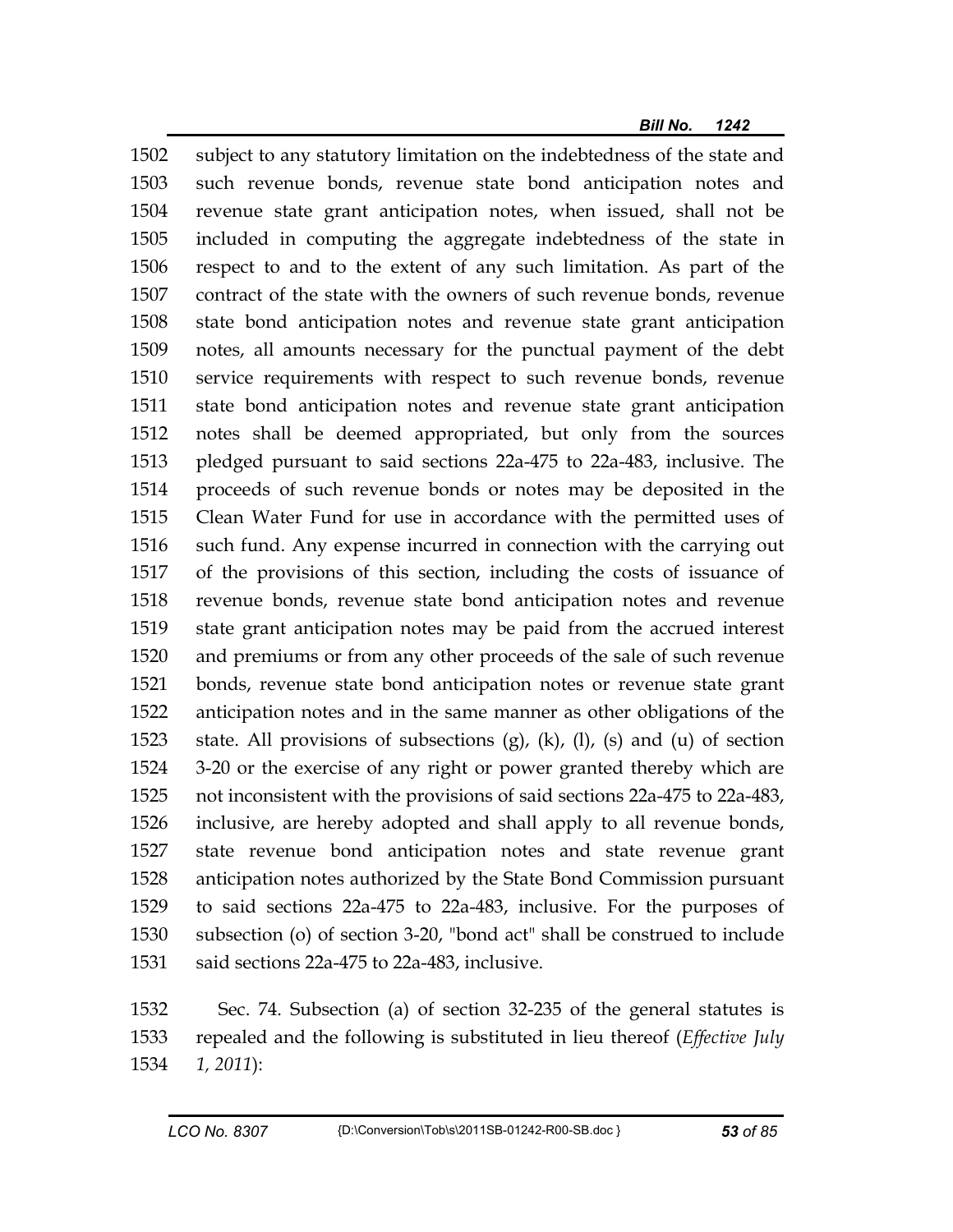1535 (a) For the purposes described in subsection (b) of this section, the 1536 State Bond Commission shall have the power, from time to time to 1537 authorize the issuance of bonds of the state in one or more series and 1538 in principal amounts not exceeding in the aggregate **[**five hundred 1539 ninety-five million three hundred thousand**]** six hundred seventy-five 1540 million three hundred thousand dollars, provided **[**forty-five million**]** 1541 forty million dollars of said authorization shall be effective July 1, 1542 **[**2008**]** 2012.

1543 Sec. 75. (NEW) (*Effective July 1, 2011*) (a) For the purposes described 1544 in subsection (b) of this section, the State Bond Commission shall have 1545 the power, from time to time, to authorize the issuance of bonds of the 1546 state in one or more series and in principal amounts not exceeding in 1547 the aggregate twenty million dollars, provided ten million dollars of 1548 said authorization shall be effective July 1, 2012.

1549 (b) The proceeds of the sale of said bonds, to the extent of the 1550 amount stated in subsection (a) of this section, shall be used by the 1551 Secretary of the Office of Policy and Management for the purpose of 1552 providing grants-in-aid under the intertown capital equipment 1553 purchase incentive program established pursuant to subsection (c) of 1554 this section.

1555 (c) (1) There is established an intertown capital equipment purchase 1556 incentive program to provide grants to municipalities to jointly 1557 acquire, on and after October 1, 2011, by purchase or by lease, 1558 equipment and vehicles necessary to the performance or delivery of a 1559 required governmental function or service.

1560 (2) Grant funds may be used for acquisition costs of (A) equipment 1561 with an anticipated remaining useful life of not less than five years 1562 from the date of purchase or entry into a lease, including, but not 1563 limited to, data processing equipment that has a unit price of less than 1564 one thousand dollars, that a municipality uses in the performance or 1565 delivery of a required governmental function or service, and a (B) 1566 maintenance vehicle, pick-up truck, tractor, truck tractor or utility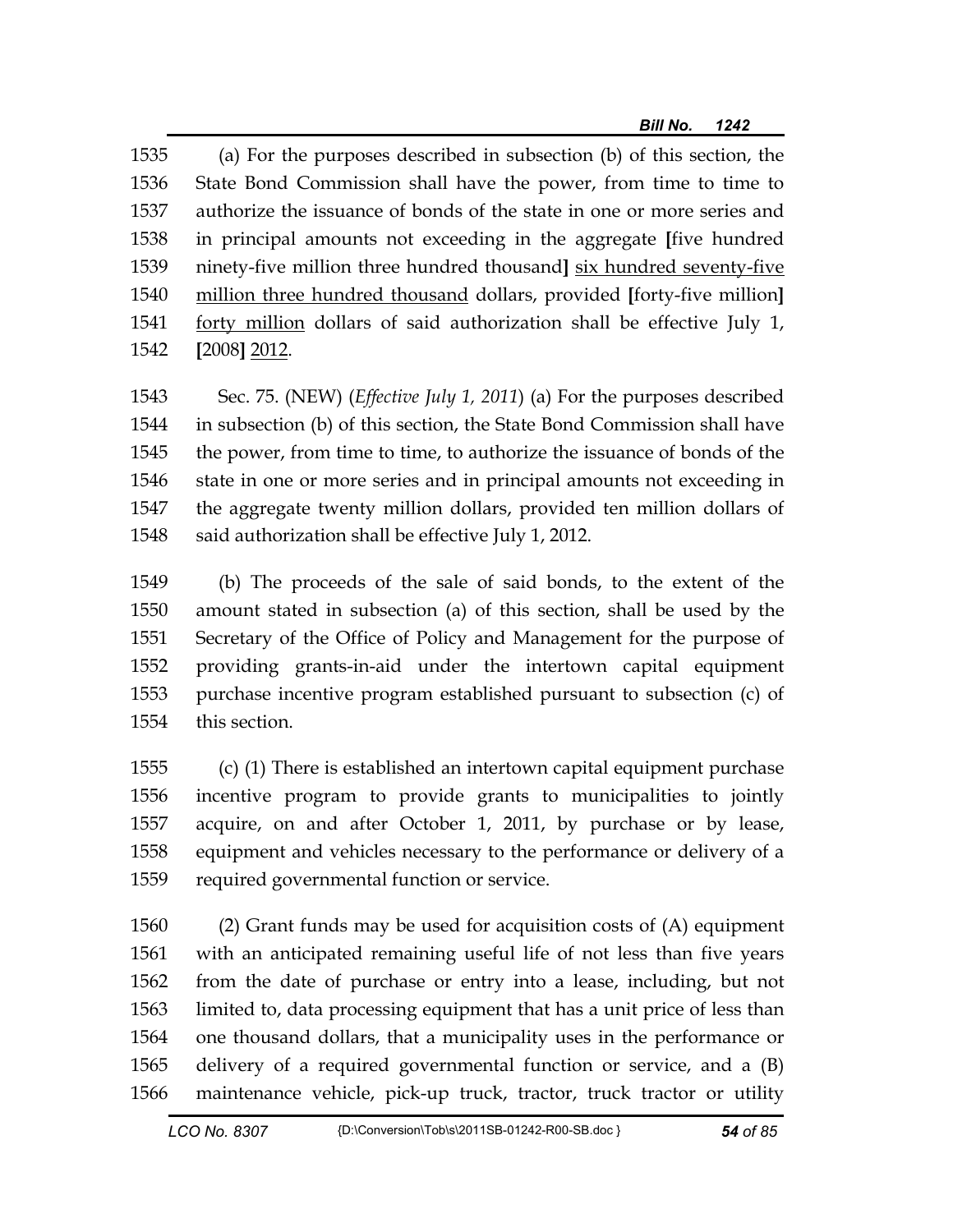1567 trailer, as each said term is defined in section 14-1 of the general 1568 statutes, or any other similar type of vehicle that a municipality uses in 1569 the performance or delivery of a required governmental function or 1570 service. Each grant shall be not more than fifty per cent of the total 1571 acquisition cost of such equipment or vehicle, or two hundred fifty 1572 thousand dollars, whichever is less.

1573 (3) Not later than September 1, 2011, the Secretary of the Office of 1574 Policy and Management shall develop guidelines to establish (A) the 1575 procedures to apply for and the administration of the intertown capital 1576 equipment purchase incentive program, (B) criteria for the expenditure 1577 of grant funds and the method of allocation of a grant among the 1578 municipalities that jointly acquire or lease equipment or a vehicle set 1579 forth in subdivision (2) of this subsection, and (C) prioritization for the 1580 awarding of grants pursuant to this section, including, but not limited 1581 to, any limits in a given time frame on (i) the number of times a 1582 municipality may apply, or (ii) the dollar amount of grant funds a 1583 municipality may receive, pursuant to this section.

1584 (4) Not later than October 1, 2011, and annually thereafter, the 1585 Secretary of the Office of Policy and Management shall publish a 1586 notice of grant availability and solicit proposals for funding under the 1587 intertown capital equipment purchase incentive program. 1588 Municipalities eligible for such funding pursuant to the guidelines 1589 developed under subdivision (3) of this subsection may file 1590 applications for such funding at such times and in such manner as the 1591 secretary prescribes. The secretary shall review all grant applications 1592 and make determinations as to which acquisitions to fund and the 1593 amount of grants to be awarded in accordance with the guidelines 1594 developed under subdivision (3) of this subsection.

1595 (d) All provisions of section 3-20, or the exercise of any right or 1596 power granted thereby, which are not inconsistent with the provisions 1597 of this section are hereby adopted and shall apply to all bonds 1598 authorized by the State Bond Commission pursuant to this section, and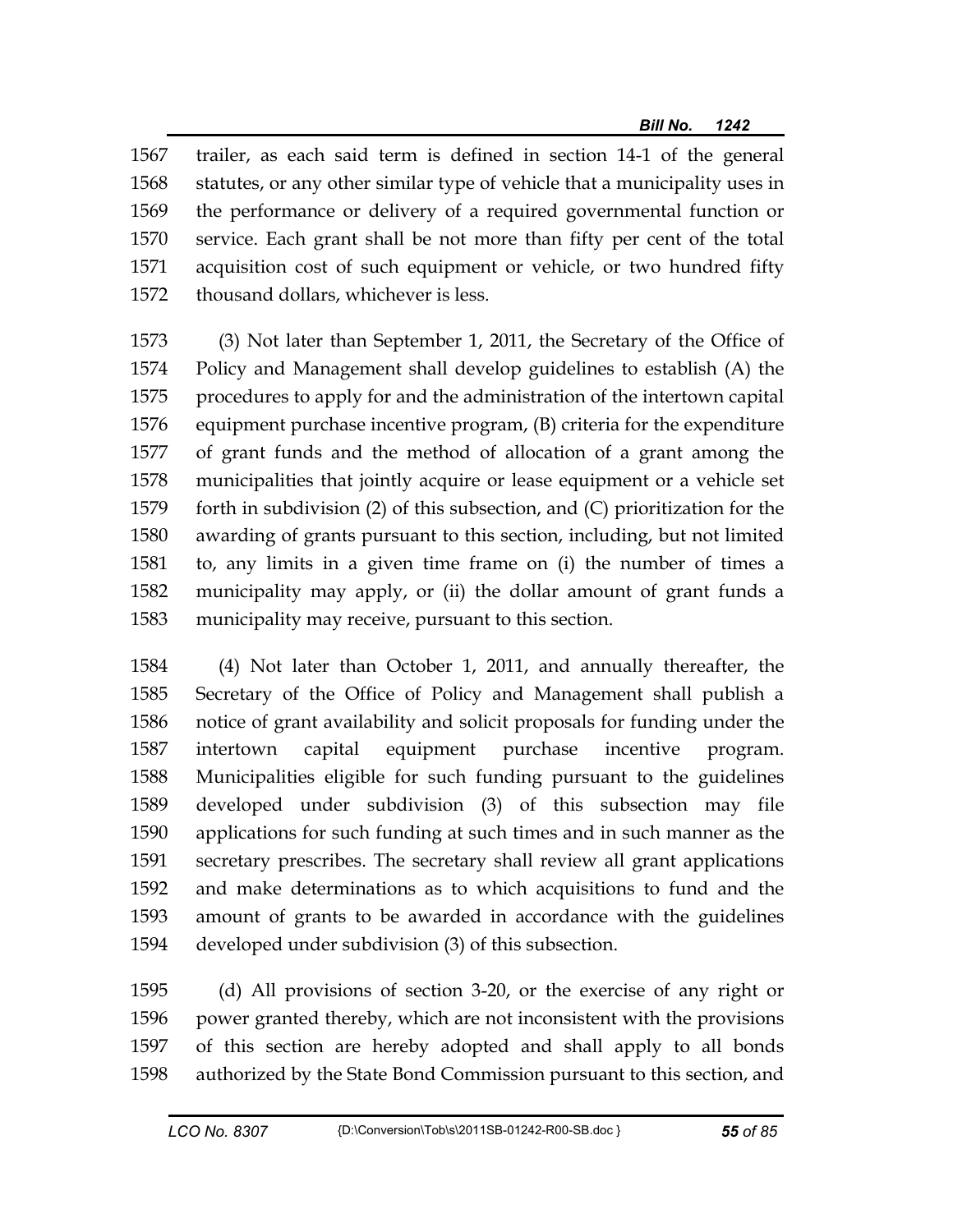1599 temporary notes in anticipation of the money to be derived from the 1600 sale of any such bonds so authorized may be issued in accordance with 1601 said section 3-20 and from time to time renewed. Such bonds shall 1602 mature at such time or times not exceeding twenty years from their 1603 respective dates as may be provided in or pursuant to the resolution or 1604 resolutions of the State Bond Commission authorizing such bonds. 1605 None of said bonds shall be authorized except upon a finding by the 1606 State Bond Commission that there has been filed with it a request for 1607 such authorization which is signed by or on behalf of the Secretary of 1608 the Office of Policy and Management and states such terms and 1609 conditions as said commission, in its discretion, may require. Said 1610 bonds issued pursuant to this section shall be general obligations of the 1611 state and the full faith and credit of the state of Connecticut are 1612 pledged for the payment of the principal of and interest on said bonds 1613 as the same become due, and accordingly and as part of the contract of 1614 the state with the holders of said bonds, appropriation of all amounts 1615 necessary for punctual payment of such principal and interest is 1616 hereby made, and the State Treasurer shall pay such principal and 1617 interest as the same become due.

- 1618 Sec. 76. Subsection (c) of section 2 of special act 02-1 of the May 9 1619 special session is amended to read as follows (*Effective July 1, 2012*):
- 1620 For the **[**Department of Public Works**]** Department of Construction 1621 Services: Various security improvements, not exceeding \$3,000,000.
- 1622 Sec. 77. Subsection (d) of section 2 of special act 04-2 of the May 1623 special session, as amended by section 92 of special act 05-1 of the June 1624 special session, is amended to read as follows (*Effective July 1, 2012*):
- 1625 For the **[**Department of Public Works**]** Department of Construction 1626 Services:
- 1627 (1) Removal or encapsulation of asbestos in state-owned buildings, 1628 not exceeding \$5,000,000;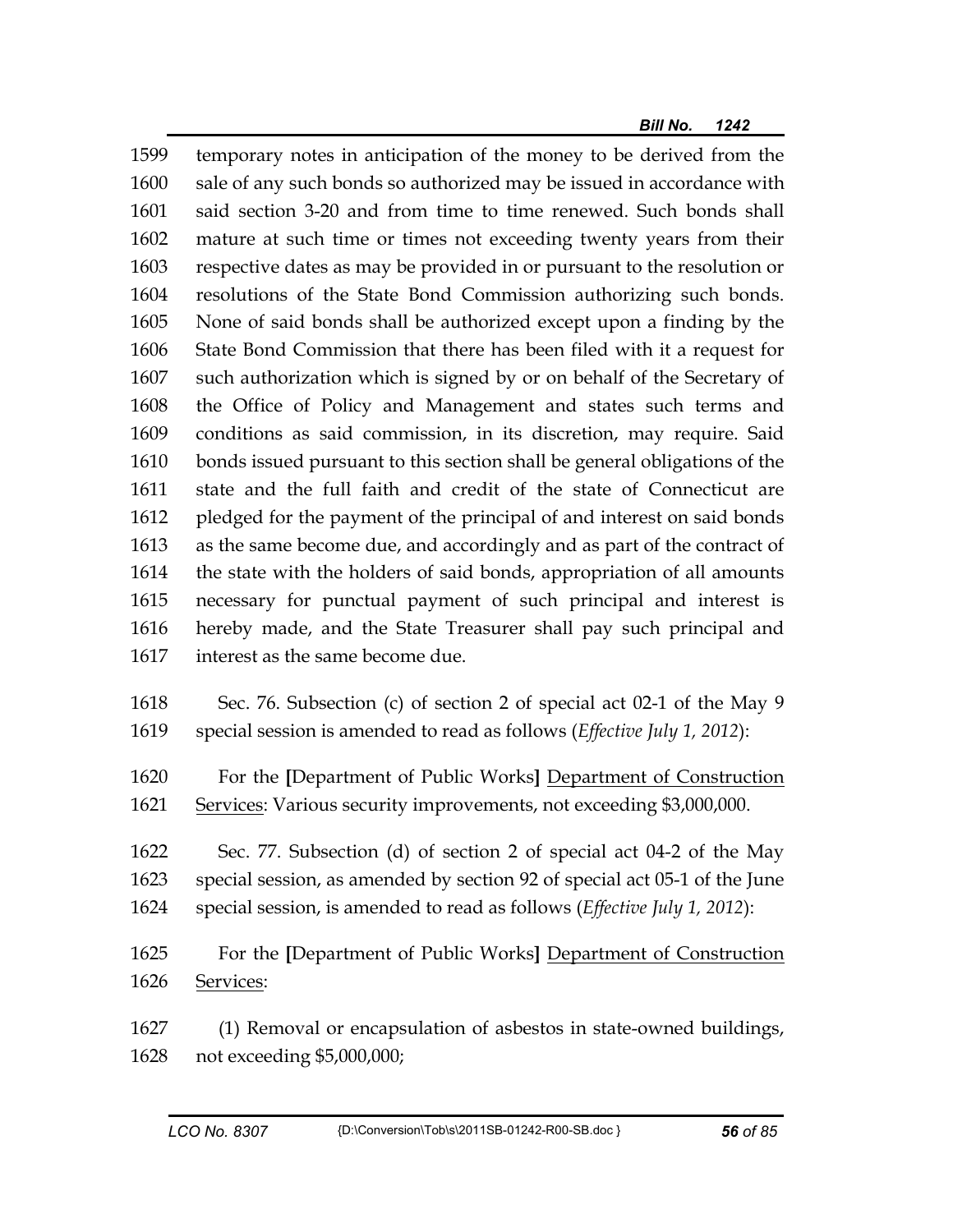| 1629<br>1630<br>1631<br>1632<br>1633<br>1634 | (2) Infrastructure repairs and improvements, including fire, safety<br>with the Americans with Disabilities Act,<br>and compliance<br>improvements to state-owned buildings and grounds, including<br>energy conservation and off-site improvements, and preservation of<br>unoccupied buildings and grounds, including office development,<br>acquisition and renovations for additional parking, not exceeding |
|----------------------------------------------|------------------------------------------------------------------------------------------------------------------------------------------------------------------------------------------------------------------------------------------------------------------------------------------------------------------------------------------------------------------------------------------------------------------|
| 1635                                         | \$4,000,000;                                                                                                                                                                                                                                                                                                                                                                                                     |
| 1636                                         | (3) Notwithstanding the provisions of section 4b-1 of the general                                                                                                                                                                                                                                                                                                                                                |
| 1637                                         | statutes, capital construction, improvements, repairs, renovations and                                                                                                                                                                                                                                                                                                                                           |
| 1638                                         | land acquisition at Fire Training Schools, not exceeding \$10,000,000.                                                                                                                                                                                                                                                                                                                                           |
| 1639                                         | Sec. 78. Subsection (e) of section 2 of public act 07-7 of the June                                                                                                                                                                                                                                                                                                                                              |
| 1640                                         | special session, as amended by section 216 of public act 10-44, is                                                                                                                                                                                                                                                                                                                                               |
| 1641                                         | amended to read as follows (Effective July 1, 2012):                                                                                                                                                                                                                                                                                                                                                             |
| 1642                                         | For the [Department of Information Technology] Department of                                                                                                                                                                                                                                                                                                                                                     |
| 1643                                         | <b>Administrative Services:</b>                                                                                                                                                                                                                                                                                                                                                                                  |
| 1644                                         | (1) Development and implementation of the Connecticut Education                                                                                                                                                                                                                                                                                                                                                  |
| 1645                                         | Network, not exceeding \$4,100,000;                                                                                                                                                                                                                                                                                                                                                                              |
| 1646                                         | (2) Planning and design of a data center, not exceeding \$2,500,000;                                                                                                                                                                                                                                                                                                                                             |
| 1647                                         | (3) Development and implementation of information technology                                                                                                                                                                                                                                                                                                                                                     |
| 1648                                         | systems for compliance with the Health Insurance Portability and                                                                                                                                                                                                                                                                                                                                                 |
| 1649                                         | Accountability Act, not exceeding \$6,310,500.                                                                                                                                                                                                                                                                                                                                                                   |
| 1650                                         | Sec. 79. Subsection (g) of section 2 of public act 07-7 of the June                                                                                                                                                                                                                                                                                                                                              |
| 1651                                         | special session, as amended by section 218 of public act 10-44, is                                                                                                                                                                                                                                                                                                                                               |
| 1652                                         | amended to read as follows (Effective July 1, 2012):                                                                                                                                                                                                                                                                                                                                                             |
| 1653                                         | For the [Department of Public Works] Department of Construction                                                                                                                                                                                                                                                                                                                                                  |
| 1654                                         | Services:                                                                                                                                                                                                                                                                                                                                                                                                        |
| 1655<br>1656                                 | (1) Infrastructure repairs and improvements, including fire, safety<br>compliance with the Americans with Disabilities<br>and<br>Act,                                                                                                                                                                                                                                                                            |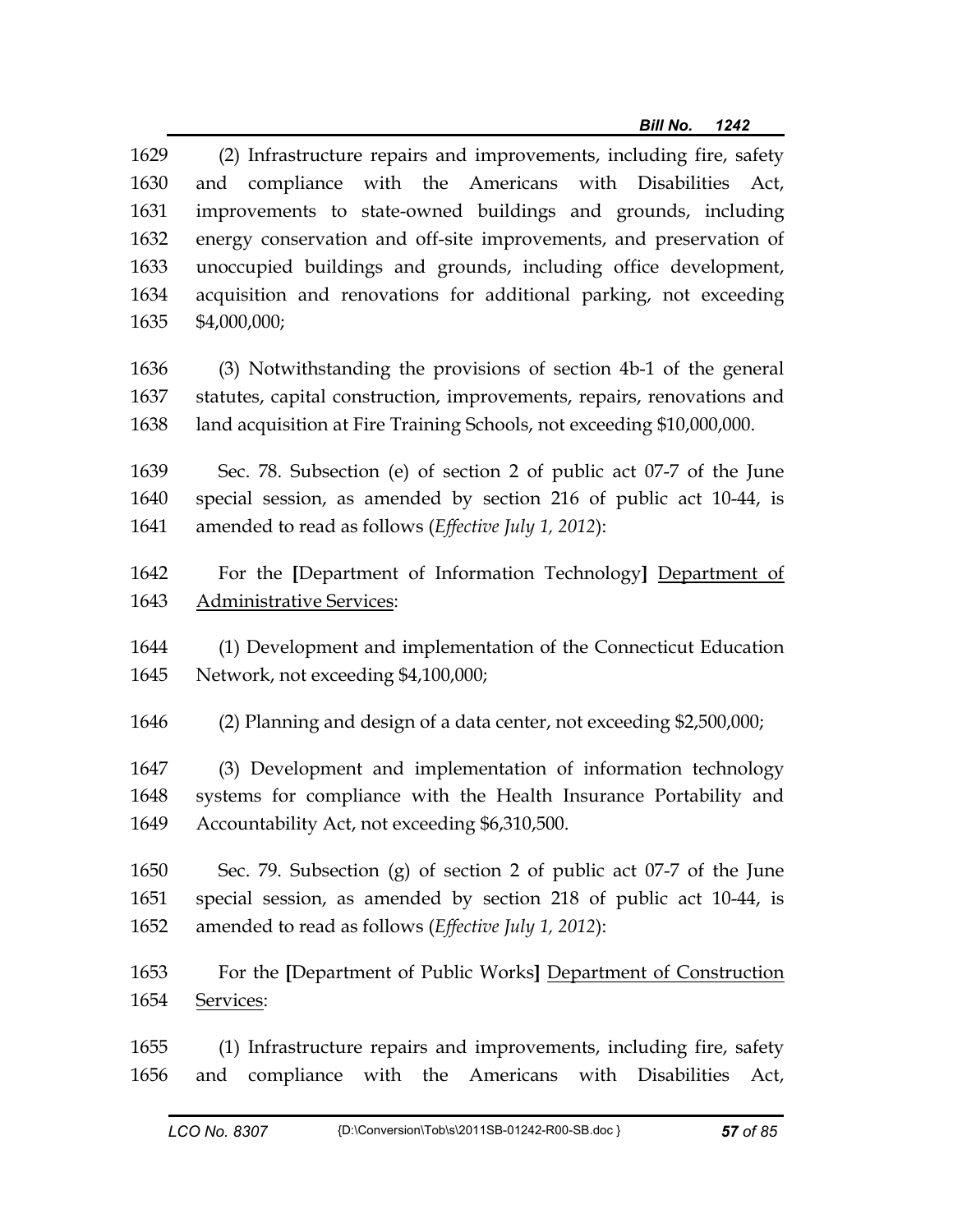| 1657         | improvements to state-owned buildings and grounds, energy                                                                                                  |
|--------------|------------------------------------------------------------------------------------------------------------------------------------------------------------|
| 1658         | conservation and off-site improvements, and preservation of                                                                                                |
| 1659         | unoccupied buildings and grounds, including office development,                                                                                            |
| 1660         | acquisition, renovations for additional parking and security                                                                                               |
| 1661         | improvements, not exceeding \$8,000,000;                                                                                                                   |
| 1662         | (2) Capital construction, improvements, repairs, renovations and                                                                                           |
| 1663         | land acquisition at fire training schools, not exceeding \$8,000,000;                                                                                      |
| 1664         | (3) Removal or encapsulation of asbestos in state-owned buildings,                                                                                         |
| 1665         | not exceeding \$5,000,000;                                                                                                                                 |
| 1666         | (4) Development and implementation of a plan to reduce the                                                                                                 |
| 1667         | number of state-owned and leased surface parking lots in Hartford,                                                                                         |
| 1668         | not exceeding \$200,000.                                                                                                                                   |
| 1669         | Sec. 80. Subsection (c) of section 21 of public act 07-7 of the June                                                                                       |
| 1670         | special session is amended to read as follows (Effective July 1, 2012):                                                                                    |
| 1671         | For the [Department of Information Technology] Department of                                                                                               |
| 1672         | Administrative Services: Development and implementation of                                                                                                 |
| 1673         | information technology systems for compliance with the Health                                                                                              |
| 1674         | Insurance Portability and Accountability Act, not exceeding \$6,310,500.                                                                                   |
| 1675         | Sec. 81. Subsection (e) of section 21 of public act 07-7 of the June                                                                                       |
| 1676         | special session, as amended by section 316 of public act 10-44, is                                                                                         |
| 1677         | amended to read as follows (Effective July 1, 2012):                                                                                                       |
| 1678         | For the [Department of Public Works] Department of Construction                                                                                            |
| 1679         | Services:                                                                                                                                                  |
| 1680         | (1) Removal or encapsulation of asbestos in state-owned buildings,                                                                                         |
| 1681         | not exceeding \$5,000,000;                                                                                                                                 |
| 1682<br>1683 | (2) Infrastructure repairs and improvements, including fire, safety<br>Americans<br>compliance<br>with<br>the<br>with<br><b>Disabilities</b><br>and<br>Act |

1684 improvements, improvements to state-owned buildings and grounds,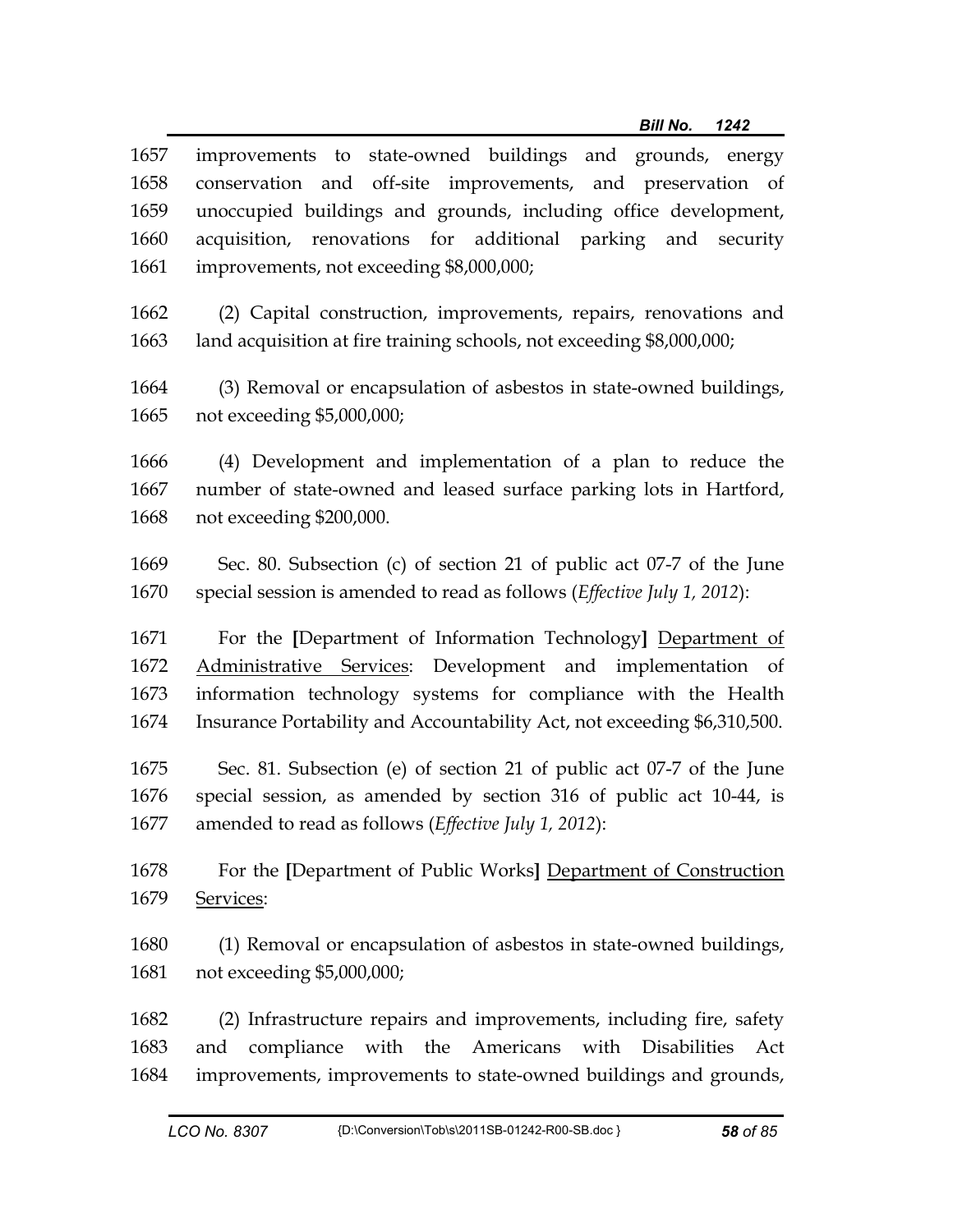| 1685 | including energy conservation and off-site improvements, and          |
|------|-----------------------------------------------------------------------|
| 1686 | preservation of unoccupied buildings and grounds, including office    |
| 1687 | development, acquisition, renovations for additional parking and      |
| 1688 | security improvements, not exceeding \$5,000,000;                     |
| 1689 | (3) Capital construction, improvements, repairs, renovations and      |
| 1690 | land acquisition at fire training schools, not exceeding \$8,000,000. |

1691 Sec. 82. Subsection (b) of section 42 of public act 09-2 of the 1692 September special session is amended to read as follows (*Effective July* 

1693 *1, 2012*):

1694 For the **[**Department of Public Works**]** Department of Construction 1695 Services: Removal or encapsulation of asbestos in state-owned 1696 buildings, not exceeding \$2,500,000.

1697 Sec. 83. Section 1 of special act 01-2 of the June special session, as 1698 amended by section 5 of special act 01-1 of the November 15 special 1699 session, section 74 of special act 02-1 of the May 9 special session, 1700 section 94 of special act 04-2 of the May special session, section 123 of 1701 public act 07-7 of the June special session and section 83 of public act 1702 10-44, is amended to read as follows (*Effective July 1, 2011*):

1703 The State Bond Commission shall have power, in accordance with 1704 the provisions of sections 1 to 7, inclusive, of special act 01-2 of the 1705 June special session, from time to time to authorize the issuance of 1706 bonds of the state in one or more series and in principal amounts in the 1707 aggregate, not exceeding **[**\$479,604,195**]** \$478,973,945.

1708 Sec. 84. Subsection (e) of section 2 of special act 01-2 of the June 1709 special session, as amended by section 78 of special act 02-1 of the May 1710 9 special session and section 96 of special act 04-2 of the May special 1711 session, is amended to read as follows (*Effective July 1, 2011*):

1712 Development of a new Public Health Laboratory, or for a laboratory 1713 addition for the Department of Energy and Environmental Protection 1714 in Windsor, including acquisition, not exceeding **[**\$5,000,000**]**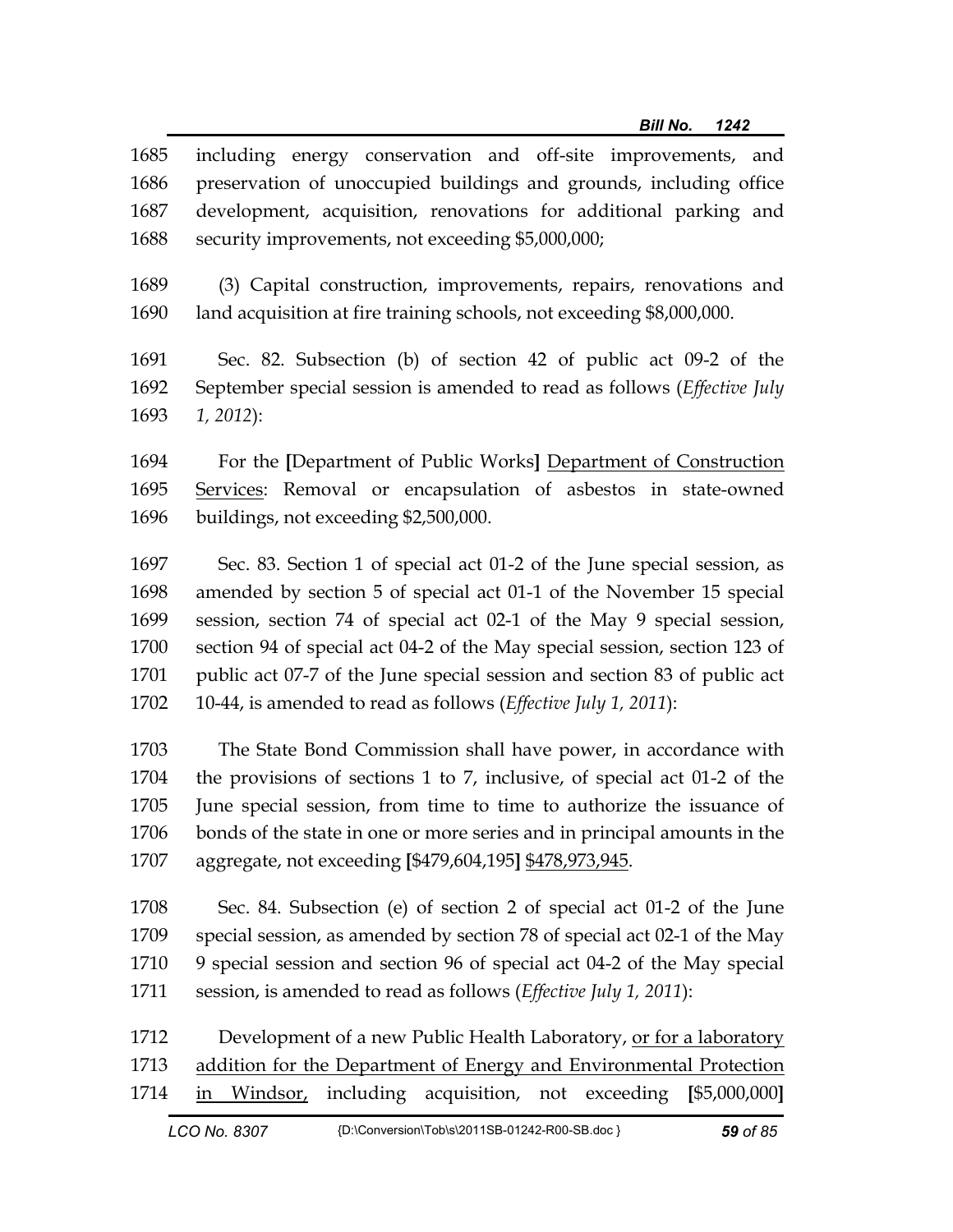1715 \$4,369,750.

1716 Sec. 85. Section 9 of special act 05-1 of the June special session, as 1717 amended by section 346 of public act 10-44, is amended to read as 1718 follows (*Effective July 1, 2011*):

1719 The proceeds of the sale of said bonds shall be used by the 1720 Department of Economic and Community Development for the 1721 purposes hereinafter stated: Housing development and rehabilitation, 1722 including moderate cost housing, moderate rental, congregate and 1723 elderly housing, urban homesteading, community housing 1724 development corporations, housing purchase and rehabilitation, 1725 housing for the homeless, housing for low income persons, limited 1726 equity cooperatives and mutual housing projects, abatement of 1727 hazardous material including asbestos and lead-based paint in 1728 residential structures, emergency repair assistance for senior citizens, 1729 housing land bank and land trust, housing and community 1730 development, predevelopment grants and loans, reimbursement for 1731 state and federal surplus property, private rental investment mortgage 1732 and equity program, housing infrastructure, demolition, renovation or 1733 redevelopment of vacant buildings or related infrastructure, septic 1734 system repair loan program, acquisition and related rehabilitation 1735 including loan guarantees for private developers of rental housing for 1736 the elderly, projects under the program established in section 21 of 1737 public act 01-7 of the June special session, and participation in federal 1738 programs, including administrative expenses associated with those 1739 programs eligible under the general statutes, not exceeding 1740 \$21,000,000, provided: (1) \$12,000,000 may be made available to 1741 finance renovations, with priority given to health and safety, 1742 modernization and restructuring of state moderate rental family and 1743 elderly housing developments and comparable projects, provided (A) 1744 \$8,000,000 of said \$12,000,000 may be used for said purposes in the five 1745 municipalities with the highest number of state moderate rental 1746 housing units on the Connecticut Housing Finance Authority's State 1747 Housing Portfolio as of January 1, 2005, (B) the planning requirements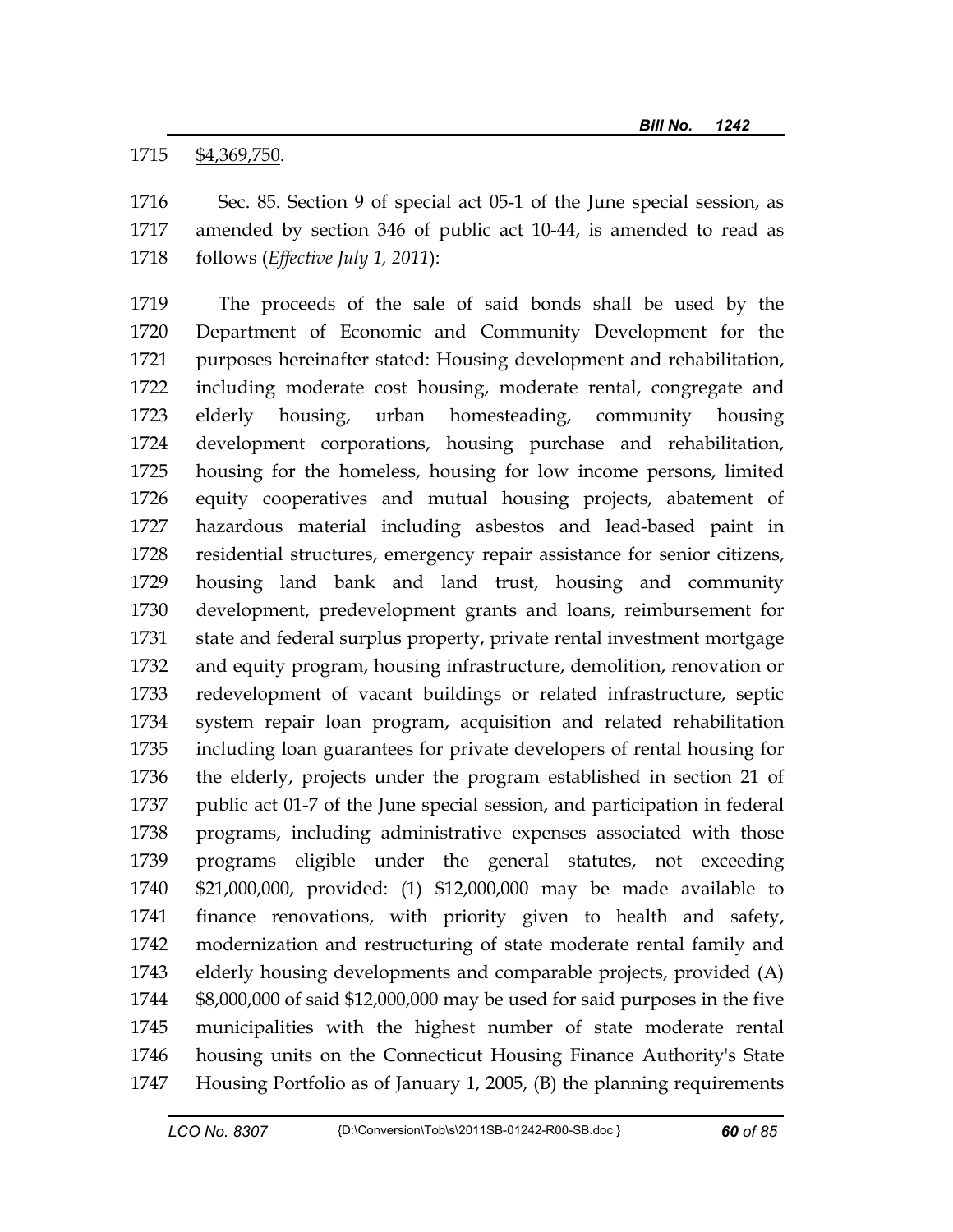1748 of sections 35 and 36 of public act 03-6 of the June special session have 1749 been met, (C) \$2,000,000 may be used for said purposes in other 1750 municipalities, and (D) \$2,000,000 may be used for said purposes at 1751 state-owned elderly housing units located in any municipality; (2) 1752 \$800,000 shall be made available for renovations to a facility for the 1753 Friendship Service Center and Homeless Shelter in New Britain; and 1754 (3) \$15,000,000 may be made available for the Pinnacle Heights 1755 Extension and Corbin Heights **[**Extension**]** housing development 1756 projects in New Britain.

1757 Sec. 86. Section 1 of public act 07-7 of the June special session, as 1758 amended by section 211 of public act 10-44, is amended to read as 1759 follows (*Effective July 1, 2011*):

- 1760 The State Bond Commission shall have power, in accordance with 1761 the provisions of sections 1 to 7, inclusive, of public act 07-7 of the June 1762 special session, from time to time to authorize the issuance of bonds of 1763 the state in one or more series and in principal amounts in the 1764 aggregate, not exceeding **[**\$335,828,850**]** \$333,613,150.
- 1765 Sec. 87. Subsection (o) of section 2 of public act 07-7 of the June 1766 special session, as amended by section 226 of public act 10-44, is 1767 amended to read as follows (*Effective July 1, 2011*):
- 1768 For the Department of Public Health: Development of a new public 1769 health laboratory and related costs, not exceeding **[**\$32,785,900**]** 1770 \$30,570,200.
- 1771 Sec. 88. Section 28 of public act 07-7 of the June special session is 1772 amended to read as follows (*Effective July 1, 2011*):

1773 The proceeds of the sale of said bonds shall be used by the 1774 Department of Economic and Community Development for the 1775 purposes hereinafter stated: Housing development and rehabilitation, 1776 including moderate cost housing, moderate rental, congregate and 1777 elderly housing, urban homesteading, community housing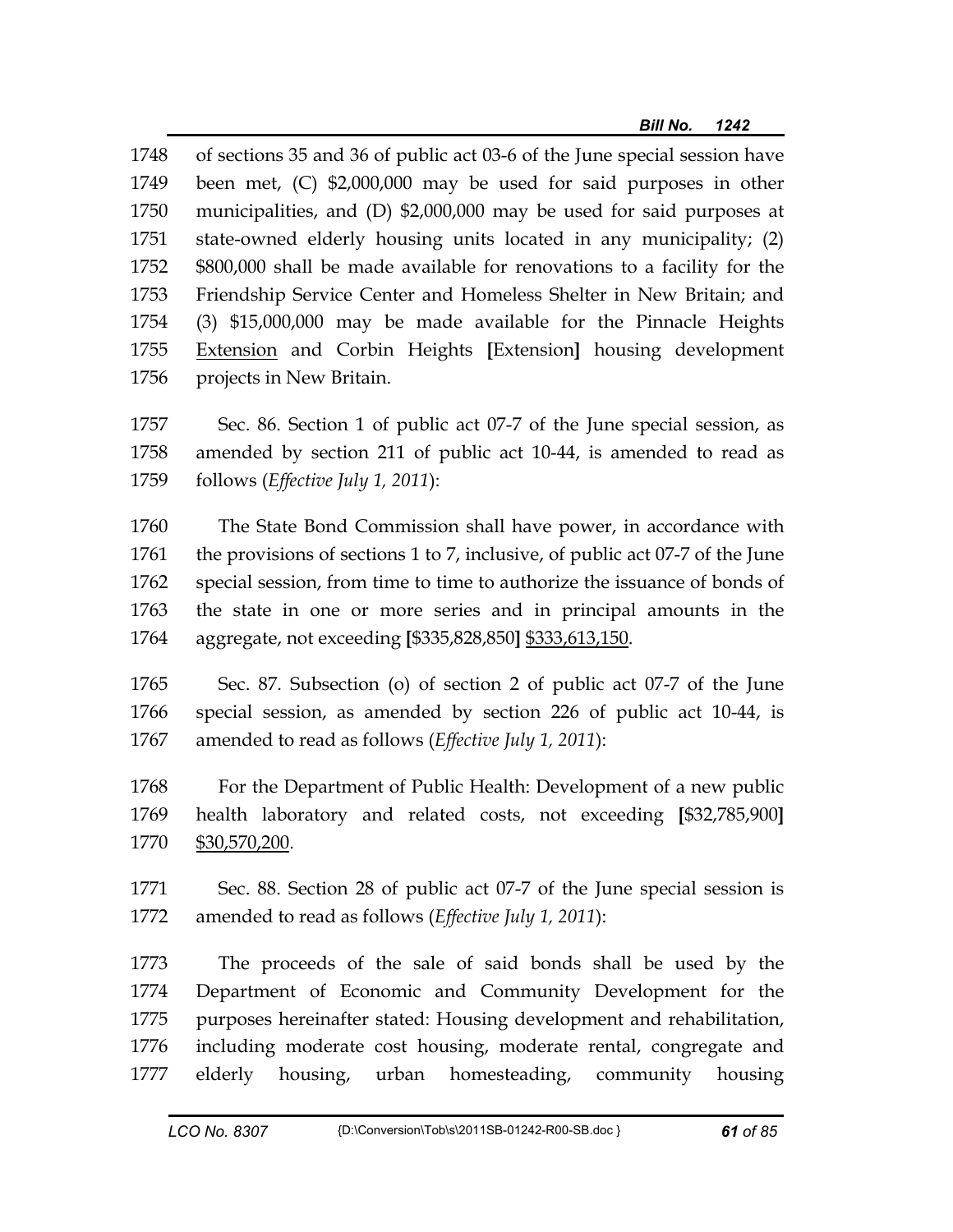1778 development corporations, housing purchase and rehabilitation, 1779 housing for the homeless, housing for low income persons, limited 1780 equity cooperatives and mutual housing projects, abatement of 1781 hazardous material including asbestos and lead-based paint in 1782 residential structures, emergency repair assistance for senior citizens, 1783 housing land bank and land trust, housing and community 1784 development, predevelopment grants and loans, reimbursement for 1785 state and federal surplus property, private rental investment mortgage 1786 and equity program, housing infrastructure, demolition, renovation or 1787 redevelopment of vacant buildings or related infrastructure, septic 1788 system repair loan program, acquisition and related rehabilitation 1789 including loan guarantees for private developers of rental housing for 1790 the elderly, projects under the program established in section 8-37pp of 1791 the general statutes, and participation in federal programs, including 1792 administrative expenses associated with those programs eligible under 1793 the general statutes, not exceeding **[**\$9,000,000**]** \$10,000,000.

1794 Sec. 89. Subsection (a) of section 34 of public act 09-2 of the 1795 September special session is amended to read as follows (*Effective July*  1796 *1, 2011*):

1797 For the Department of Environmental Protection: Grants-in-aid, not 1798 exceeding \$16,000,000, (1) for containment, removal or mitigation of 1799 identified hazardous waste disposal sites and to municipalities for new 1800 water mains to replace water supplied from contaminated wells, (2) for 1801 identification, investigation, containment, removal or mitigation of 1802 contaminated industrial sites in urban areas, (3) to municipalities for 1803 acquisition of land, for public parks, recreational and water quality 1804 improvements, water mains and water pollution control facilities, 1805 including sewer projects, (4) to municipalities for the purpose of 1806 providing potable water, and (5) to state agencies, regional planning 1807 agencies and municipalities for water pollution control projects.

1808 Sec. 90. Subdivision (3) of subsection (e) of section 42 of public act 1809 09-2 of the September special session is amended to read as follows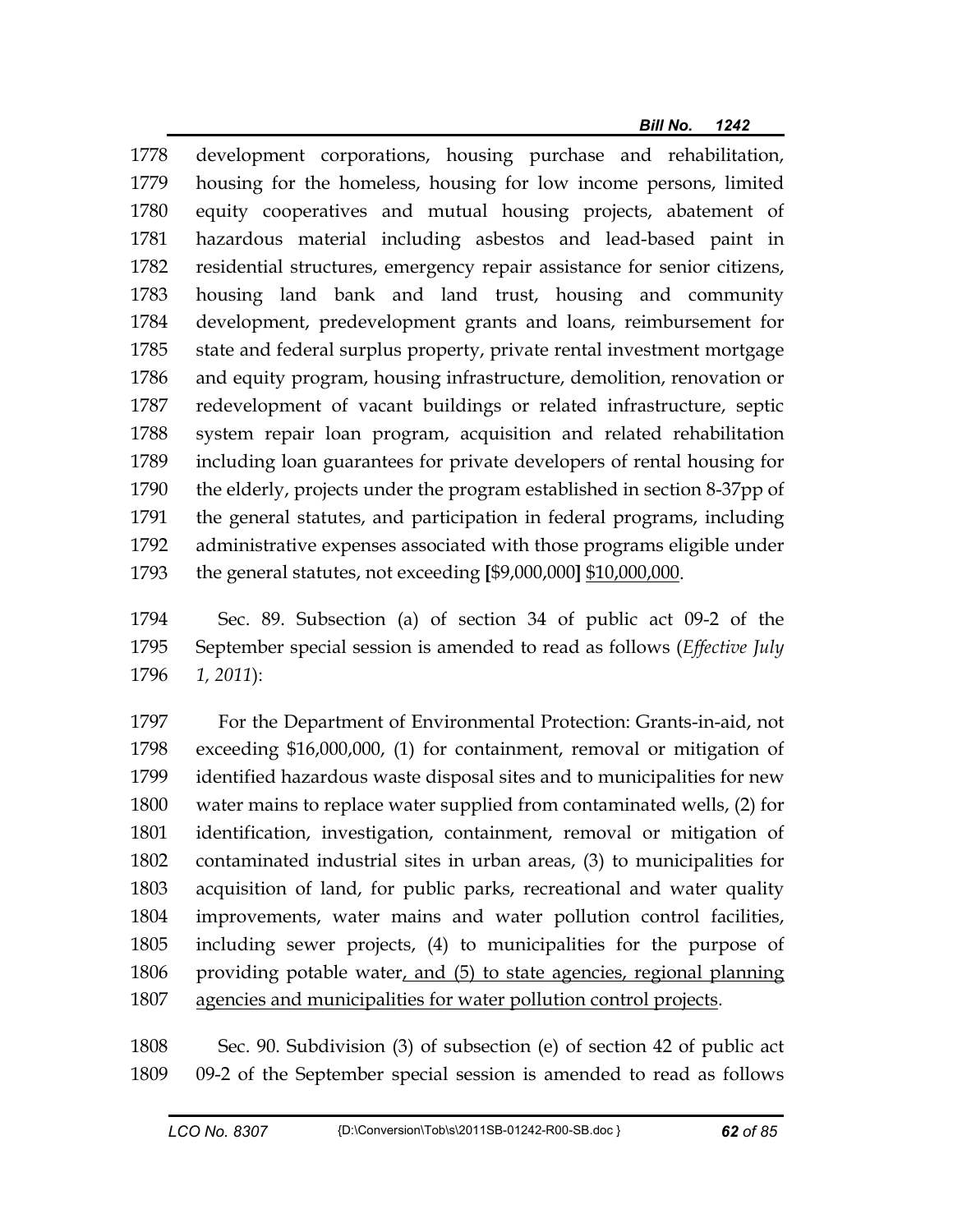1810 (*Effective July 1, 2011*):

1811 At Northwestern Community College: Site remediation, acquisition 1812 of property, design and construction for a replacement for the Joyner 1813 Building, not exceeding \$1,633,611.

1814 Sec. 91. Subsection (a) of section 8-336n of the general statutes is 1815 repealed and the following is substituted in lieu thereof (*Effective July*  1816 *1, 2011*):

1817 (a) For the purpose of capitalizing the Housing Trust Fund created 1818 by section 8-336o, the State Bond Commission shall have power, in 1819 accordance with the provisions of this section, from time to time to 1820 authorize the issuance of bonds of the state in one or more series and 1821 in principal amounts in the aggregate, not exceeding **[**one hundred 1822 ten**]** one hundred sixty million dollars, provided (1) twenty million 1823 dollars shall be effective July 1, 2005, (2) twenty million dollars shall be 1824 effective July 1, 2006, (3) twenty million dollars shall be effective July 1, 1825 2007, (4) thirty million dollars shall be effective July 1, 2008, **[**and**]** (5) 1826 twenty million dollars shall be effective July 1, 2009, (6) twenty-five 1827 million dollars shall be effective July 1, 2011, and (7) twenty-five 1828 million dollars shall be effective July 1, 2012. The proceeds of the sale 1829 of bonds pursuant to this section shall be deposited in the Housing 1830 Trust Fund.

1831 Sec. 92. (*Effective July 1, 2011*) (a) For the purposes described in 1832 subsection (b) of this section, the State Bond Commission shall have 1833 the power, from time to time, to authorize the issuance of bonds of the 1834 state in one or more series and in principal amounts not exceeding in 1835 the aggregate one hundred seventy-two million five hundred 1836 thousand dollars, provided one hundred fifty-four million five 1837 hundred thousand dollars of said authorization shall be effective July 1838 1, 2012.

1839 (b) (1) The proceeds of the sale of said bonds, to the extent of the 1840 amount stated in subsection (a) of this section, shall be used by The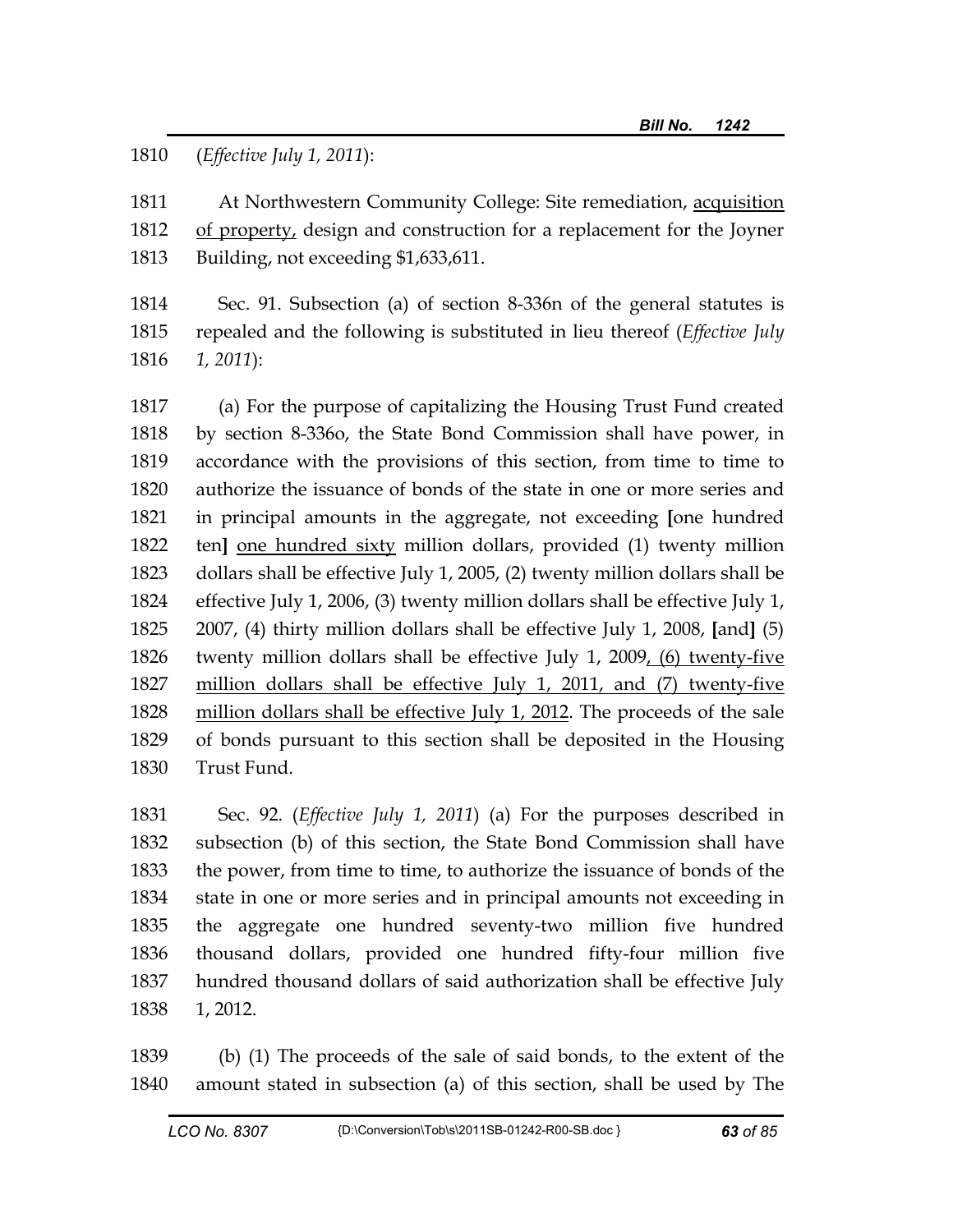1841 University of Connecticut for the purpose of the development of a 1842 technology park and related buildings at the university, including 1843 planning, design, construction and improvements, land acquisition, 1844 purchase of equipment, on-site and off-site utilities and infrastructure 1845 improvements.

1846 (2) Notwithstanding any provision of the general statutes, the 1847 university shall have the charge and supervision of all aspects of the 1848 project authorized under this section, as provided in section 10a-109n 1849 of the general statutes. Such charge and supervision shall extend to 1850 any off-campus improvements undertaken as part of said project. The 1851 university shall work in consultation with the town of Mansfield 1852 regarding any on-site or off-site utilities that are financed pursuant to 1853 this section.

1854 (c) All provisions of section 3-20 of the general statutes, or the 1855 exercise of any right or power granted thereby, which are not 1856 inconsistent with the provisions of this section are hereby adopted and 1857 shall apply to all bonds authorized by the State Bond Commission 1858 pursuant to this section, and temporary notes in anticipation of the 1859 money to be derived from the sale of any such bonds so authorized 1860 may be issued in accordance with said section 3-20 and from time to 1861 time renewed. Such bonds shall mature at such time or times not 1862 exceeding twenty years from their respective dates as may be provided 1863 in or pursuant to the resolution or resolutions of the State Bond 1864 Commission authorizing such bonds. None of said bonds shall be 1865 authorized except upon a finding by the State Bond Commission that 1866 there has been filed with it a request for such authorization which is 1867 signed by or on behalf of the Secretary of the Office of Policy and 1868 Management and states such terms and conditions as said commission, 1869 in its discretion, may require. Said bonds issued pursuant to this 1870 section shall be general obligations of the state and the full faith and 1871 credit of the state of Connecticut are pledged for the payment of the 1872 principal of and interest on said bonds as the same become due, and 1873 accordingly and as part of the contract of the state with the holders of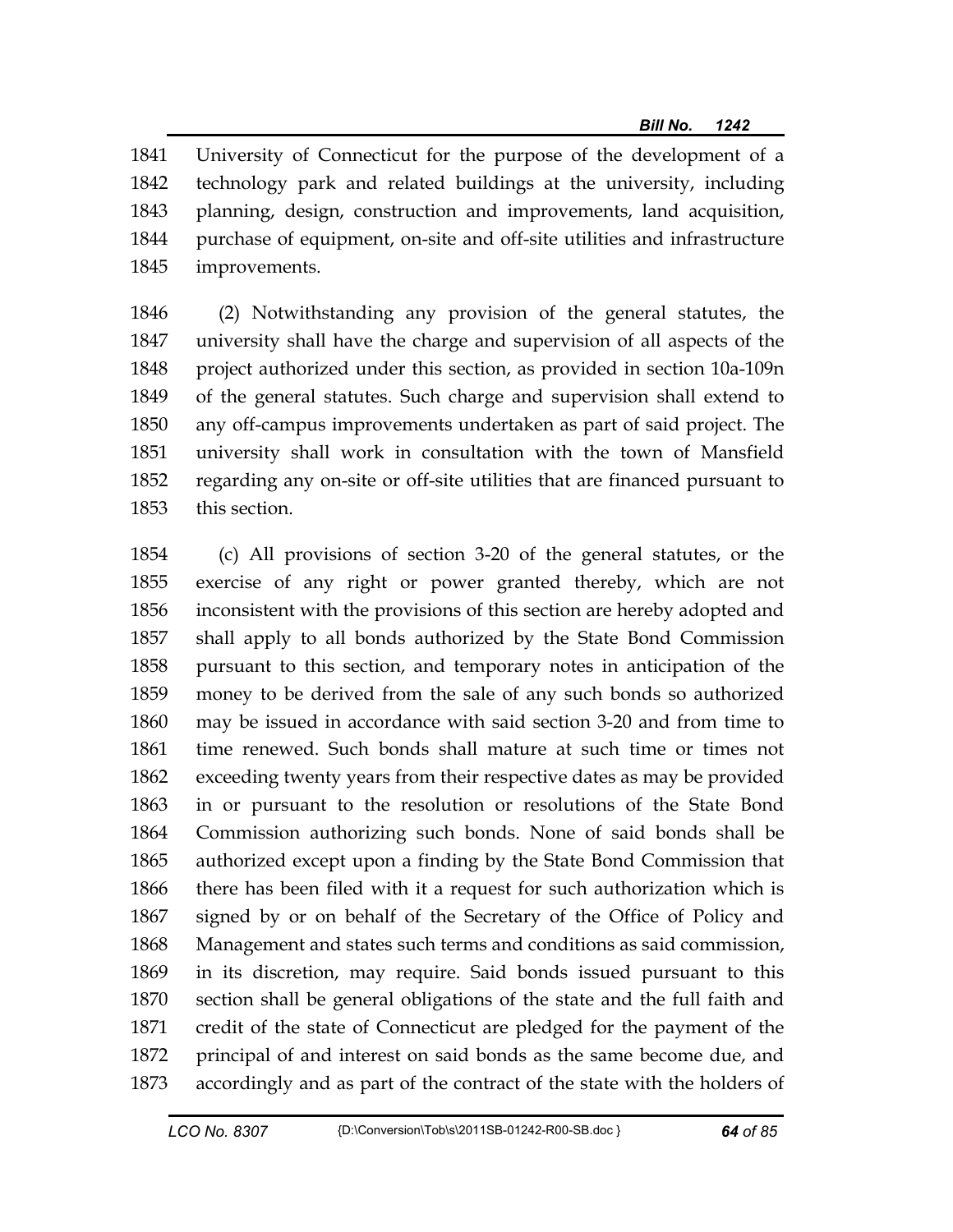1874 said bonds, appropriation of all amounts necessary for punctual 1875 payment of such principal and interest is hereby made, and the State 1876 Treasurer shall pay such principal and interest as the same become 1877 due.

1878 Sec. 93. (*Effective from passage*) The Commissioner of Education, 1879 having reviewed applications for state grants for public school 1880 building projects in accordance with section 10-283 of the general 1881 statutes on the basis of priorities for such projects and standards for 1882 school construction established by the State Board of Education, and 1883 having prepared a listing of all such eligible projects ranked in order of 1884 priority, including a separate schedule of previously authorized 1885 projects which have changed substantially in scope or cost, as 1886 determined by said commissioner together with the amount of the 1887 estimated grant with respect to each eligible project, and having 1888 submitted such listing of eligible projects, prior to December 15, 2010, 1889 to a committee of the General Assembly established under section 1890 10-283a of the general statutes for the purpose of reviewing such 1891 listing, is hereby authorized to enter into grant commitments on behalf 1892 of the state in accordance with said section 10-283 with respect to the 1893 priority listing of such projects and in such estimated amounts as 1894 approved by said committee prior to February 1, 2011, as follows:

1895 (1) Estimated Grant Commitments.

| T95              | <b>School District</b>   | Estimated            | Estimated   |
|------------------|--------------------------|----------------------|-------------|
| T96              | School                   | <b>Project Costs</b> | Grant       |
| <b>T97</b>       | <b>Project Number</b>    |                      |             |
| <b>T98</b>       |                          |                      |             |
| T99              | <b>BRIDGEPORT</b>        |                      |             |
| T100             | <b>Black Rock School</b> |                      |             |
| T101             | 015-0172 EA/PS           | \$12,000,000         | \$9,385,200 |
| T <sub>102</sub> |                          |                      |             |
| T <sub>103</sub> | <b>BRIDGEPORT</b>        |                      |             |
| T104             | New Harding High School  |                      |             |
| T <sub>105</sub> | 015-0173 N               | 78,254,163           | 61,202,581  |
| T <sub>106</sub> |                          |                      |             |
|                  |                          |                      |             |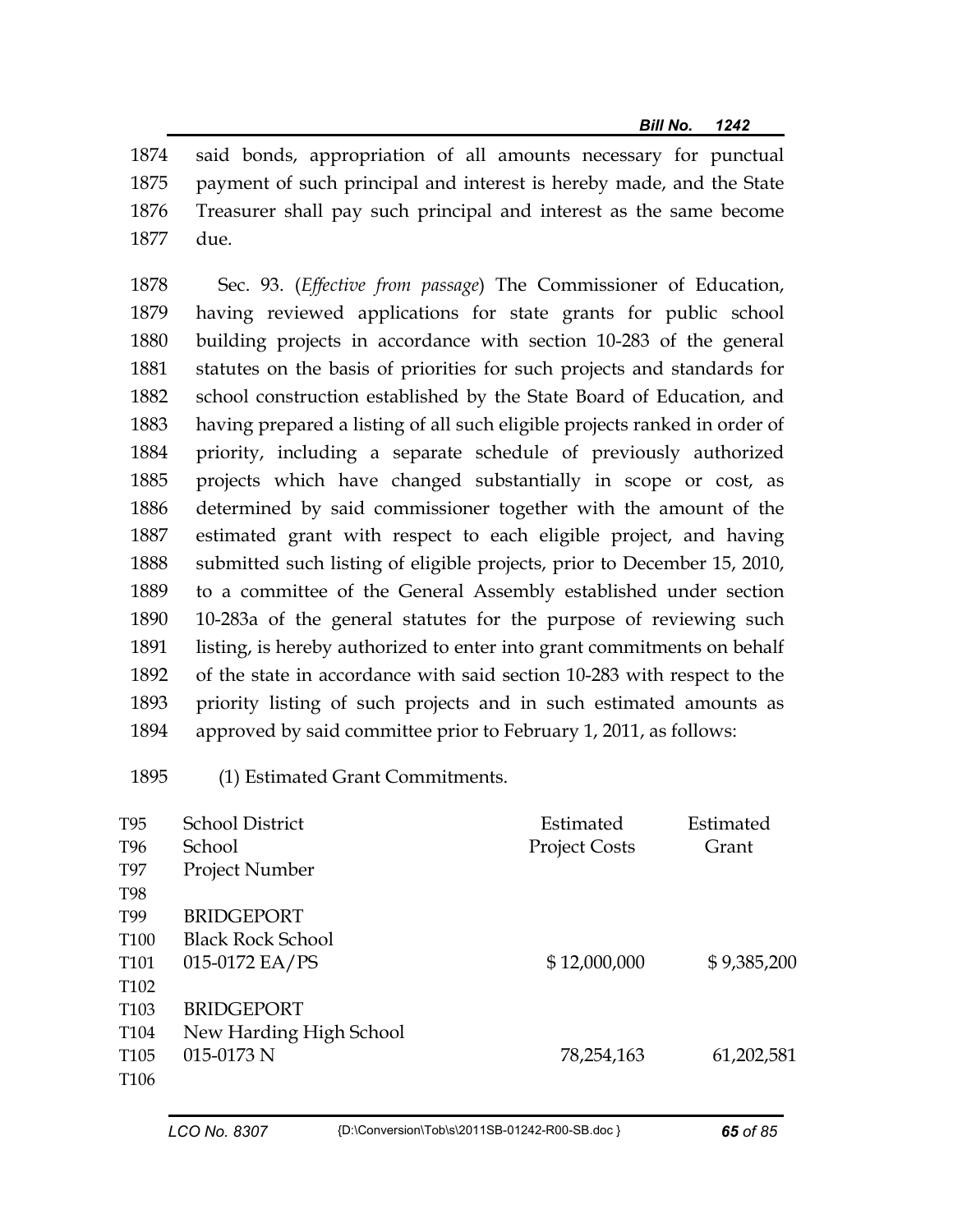|                  |                                  | <b>Bill No.</b> | 1242       |
|------------------|----------------------------------|-----------------|------------|
| T107             | <b>BRIDGEPORT</b>                |                 |            |
| T <sub>108</sub> | Central High School              |                 |            |
| T <sub>109</sub> | 015-0174 EA                      | 73,418,940      | 57,420,953 |
| T110             |                                  |                 |            |
| T111             | <b>FAIRFIELD</b>                 |                 |            |
| T112             | Fairfield Woods Middle           |                 |            |
| T113             | 051-0122 EA                      | 24,453,000      | 6,374,897  |
| T114             |                                  |                 |            |
| T <sub>115</sub> | <b>MILFORD</b>                   |                 |            |
| T116             | Pumpkin Delight School           |                 |            |
| T <sub>117</sub> | 084-0178 CV                      | 500,000         | 194,650    |
| T118             |                                  |                 |            |
| T119             | <b>CAPITOL REGION</b>            |                 |            |
| T120             | <b>EDUCATION COUNCIL</b>         |                 |            |
| T <sub>121</sub> | <b>CREC Academy of Aerospace</b> |                 |            |
| T <sub>122</sub> | 241-0099 MAG/N/PS                | 67,393,000      | 64,023,350 |
| T123             |                                  |                 |            |
| T124             | <b>CAPITOL REGION</b>            |                 |            |
| T <sub>125</sub> | <b>EDUCATION COUNCIL</b>         |                 |            |
| T <sub>126</sub> | <b>CREC Discovery Academy</b>    |                 |            |
| T <sub>127</sub> | 241-0100 MAG/N/PS                | 31,975,000      | 30,376,250 |
| T <sub>128</sub> |                                  |                 |            |
| T <sub>129</sub> | <b>CAPITOL REGION</b>            |                 |            |
| T <sub>130</sub> | <b>EDUCATION COUNCIL</b>         |                 |            |
| T <sub>131</sub> | <b>CREC Museum Academy</b>       |                 |            |
| T <sub>132</sub> | 241-0101 MAG/N/PS                | 31,961,000      | 30,362,950 |
| T133             |                                  |                 |            |
| T <sub>134</sub> | <b>BRIDGEPORT</b>                |                 |            |
| T <sub>135</sub> | Dunbar School                    |                 |            |
| T136             | $015-0171$ A/EC                  | 8,807,099       | 6,888,032  |
| T <sub>137</sub> |                                  |                 |            |
| T <sub>138</sub> | <b>MILFORD</b>                   |                 |            |
| T <sub>139</sub> | Jonathan Law High School         |                 |            |
| T140             | 084-0177 EA/EC                   | 5,500,000       | 2,141,150  |
| T141             |                                  |                 |            |
| T <sub>142</sub> | <b>MILFORD</b>                   |                 |            |
| T <sub>143</sub> | Joseph A. Foran High School      |                 |            |
| T144             | 084-0179 EA/EC                   | 10,400,000      | 4,048,720  |
| T <sub>145</sub> |                                  |                 |            |
| T <sub>146</sub> | <b>NEW BRITAIN</b>               |                 |            |
| T147             | Diloreto Magnet School           |                 |            |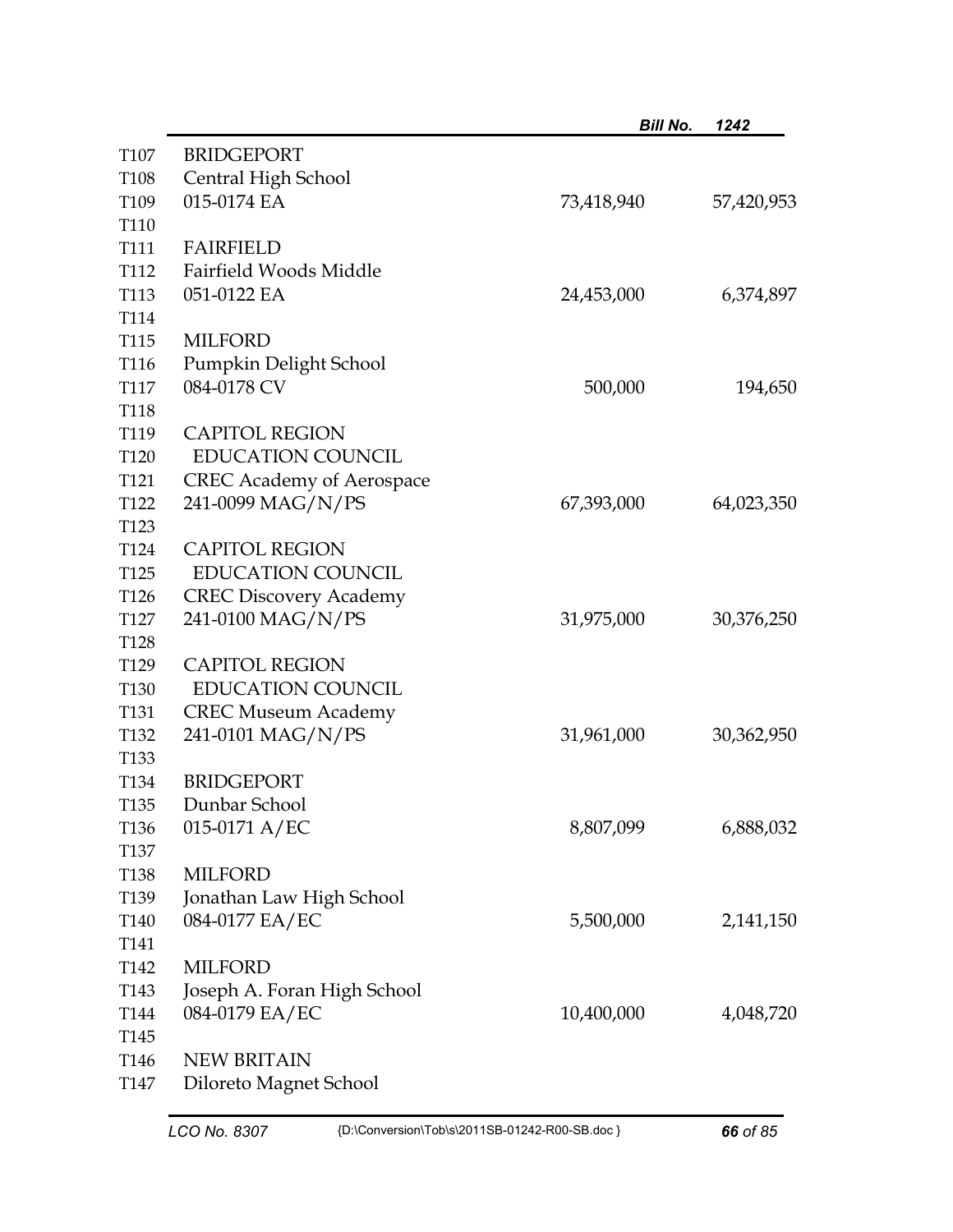|                          |                                   | <b>Bill No.</b> | 1242      |
|--------------------------|-----------------------------------|-----------------|-----------|
| T <sub>148</sub>         | 089-0166 EA                       | 10,000,000      | 7,929,000 |
| T149<br>T <sub>150</sub> | <b>STRATFORD</b>                  |                 |           |
| T <sub>151</sub>         | <b>Bunnell High School</b>        |                 |           |
| T <sub>152</sub>         | 138-0096 A/CV                     | 1,357,000       | 654,210   |
| T <sub>153</sub>         |                                   |                 |           |
| T <sub>154</sub>         | REGIONAL SCHOOL DISTRICT 14       |                 |           |
| T <sub>155</sub>         | Nonnewaug High School (Vo-Ag)     |                 |           |
| T <sub>156</sub>         | 214-0090 VA/A                     | 192,500         | 182,875   |
| T <sub>157</sub>         |                                   |                 |           |
| T <sub>158</sub>         | REGIONAL SCHOOL DISTRICT 19       |                 |           |
| T <sub>159</sub>         | E. O. Smith High School (Vo-Ag)   |                 |           |
| T160                     | 219-0018 VE                       | 590,062         | 560,559   |
| T <sub>161</sub>         |                                   |                 |           |
| T <sub>162</sub>         | <b>CHESHIRE</b>                   |                 |           |
| T <sub>163</sub>         | Cheshire High School              |                 |           |
| T164                     | 025-0097 EC                       | 209,101         | 90,353    |
| T <sub>165</sub>         |                                   |                 |           |
| T <sub>166</sub>         | <b>CHESHIRE</b>                   |                 |           |
| T <sub>167</sub>         | Norton School                     |                 |           |
| T <sub>168</sub>         | 025-0098 EC                       | 500,000         | 205,350   |
| T <sub>169</sub>         |                                   |                 |           |
| T170                     | <b>OXFORD</b>                     |                 |           |
| T <sub>171</sub>         | Great Oak Middle School           |                 |           |
| T172                     | 108-0040 $A/EC$                   | 910,791         | 465,141   |
| T <sub>173</sub>         |                                   |                 |           |
| T174                     | <b>WESTON</b>                     |                 |           |
| T <sub>175</sub>         | Weston High School                |                 |           |
| T <sub>176</sub>         | 157-0052 EC                       | 1,175,460       | 251,901   |
| T <sub>177</sub>         |                                   |                 |           |
| <b>T178</b>              | <b>WESTON</b>                     |                 |           |
| T <sub>179</sub>         | Weston Middle School              |                 |           |
| T <sub>180</sub>         | 157-0053 EC/CV                    | 1,395,150       | 298,981   |
| T <sub>181</sub>         |                                   |                 |           |
| T182                     | REGIONAL SCHOOL DISTRICT 4        |                 |           |
| T183                     | John Winthrop Middle School       |                 |           |
| T184                     | 204-0016 EC                       | 994,000         | 426,028   |
| T185                     |                                   |                 |           |
| T186                     | <b>CONNECTICUT SCIENCE CENTER</b> |                 |           |
| <b>T187</b>              | <b>Connecticut Science Center</b> |                 |           |
| T188                     | 648-0003 MAG/A/EC                 | 1,500,000       | 1,425,000 |
|                          |                                   |                 |           |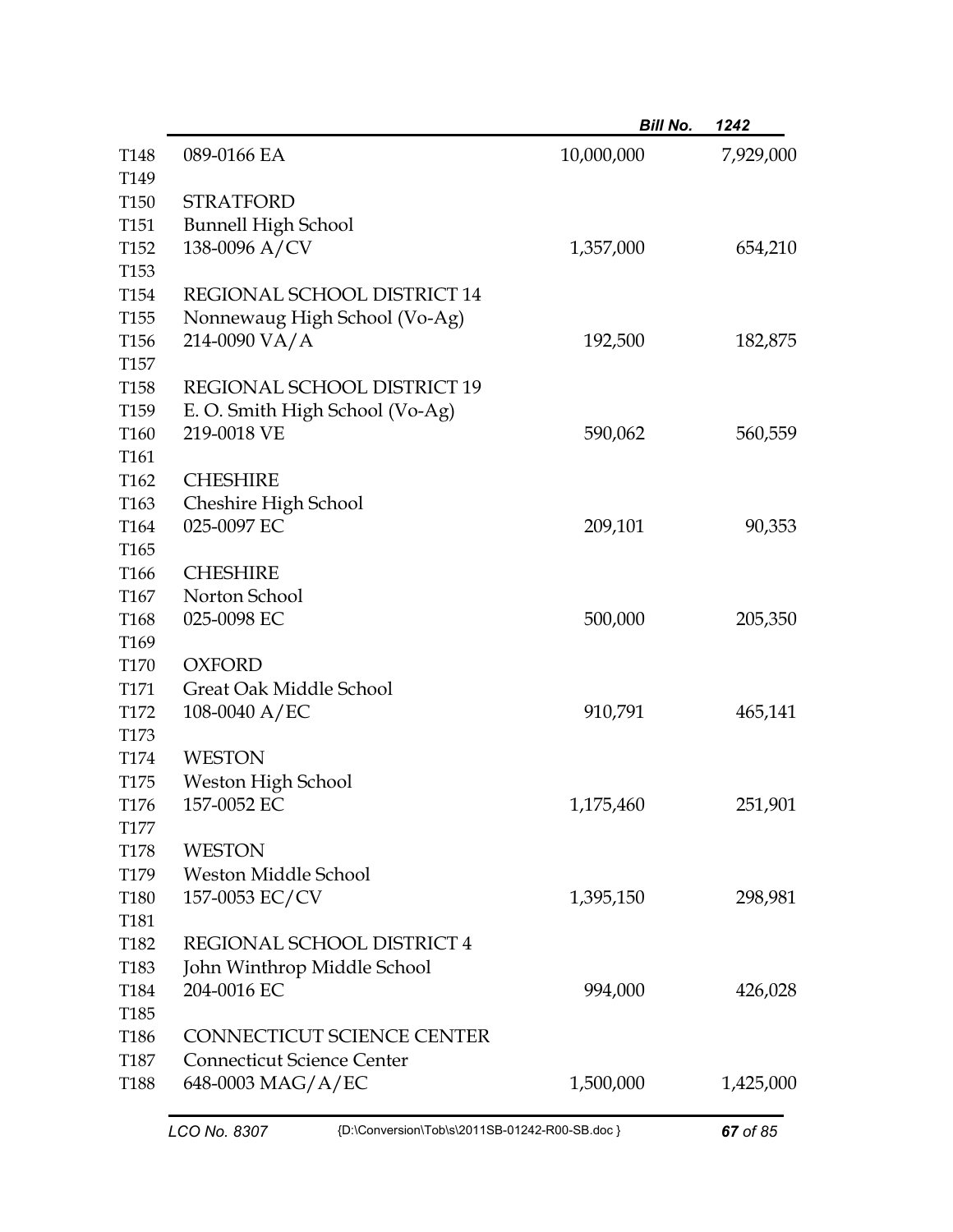|                          | (2)<br>Previously                | Authorized Projects                                                     | That<br>Have | Changed     |
|--------------------------|----------------------------------|-------------------------------------------------------------------------|--------------|-------------|
| 1897                     |                                  | Substantially in Scope or Cost which are Seeking First Reauthorization. |              |             |
|                          |                                  |                                                                         |              |             |
|                          |                                  |                                                                         |              |             |
|                          |                                  |                                                                         |              |             |
|                          |                                  |                                                                         |              |             |
|                          |                                  |                                                                         |              |             |
| T193                     | <b>CROMWELL</b>                  |                                                                         |              |             |
| T194                     | Cromwell Middle School           |                                                                         |              |             |
| T <sub>195</sub>         | 033-0048 A/EC                    |                                                                         |              |             |
| T <sub>196</sub>         |                                  |                                                                         |              |             |
| T <sub>197</sub>         | Estimated                        |                                                                         |              |             |
| T198                     | <b>Total Project Costs</b>       |                                                                         | \$2,463,000  | \$1,227,000 |
| T199                     | <b>Total Grant</b>               |                                                                         | 1,248,987    | 622,212     |
| T <sub>200</sub>         |                                  |                                                                         |              |             |
| T <sub>201</sub>         | <b>CROMWELL</b>                  |                                                                         |              |             |
| T202                     | Edna Stevens School              |                                                                         |              |             |
| T <sub>203</sub>         | 033-0049 A/EC                    |                                                                         |              |             |
| T <sub>204</sub>         |                                  |                                                                         |              |             |
| T <sub>205</sub>         | Estimated                        |                                                                         |              |             |
| T <sub>206</sub>         | <b>Total Project Costs</b>       |                                                                         | \$3,695,000  | \$1,001,000 |
| T <sub>207</sub>         | <b>Total Grant</b>               |                                                                         | 1,873,734    | 507,607     |
| T <sub>208</sub>         |                                  |                                                                         |              |             |
| T <sub>209</sub>         | WATERBURY                        |                                                                         |              |             |
| T210                     | <b>Waterbury Career Academy</b>  |                                                                         |              |             |
| T <sub>211</sub>         | 151-0276 N                       |                                                                         |              |             |
| T212                     |                                  |                                                                         |              |             |
| T <sub>213</sub>         | Estimated                        |                                                                         |              |             |
| T <sub>214</sub>         | <b>Total Project Costs</b>       |                                                                         | 63,846,000   | 68,190,000  |
| T <sub>215</sub>         | <b>Total Grant</b>               |                                                                         | 50,163,802   | 53,576,883  |
|                          |                                  |                                                                         |              |             |
|                          |                                  |                                                                         |              |             |
| 1898                     |                                  | (3) Previously Authorized Project That Has Changed Substantially        |              |             |
| 1899                     |                                  | in Scope or Cost which is Seeking Second Reauthorization.               |              |             |
| T216                     | <b>School District</b>           |                                                                         | Authorized   | Requested   |
| T217                     | School                           |                                                                         |              |             |
| T <sub>218</sub>         | Project Number                   |                                                                         |              |             |
| T219                     |                                  |                                                                         |              |             |
|                          |                                  |                                                                         |              |             |
|                          |                                  |                                                                         |              |             |
| T192                     |                                  |                                                                         |              |             |
| T <sub>191</sub>         | Project Number                   |                                                                         |              |             |
| T189<br>T <sub>190</sub> | <b>School District</b><br>School |                                                                         | Authorized   | Requested   |
|                          |                                  |                                                                         |              |             |
|                          |                                  |                                                                         |              |             |
| 1896                     |                                  |                                                                         |              |             |

1896 (2) Previously Authorized Projects That Have Changed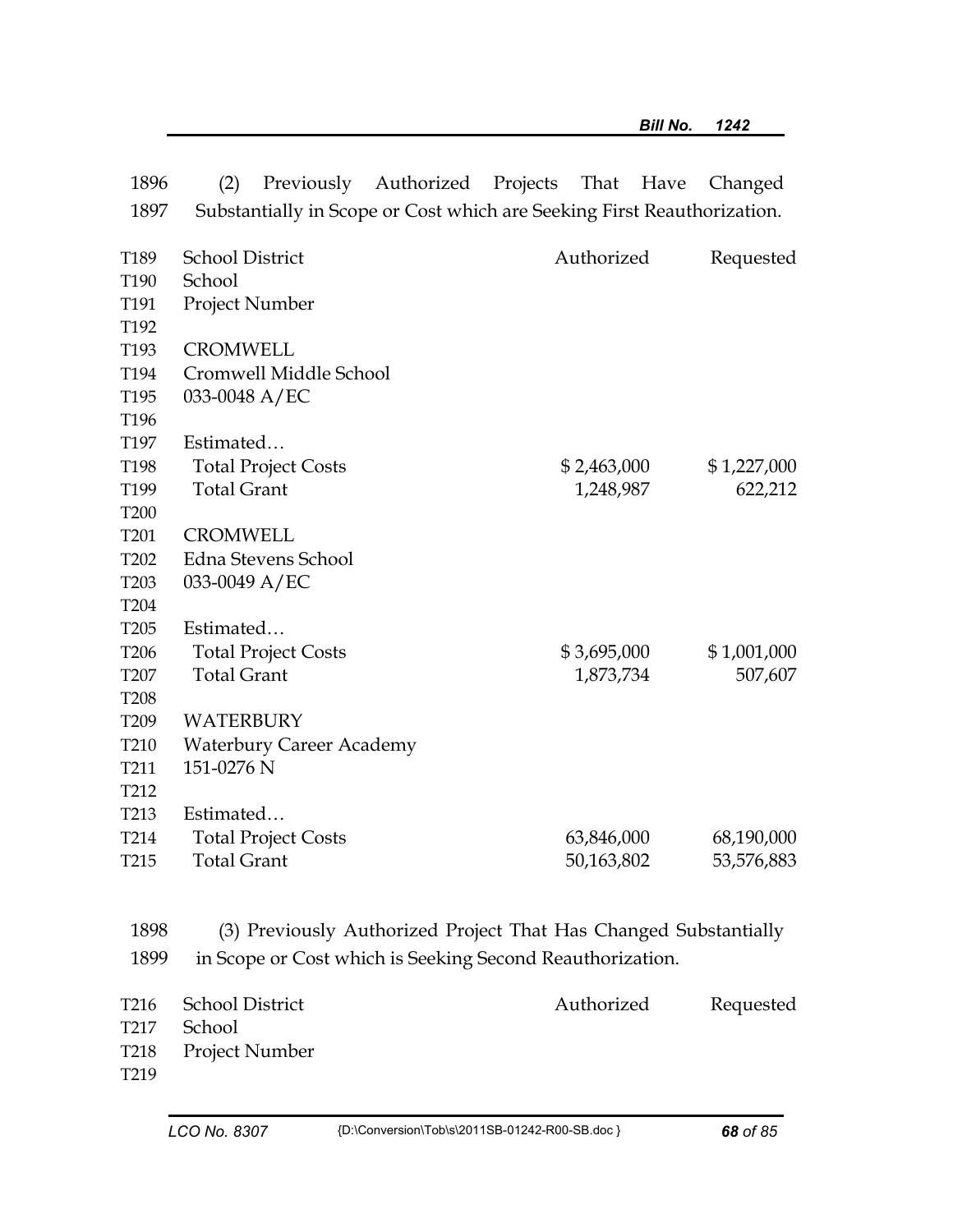| T <sub>220</sub> | <b>MONTVILLE</b>           |           |           |
|------------------|----------------------------|-----------|-----------|
| T <sub>221</sub> | Leonard J. Tyl School      |           |           |
| T <sub>222</sub> | 086-0086 E/CV              |           |           |
| T <sub>223</sub> |                            |           |           |
| T <sub>224</sub> | Estimated                  |           |           |
| T <sub>225</sub> | <b>Total Project Costs</b> | 1,035,720 | 1,357,805 |
| T <sub>226</sub> | <b>Total Grant</b>         | 676,947   | 887,461   |
| T <sub>227</sub> |                            |           |           |
| T <sub>228</sub> | <b>WEST HARTFORD</b>       |           |           |
| T <sub>229</sub> | King Philip Middle School  |           |           |
| T <sub>230</sub> | 155-0219 A                 |           |           |
| T <sub>231</sub> |                            |           |           |
| T <sub>232</sub> | Estimated                  |           |           |
| T <sub>233</sub> | <b>Total Project Costs</b> | 1,400,000 | 1,917,589 |
| T <sub>234</sub> | <b>Total Grant</b>         | 589,960   | 808,072   |
|                  |                            |           |           |

1900 Sec. 94. (*Effective from passage*) (a) Notwithstanding the provisions of 1901 section 10-286d of the general statutes or any regulation adopted by 1902 the State Board of Education pursuant to said section 10-286d, for 1903 projects authorized during the period beginning July 1, 2011, until June 1904 30, 2016, if the cost of site acquisition and remediation of a brownfield, 1905 as defined in section 32-9kk of the general statutes, in the town of 1906 Bridgeport is less than the cost of site acquisition and site remediation 1907 of a reasonable alternative site in the town of Bridgeport, as 1908 determined by the Commissioner of Construction Services, in 1909 consultation with the Commissioner of Education and the Office of 1910 Brownfield Remediation and Development, then all such costs for site 1911 acquisition and remediation of a brownfield shall be eligible project 1912 costs.

1913 (b) Not later than June 30, 2017, the Commissioner of Construction 1914 Services, in consultation with the Commissioner of Education and the 1915 Office of Brownfield Remediation and Development, shall report in 1916 accordance with the provisions of section 11-4a of the general statutes 1917 to the joint standing committees of the General Assembly having 1918 cognizance of matters relating to education and finance, revenue and

*Bill No. 1242*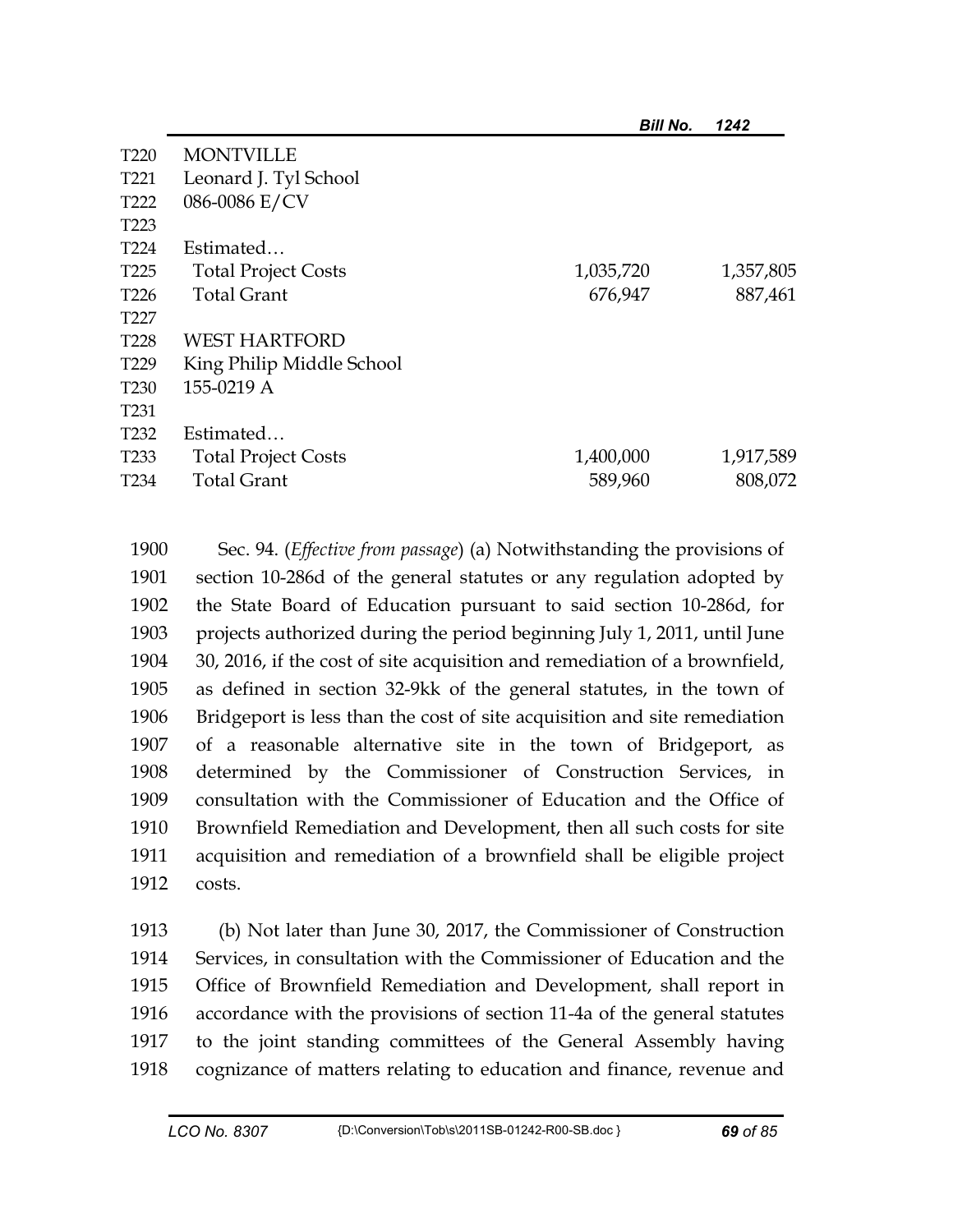1919 bonding on the efficacy and cost-effectiveness of the provisions of 1920 subsection (a) of this section.

1921 Sec. 95. (*Effective from passage*) Notwithstanding the provisions of 1922 section 10-283 of the general statutes or any regulation adopted by the 1923 State Board of Education pursuant to said section 10-283 requiring that 1924 the description of a project type for a school building project be made 1925 at the time of application for a school building project grant and the 1926 provisions of subdivision (18) of section 10-282 of the general statutes, 1927 or any regulation adopted by the State Board of Education pursuant to 1928 said section 10-282 concerning the definition of renovation, the town of 1929 Bristol may change the description of the alteration projects (Project 1930 Number 017-068A and Project Number 017-069A) at Bristol Central 1931 High School and Bristol Eastern High School to a renovation project 1932 and subsequently qualify as a renovation, as defined in subdivision 1933 (18) of said section 10-282.

1934 Sec. 96. (*Effective from passage*) Notwithstanding the provisions of 1935 section 10-287i of the general statutes or any regulation adopted by the 1936 State Board of Education requiring payment of the state share of 1937 eligible project costs and filing notice of authorization of funding for 1938 the local share of project costs, the Commissioner of Education may 1939 pay both the state share of eligible project costs and the local share of 1940 eligible project costs to the Capitol Region Education Council for the 1941 following interdistrict magnet school building projects: (1) Reggio 1942 Magnet School of the Arts (Project Number 241-0095 MAG/N), (2) 1943 International Magnet School for Global Citizenship (Project Number 1944 241-0098 MAG/N), (3) Public Safety Academy (Project Number 241- 1945 0097 MAG/N), (4) Medical Professions and Teacher Preparation 1946 Academy (Project Number 241-0096 MAG/N), (5) Academy of 1947 Aerospace (Project Number 241-0099 MAG/N), (6) Discovery 1948 Academy (Project Number 241-0100 MAG/N), and (7) Museum 1949 Academy (Project Number 241-0101 MAG/N), provided the project is 1950 in compliance with the provisions of chapter 173 of the general statutes 1951 and any regulation adopted by the State Board of Education. Upon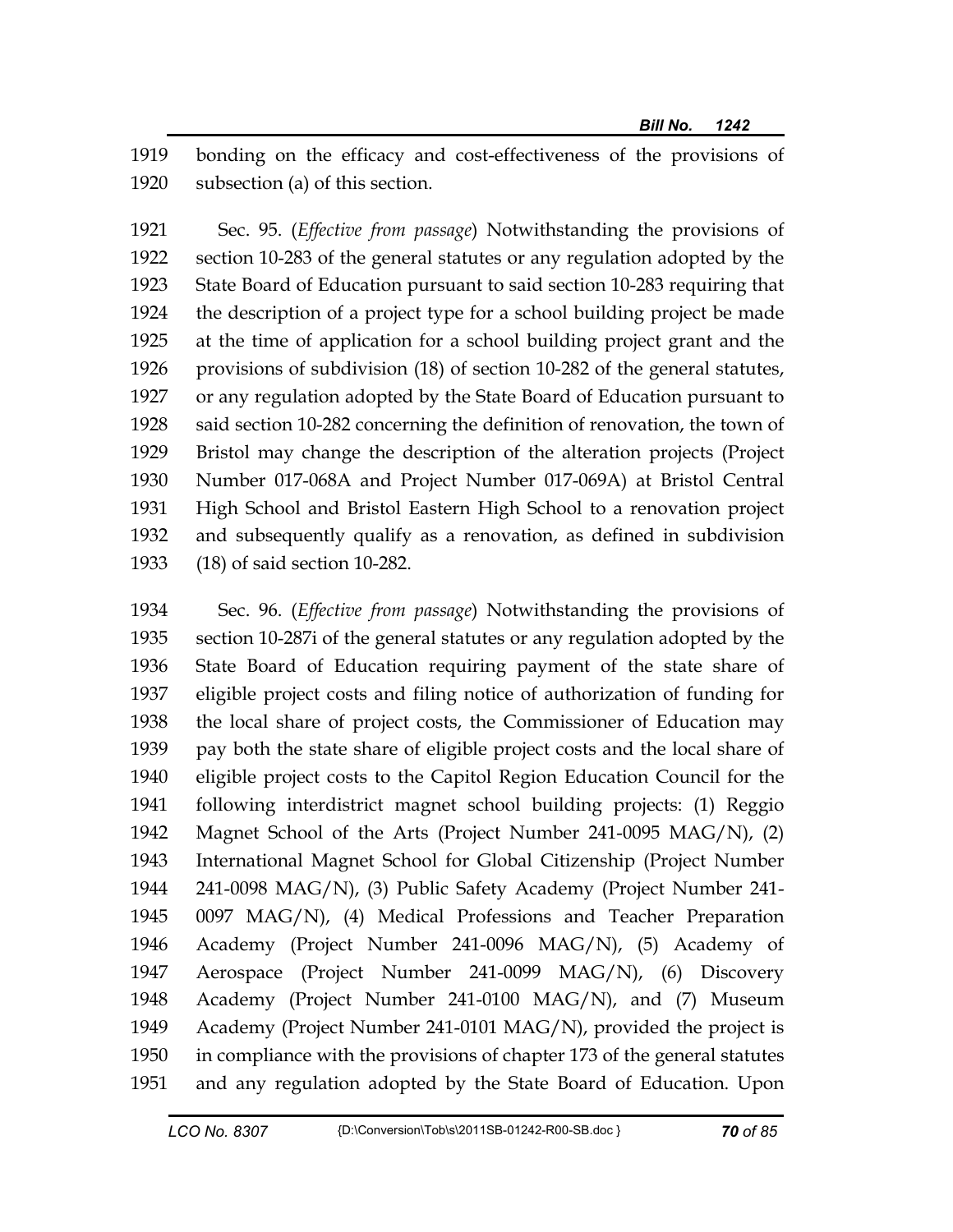1952 completion of each project audit conducted pursuant to section 10-287 1953 of the general statutes, the Department of Construction Services shall 1954 (A) compute the local share of the project cost in accordance with the 1955 provisions of chapter 173 of the general statutes, (B) determine a 1956 repayment schedule of the local share based on twenty equal annual 1957 principal payments, (C) apply a fixed rate of interest, as determined by 1958 the State Treasurer, over the life of the repayment period, and (D) 1959 determine a schedule of interest payments due from the Capitol 1960 Region Education Council based on the outstanding principal at the 1961 time the principal payment is made. The Commissioner of 1962 Construction Services shall notify the Commissioner of Education of 1963 the annualized repayment amounts for each project that shall be 1964 withheld from the operating grant paid to the Capitol Region 1965 Education Council pursuant to section 10-264*l* of the general statutes at 1966 such time and in such manner as the Commissioner of Education 1967 prescribes. The Commissioner of Education shall annually transfer 1968 such withheld annualized repayment amounts to the School Building 1969 Construction Fund established pursuant to section 10-287e of the 1970 general statutes.

1971 Sec. 97. (*Effective from passage*) Notwithstanding the provisions of 1972 subsection (d) of section 10-264h of the general statutes or any 1973 regulations adopted by the State Board of Education requiring that a 1974 cooperative arrangement, pursuant to section 10-158a of the general 1975 statutes, be responsible for repaying any ineligible project costs for a 1976 school building project following a final audit by the Commissioner of 1977 Education, (1) the Two Rivers Magnet Academy governance 1978 committee shall not be responsible for repaying one million five 1979 hundred sixty-eight thousand six hundred seventy-two dollars in 1980 ineligible project costs for the new magnet school construction project 1981 at the Two Rivers Magnet Middle School (Project Number 224-0001 1982 MAG/N) in East Hartford, and (2) the members of the Two Rivers 1983 Magnet Academy governance committee shall be responsible for 1984 repaying two hundred sixty-eight thousand six hundred dollars in 1985 ineligible project costs on a pro rata basis.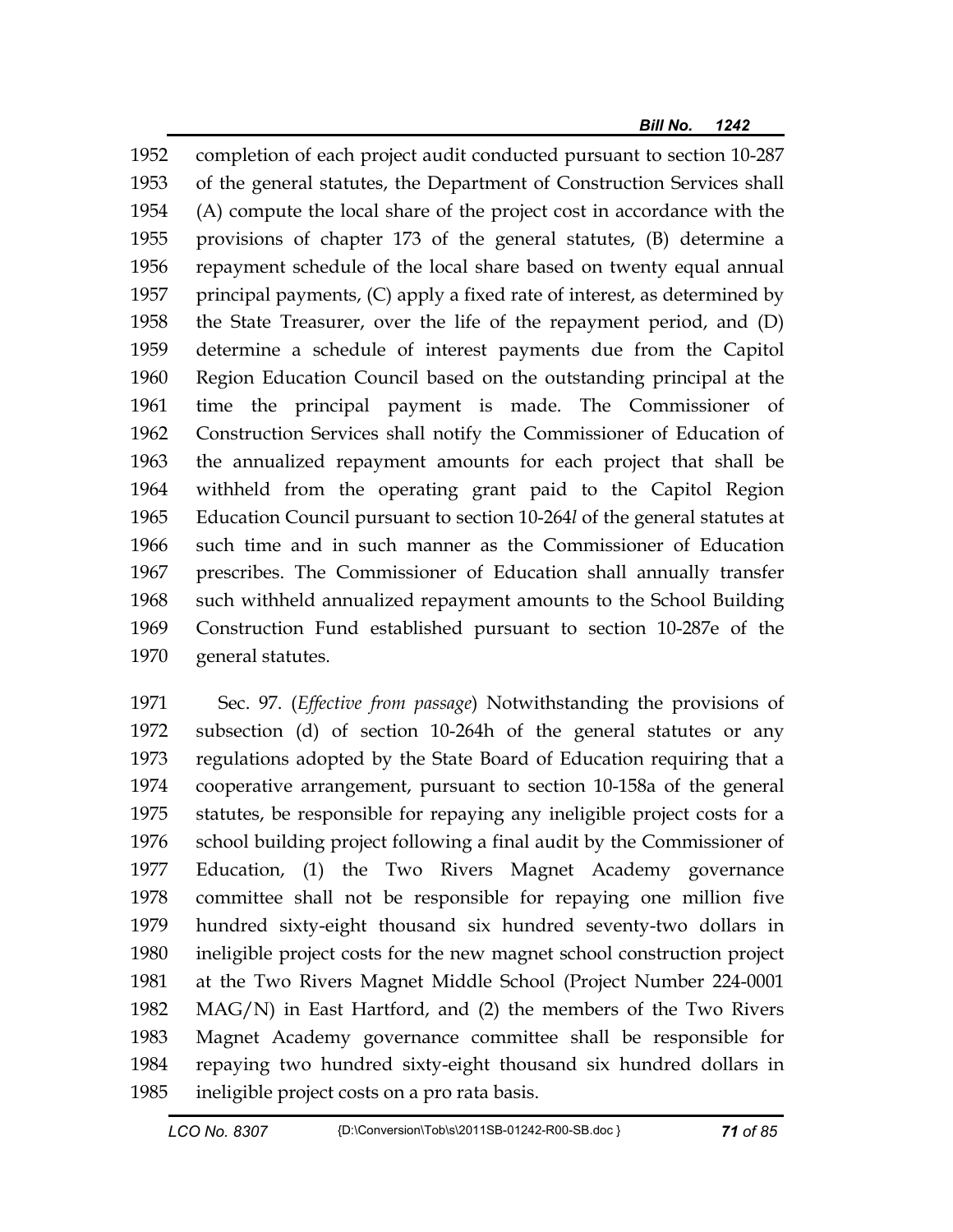1986 Sec. 98. (*Effective from passage*) The authorized total project costs for 1987 the Connecticut River Magnet Academy school construction project 1988 located on the campus of Goodwin College authorized pursuant to 1989 chapter 173 of the general statutes (Project Number 542-0001 MAG/N) 1990 shall be reduced by the amount of one million two hundred thousand 1991 dollars.

1992 Sec. 99. (*Effective from passage*) Notwithstanding the provisions of 1993 subdivision (1) of subsection (a) of section 10-286 of the general 1994 statutes or any regulation adopted by the State Board of Education 1995 concerning projected enrollment for a school building project for 1996 purposes of calculating eligible project costs for a school building 1997 project grant, the town of Cromwell shall not be responsible for 1998 returning any portion of the grant already paid to the town prior to the 1999 effective date of this section based on the enrollment figure of four 2000 hundred ninety-four for the new construction project at Woodside 2001 Intermediate School (Project Number 033-0044 N) and the Department 2002 of Education shall not be responsible for making further grant 2003 payments to the town based on said enrollment figure.

2004 Sec. 100. (NEW) (*Effective from passage*) (a) The Department of 2005 Construction Services, in consultation with the Department of 2006 Education, shall provide a school building project grant in accordance 2007 with the provisions of chapter 173 of the general statutes for a diversity 2008 school for any local or regional board of education that has one or 2009 more schools under the jurisdiction of such board where the 2010 proportion of pupils of racial minorities in all grades of the school is 2011 greater than twenty-five per cent of the proportion of pupils of racial 2012 minorities in the public schools in all of the same grades of the school 2013 district in which said school is situated taken together, and (2) such 2014 board has demonstrated evidence of a good-faith effort to correct the 2015 existing disparity in the proportion of pupils of racial minorities in the 2016 district, as determined by the Commissioner of Education. Such 2017 diversity school shall be open to resident students of the school district 2018 for the purpose of correcting the existing disparity in the proportion of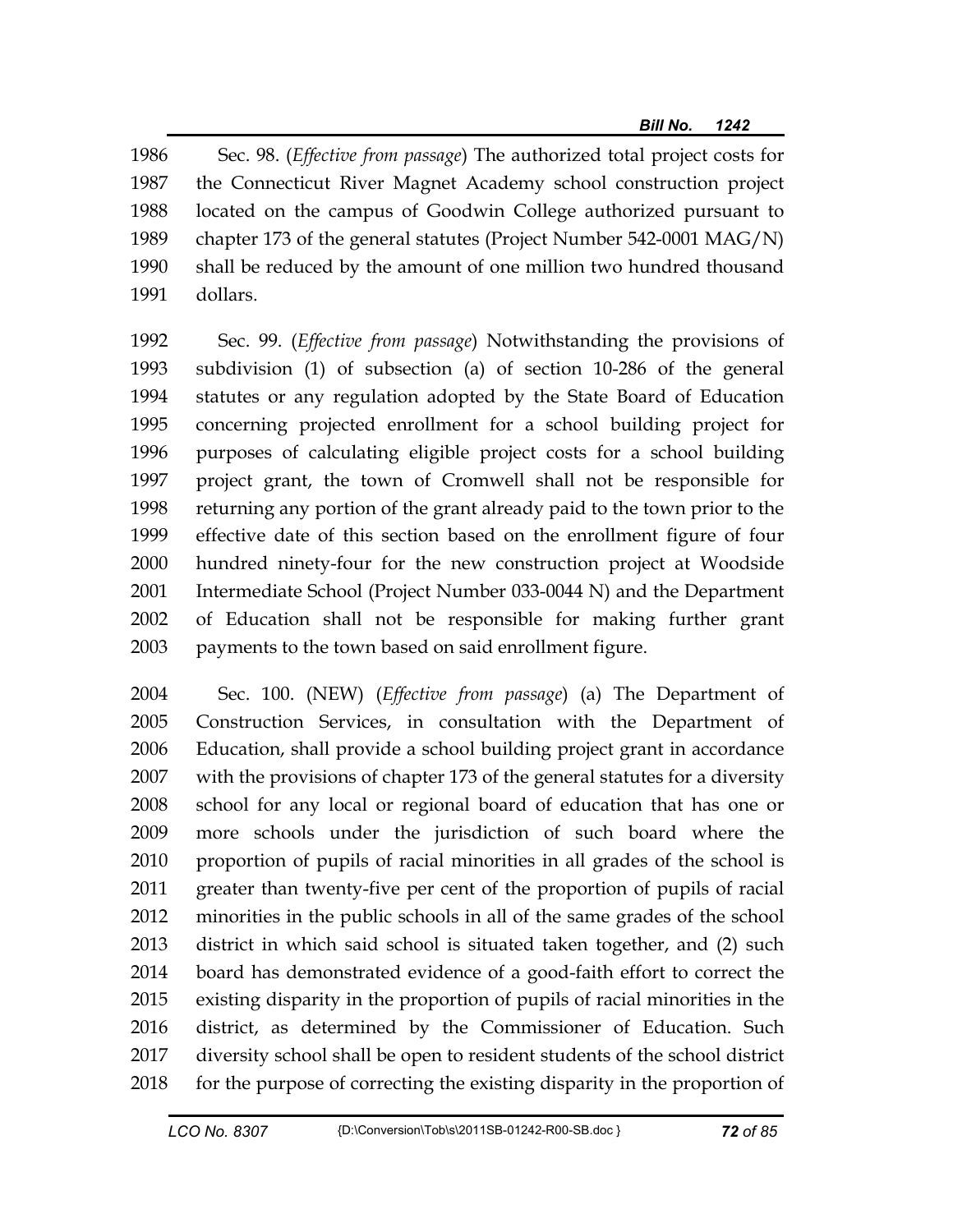2019 pupils of racial minorities in the district not later than five years after 2020 the opening of the diversity school. For purposes of this section, 2021 "pupils of racial minorities" means those whose race is defined as other 2022 than white, or whose ethnicity is defined as Hispanic or Latino by the 2023 federal Office of Management and Budget for use by the Bureau of 2024 Census of the United States Department of Commerce.

2025 (b) An eligible local or regional board of education shall apply to the 2026 Commissioner of Construction Services, in accordance with the 2027 provisions of chapter 173 of the general statutes, for a school building 2028 project grant pursuant to this section. Such application shall include 2029 evidence that the local or regional board of education is developing 2030 policies to make residents of the district aware that enrollment in the 2031 diversity school is open to all eligible resident students. The 2032 Commissioner of Construction Services shall approve only 2033 applications for reimbursement under this section that the 2034 Commissioner of Education finds will assist eligible local and regional 2035 boards of education in correcting the existing disparity in the 2036 proportion of pupils of racial minorities in the district.

2037 (c) Eligible local or regional boards of education, for purposes of a 2038 diversity school, shall be eligible for reimbursement of eighty per cent 2039 of the reasonable cost of any capital expenditure for the purchase, 2040 construction, extension, replacement, leasing or major alteration of 2041 diversity school facilities, including any expenditure for the purchase 2042 of equipment, in accordance with this section. To be eligible for 2043 reimbursement under this section, a diversity school construction 2044 project shall meet the requirements for a school building project 2045 established in chapter 173 of the general statutes, except that the 2046 Commissioner of Construction Services may waive any requirement in 2047 such chapter for good cause.

2048 (d) (1) The Commissioner of Education shall conduct a 2049 programmatic audit five years after the opening of a diversity school 2050 to examine whether the local or regional board of education has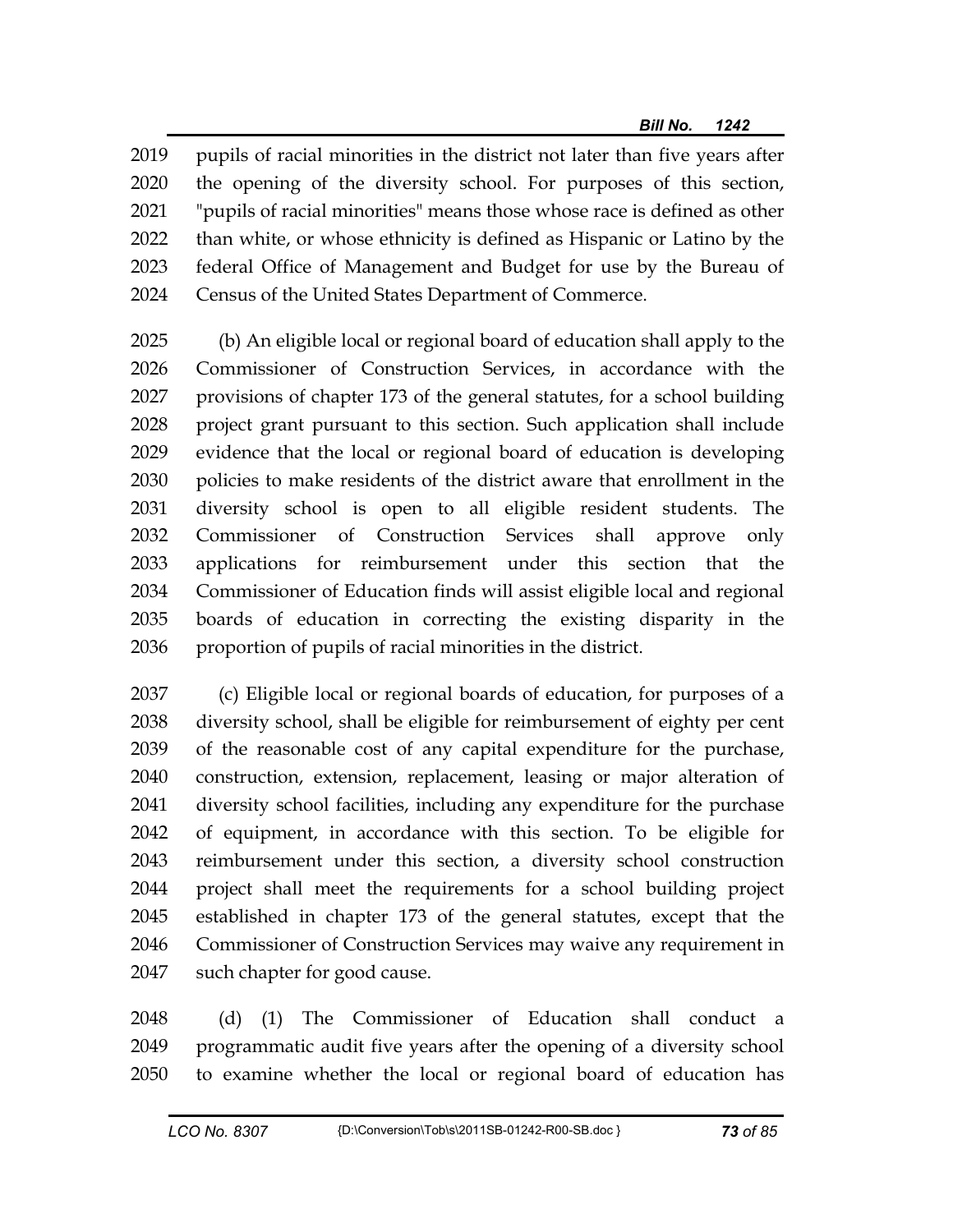2051 corrected the disparity in the proportion of pupils of racial minorities 2052 in the district. If the Commissioner of Education determines that the 2053 local or regional board of education has not made significant progress 2054 in correcting the existing disparity in the proportion of pupils of racial 2055 minorities in the district, the Commissioner of Education shall provide 2056 notice that such board may be responsible for repaying the 2057 Department of Construction Services in accordance with the 2058 provisions of subdivision (2) of this subsection if significant progress is 2059 not made in correcting the existing disparity in the proportion of 2060 pupils of racial minorities in the district one year following the audit 2061 conducted pursuant to this subsection.

2062 (2) If the Commissioner of Education determines a local or regional 2063 board of education has not made significant progress in correcting the 2064 existing disparity in the proportion of pupils of racial minorities in the 2065 district one year following the notice provided in subdivision (1) of 2066 this subsection, such board shall be responsible for repaying the cost of 2067 capital expenditures for such diversity school in an amount to be 2068 calculated by the Department of Construction Services pursuant to this 2069 subdivision and that is the difference between the reimbursement 2070 percentage received pursuant to subsection (d) of this section and the 2071 reimbursement percentage calculated in accordance with the 2072 provisions of section 10-285a of the general statutes. The department 2073 shall (A) compute the local share of the project cost in accordance with 2074 the provisions of chapter 173 of the general statutes, (B) determine a 2075 repayment schedule of the local share based on twenty equal annual  $2076$  principal payments,  $(C)$  apply a fixed rate of interest, as determined by 2077 the State Treasurer, over the life of the repayment period, and (D) 2078 determine a schedule of interest payments due from the town where 2079 the diversity school is located based on the outstanding principal at the 2080 time each principal payment is made.

2081 Sec. 101. (*Effective from passage*) Notwithstanding any provision of 2082 section 10-283 of the general statutes or any regulation adopted by the 2083 State Board of Education requiring that the scope of a school building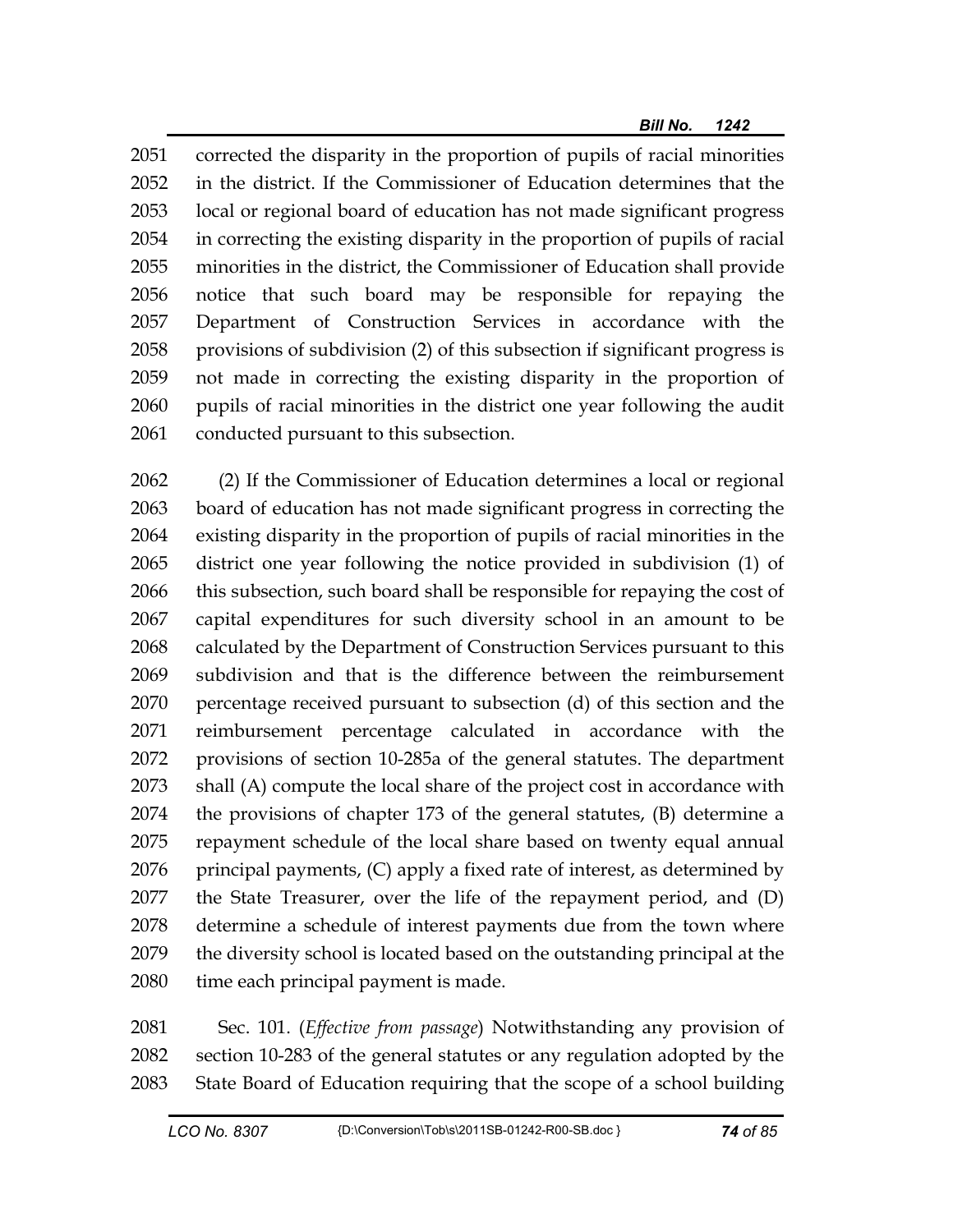2084 project be set at the time of application for a school building project 2085 grant, the town of Hartford may modify the scope of the Capital 2086 Preparatory Magnet School project (Project Number 064-0290 2087 MAG/N) to accommodate the approved change from a grades six to 2088 twelve, inclusive, school to a grades prekindergarten to twelve, 2089 inclusive, school, provided (1) the current authorized total project costs 2090 do not increase, (2) the Commissioner of Education reviews and 2091 approves all construction plans and specifications for the grades 2092 prekindergarten to twelve, inclusive, school, and (3) the commissioner 2093 approves the modified enrollment projections for the grades 2094 prekindergarten to twelve, inclusive, school submitted by the town of 2095 Hartford.

2096 Sec. 102. (*Effective from passage*) Notwithstanding the provisions of 2097 section 10-292 of the general statutes or any regulation adopted by the 2098 State Board of Education requiring that a bid not be let out until plans 2099 and specifications have been approved by the Department of 2100 Education's school facilities unit, the town of Ledyard may let out for 2101 bid on and commence a project for asbestos removal (Project Number 2102 072-0084 CV) at Juliet W. Long Elementary School and shall be eligible 2103 to subsequently be considered for a grant commitment from the state, 2104 provided plans and specifications have been approved by the 2105 Department of Education's school facilities unit.

2106 Sec. 103. (*Effective from passage*) Notwithstanding the provisions of 2107 section 10-292 of the general statutes or any regulation adopted by the 2108 State Board of Education requiring that a bid not be let out until plans 2109 and specifications have been approved by the Department of 2110 Education's school facilities unit, the town of Ledyard may let out for 2111 bid on and commence a project for asbestos removal (Project Number 2112 072-0083 CV) at Ledyard High School and shall be eligible to 2113 subsequently be considered for a grant commitment from the state, 2114 provided plans and specifications have been approved by the 2115 Department of Education's school facilities unit.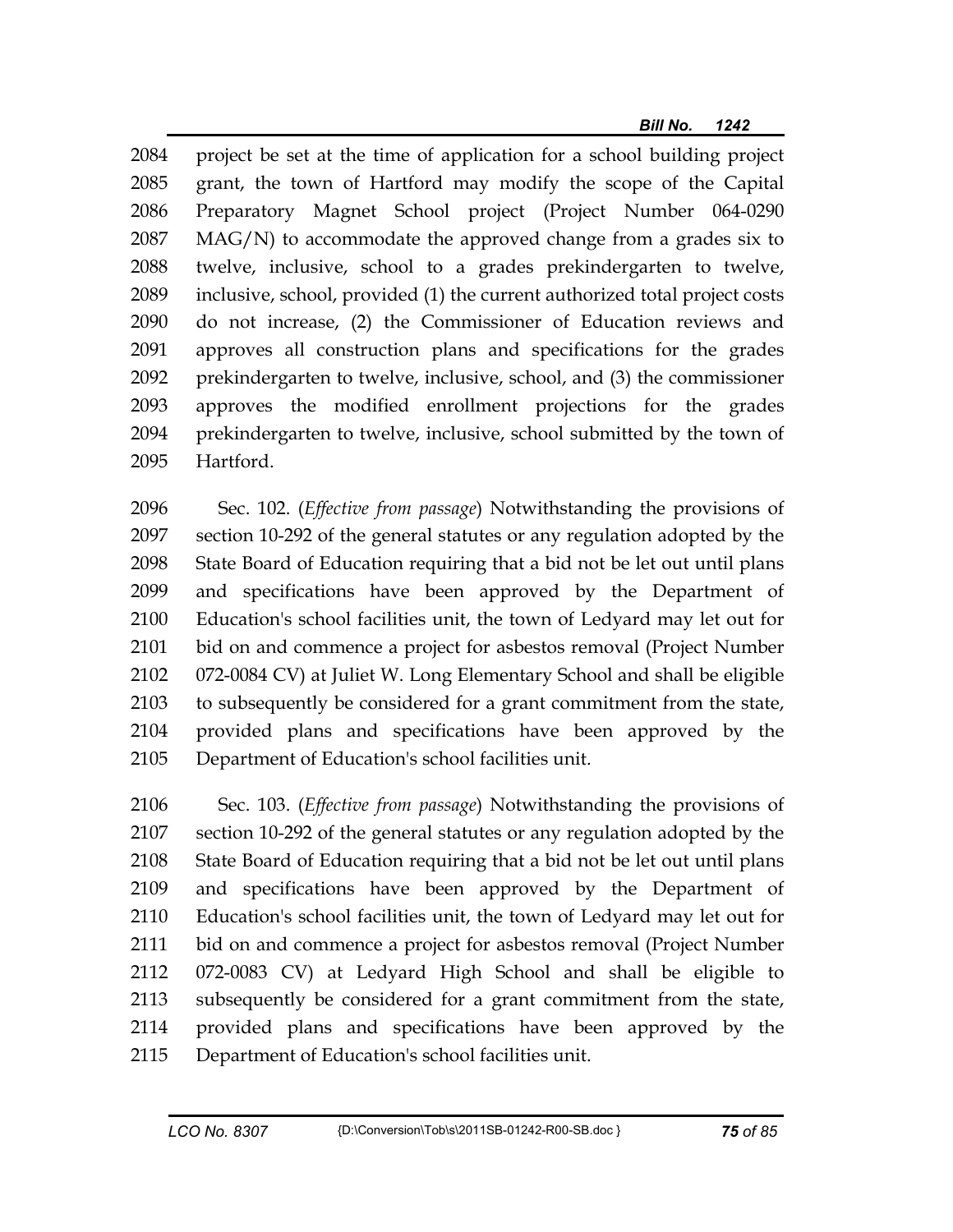2116 Sec. 104. Subsection (b) of section 23 of public act 07-3 of the June 2117 special session is repealed and the following is substituted in lieu 2118 thereof (*Effective from passage*):

2119 (b) (1) The Commissioner of Education may designate as many as 2120 two schools under the jurisdiction of such district as interdistrict 2121 magnet schools for the purposes of section 10-264h of the general 2122 statutes, provided the district submits a plan to the commissioner 2123 detailing how the district will meet the enrollment requirements 2124 provided for in subdivision (2) of this subsection and the 2125 commissioner deems such plan reasonable. The total grant amount for 2126 projects for both schools shall not be more than ten million dollars 2127 more than the grant amount such district would have otherwise 2128 received for such projects pursuant to the provisions of section 10-286 2129 of the general statutes. No school in such district shall be eligible to 2130 receive a grant pursuant to subsection (c) of section 10-264*l* of the 2131 general statutes, unless such school operates as an "interdistrict 2132 magnet school program", as defined in subsection (a) of said section 2133 10-264*l*, and meets the district-wide enrollment requirements pursuant 2134 to **[**said subsection (a)**]** subdivision (2) of this subsection.

2135 (2) Not later than three years after the reopening of the schools of 2136 the interdistrict magnet school district following school construction 2137 projects for such schools, reimbursed at the rate provided for in section 2138 10-264h of the general statutes, the local or regional board of education 2139 of such district shall, in accordance with the provisions of section 11-4a 2140 of the general statutes, report to the joint standing committee of the 2141 General Assembly having cognizance of matters relating to education 2142 on the progress of such district in enrolling students from other school 2143 districts. If such district does not, on or before June 30, **[**2012**]** 2015, 2144 enroll students from other districts at a rate that is at least fifteen per 2145 cent of its total district-wide enrollment, such district shall be liable to 2146 the state for repayment of the amount representing the difference 2147 between the school building project grant received pursuant to this 2148 section and section 10-264h of the general statutes, and the grant such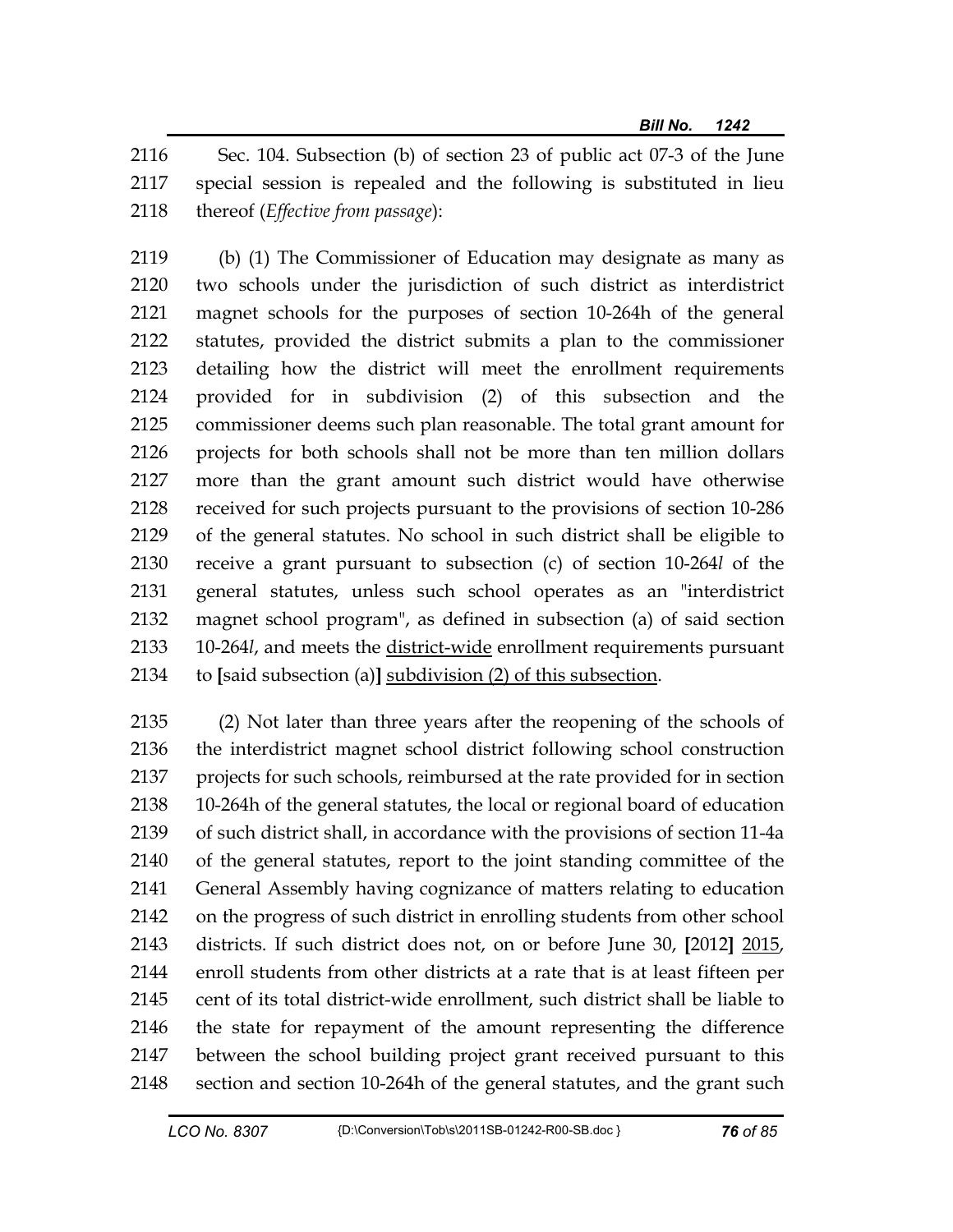2149 district would have otherwise received for such projects pursuant to 2150 the provisions of section 10-286 of the general statutes*.*

2151 (3) For purposes of this subsection, "district-wide enrollment" means 2152 the total number of students enrolled in the New London public 2153 schools.

2154 Sec. 105. (*Effective from passage*) (a) Notwithstanding the provisions 2155 of section 10-292 of the general statutes or any regulation adopted by 2156 the State Board of Education requiring that a bid not be let out until 2157 plans and specifications have been approved by the Department of 2158 Education's Bureau of School Facilities, the town of West Haven may 2159 let out for bid on and commence a project for alteration and energy 2160 conservation (Project Number 156-0127) at the West Haven High 2161 School and shall be eligible to subsequently be considered for a grant 2162 commitment from the state, provided plans and specifications have 2163 been approved by the Department of Education's Bureau of School 2164 Facilities.

2165 (b) Notwithstanding the provisions of section 10-287 of the general 2166 statutes or any regulation adopted by the State Board of Education 2167 pursuant to said section 10-287 requiring a competitive bidding 2168 process for orders and contracts for school building construction 2169 receiving state assistance under chapter 173 of the general statutes, the 2170 town of West Haven shall not be required to conduct such process for 2171 orders and contracts for the portion of the project for alteration and 2172 energy conservation (Project Number 156-0127) at the West Haven 2173 High School.

2174 (c) Notwithstanding the provisions of section 10-287 of the general 2175 statutes or any regulation adopted by the State Board of Education 2176 concerning changes in construction plans, the town of West Haven 2177 shall be deemed eligible for grant payment for any change orders that 2178 have not been submitted for the portion of the project for alteration 2179 and energy conservation (Project Number 156-0127) at the West Haven 2180 High School.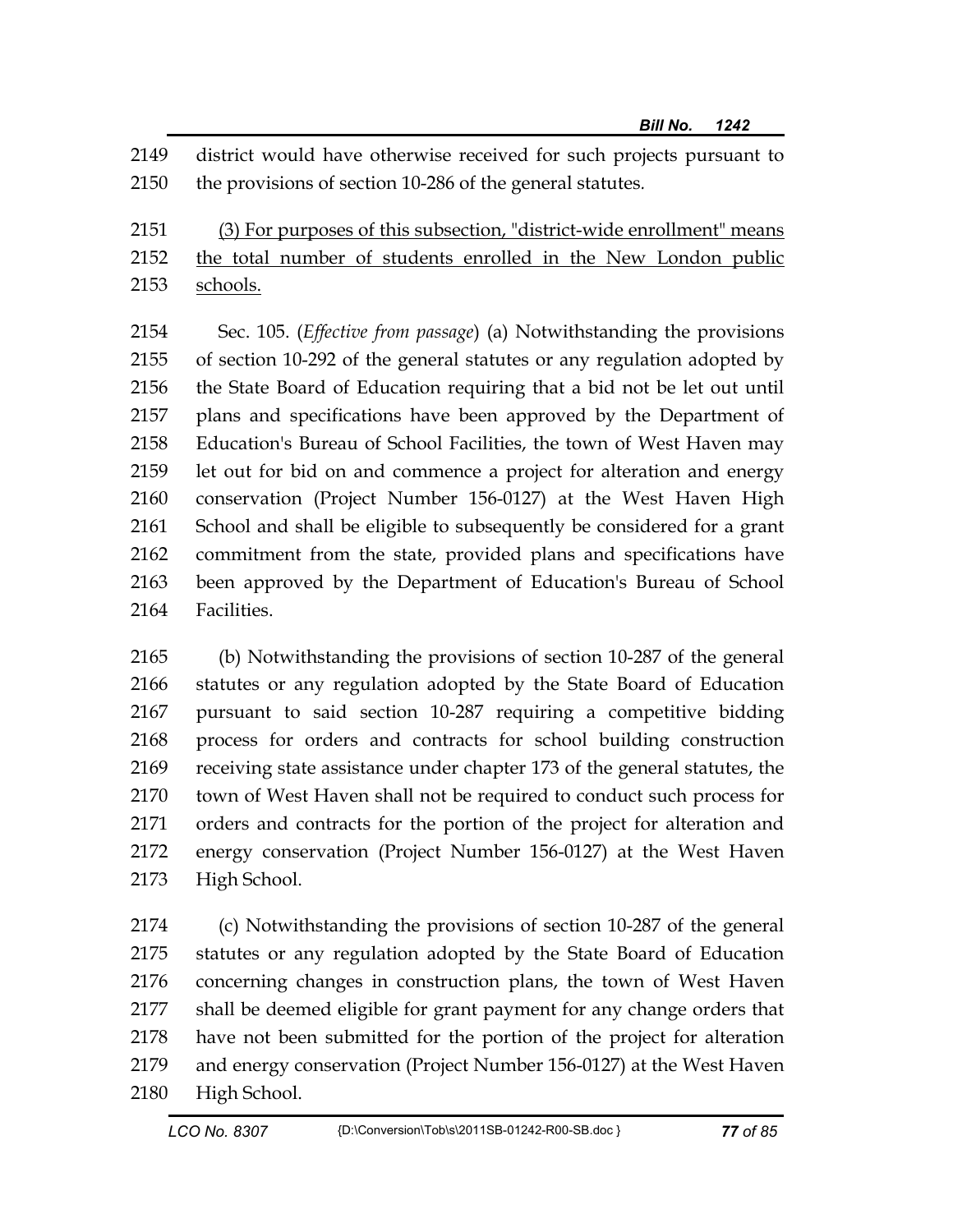2181 Sec. 106. (*Effective from passage*) Notwithstanding the provisions of 2182 section 10-292 of the general statutes or any regulation adopted by the 2183 State Board of Education requiring that a bid not be let out until plans 2184 and specifications have been approved by the Department of 2185 Education's school facilities unit, the town of Woodstock may let out 2186 for bid on and commence a project for asbestos removal (Project 2187 Number 169-JMWV) at Woodstock Elementary School and shall be 2188 eligible to subsequently be considered for a grant commitment from 2189 the state, provided plans and specifications have been approved by the 2190 Department of Education's school facilities unit.

2191 Sec. 107. (*Effective from passage*) Notwithstanding the provisions of 2192 section 10-292 of the general statutes or any regulation adopted by the 2193 State Board of Education requiring that a bid not be let out until plans 2194 and specifications have been approved by the Department of 2195 Education's Bureau of School Facilities, the town of Winchester may let 2196 out for bid on and commence a project for code violations (Project 2197 Number 162-0039) at the Pearson Middle School and shall be eligible to 2198 subsequently be considered for a grant commitment from the state, 2199 provided plans and specifications have been approved by the 2200 Department of Education's Bureau of School Facilities.

2201 Sec. 108. (*Effective from passage*) Notwithstanding the provisions of 2202 subparagraph (A) of subdivision (3) of subsection (a) of section 10-283 2203 of the general statutes or any regulations adopted pursuant to said 2204 section 10-283 requiring any town or regional school district to refund 2205 the unamortized balance of a school construction grant if the town or 2206 regional school district abandons, sells, leases, demolishes or otherwise 2207 redirects the use of a school building to other than a public school, the 2208 town of Enfield shall not be subject to the provisions of said section 10- 2209 283 for grants paid for school building projects at the Stowe 2210 Elementary School for the period that the Capitol Region Education 2211 Council leases the facility for temporary use as the Public Safety 2212 Magnet School. The period for which the Stowe Elementary School is 2213 used by the Capitol Region Education Council for this purpose shall be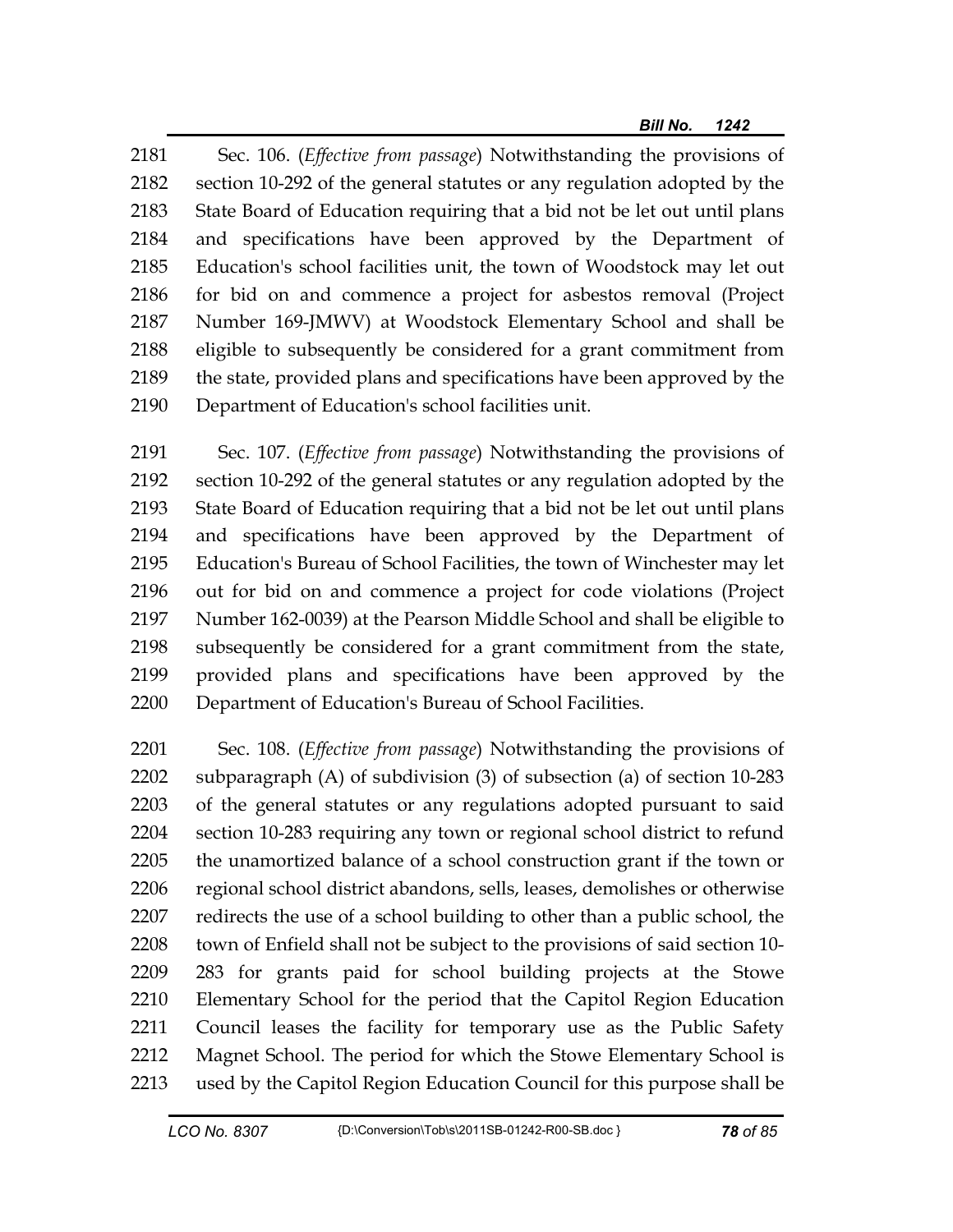2214 credited towards time the facility is used by Enfield for other school 2215 use.

2216 Sec. 109. (*Effective from passage*) Notwithstanding the provisions of 2217 section 10-286 of the general statutes or any regulations adopted by the 2218 State Board of Education pursuant to said section 10-286 concerning 2219 the calculation of grants using the state standard space specifications, 2220 the town of Groton shall be exempt from the state standard space 2221 specifications for the purpose of the calculation of the grant for the 2222 new construction project at the Catherine Kolnaski Magnet School 2223 (Project Number 059-0168 N).

2224 Sec. 110. (*Effective from passage*) Notwithstanding the provisions of 2225 subdivision (1) of subsection (a) of section 10-286 of the general 2226 statutes or any regulation adopted by the State Board of Education 2227 concerning projected enrollment for a school building project for 2228 purposes of calculating eligible costs for a school building project 2229 grant, the town of New Haven shall not be responsible for returning 2230 any portion of the grant already paid to the town prior to the effective 2231 date of this section based on the enrollment figure of six hundred 2232 eighty for the renovation project at Clinton Avenue School (Project 2233 Number 093-0344 RNV) and the Department of Education shall not be 2234 responsible for making further grant payments to the town based on 2235 said enrollment figure.

2236 Sec. 111. (*Effective from passage*) Notwithstanding the provisions of 2237 subdivision (18) of section 10-282 of the general statutes concerning the 2238 requirement that a school building project designated as a renovation 2239 cost less than building a new facility, the alteration project at M. D. Fox 2240 Elementary School (Project Number 064-0299 A/EC/CV/RNV) in the 2241 town of Hartford shall qualify as a renovation, as defined in said 2242 subdivision (18) of section 10-282, provided the cost of such project 2243 shall not exceed the currently approved cost of fifty-four million three 2244 hundred thirty-seven thousand five hundred dollars.

2245 Sec. 112. (*Effective from passage*) Notwithstanding the provisions of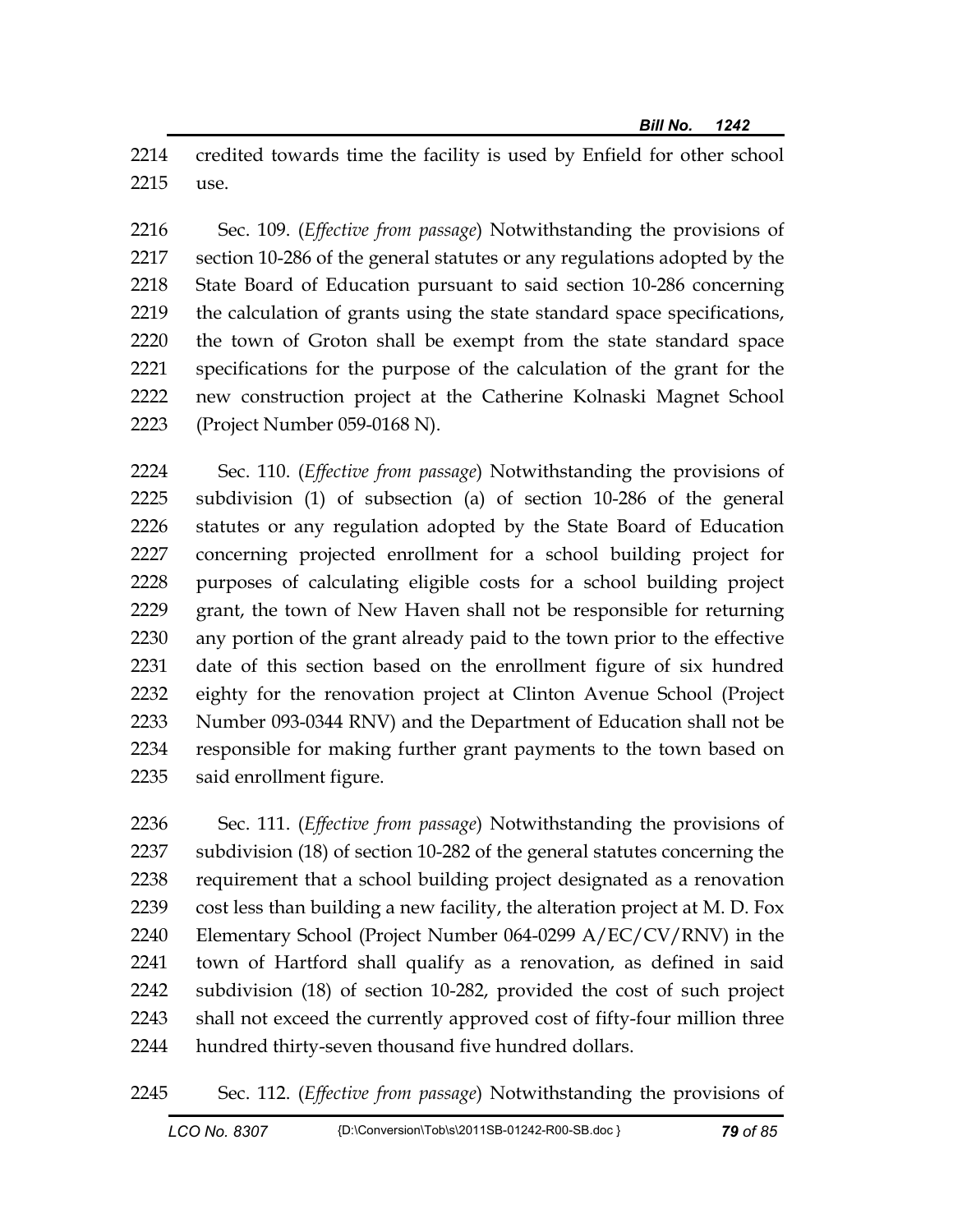2246 section 10-283 of the general statutes and any regulation adopted by 2247 the State Board of Education requiring that the scope of a school 2248 building project be set at the time of application for a school building 2249 project grant, the town of Danbury may change the scope of the 2250 extension and alteration project at the Danbury Head Start Center 2251 (Project Number 034-0133  $P/EA$ ) to acquiring a site and constructing a 2252 new facility.

2253 Sec. 113. Section 13 of public act 06-158 is repealed and the 2254 following is substituted in lieu thereof (*Effective from passage*):

2255 Notwithstanding the provisions of section 10-283 of the general 2256 statutes, or any regulation adopted by the State Board of Education 2257 requiring a completed grant application be submitted prior to June 30, 2258 2005, and the provisions of section 10-66bb of the general statutes 2259 concerning limitations on enrollment, a purchase and renovations 2260 project for Amistad Academy Charter School in New Haven with costs 2261 not to exceed **[**thirty-one million five hundred thousand**]** thirty-four 2262 million two hundred fifty thousand dollars shall be included in 2263 subdivision (1) of section 1 of **[**this act**]** public act 06-158, provided a 2264 complete grant application is submitted prior to June 30, 2007. Such 2265 building project shall be eligible for a reimbursement rate of seventy-2266 eight and fifty-seven hundredths per cent. All final calculations 2267 completed by the Department of **[**Education**]** Construction Services for 2268 such school building project shall include a computation of the state 2269 grant for the school building project amortized on a straight line basis 2270 over a twenty-five year period. If such building ceases to be used as 2271 Amistad Academy Charter School during such amortization period, 2272 the governing authority of Amistad Academy Charter School shall 2273 refund to the state the unamortized balance of the state grant 2274 remaining as of the date the alternate use for the building project 2275 initially occurs. The amortization period for a project shall begin on the 2276 date the project was accepted as complete by the governing authority.

2277 Sec. 114. (*Effective from passage*) Notwithstanding the provisions of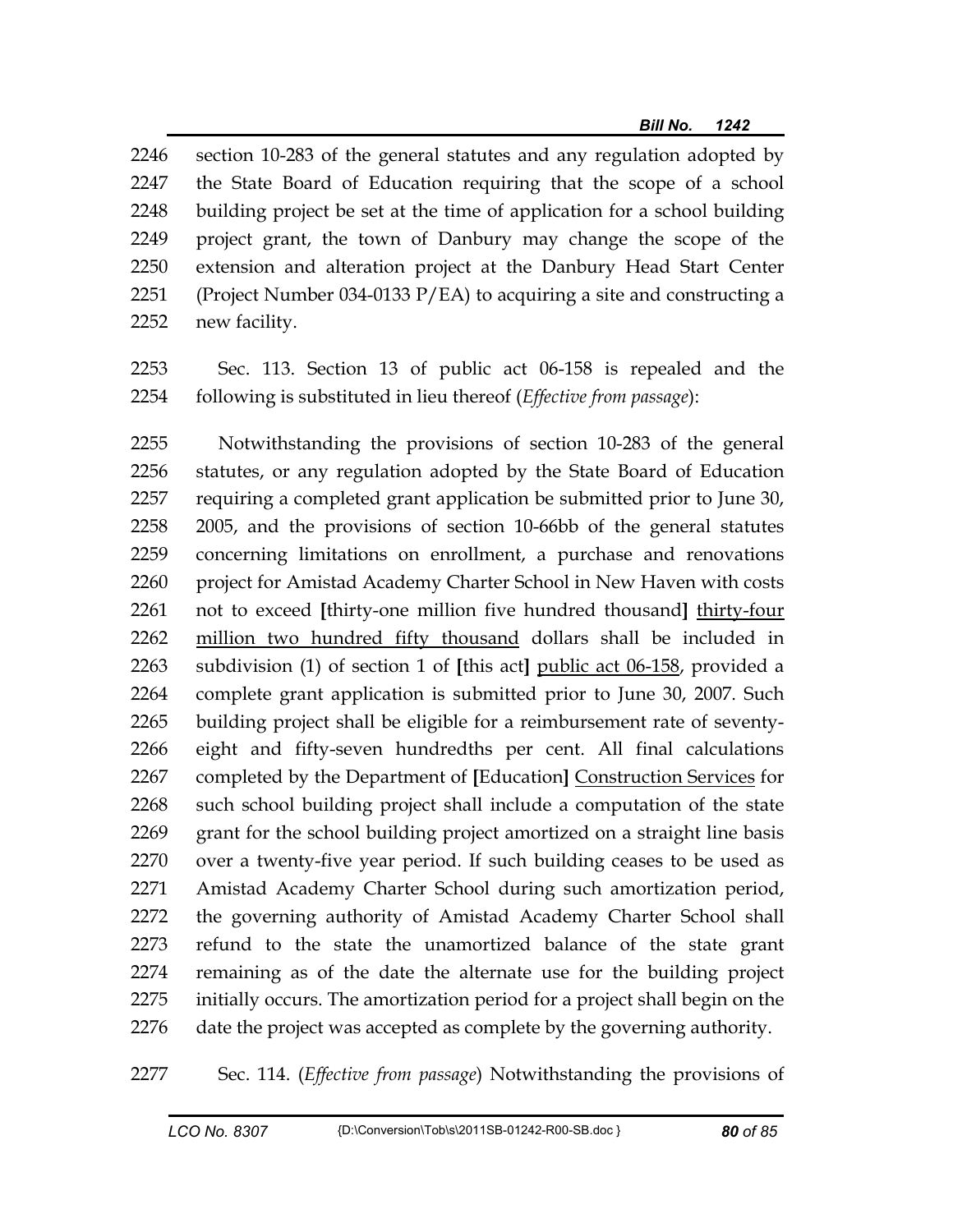2278 subdivision (1) of subsection (b) of section 10-287 of the general 2279 statutes or any regulations adopted by the State Board of Education 2280 requiring that a public invitation to bid be advertised in a newspaper 2281 having circulation in the town in which construction is to take place, 2282 Regional District 6 shall be allowed to provide alternate means of 2283 public invitation to bid for costs up to four hundred nineteen thousand 2284 two hundred dollars on the regional vocational agricultural 2285 construction project (Project Number 206-0043 VE/EA) at the Wamogo 2286 Regional High School and shall be eligible to subsequently be 2287 considered for a grant commitment from the state.

2288 Sec. 115. (*Effective from passage*) Notwithstanding the provisions of 2289 subdivision (1) of subsection (a) of section 10-286 of the general 2290 statutes or any regulation adopted by the State Board of Education 2291 concerning space standards for a school building project for purposes 2292 of calculating eligible costs for a school building grant, the town of 2293 Wilton shall not be responsible for returning any portion of the grant 2294 already paid prior to the effective date of this section to the town based 2295 on the facility square footage amount of one hundred forty-five 2296 thousand three hundred for the renovation project at the Cider Mill 2297 School (Project Number 161-0048 RNV/E) and the State Department of 2298 Education shall not be responsible for making further grant payments 2299 to the town based on said square footage amount.

2300 Sec. 116. Section 16a-38n of the general statutes is repealed. (*Effective*  2301 *July 1, 2011*)"

This act shall take effect as follows and shall amend the following

| sections: |                     | ັ           |
|-----------|---------------------|-------------|
| Section 1 | <i>July 1, 2011</i> | New section |
| Sec. 2    | July 1, 2011        | New section |
| Sec. 3    | July 1, 2011        | New section |
| Sec. 4    | July 1, 2011        | New section |
| Sec. 5    | July 1, 2011        | New section |
| Sec. 6    | July 1, 2011        | New section |
| Sec. 7    | July 1, 2011        | New section |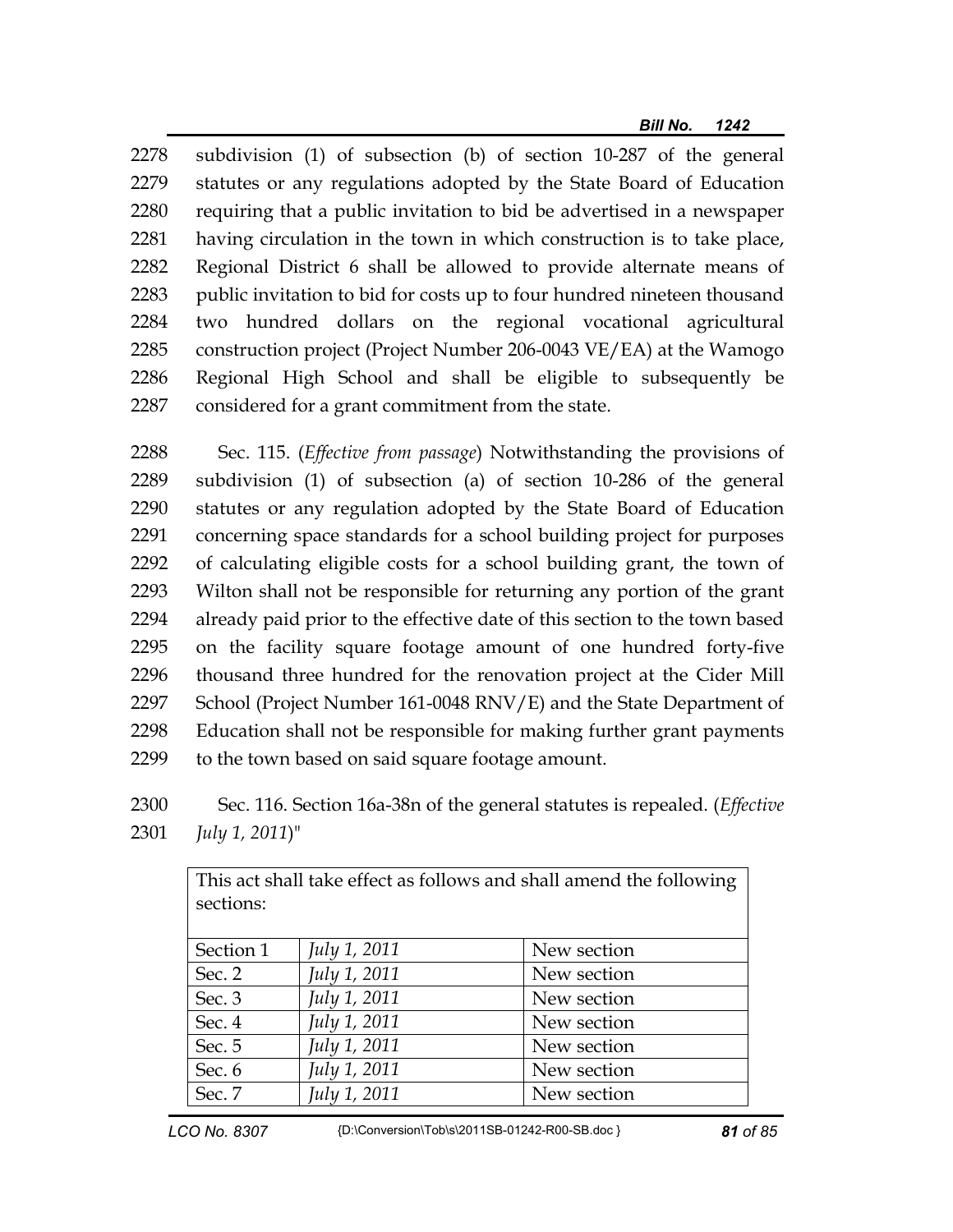| Sec. 8  | July 1, 2011 | New section |  |
|---------|--------------|-------------|--|
| Sec. 9  | July 1, 2011 | New section |  |
| Sec. 10 | July 1, 2011 | New section |  |
| Sec. 11 | July 1, 2011 | New section |  |
| Sec. 12 | July 1, 2011 | New section |  |
| Sec. 13 | July 1, 2011 | New section |  |
| Sec. 14 | July 1, 2011 | New section |  |
| Sec. 15 | July 1, 2011 | New section |  |
| Sec. 16 | July 1, 2011 | New section |  |
| Sec. 17 | July 1, 2011 | New section |  |
| Sec. 18 | July 1, 2011 | New section |  |
| Sec. 19 | July 1, 2011 | New section |  |
| Sec. 20 | July 1, 2012 | New section |  |
| Sec. 21 | July 1, 2012 | New section |  |
| Sec. 22 | July 1, 2012 | New section |  |
| Sec. 23 | July 1, 2012 | New section |  |
| Sec. 24 | July 1, 2012 | New section |  |
| Sec. 25 | July 1, 2012 | New section |  |
| Sec. 26 | July 1, 2012 | New section |  |
| Sec. 27 | July 1, 2012 | New section |  |
| Sec. 28 | July 1, 2012 | New section |  |
| Sec. 29 | July 1, 2012 | New section |  |
| Sec. 30 | July 1, 2012 | New section |  |
| Sec. 31 | July 1, 2012 | New section |  |
| Sec. 32 | July 1, 2012 | New section |  |
| Sec. 33 | July 1, 2012 | New section |  |
| Sec. 34 | July 1, 2012 | New section |  |
| Sec. 35 | July 1, 2012 | New section |  |
| Sec. 36 | July 1, 2012 | New section |  |
| Sec. 37 | July 1, 2012 | New section |  |
| Sec. 38 | July 1, 2012 | New section |  |
| Sec. 39 | from passage | New section |  |
| Sec. 40 | from passage | New section |  |
| Sec. 41 | from passage | New section |  |
| Sec. 42 | from passage | New section |  |
| Sec. 43 | from passage | New section |  |
| Sec. 44 | from passage | New section |  |
| Sec. 45 | from passage | New section |  |
| Sec. 46 | from passage | New section |  |
| Sec. 47 | from passage | New section |  |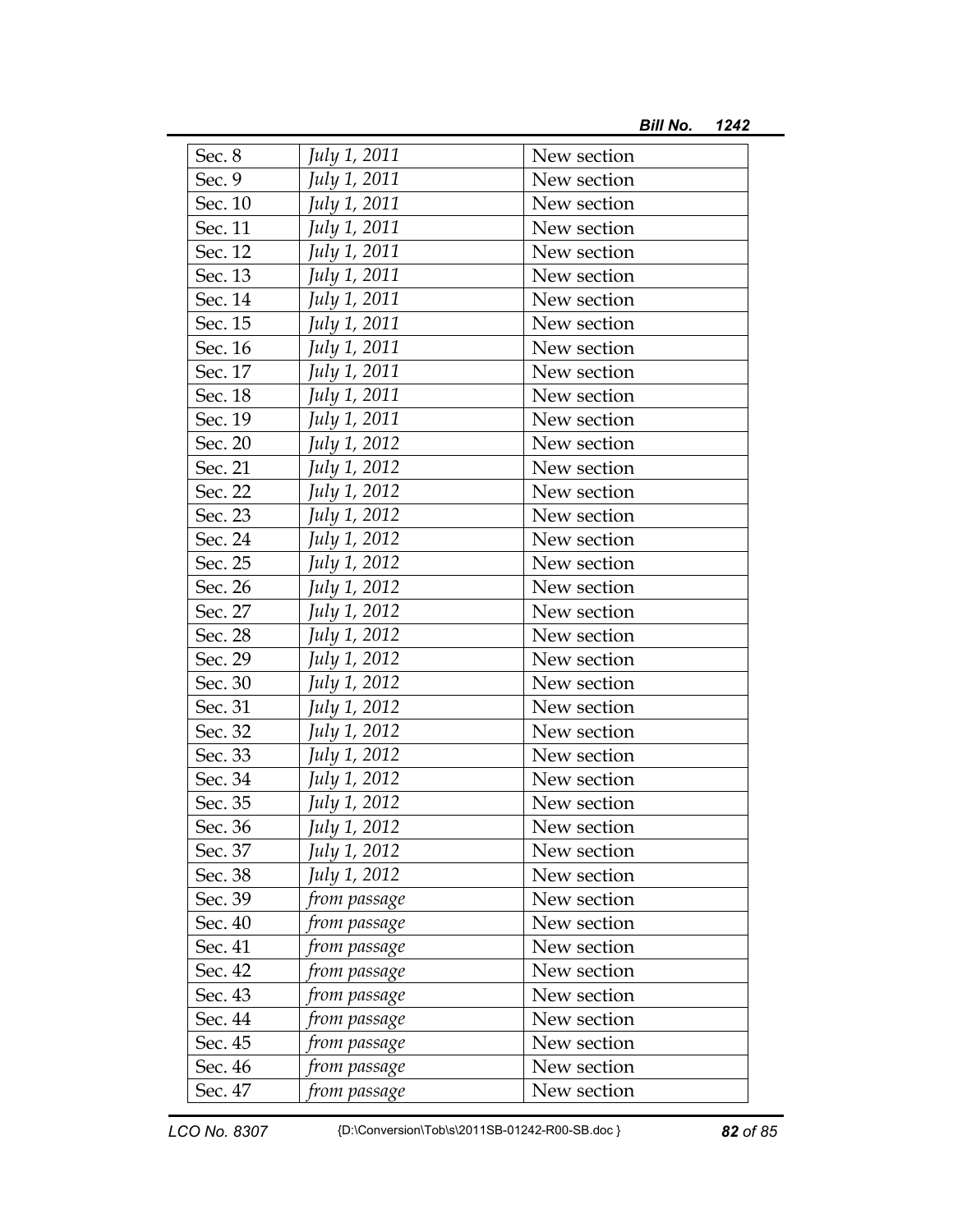| Sec. 48 | from passage | New section              |
|---------|--------------|--------------------------|
| Sec. 49 | July 1, 2011 | New section              |
| Sec. 50 | July 1, 2011 | New section              |
| Sec. 51 | July 1, 2011 | New section              |
| Sec. 52 | July 1, 2011 | New section              |
| Sec. 53 | July 1, 2011 | New section              |
| Sec. 54 | July 1, 2011 | New section              |
| Sec. 55 | July 1, 2012 | New section              |
| Sec. 56 | July 1, 2012 | New section              |
| Sec. 57 | July 1, 2012 | New section              |
| Sec. 58 | July 1, 2012 | New section              |
| Sec. 59 | July 1, 2012 | New section              |
| Sec. 60 | July 1, 2012 | New section              |
| Sec. 61 | July 1, 2011 | $4-66c(a)$ and (b)       |
| Sec. 62 | July 1, 2011 | $4-66g(a)$               |
| Sec. 63 | July 1, 2011 | $4a-10(a)$               |
| Sec. 64 | July 1, 2011 | $7-538(a)$               |
| Sec. 65 | July 1, 2011 | 10-287d                  |
| Sec. 66 | July 1, 2011 | 10-292k                  |
| Sec. 67 | July 1, 2011 | $10a-91d(a)$             |
| Sec. 68 | July 1, 2011 | $16a-38m(b)$             |
| Sec. 69 | July 1, 2011 | $16a-38o(b)$             |
| Sec. 70 | July 1, 2011 | $16a-38p(b)$             |
| Sec. 71 | July 1, 2011 | 22-26hh                  |
| Sec. 72 | July 1, 2011 | $22a-483(a)$             |
| Sec. 73 | July 1, 2011 | $22a-483(d)$             |
| Sec. 74 | July 1, 2011 | $32 - 235(a)$            |
| Sec. 75 | July 1, 2011 | New section              |
| Sec. 76 | July 1, 2012 | SA 02-1 of the May 9 Sp. |
|         |              | Sess., Sec. $2(c)$       |
| Sec. 77 | July 1, 2012 | SA 04-2 of the May Sp.   |
|         |              | Sess., Sec. 2(d)         |
| Sec. 78 | July 1, 2012 | PA 07-7 of the June Sp.  |
|         |              | Sess., Sec. $2(e)$       |
| Sec. 79 | July 1, 2012 | PA 07-7 of the June Sp.  |
|         |              | Sess., Sec. $2(g)$       |
| Sec. 80 | July 1, 2012 | PA 07-7 of the June Sp.  |
|         |              | Sess., Sec. $21(c)$      |
| Sec. 81 | July 1, 2012 | PA 07-7 of the June Sp.  |
|         |              | Sess., Sec. 21(e)        |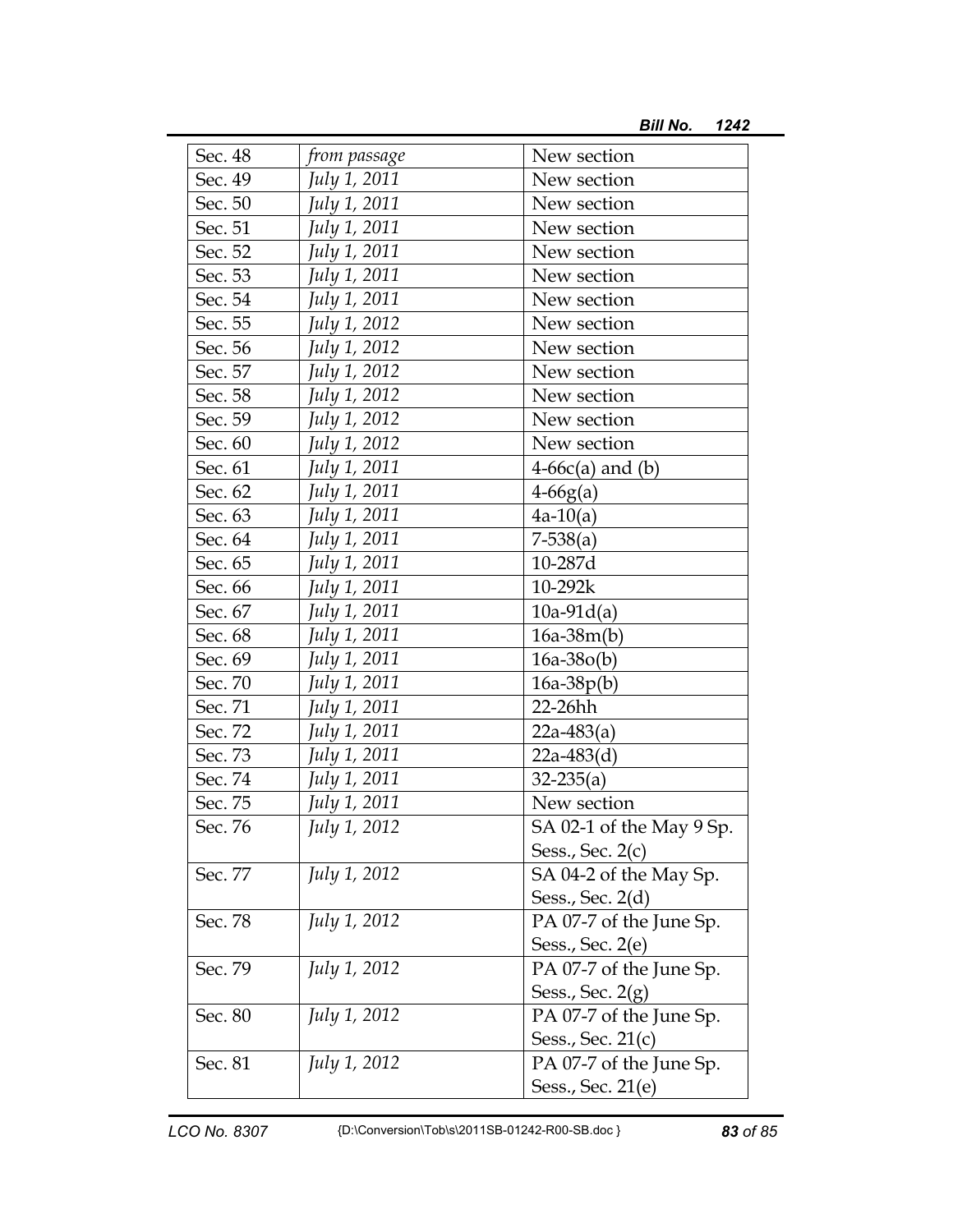| Sec. 82  | July 1, 2012        | PA 09-2 of the            |
|----------|---------------------|---------------------------|
|          |                     | September Sp. Sess., Sec. |
|          |                     | 42(b)                     |
| Sec. 83  | <i>July 1, 2011</i> | SA 01-2 of the June Sp.   |
|          |                     | Sess., Sec. 1             |
| Sec. 84  | July 1, 2011        | SA 01-2 of the June Sp.   |
|          |                     | Sess., Sec. 2(e)          |
| Sec. 85  | <i>July 1, 2011</i> | SA 05-1 of the June Sp.   |
|          |                     | Sess., Sec. 9             |
| Sec. 86  | July 1, 2011        | PA 07-7 of the June Sp.   |
|          |                     | Sess., Sec. 1             |
| Sec. 87  | <i>July 1, 2011</i> | PA 07-7 of the June Sp.   |
|          |                     | Sess., Sec. $2(o)$        |
| Sec. 88  | July 1, 2011        | PA 07-7 of the June Sp.   |
|          |                     | Sess., Sec. 28            |
| Sec. 89  | <i>July 1, 2011</i> | PA 09-2 of the            |
|          |                     | September Sp. Sess., Sec. |
|          |                     | 34(a)                     |
| Sec. 90  | July 1, 2011        | PA 09-2 of the            |
|          |                     | September Sp. Sess., Sec. |
|          |                     | 42(e)                     |
| Sec. 91  | July 1, 2011        | $8-336n(a)$               |
| Sec. 92  | July 1, 2011        | New section               |
| Sec. 93  | from passage        | New section               |
| Sec. 94  | from passage        | New section               |
| Sec. 95  | from passage        | New section               |
| Sec. 96  | from passage        | New section               |
| Sec. 97  | from passage        | New section               |
| Sec. 98  | from passage        | New section               |
| Sec. 99  | from passage        | New section               |
| Sec. 100 | from passage        | New section               |
| Sec. 101 | from passage        | New section               |
| Sec. 102 | from passage        | New section               |
| Sec. 103 | from passage        | New section               |
| Sec. 104 | from passage        | PA 07-3 of the June Sp.   |
|          |                     | Sess., Sec. 23(b)         |
| Sec. 105 | from passage        | New section               |
| Sec. 106 | from passage        | New section               |
| Sec. 107 | from passage        | New section               |
| Sec. 108 | from passage        | New section               |